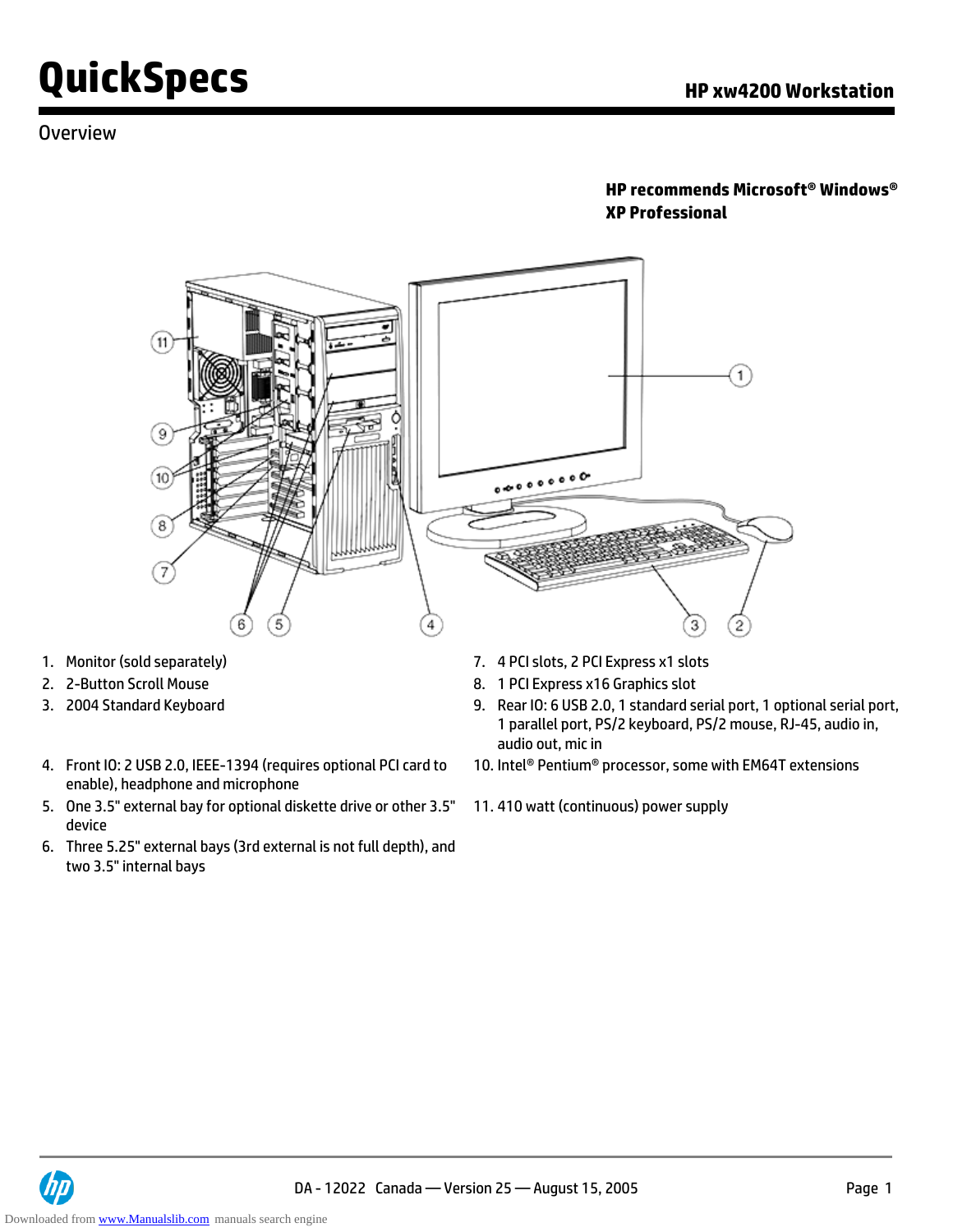#### Overview

### **At A Glance**

- Intel® Pentium® processor with Hyper-Threading Technology
- Choice of operating systems: Microsoft Windows XP Professional, Microsoft Windows XP Professional, x64 Edition Red Hat Enterprise WS 3, HP Installer Kit for Linux (see http://h20331.www2.hp.com/hpsub/cache/537200-0-0-225-121.html for details)
- Support for future Intel® Extended Memory 64 Technology (EM64T) processors
- Intel 925X Express chipset
- **.** Integrated HP Gbit LAN by Broadcom
- 800 MHz processor front side bus
- Convertible and tool-less minitower chassis
- 3 PCI-Express slots/4 PCI slots
- Dual channel DDR-2 memory at 533 MHz
- Four channel SATA Controller with RAID 0 or 1
- SoundMax Digital AC97 integrated audio with internal speaker
- Pre-loaded Manageability tools
- Protected by HP Services, including a 3-3-3 standard warranty. Terms and conditions vary by country. Certain restrictions and exclusions apply.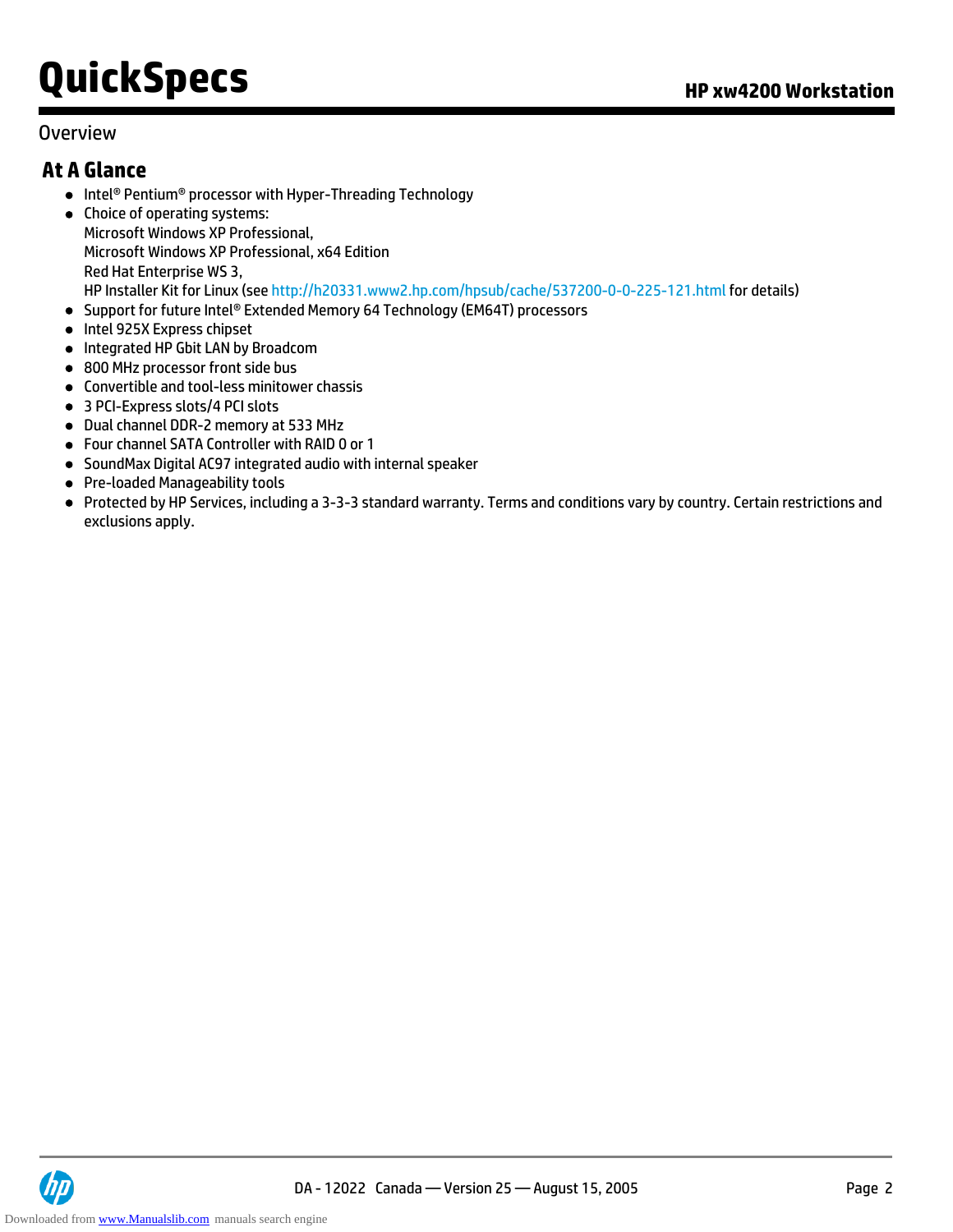### Standard Features - Custom Components

| Processor and Speed -<br>One of the following | All processors feature Hyper-Threading Technology                                                                                                                                                                                                                                                                                                                                                                                       |                   |                      |  |  |  |
|-----------------------------------------------|-----------------------------------------------------------------------------------------------------------------------------------------------------------------------------------------------------------------------------------------------------------------------------------------------------------------------------------------------------------------------------------------------------------------------------------------|-------------------|----------------------|--|--|--|
|                                               | Intel <sup>®</sup> Pentium 4 Processor 2.80 GHz, 1 MB/800 MHz FSB<br>Intel <sup>®</sup> Pentium 4 Processor 3.00 GHz, 1 MB/800 MHz FSB                                                                                                                                                                                                                                                                                                  |                   |                      |  |  |  |
|                                               |                                                                                                                                                                                                                                                                                                                                                                                                                                         |                   |                      |  |  |  |
|                                               | Intel® Pentium 4 Processor 3.20 GHz, 1 MB/800 MHz FSB with EM64T                                                                                                                                                                                                                                                                                                                                                                        |                   |                      |  |  |  |
|                                               | Intel® Pentium 4 Processor 3.40 GHz, 1 MB/800 MHz FSB with EM64T                                                                                                                                                                                                                                                                                                                                                                        |                   |                      |  |  |  |
|                                               | Intel® Pentium 4 Processor 3.60 GHz, 1 MB/800 MHz FSB with EM64T                                                                                                                                                                                                                                                                                                                                                                        |                   |                      |  |  |  |
|                                               | Intel® Pentium 4 Processor 3.80 GHz, 1 MB/800 MHz FSB with EM64T                                                                                                                                                                                                                                                                                                                                                                        |                   |                      |  |  |  |
|                                               | This workstation will support Pentium 4 processors with Extended Memory 64-bit Technology as they<br>become available from Intel                                                                                                                                                                                                                                                                                                        |                   |                      |  |  |  |
| <b>Operating System -</b>                     | Microsoft Windows XP Professional                                                                                                                                                                                                                                                                                                                                                                                                       |                   |                      |  |  |  |
| One of the following                          | Microsoft Windows XP Professional, x64 Edition                                                                                                                                                                                                                                                                                                                                                                                          |                   |                      |  |  |  |
|                                               | <b>HP EM64T Transition Tool Kit</b><br>Red Hat Enterprise Linux Workstation 3 Update 2 (32-bit available as pre-load, 32 & 64-bit available as an<br><b>After Market Option)</b><br>HP Installer CD for Red Hat Linux 7.2, 7.3 and WS 3 Box Set (32bit and 64 bit)                                                                                                                                                                      |                   |                      |  |  |  |
|                                               |                                                                                                                                                                                                                                                                                                                                                                                                                                         |                   |                      |  |  |  |
|                                               |                                                                                                                                                                                                                                                                                                                                                                                                                                         |                   |                      |  |  |  |
|                                               | See http://h20331.www2.hp.com/hpsub/cache/537200-0-0-225-121.html<br>Click on "Hardware support matrix" under "Related links" for details.                                                                                                                                                                                                                                                                                              |                   |                      |  |  |  |
|                                               | NOTE: Although HP Personal Workstations can be ordered with the HP Installer Kit for Linux and an IEEE<br>1394 card, HP cannot provide customer support for this configuration. Please refer to the Linux Hardware<br>Support Matrix (http://www.hp.com/support/linux_hardware_matrix) for details, and to the Linux User<br>Manual (http://www.hp.com/support/linux_user_manual) for tips on user-enablement of the IEEE 1394<br>Card. |                   |                      |  |  |  |
| 1st Hard Disk Drive -                         |                                                                                                                                                                                                                                                                                                                                                                                                                                         | <b>Windows XP</b> | <b>Red Hat Linux</b> |  |  |  |
| One of the following                          | 40 GB 7200 rpm Serial ATA drive                                                                                                                                                                                                                                                                                                                                                                                                         | 32-Bit, 64-Bit    | 7.2, 7,3, WS3        |  |  |  |
|                                               | 80 GB 7200 rpm Serial ATA drive                                                                                                                                                                                                                                                                                                                                                                                                         | 32-Bit, 64-Bit    | 7.2, 7,3, WS3        |  |  |  |
|                                               | 160 GB 7200 rpm Serial ATA drive                                                                                                                                                                                                                                                                                                                                                                                                        | 32-Bit, 64-Bit    | 7.2, 7,3, WS3        |  |  |  |
|                                               | 250 GB 7200 rpm Serial ATA drive                                                                                                                                                                                                                                                                                                                                                                                                        | 32-Bit, 64-Bit    | 7.2, 7,3, WS3        |  |  |  |
|                                               |                                                                                                                                                                                                                                                                                                                                                                                                                                         |                   |                      |  |  |  |

| 250 GD 7 200 TDITE SERIGE AT A GITTLE | 32-DIL. 04-DIL | 7.2, 7,3, WS3 |
|---------------------------------------|----------------|---------------|
| 400 GB 7200 rpm Serial ATA drive      | 32-Bit, 64-Bit | 7.2, 7,3, WS3 |
| 74 GB 10K rpm Serial ATA drive        | 32-Bit, 64-Bit | 7.2, 7,3, WS3 |
| 73 GB 10K Ultra320 SCSI drive         | 32-Bit, 64-Bit | 7.2, 7,3, WS3 |
| 300 GB 10K Ultra320 SCSI drive        | 32-Bit, 64-Bit | 7.2, 7,3, WS3 |
| 36 GB 15K Ultra320 SCSI drive         | 32-Bit, 64-Bit | 7.2, 7,3, WS3 |
| 73 GB 15K Ultra320 SCSI drive         | 32-Bit, 64-Bit | 7.2, 7,3, WS3 |
| 146 GB 15K Ultra320 SCSI drive        | 32-Bit, 64-Bit | 7.2, 7,3, WS3 |
|                                       |                |               |

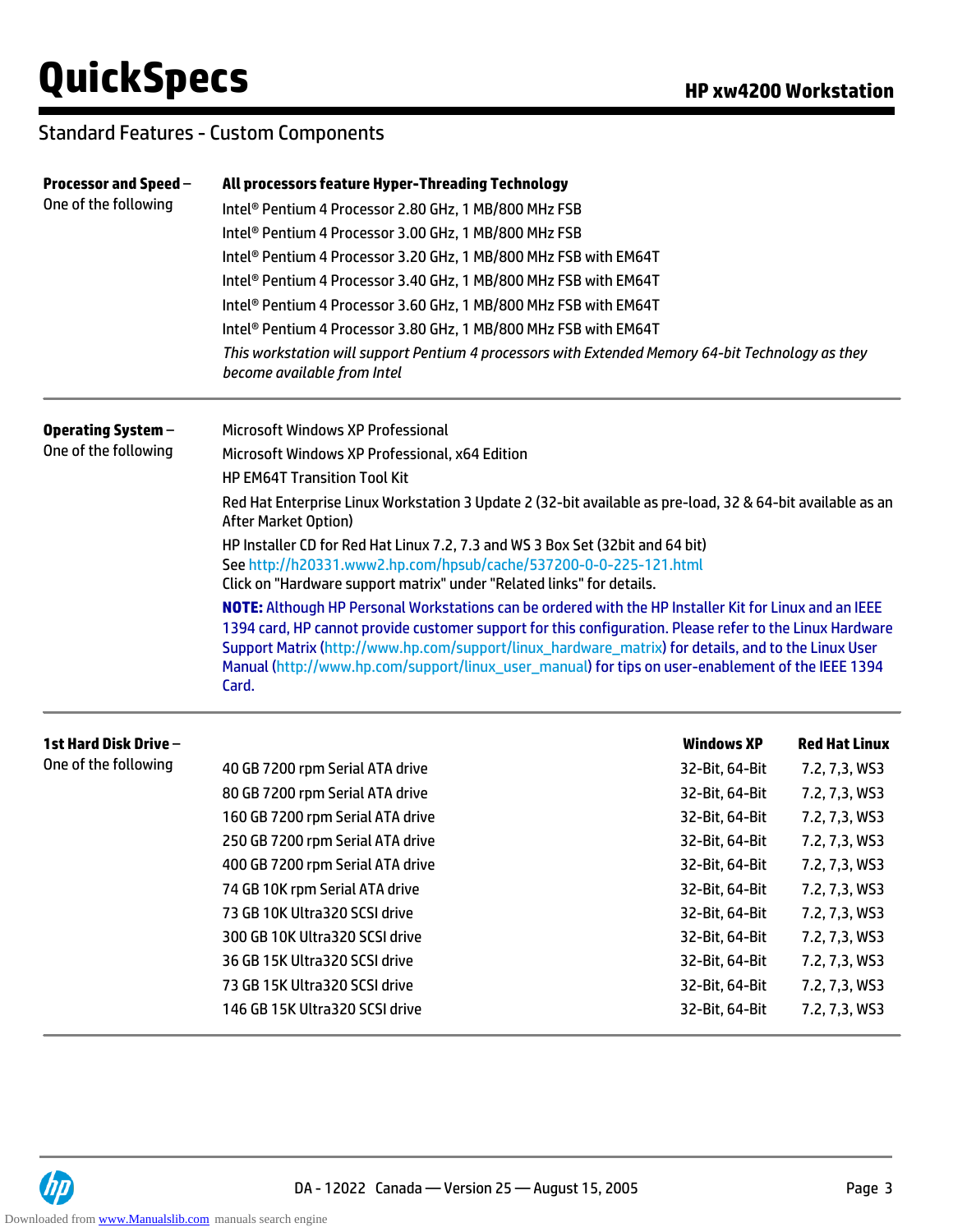### Standard Features - Custom Components

| 2nd Hard Disk Drive -     |                                                                                                                            | <b>Windows XP</b> | <b>Red Hat Linux</b> |
|---------------------------|----------------------------------------------------------------------------------------------------------------------------|-------------------|----------------------|
| One of the following      | 2nd hard drive, 40 GB 7200 rpm Serial ATA drive                                                                            | 32-Bit, 64-Bit    | 7.2, 7,3, WS3        |
|                           | 2nd hard drive, 80 GB 7200 rpm Serial ATA drive                                                                            | 32-Bit, 64-Bit    | 7.2, 7,3, WS3        |
|                           | 2nd hard drive, 160 GB 7200 rpm Serial ATA drive                                                                           | 32-Bit, 64-Bit    | 7.2, 7,3, WS3        |
|                           | 2nd hard drive, 250 GB 7200 rpm Serial ATA drive                                                                           | 32-Bit, 64-Bit    | 7.2, 7,3, WS3        |
|                           | 2nd hard drive, 400 GB 7200 rpm Serial ATA drive                                                                           | 32-Bit, 64-Bit    | 7.2, 7,3, WS3        |
|                           | 2nd hard drive, 74 GB 10K rpm Serial ATA drive                                                                             | 32-Bit, 64-Bit    | 7.2, 7,3, WS3        |
|                           | 2nd hard drive, 73 GB 10K Ultra320 SCSI drive                                                                              | 32-Bit, 64-Bit    | 7.2, 7,3, WS3        |
|                           | 2nd hard drive, 300 GB 10K Ultra320 SCSI drive                                                                             | 32-Bit, 64-Bit    | 7.2, 7,3, WS3        |
|                           | 2nd hard drive, 36 GB 15K Ultra320 SCSI drive                                                                              | 32-Bit, 64-Bit    | 7.2, 7,3, WS3        |
|                           | 2nd hard drive, 73 GB 15K Ultra320 SCSI drive                                                                              | 32-Bit, 64-Bit    | 7.2, 7,3, WS3        |
|                           | 2nd hard drive, 146 GB 15K Ultra320 SCSI drive                                                                             | 32-Bit, 64-Bit    | 7.2, 7,3, WS3        |
| <b>Factory Integrated</b> |                                                                                                                            | <b>Windows XP</b> | <b>Red Hat Linux</b> |
| <b>RAID</b>               | RAID 0 Configuration - Striped Array                                                                                       | 32-Bit            |                      |
|                           | RAID 1 Configuration - Mirrored Array                                                                                      | 32-Bit            |                      |
|                           | <b>NOTE:</b> Requires 2 identical hard drives (speeds, capacity, interface)                                                |                   |                      |
| <b>Drive controllers</b>  |                                                                                                                            | <b>Windows XP</b> | <b>Red Hat Linux</b> |
|                           | Integrated 4 channel Serial ATA controller with RAID 0, 1<br>functionality                                                 | 32-Bit            |                      |
|                           | Optional SCSI controllers (required with SCSI HDDs)                                                                        | 32-Bit            | 7.2, 7,3, WS3        |
| Memory-                   |                                                                                                                            | <b>Windows XP</b> | <b>Red Hat Linux</b> |
| One of the following*     | 256 MB DDR-2 PC2-4200 (533 MHz) ECC (1 x 256 MB)                                                                           | 32-Bit, 64-Bit    | 7.2, 7,3, WS3        |
|                           | 512 MB DDR-2 PC2-4200 (533 MHz) ECC (2 x 256 MB)                                                                           | 32-Bit, 64-Bit    | 7.2, 7,3, WS3        |
|                           | 1 GB DDR-2 PC2-4200 (533 MHz) ECC (2 x 512 MB)                                                                             | 32-Bit, 64-Bit    | 7.2, 7,3, WS3        |
|                           | 1.5 GB DDR-2 PC2-4200 (533 MHz) ECC (2 x 256 MB, 2 x 512 MB)                                                               | 32-Bit, 64-Bit    | 7.2, 7,3, WS3        |
|                           | 2 GB DDR-2 PC2-4200 (533 MHz) ECC (2 x 1 GB)                                                                               | 32-Bit, 64-Bit    | 7.2, 7,3, WS3        |
|                           | 2 GB DDR-2 PC2-4200 (533 MHz) ECC (4 x 512 MB)                                                                             | 32-Bit, 64-Bit    | 7.2, 7,3, WS3        |
|                           | 3 GB DDR-2 PC2-4200 (533 MHz) ECC (2 x 512 MB, 2 x 1 GB)                                                                   | 32-Bit, 64-Bit    | 7.2, 7,3, WS3        |
|                           | 4 GB DDR-2 PC2-4200 (533 MHz) ECC (4 x 1GB)                                                                                | 32-Bit, 64-Bit    | 7.2, 7,3, WS3        |
|                           | 128 MB DDR-2 PC2-3200 (400 MHz) non-ECC (1 x 128 MB)                                                                       | 32-Bit, 64-Bit    | 7.2, 7,3, WS3        |
|                           | 256 MB DDR-2 PC2-3200 (400 MHz) non-ECC (2 x 128 MB)                                                                       | 32-Bit, 64-Bit    | 7.2, 7,3, WS3        |
|                           | 512 MB DDR-2 PC2-3200 (400 MHz) non-ECC (2 x 256 MB)                                                                       | 32-Bit, 64-Bit    | 7.2, 7,3, WS3        |
|                           | 1 GB DDR-2 PC2-3200 (400 MHz) non-ECC (4 x 256 MB)<br>32-Bit, 64-Bit<br>7.2, 7,3, WS3                                      |                   |                      |
|                           | NOTE: Do not mix ECC and non-ECC memory. The system will not boot if ECC and non-ECC DIMMs are mixed. Only unbuffered DDR2 |                   |                      |

DIMMs are supported. All DIMMs must be either x8 or x16 width.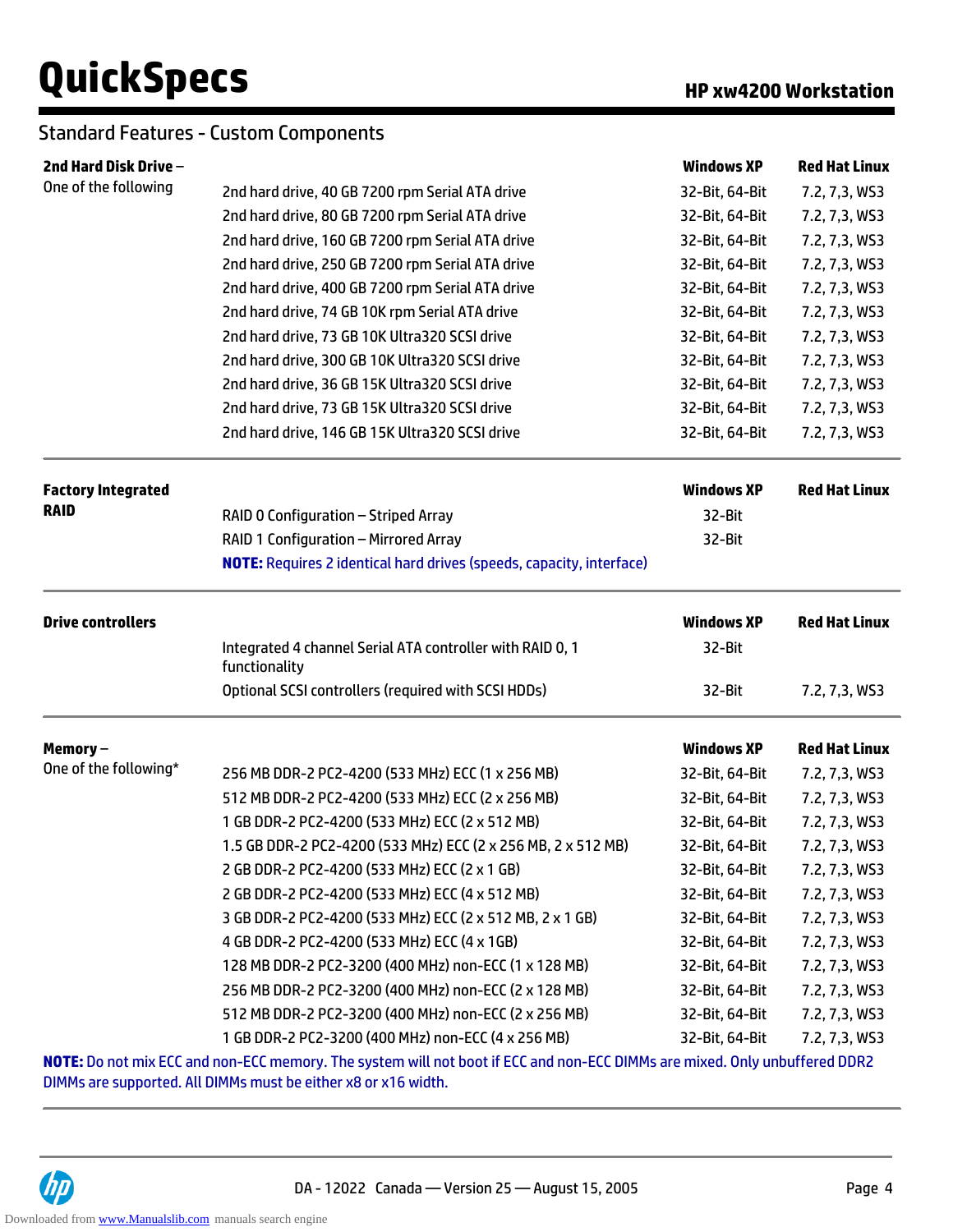#### Standard Features - Custom Components

| <b>Removable Storage</b>     |                                                                                                  | <b>Windows XP</b> | <b>Red Hat Linux</b> |
|------------------------------|--------------------------------------------------------------------------------------------------|-------------------|----------------------|
|                              | 1.44-MB Diskette Drive                                                                           | 32-Bit, 64-Bit    | 7.2, 7,3, WS3        |
|                              | 48X CD-ROM Drive                                                                                 | 32-Bit, 64-Bit    | 7.2, 7,3, WS3        |
|                              | 48X/32X/48X CD-RW Drive                                                                          | 32-Bit, 64-Bit    | 7.2, 7,3, WS3        |
|                              | 16X/40X DVD-ROM with +R Read                                                                     | 32-Bit, 64-Bit    | 7.2, 7,3, WS3        |
|                              | 48X/32X/48X/16X Combo CD-RW/DVD-ROM Drive                                                        | 32-Bit, 64-Bit    | 7.2, 7,3, WS3        |
|                              | 16X DVD+/-RW, Dual-Layer (Win and RHWS3)                                                         | 32-Bit, 64-Bit    | 7.2, 7,3, WS3        |
|                              | 16X DVD+/-RW, Dual-Layer LightScribe (Windows 2K & XP only)                                      | 32-Bit            | 7.2, 7,3, WS3        |
| <b>2nd Removable Storage</b> |                                                                                                  | <b>Windows XP</b> | <b>Red Hat Linux</b> |
|                              | 48X/32X/48X CD-RW Drive                                                                          | 32-Bit, 64-Bit    | 7.2, 7,3, WS3        |
|                              | 16X/40X DVD-ROM with +R Read                                                                     | 32-Bit, 64-Bit    | 7.2, 7,3, WS3        |
|                              | 48X/32X/48X/16X Combo CD-RW/DVD-ROM Drive                                                        | 32-Bit, 64-Bit    | 7.2, 7,3, WS3        |
|                              | 16X DVD+/-RW, Dual-Layer (Win and RHWS3)                                                         | 32-Bit, 64-Bit    | 7.2, 7,3, WS3        |
|                              | 16X DVD+/-RW, Dual-Layer LightScribe (Windows 2K & XP only)                                      | 32-Bit, 64-Bit    | 7.2, 7,3, WS3        |
| Keyboard $-$                 |                                                                                                  | <b>Windows XP</b> | <b>Red Hat Linux</b> |
| One of the following         | PS/2 Standard Keyboard                                                                           | 32-Bit, 64-Bit    | 7.2, 7,3, WS3        |
|                              | <b>USB Standard Keyboard</b>                                                                     | 32-Bit, 64-Bit    | WS3                  |
| Mouse $-$                    |                                                                                                  | <b>Windows XP</b> | <b>Red Hat Linux</b> |
| One of the following         | <b>PS/2 2-Button Scroll Mouse</b>                                                                | 32-Bit, 64-Bit    | 7.2, 7,3, WS3        |
|                              | PS/2 3-Button Mouse                                                                              | 32-Bit, 64-Bit    | 7.2, 7,3, WS3        |
|                              | <b>USB 2-Button Optical Scroll Mouse</b>                                                         | 32-Bit, 64-Bit    | WS3                  |
|                              | <b>USB 3-Button Optical Mouse</b>                                                                | 32-Bit, 64-Bit    | WS3                  |
| Audio                        |                                                                                                  | <b>Windows XP</b> | <b>Red Hat Linux</b> |
|                              | Integrated Digital AC97 audio with internal speaker                                              | 32-Bit, 64-Bit    | 7.2, 7,3, WS3        |
|                              | Sound Blaster Audigy 2 ZS PCI sound card                                                         | 32-Bit            |                      |
| <b>NIC</b>                   |                                                                                                  | <b>Windows XP</b> | <b>Red Hat Linux</b> |
|                              | Broadcom BCM5751 NetXtreme™ Gigabit Ethernet Controller for<br><b>Workstations (PCI-Express)</b> | 32-Bit, 64-Bit    | 7.2, 7,3, WS3        |

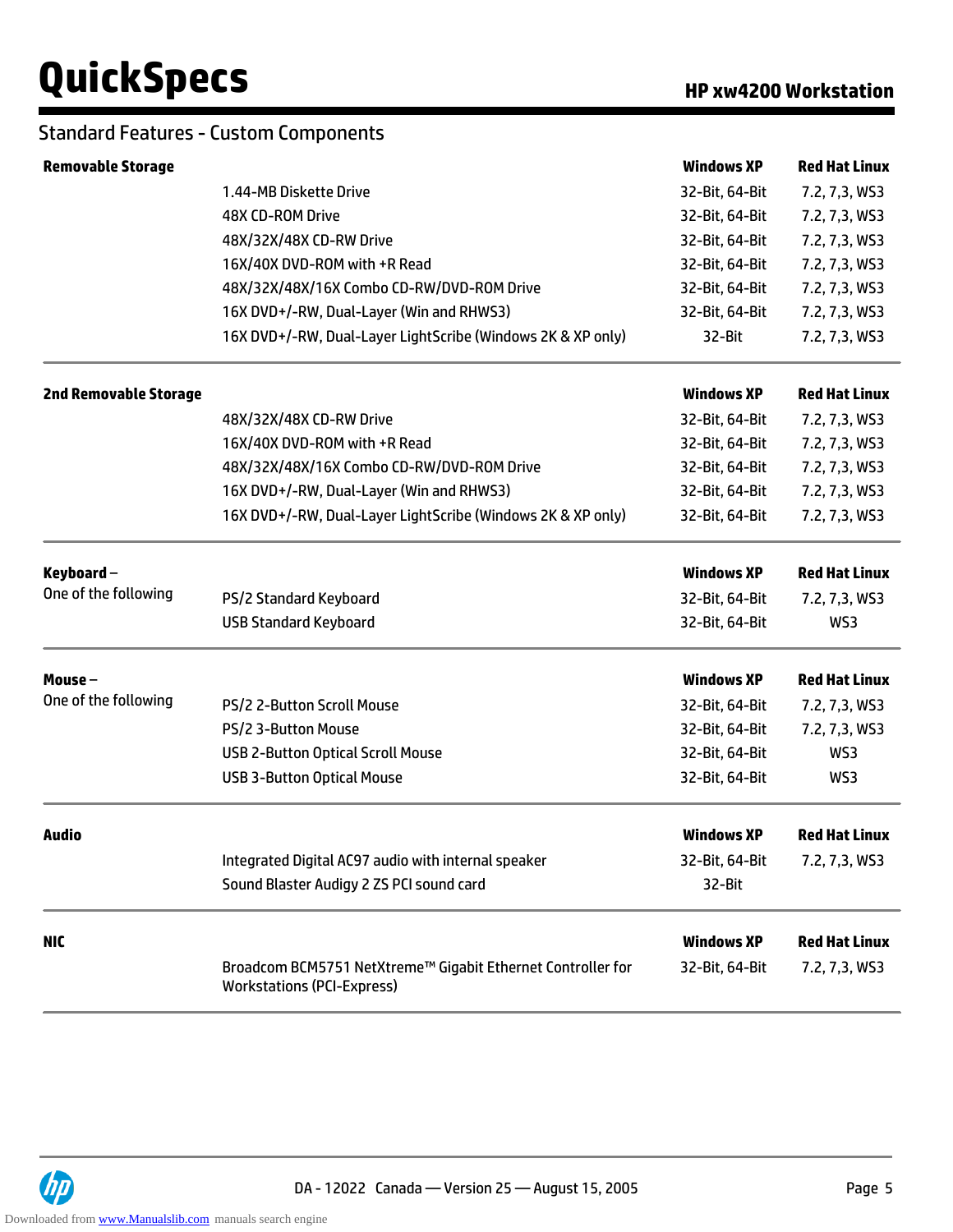#### Standard Features - Custom Components

| <b>Graphics</b>      |                                                                    | <b>Windows XP</b> | <b>Red Hat Linux</b> |  |  |
|----------------------|--------------------------------------------------------------------|-------------------|----------------------|--|--|
|                      | ATI Entry 2D PCI Express (64 MB)                                   | 32-Bit, 64-Bit    | 7.2, 7,3, WS3        |  |  |
|                      | NVIDIA Quadro NVS 280 PCI (64 MB, VGA & DVI)                       | 32-Bit, 64-Bit    | 7.2, 7,3, WS3        |  |  |
|                      | NVIDIA Quadro NVS 280 PCI Express (64 MB, VGA & DVI)               | 32-Bit, 64-Bit    |                      |  |  |
|                      | NVIDIA Quadro NVS 400 PCI (64 MB, VGA & DVI)                       | 32-Bit, 64-Bit    |                      |  |  |
|                      | ATI FireGL V3100 PCI Express (128 MB)                              | 32-Bit, 64-Bit    | 7.2, 7,3, WS3        |  |  |
|                      | NVIDIA Quadro FX 540 PCI Express (128 MB)                          | 32-Bit, 64-Bit    | 7.2, 7,3, WS3        |  |  |
|                      | NVIDIA Quadro FX 1400 PCI Express (128 MB)                         | 32-Bit, 64-Bit    |                      |  |  |
|                      | ATI FireGL V5100 PCI Express (128 MB)                              | 32-Bit, 64-Bit    |                      |  |  |
|                      | NVIDIA Quadro FX 3400 PCI Express (256 MB)                         | 32-Bit, 64-Bit    |                      |  |  |
| <b>Miscellaneous</b> |                                                                    | <b>Windows XP</b> | <b>Red Hat Linux</b> |  |  |
|                      | Solenoid lock and hood sensor                                      | 32-Bit, 64-Bit    |                      |  |  |
|                      | IEEE 1394 PCI Card                                                 | 32-Bit, 64-Bit    |                      |  |  |
|                      | HP EM64T 64-bit Transition Tool Kit                                | 32-Bit, 64-Bit    | 7.2, 7,3, WS3        |  |  |
|                      | Configure minitower in desktop orientation                         | 32-Bit, 64-Bit    |                      |  |  |
|                      | <b>Energy Star Settings</b>                                        | 32-Bit            |                      |  |  |
|                      | <b>Trusted Platform Module</b>                                     | 32-Bit            |                      |  |  |
| <b>Software</b>      |                                                                    | <b>Windows XP</b> | <b>Red Hat Linux</b> |  |  |
|                      | Symantec Norton AntiVirus 2004 (optional)*                         | 32-Bit            |                      |  |  |
|                      | HP Performance Tuning Framework*                                   | 32-Bit, 64-Bit    |                      |  |  |
|                      | Altiris Recovery*                                                  | 32-Bit, 64-Bit    |                      |  |  |
|                      | HP Client Manager Software v6.0*                                   | 32-Bit, 64-Bit    |                      |  |  |
|                      | Computer Associates <sup>®</sup> eTrust™ 64-bit Antivirus Software |                   |                      |  |  |
|                      | * Not available with Linux Operating System.                       |                   |                      |  |  |

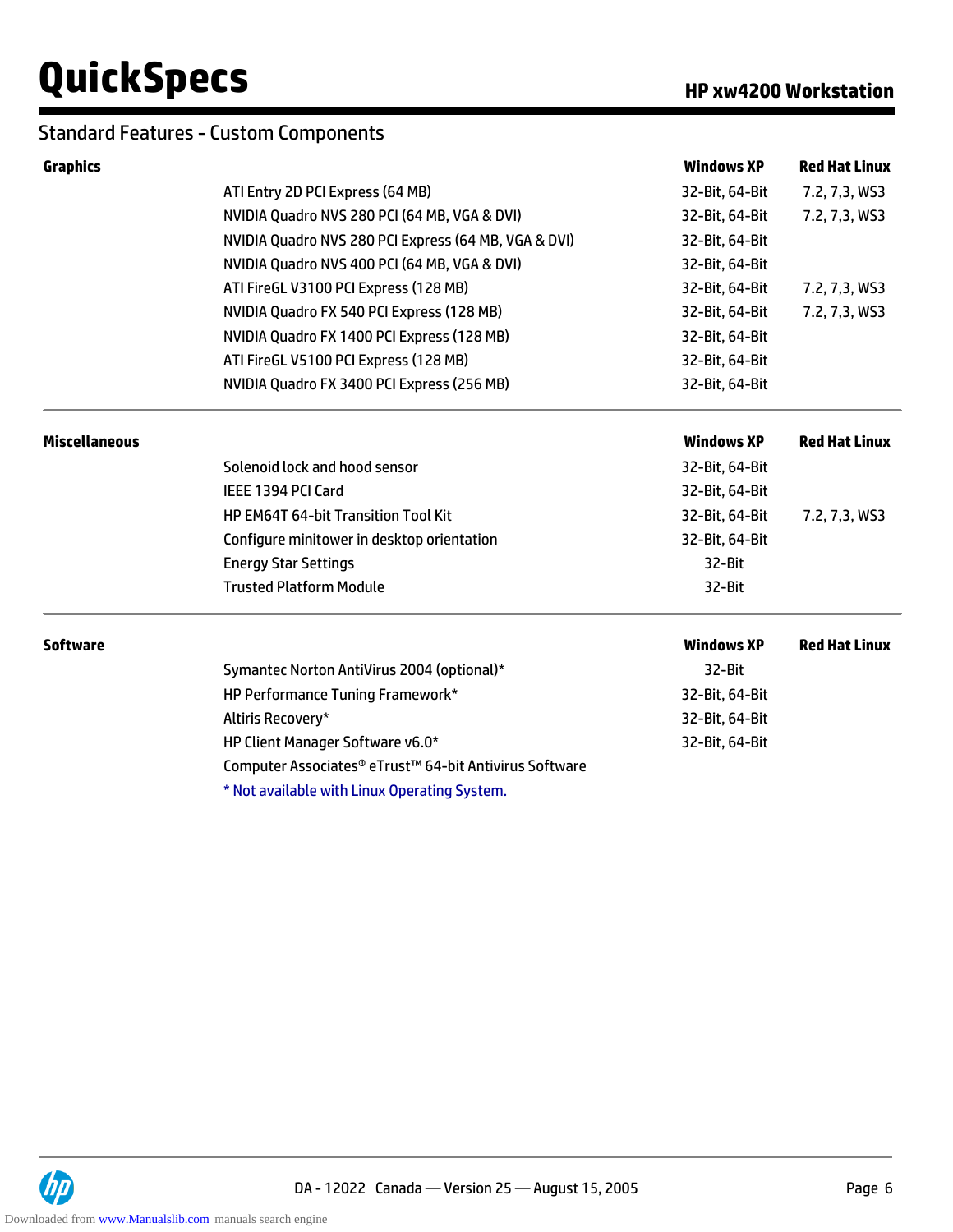## Standard Features - Specs

|                                                      | Operating System (choice) Microsoft Windows XP Professional                                                                                                                                                                                                                                                                                                                                                                                                                                                                         |  |  |
|------------------------------------------------------|-------------------------------------------------------------------------------------------------------------------------------------------------------------------------------------------------------------------------------------------------------------------------------------------------------------------------------------------------------------------------------------------------------------------------------------------------------------------------------------------------------------------------------------|--|--|
|                                                      | Microsoft Windows XP Professional x64 Edition                                                                                                                                                                                                                                                                                                                                                                                                                                                                                       |  |  |
|                                                      | Red Hat Enterprise Linux Workstation 3 32-bit version. 5HP Installer Kit for Linux (includes drivers for both<br>32-bit & 64-bit OS versions)                                                                                                                                                                                                                                                                                                                                                                                       |  |  |
| Form factor                                          | Minitower                                                                                                                                                                                                                                                                                                                                                                                                                                                                                                                           |  |  |
| Colour                                               | Carbonite/Alloy metallic                                                                                                                                                                                                                                                                                                                                                                                                                                                                                                            |  |  |
| Convertibility                                       | Yes. 5.25" drives rotate for Minitower or Desktop orientation.                                                                                                                                                                                                                                                                                                                                                                                                                                                                      |  |  |
| System Board Form Factor   ATX (9.6 x 12 in)         |                                                                                                                                                                                                                                                                                                                                                                                                                                                                                                                                     |  |  |
| Processor                                            | Single Intel Pentium 4 processors and Hyper-Threading Technology (EM64T technology will be supported<br>as processors become available from Intel)                                                                                                                                                                                                                                                                                                                                                                                  |  |  |
| CPU Bus Speed Supported                              | 800 MHz FSB                                                                                                                                                                                                                                                                                                                                                                                                                                                                                                                         |  |  |
| Standard L2 Cache                                    | 1 MB L2 cache                                                                                                                                                                                                                                                                                                                                                                                                                                                                                                                       |  |  |
| <b>Chipset</b>                                       | Intel 925X Express North bridge/ICH6R South bridge                                                                                                                                                                                                                                                                                                                                                                                                                                                                                  |  |  |
| <b>Memory Expansion Slots</b>                        | 4 DIMMs                                                                                                                                                                                                                                                                                                                                                                                                                                                                                                                             |  |  |
| Memory Type Supported                                | Only unbuffered DDR2 DIMMs are supported. Do not mix ECC and non-ECC memory. The system will not<br>boot if ECC and non-ECC DIMMs are mixed.                                                                                                                                                                                                                                                                                                                                                                                        |  |  |
| Memory Speed Supported                               | DDR-2 SDRAM PC2-4200 (533 MHz) ECC<br>DDR-2 SDRAM PC2-3200 (400 MHz) non-ECC                                                                                                                                                                                                                                                                                                                                                                                                                                                        |  |  |
| Maximum Memory                                       | 4 GB (4 DIMM slots)                                                                                                                                                                                                                                                                                                                                                                                                                                                                                                                 |  |  |
| Network controller                                   | Integrated Broadcom 5751 10/100/1000 for HP (PCI Express interface)                                                                                                                                                                                                                                                                                                                                                                                                                                                                 |  |  |
| Audio                                                | Integrated AC'97 digital audio with S/PDif 6-channel pass-through, stereo microphone, and Yamaha XG Lite<br>Softsynth support                                                                                                                                                                                                                                                                                                                                                                                                       |  |  |
| <b>PCI slots</b>                                     | 4 PCI slots (full-height, full-length)<br>2 PCI Express (x1) slots<br>1 PCI Express x16 graphics slot                                                                                                                                                                                                                                                                                                                                                                                                                               |  |  |
| AGP slot                                             | None                                                                                                                                                                                                                                                                                                                                                                                                                                                                                                                                |  |  |
| Bays                                                 | Total Bays = $6$                                                                                                                                                                                                                                                                                                                                                                                                                                                                                                                    |  |  |
| Internal Bays                                        | • Two 3.5 inch SATA Hard Drive                                                                                                                                                                                                                                                                                                                                                                                                                                                                                                      |  |  |
| <b>External Bays</b>                                 | • Three 5.25 inch bays<br>• One 3.5 inch bay for optional floppy drive                                                                                                                                                                                                                                                                                                                                                                                                                                                              |  |  |
| <b>Parallel Port</b>                                 |                                                                                                                                                                                                                                                                                                                                                                                                                                                                                                                                     |  |  |
| Serial Port                                          | 1 standard, 2nd is optional                                                                                                                                                                                                                                                                                                                                                                                                                                                                                                         |  |  |
| Front I/O                                            | 2 USB 2.0, IEEE-1394 (requires optional PCI card to function), headphone and microphone.<br>NOTE: Although HP Personal Workstations can be ordered with the HP Installer Kit for Linux and an IEEE<br>1394 card, HP cannot provide customer support for this configuration. Please refer to the Linux Hardware<br>Support Matrix (http://www.hp.com/support/linux_hardware_matrix) for details, and to the Linux User<br>Manual (http://www.hp.com/support/linux_user_manual) for tips on user-enablement of the IEEE 1394<br>Card. |  |  |
| Rear I/O                                             | 6 USB 2.0, 1 standard serial port, 1 optional serial port, parallel port, PS/2 keyboard, PS/2 mouse, RJ-45,<br>audio in, audio out, mic in                                                                                                                                                                                                                                                                                                                                                                                          |  |  |
| <b>USB Keyboard</b>                                  | <b>Optional</b>                                                                                                                                                                                                                                                                                                                                                                                                                                                                                                                     |  |  |
| <b>USB Mouse</b>                                     | <b>Optional</b>                                                                                                                                                                                                                                                                                                                                                                                                                                                                                                                     |  |  |
| PS/2 Keyboard                                        |                                                                                                                                                                                                                                                                                                                                                                                                                                                                                                                                     |  |  |
| PS/2 Mouse                                           |                                                                                                                                                                                                                                                                                                                                                                                                                                                                                                                                     |  |  |
| <b>Chassis Dimensions</b><br>$(H \times W \times D)$ | $17.7 \times 6.6 \times 17.9$ in (45.0 x 16.8 x 45.6 cm)<br>$6.6 \times 17.7 \times 17.9$ in (16.8 x 45.0 x 45.6 cm)                                                                                                                                                                                                                                                                                                                                                                                                                |  |  |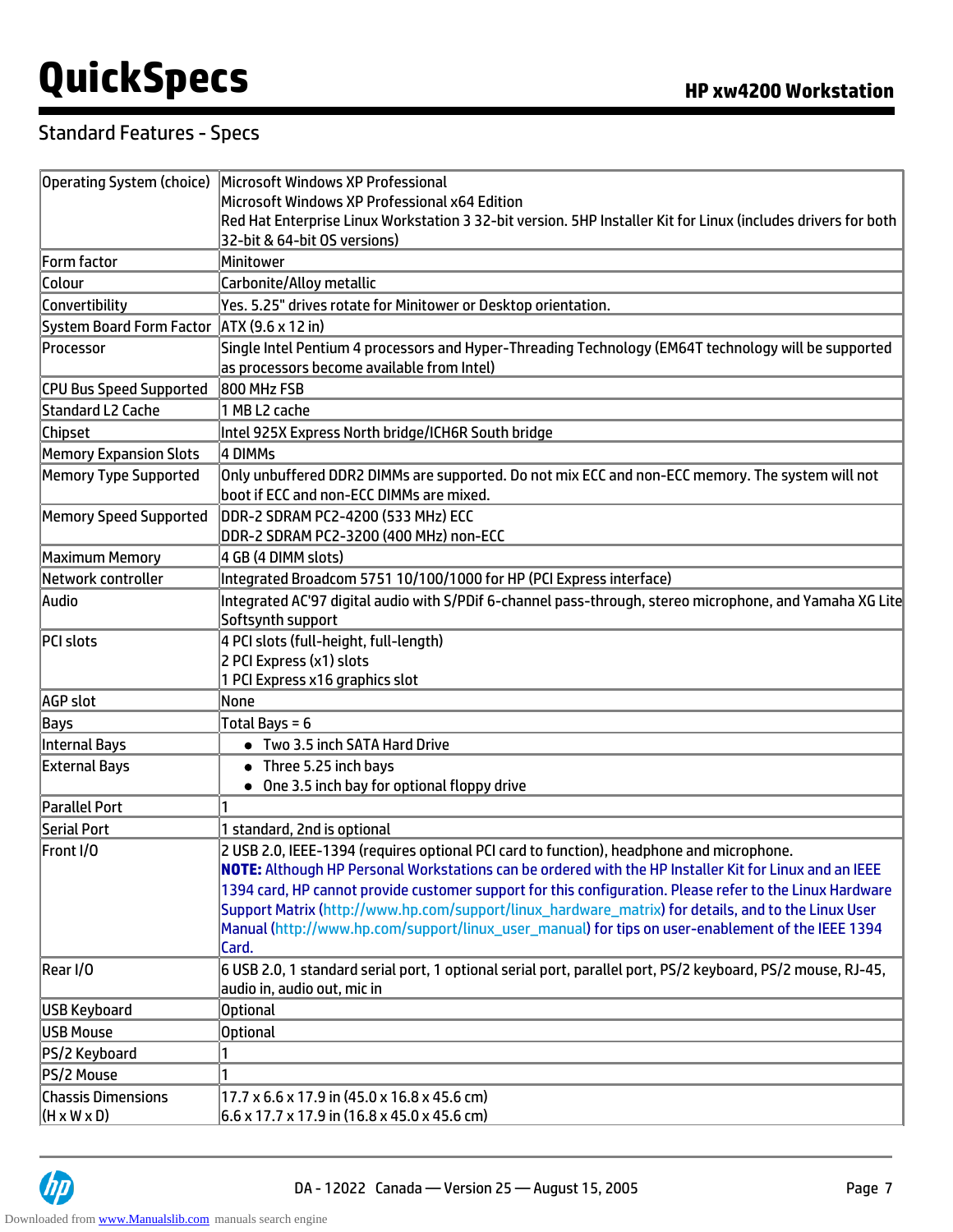## Standard Features - Specs

| Weight                                                                                                          | Typical configuration - 35 lb (15.88 kg)                                                                      |                              |  |
|-----------------------------------------------------------------------------------------------------------------|---------------------------------------------------------------------------------------------------------------|------------------------------|--|
| Shipping weight                                                                                                 | Typical configuration - 44 lb (19.96 kg)                                                                      |                              |  |
| Temperature                                                                                                     | Operating                                                                                                     | 40° to 95°F (5° to 35°C)     |  |
|                                                                                                                 | Non-operating                                                                                                 | -40° to 140°F (-40° to 60°C) |  |
| <b>Humidity</b>                                                                                                 | Operating                                                                                                     | 8% to 85%                    |  |
|                                                                                                                 | Non-operating                                                                                                 | 8% to 90%                    |  |
| Maximum Altitude                                                                                                | Operating                                                                                                     | 10,000 ft (3,000 m)          |  |
| (nonpressurized)                                                                                                | Non-operating                                                                                                 | 30,000 ft (9,100 m)          |  |
| Power Supply                                                                                                    | 410 watts (continuous)<br>Auto-ranging within 230V                                                            |                              |  |
| Interfaces Supported                                                                                            | 1 SATA interface (4 Serial-ATA connectors), 1 EIDE interface for optical drives, optional multi-bay interface |                              |  |
| Hard Drive Controller (PCI)                                                                                     | Optional Ultra320 or Ultra320 RAID                                                                            |                              |  |
| Supported                                                                                                       |                                                                                                               |                              |  |
| <b>Preinstalled Software</b>                                                                                    |                                                                                                               |                              |  |
| Microsoft Windows XP Professional*                                                                              |                                                                                                               |                              |  |
|                                                                                                                 | Microsoft Windows XP Professional x64 Edition* (available 3rd quarter, 2005)                                  |                              |  |
| HP Client Manager Software v6.0*                                                                                |                                                                                                               |                              |  |
| Altiris Local Recovery*                                                                                         |                                                                                                               |                              |  |
|                                                                                                                 | Alert Standard Format specification*                                                                          |                              |  |
| Norton AntiVirus 2004 (optional preinstall)*                                                                    |                                                                                                               |                              |  |
| OR Red Hat Enterprise Linux Workstation 3 Update 5(32-bit only)                                                 |                                                                                                               |                              |  |
| OR HP Installer Kit for Linux (includes drivers for both 32-bit & 64-bit OS versions on xw8200, xw6200, xw4200) |                                                                                                               |                              |  |
| CD/DVD software dependent on optical drive choices                                                              |                                                                                                               |                              |  |
| * Not available on Linux                                                                                        |                                                                                                               |                              |  |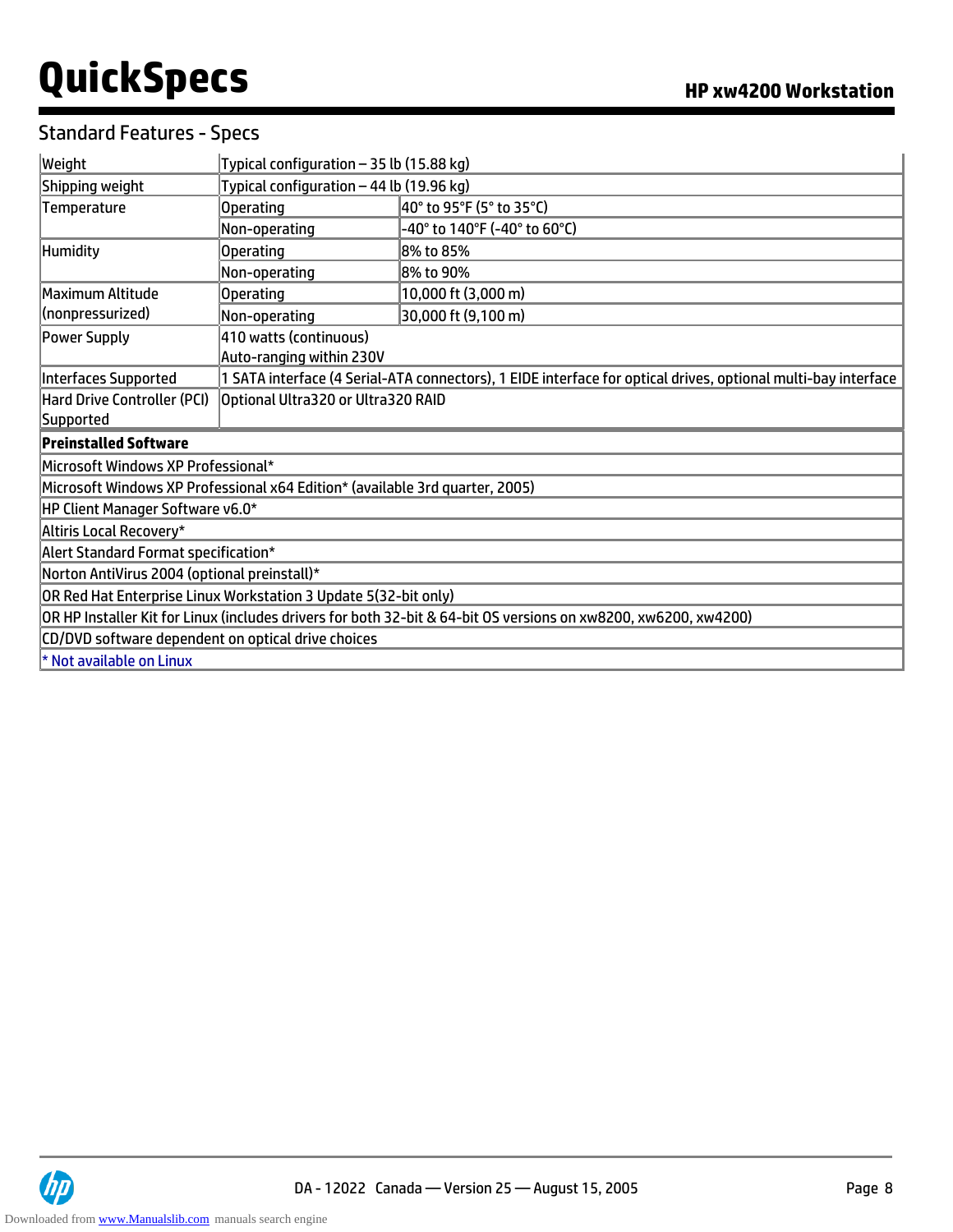## Standard Features - Preconfigured Global Models

| xw4200X/PD3.20/ | <b>Processor</b>     | Intel Pentium 4 at 3.20GHz                                                                                                                                                                                                                                                                                                                                                                                                                                                                                                                                                                                                                                |
|-----------------|----------------------|-----------------------------------------------------------------------------------------------------------------------------------------------------------------------------------------------------------------------------------------------------------------------------------------------------------------------------------------------------------------------------------------------------------------------------------------------------------------------------------------------------------------------------------------------------------------------------------------------------------------------------------------------------------|
| B80/J512/XdF/s  | 0S                   | Windows XP Professional                                                                                                                                                                                                                                                                                                                                                                                                                                                                                                                                                                                                                                   |
|                 | <b>Cache Memory</b>  | 1 MB L2                                                                                                                                                                                                                                                                                                                                                                                                                                                                                                                                                                                                                                                   |
|                 | <b>Memory</b>        | 512MB (2x256) DDR2-533 ECC                                                                                                                                                                                                                                                                                                                                                                                                                                                                                                                                                                                                                                |
|                 | <b>Optical Drive</b> | 16X DVD-ROM                                                                                                                                                                                                                                                                                                                                                                                                                                                                                                                                                                                                                                               |
|                 | <b>Hard Drive</b>    | 80 GB SATA/150 7200 rpm (1st)                                                                                                                                                                                                                                                                                                                                                                                                                                                                                                                                                                                                                             |
|                 | <b>Graphics</b>      | Not included in base configuration - Please Choose a graphics card option<br>helow:<br>ATI Entry 2D PCI Express (64 MB)<br>NVIDIA Quadro NVS 280 PCI (64 MB, VGA & DVI)<br>NVIDIA Quadro NVS 280 PCI Express (64 MB, VGA & DVI)<br>NVIDIA Quadro FX 330 PCI Express (64 MB)<br>NVIDIA Quadro NVS 400 PCI (64 MB, VGA & DVI)<br>ATI FireGL V3100 PCI Express (128 MB)<br>NVIDIA Quadro FX 540 PCI Express (128 MB)<br>NVIDIA Quadro FX 1400 PCI Express (128 MB)<br>ATI FireGL V5100 PCI Express (128 MB)<br>NVIDIA Quadro FX 3400 PCI Express (256 MB)<br><b>NOTE:</b> Please see Part Numbers in After market options/Standalone<br>accessories section. |
|                 | <b>Mouse</b>         | HP scroll mouse (PS/2)                                                                                                                                                                                                                                                                                                                                                                                                                                                                                                                                                                                                                                    |
|                 | <b>Other</b>         | Includes Floppy Drive and Standard PS/2 Keyboard                                                                                                                                                                                                                                                                                                                                                                                                                                                                                                                                                                                                          |

#### **xw4200X/PD3.20/B80/J512/XdF/s Country Code Key**

| N. America   | PD749AW#ABA |
|--------------|-------------|
| Fr. Canadian | PD749AW#ABC |
| L. America   | PD749AW#ABM |

| xw4200X/PD3.40/<br>B160/J512/XvF/s | <b>Processor</b>     | Intel Pentium 4 at 3.40GHz                                                                                                                                                                                                                                                                                                                                                                                        |
|------------------------------------|----------------------|-------------------------------------------------------------------------------------------------------------------------------------------------------------------------------------------------------------------------------------------------------------------------------------------------------------------------------------------------------------------------------------------------------------------|
|                                    | OS.                  | Windows XP Professional                                                                                                                                                                                                                                                                                                                                                                                           |
|                                    | <b>Cache Memory</b>  | 1 MB L2                                                                                                                                                                                                                                                                                                                                                                                                           |
|                                    | <b>Memory</b>        | 512MB (2x256) DDR2-533 ECC                                                                                                                                                                                                                                                                                                                                                                                        |
|                                    | <b>Optical Drive</b> | 48X DVD-ROM/CDRW Combo                                                                                                                                                                                                                                                                                                                                                                                            |
|                                    | <b>Hard Drive</b>    | 160 GB SATA/150 7200 rpm (1st)                                                                                                                                                                                                                                                                                                                                                                                    |
|                                    | <b>Graphics</b>      | Not included in base configuration - Please Choose a graphics card option<br>below:<br>ATI Entry 2D PCI Express (64 MB)<br>NVIDIA Quadro NVS 280 PCI (64 MB, VGA & DVI)<br>NVIDIA Quadro NVS 280 PCI Express (64 MB, VGA & DVI)<br>NVIDIA Quadro FX 330 PCI Express (64 MB)<br>NVIDIA Quadro NVS 400 PCI (64 MB, VGA & DVI)<br>ATI FireGL V3100 PCI Express (128 MB)<br>NVIDIA Quadro FX 540 PCI Express (128 MB) |

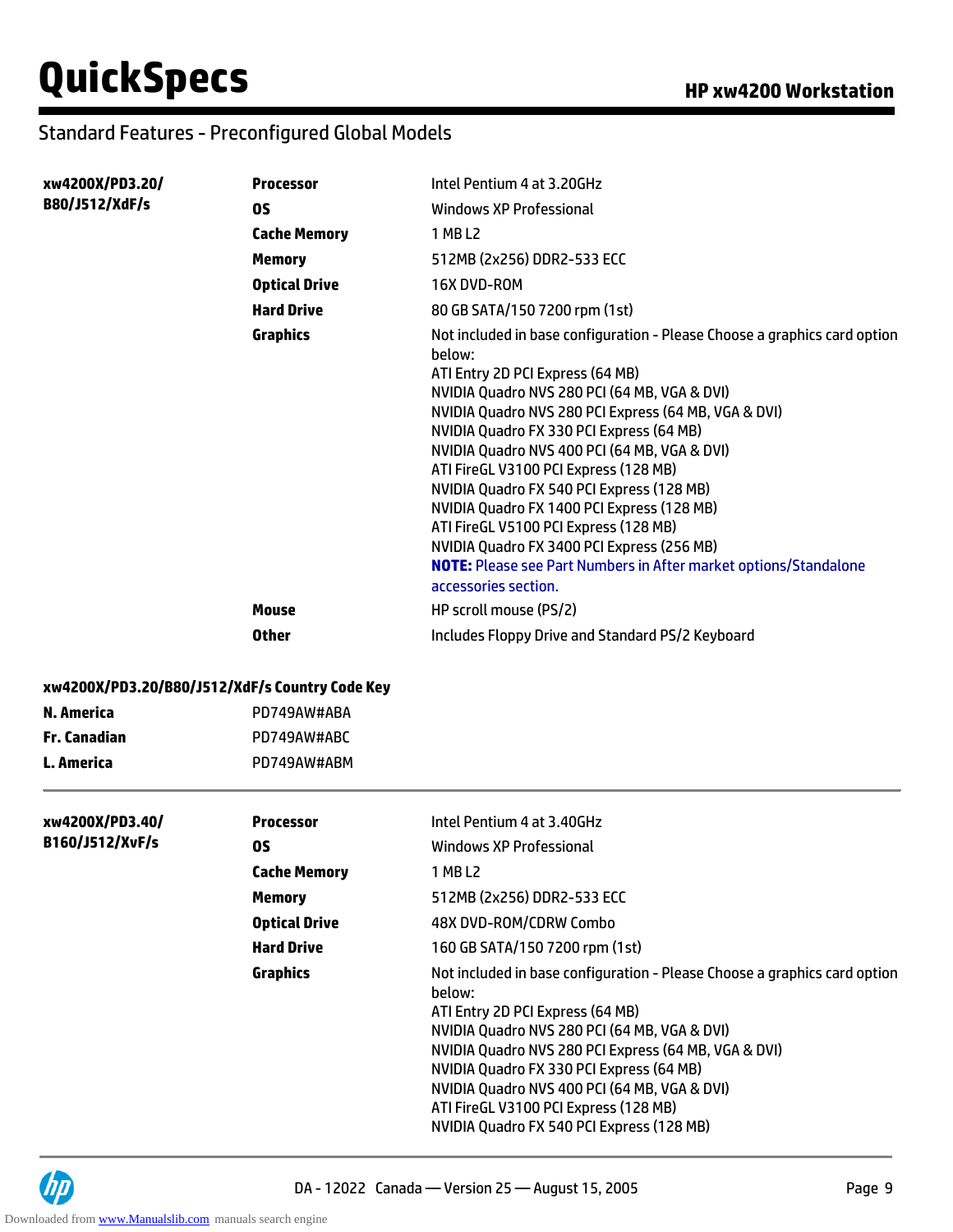## Standard Features - Preconfigured Global Models

|                   |                                                 | NVIDIA Quadro FX 1400 PCI Express (128 MB)<br>ATI FireGL V5100 PCI Express (128 MB)<br>NVIDIA Quadro FX 3400 PCI Express (256 MB)<br><b>NOTE:</b> Please see Part Numbers in After market options/Standalone<br>accessories section.<br>HP scroll mouse (PS/2)                                                                                                                                                                                                                                                                                                                                                                                            |
|-------------------|-------------------------------------------------|-----------------------------------------------------------------------------------------------------------------------------------------------------------------------------------------------------------------------------------------------------------------------------------------------------------------------------------------------------------------------------------------------------------------------------------------------------------------------------------------------------------------------------------------------------------------------------------------------------------------------------------------------------------|
|                   | <b>Mouse</b><br><b>Other</b>                    | Includes Floppy Drive and Standard PS/2 Keyboard                                                                                                                                                                                                                                                                                                                                                                                                                                                                                                                                                                                                          |
|                   |                                                 |                                                                                                                                                                                                                                                                                                                                                                                                                                                                                                                                                                                                                                                           |
|                   | xw4200X/PD3.40/B160/J512/XvF/s Country Code Key |                                                                                                                                                                                                                                                                                                                                                                                                                                                                                                                                                                                                                                                           |
| <b>N. America</b> | PD750AW#ABA                                     |                                                                                                                                                                                                                                                                                                                                                                                                                                                                                                                                                                                                                                                           |
| Fr. Canadian      | PD750AW#ABC                                     |                                                                                                                                                                                                                                                                                                                                                                                                                                                                                                                                                                                                                                                           |
| L. America        | PD750AW#ABM                                     |                                                                                                                                                                                                                                                                                                                                                                                                                                                                                                                                                                                                                                                           |
| xw4200X/PD3.40/   | <b>Processor</b>                                | Intel Pentium 4 at 3.40GHz                                                                                                                                                                                                                                                                                                                                                                                                                                                                                                                                                                                                                                |
| C74/J1.0/XdF/s    | <b>OS</b>                                       | Windows XP Professional                                                                                                                                                                                                                                                                                                                                                                                                                                                                                                                                                                                                                                   |
|                   | <b>Cache Memory</b>                             | 1 MB L2                                                                                                                                                                                                                                                                                                                                                                                                                                                                                                                                                                                                                                                   |
|                   | <b>Memory</b>                                   | 1 GB (2x512) DDR2-533 ECC                                                                                                                                                                                                                                                                                                                                                                                                                                                                                                                                                                                                                                 |
|                   | <b>Optical Drive</b>                            | 16X DVD-ROM                                                                                                                                                                                                                                                                                                                                                                                                                                                                                                                                                                                                                                               |
|                   | <b>Hard Drive</b>                               | 74 GB SATA/150 10,000 rpm (1st)                                                                                                                                                                                                                                                                                                                                                                                                                                                                                                                                                                                                                           |
|                   | <b>Graphics</b>                                 | Not included in base configuration - Please Choose a graphics card option<br>below:<br>ATI Entry 2D PCI Express (64 MB)<br>NVIDIA Quadro NVS 280 PCI (64 MB, VGA & DVI)<br>NVIDIA Quadro NVS 280 PCI Express (64 MB, VGA & DVI)<br>NVIDIA Quadro FX 330 PCI Express (64 MB)<br>NVIDIA Quadro NVS 400 PCI (64 MB, VGA & DVI)<br>ATI FireGL V3100 PCI Express (128 MB)<br>NVIDIA Quadro FX 540 PCI Express (128 MB)<br>NVIDIA Quadro FX 1400 PCI Express (128 MB)<br>ATI FireGL V5100 PCI Express (128 MB)<br>NVIDIA Quadro FX 3400 PCI Express (256 MB)<br><b>NOTE:</b> Please see Part Numbers in After market options/Standalone<br>accessories section. |
|                   | <b>Mouse</b>                                    | HP scroll mouse (PS/2)                                                                                                                                                                                                                                                                                                                                                                                                                                                                                                                                                                                                                                    |
|                   | <b>Other</b>                                    | Includes Floppy Drive and Standard PS/2 Keyboard                                                                                                                                                                                                                                                                                                                                                                                                                                                                                                                                                                                                          |
|                   | xw4200X/PD3.40/C74/J1.0/XdF/s Country Code Key  |                                                                                                                                                                                                                                                                                                                                                                                                                                                                                                                                                                                                                                                           |
| <b>N. America</b> | PD751AW#ABA                                     |                                                                                                                                                                                                                                                                                                                                                                                                                                                                                                                                                                                                                                                           |
| Fr. Canadian      | PD751AW#ABC                                     |                                                                                                                                                                                                                                                                                                                                                                                                                                                                                                                                                                                                                                                           |
| L. America        | PD751AW#ABM                                     |                                                                                                                                                                                                                                                                                                                                                                                                                                                                                                                                                                                                                                                           |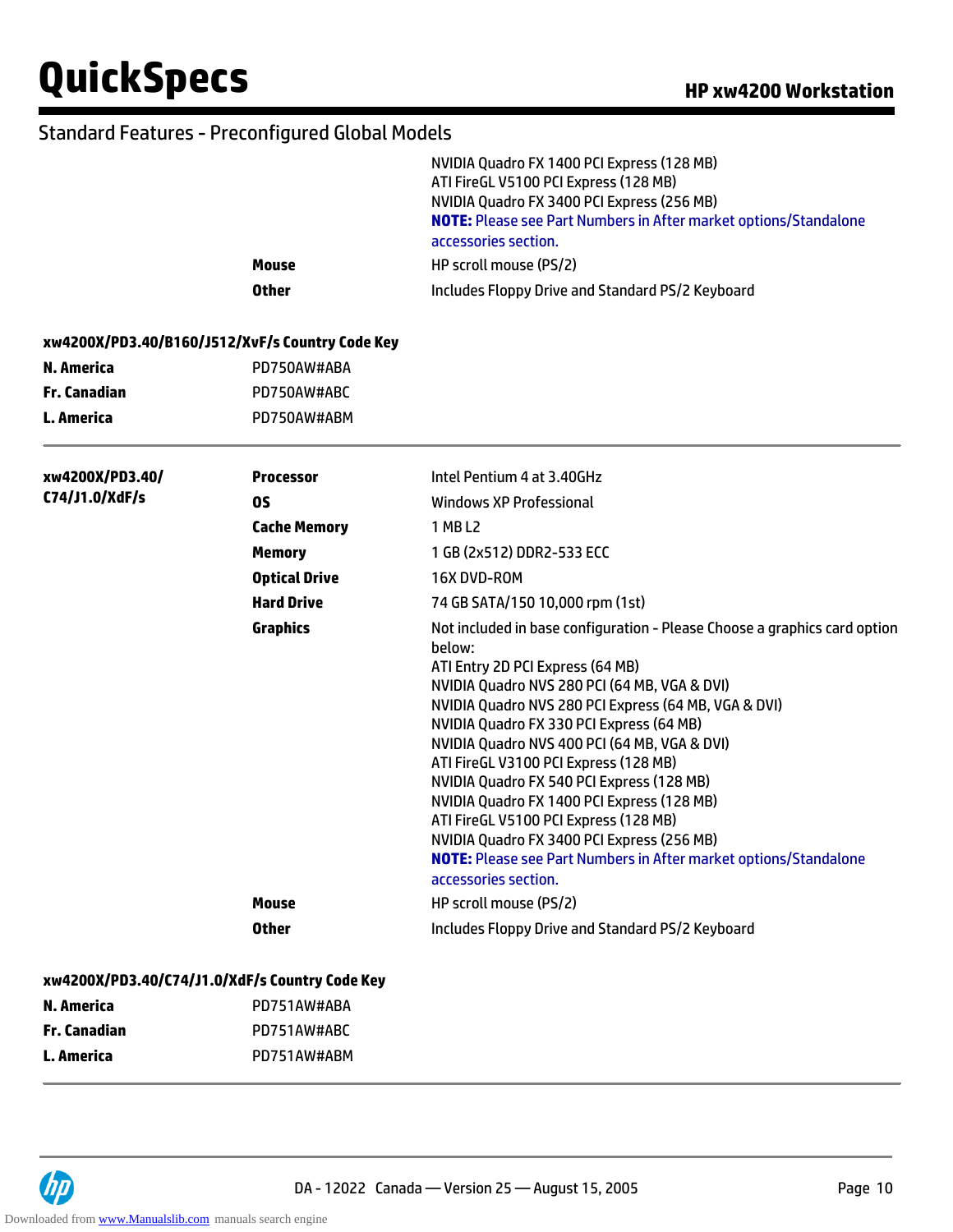## Standard Features - Preconfigured Global Models

| xw4200X/PD3.60/        | <b>Processor</b>     | Intel Pentium 4 at 3.60GHz                                                                                                                                                                                                                                                                                                                                                                                                                                                                                                                                                                                                                                |
|------------------------|----------------------|-----------------------------------------------------------------------------------------------------------------------------------------------------------------------------------------------------------------------------------------------------------------------------------------------------------------------------------------------------------------------------------------------------------------------------------------------------------------------------------------------------------------------------------------------------------------------------------------------------------------------------------------------------------|
| <b>B160/J1.0/XvF/s</b> | <b>OS</b>            | Windows XP Professional                                                                                                                                                                                                                                                                                                                                                                                                                                                                                                                                                                                                                                   |
|                        | <b>Cache Memory</b>  | 1 MB L2                                                                                                                                                                                                                                                                                                                                                                                                                                                                                                                                                                                                                                                   |
|                        | <b>Memory</b>        | 1 GB (2x512) DDR2-533 ECC                                                                                                                                                                                                                                                                                                                                                                                                                                                                                                                                                                                                                                 |
|                        | <b>Optical Drive</b> | 48X DVD-ROM/CDRW Combo                                                                                                                                                                                                                                                                                                                                                                                                                                                                                                                                                                                                                                    |
|                        | <b>Hard Drive</b>    | 160 GB SATA/150 7,200 rpm (1st)                                                                                                                                                                                                                                                                                                                                                                                                                                                                                                                                                                                                                           |
|                        | <b>Graphics</b>      | Not included in base configuration - Please Choose a graphics card option<br>below:<br>ATI Entry 2D PCI Express (64 MB)<br>NVIDIA Quadro NVS 280 PCI (64 MB, VGA & DVI)<br>NVIDIA Quadro NVS 280 PCI Express (64 MB, VGA & DVI)<br>NVIDIA Quadro FX 330 PCI Express (64 MB)<br>NVIDIA Quadro NVS 400 PCI (64 MB, VGA & DVI)<br>ATI FireGL V3100 PCI Express (128 MB)<br>NVIDIA Quadro FX 540 PCI Express (128 MB)<br>NVIDIA Quadro FX 1400 PCI Express (128 MB)<br>ATI FireGL V5100 PCI Express (128 MB)<br>NVIDIA Quadro FX 3400 PCI Express (256 MB)<br><b>NOTE:</b> Please see Part Numbers in After market options/Standalone<br>accessories section. |
|                        | <b>Mouse</b>         | HP scroll mouse (PS/2)                                                                                                                                                                                                                                                                                                                                                                                                                                                                                                                                                                                                                                    |
|                        | Other                | Includes Floppy Drive and Standard PS/2 Keyboard                                                                                                                                                                                                                                                                                                                                                                                                                                                                                                                                                                                                          |

#### **xw4200X/PD3.60/B160/J1.0/XvF/s Country Code Key**

| N. America   | PD752AW#ABA |
|--------------|-------------|
| Fr. Canadian | PD752AW#ABC |
| L. America   | PD752AW#ABM |

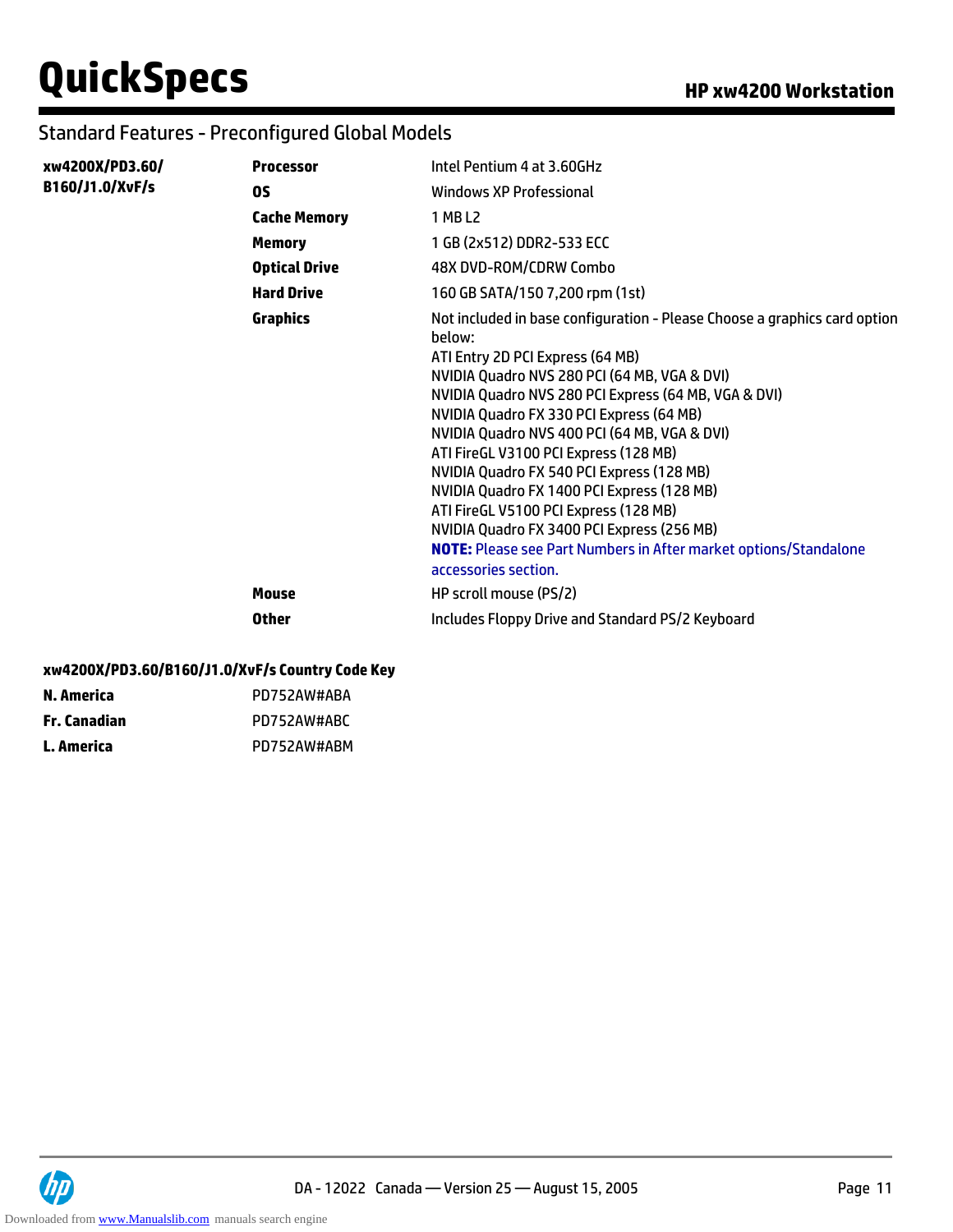# Standard Pre-configured Regional Models

| xw4200/PG3.80/ | <b>Processor</b>                              | Intel Pentium 4 at 3.80GHz                                                                                                                                                                                                                                                                                                                                                                                                                                                                                                                                                                                                                         |
|----------------|-----------------------------------------------|----------------------------------------------------------------------------------------------------------------------------------------------------------------------------------------------------------------------------------------------------------------------------------------------------------------------------------------------------------------------------------------------------------------------------------------------------------------------------------------------------------------------------------------------------------------------------------------------------------------------------------------------------|
| B160/J1.0/Xv/p | <b>OS</b>                                     | Windows XP Professional                                                                                                                                                                                                                                                                                                                                                                                                                                                                                                                                                                                                                            |
|                | <b>Cache Memory</b>                           | 1 MB L2                                                                                                                                                                                                                                                                                                                                                                                                                                                                                                                                                                                                                                            |
|                | <b>Memory</b>                                 | 1 GB (2x512) DDR2-533 ECC                                                                                                                                                                                                                                                                                                                                                                                                                                                                                                                                                                                                                          |
|                | <b>Optical Drive</b>                          | 48X DVD-ROM/CDRW Combo                                                                                                                                                                                                                                                                                                                                                                                                                                                                                                                                                                                                                             |
|                | <b>Hard Drive</b>                             | 160 GB 7200 SATA                                                                                                                                                                                                                                                                                                                                                                                                                                                                                                                                                                                                                                   |
|                | <b>Graphics</b>                               | Not included in base configuration - Please Choose a graphics card option<br>below:<br>ATI Entry 2D PCI Express (64 MB)<br>NVIDIA Quadro NVS 280 PCI (64 MB, VGA & DVI)<br>NVIDIA Quadro NVS 280 PCI Express (64 MB, VGA & DVI)<br>NVIDIA Quadro FX 330 PCI Express (64 MB)<br>NVIDIA Quadro NVS 400 PCI (64 MB, VGA & DVI)<br>ATI FireGL V3100 PCI Express (128 MB)<br>NVIDIA Quadro FX 540 PCI Express (128 MB)<br>NVIDIA Quadro FX 1400 PCI Express (128 MB)<br>ATI FireGL V5100 PCI Express (128 MB)<br>NVIDIA Quadro FX 3400 PCI Express (256 MB)<br>NOTE: Please see Part Numbers in After market options/Standalone<br>accessories section. |
|                | <b>Mouse</b>                                  | PS/2 scroll mouse                                                                                                                                                                                                                                                                                                                                                                                                                                                                                                                                                                                                                                  |
|                | <b>Other</b>                                  | Includes Floppy Drive and Standard PS/2 Keyboard                                                                                                                                                                                                                                                                                                                                                                                                                                                                                                                                                                                                   |
|                | xw4200/PG3.80/B160/J1.0/Xv/p Country Code Key |                                                                                                                                                                                                                                                                                                                                                                                                                                                                                                                                                                                                                                                    |
| N. America     | PS008UA#ABA                                   |                                                                                                                                                                                                                                                                                                                                                                                                                                                                                                                                                                                                                                                    |
| Fr. Canadian   | PS008UA#ABC                                   |                                                                                                                                                                                                                                                                                                                                                                                                                                                                                                                                                                                                                                                    |

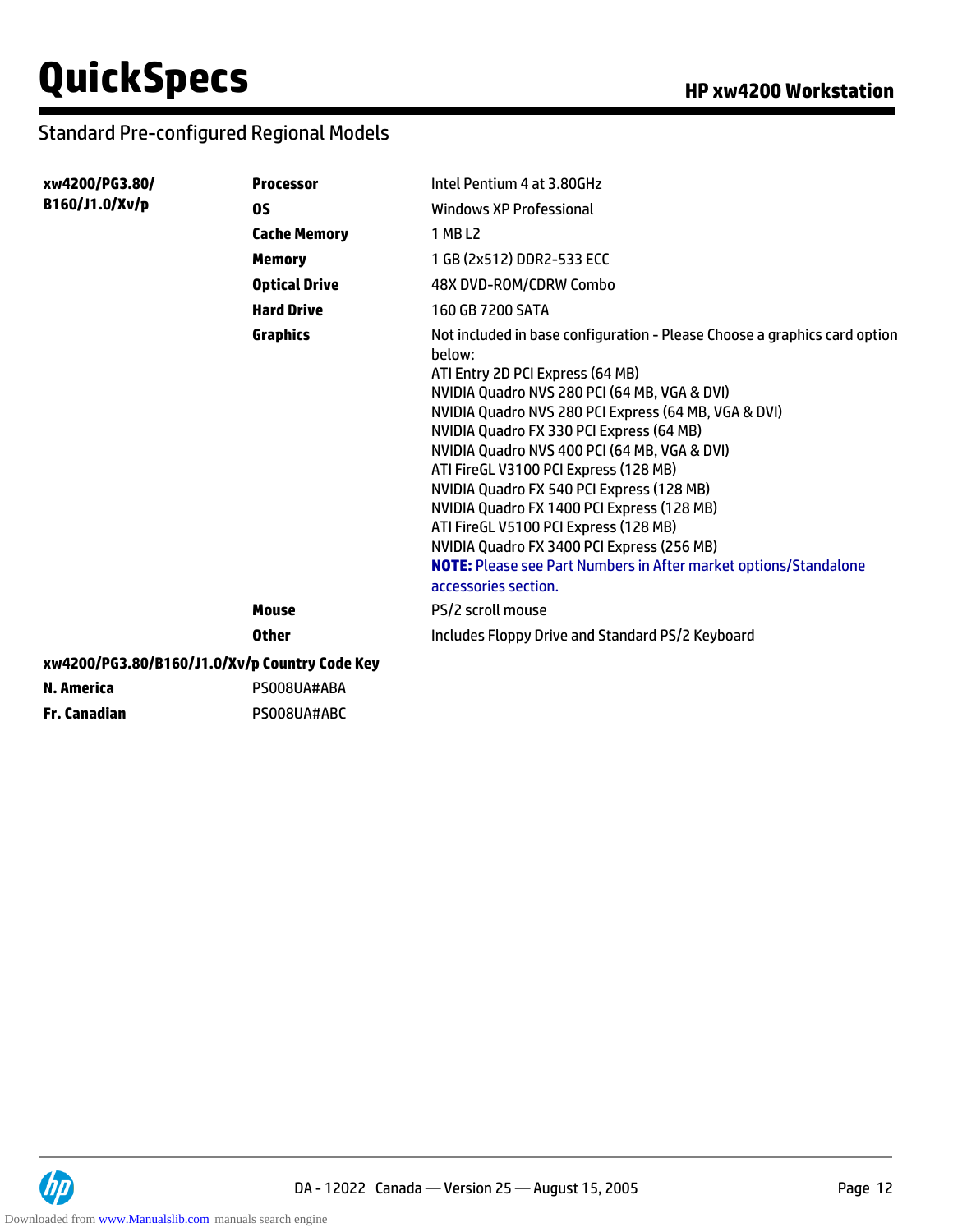## After-Market Options

| <b>Graphics</b>    | <b>Multi display solutions</b>                              | <b>PCI</b> | PCI-<br><b>Express</b> | <b>Windows XP</b> | <b>Red Hat Linux</b> | <b>Part Number</b> |
|--------------------|-------------------------------------------------------------|------------|------------------------|-------------------|----------------------|--------------------|
|                    | NVIDIA Quadro NVS 280 (64 MB, VGA<br>& DVI)                 | X          |                        | 32-Bit, 64-Bit    | 7.2, 7.3, WS3        | AA932A             |
|                    | NVIDIA Quadro NVS 280 (64 MB, VGA<br>& DVI)                 |            | X                      | 32-Bit, 64-Bit    | 7.2, 7.3, WS3        | <b>DY650A</b>      |
|                    | DMS-59 to Dual DVI Cable for NVS<br>cards                   | X          | X                      | 32-Bit, 64-Bit    |                      | <b>DL139A</b>      |
|                    | NVIDIA Quadro NVS 400 (64 MB, VGA<br>& DVI)                 | X          |                        | 32-Bit, 64-Bit    |                      | AA605A             |
|                    | ATI FireGL V3100 (128 MB)                                   |            | X                      | 32-Bit, 64-Bit    |                      | <b>PE949A</b>      |
|                    | NVIDIA Quadro FX 540 (128 MB)                               |            | X                      | 32-Bit, 64-Bit    | 7.2, 7.3, WS3        | <b>PH791A</b>      |
|                    | NVIDIA Quadro FX 1400 (128 MB)                              |            | X                      | 32-Bit, 64-Bit    | 7.2, 7.3, WS3        | <b>PM979A</b>      |
|                    | ATI FireGL V5100 PCI-E (128 MB)                             |            | X                      | 32-Bit, 64-Bit    |                      | <b>PB330A</b>      |
|                    | NVIDIA Quadro FX 3400 (256 MB)                              |            | X                      | 32-Bit, 64-Bit    | 7.2, 7.3, WS3        | <b>PB329B</b>      |
| <b>Hard Drives</b> | <b>Serial ATA 1.5Gb/s Hard Drives</b>                       |            |                        | <b>Windows XP</b> | <b>Red Hat Linux</b> | <b>Part Number</b> |
|                    | 160 GB SATA/150 Hard Drive (7200 rpm)                       |            |                        | 32-Bit, 64-Bit    | 7.2, 7.3, WS3        | <b>PV944A</b>      |
|                    | 250 GB SATA/150 Hard Drive (7200 rpm)                       |            |                        | 32-Bit, 64-Bit    | 7.2, 7.3, WS3        | <b>DS702A</b>      |
|                    | 400 GB SATA/150 Hard Drive (7200 rpm)                       |            |                        | 32-Bit, 64-Bit    | 7.2, 7.3, WS3        | <b>PM254A</b>      |
|                    | 74 GB SATA/150 Hard Drive (10,000 rpm)                      |            |                        | 32-Bit, 64-Bit    | 7.2, 7.3, WS3        | <b>DX760A</b>      |
|                    | <b>SCSI Hard Drives</b>                                     |            |                        |                   |                      |                    |
|                    | 73 GB Ultra320 SCSI Hard Drive (10,000 rpm)                 |            |                        | 32-Bit, 64-Bit    | 7.2, 7.3, WS3        | AA613A             |
|                    | 146 GB Ultra320 SCSI Hard Drive (10,000 rpm)                |            |                        | 32-Bit, 64-Bit    | 7.2, 7.3, WS3        | AA614A             |
|                    | 300 GB Ultra320 SCSI Hard Drive (10,000 rpm)                |            |                        | 32-Bit, 64-Bit    | 7.2, 7.3, WS3        | <b>DY672A</b>      |
|                    | 36 GB Ultra320 SCSI Hard Drive (15,000 rpm)                 |            |                        | 32-Bit, 64-Bit    | 7.2, 7.3, WS3        | AA616A             |
|                    | 73 GB Ultra320 SCSI Hard Drive (15,000 rpm)                 |            |                        | 32-Bit, 64-Bit    | 7.2, 7.3, WS3        | AA617A             |
|                    | 146 GB Ultra320 SCSI Hard Drive (15,000 rpm)                |            |                        | 32-Bit, 64-Bit    | 7.2, 7.3, WS3        | <b>DY671A</b>      |
|                    | Bracket HDD 3.5" to 5.25"                                   |            |                        |                   |                      | <b>DY659A</b>      |
|                    | Cable, 3 port SCSI xw4200/6200                              |            |                        |                   |                      | <b>DY661A</b>      |
| <b>Controllers</b> | <b>SCSI Controllers</b>                                     | <b>PCI</b> | PCI-<br><b>Express</b> | <b>Windows XP</b> | <b>Red Hat Linux</b> | <b>Part Number</b> |
|                    | Ultra320 SCSI Controller, RAID 0,1 &<br>external connection | X          |                        | 32-Bit            |                      | <b>DZ554A</b>      |
|                    | Ultra320 SCSI RAID Adaptec 2120S<br>(Windows only)          | X          |                        | 32-Bit            |                      | AA850A             |

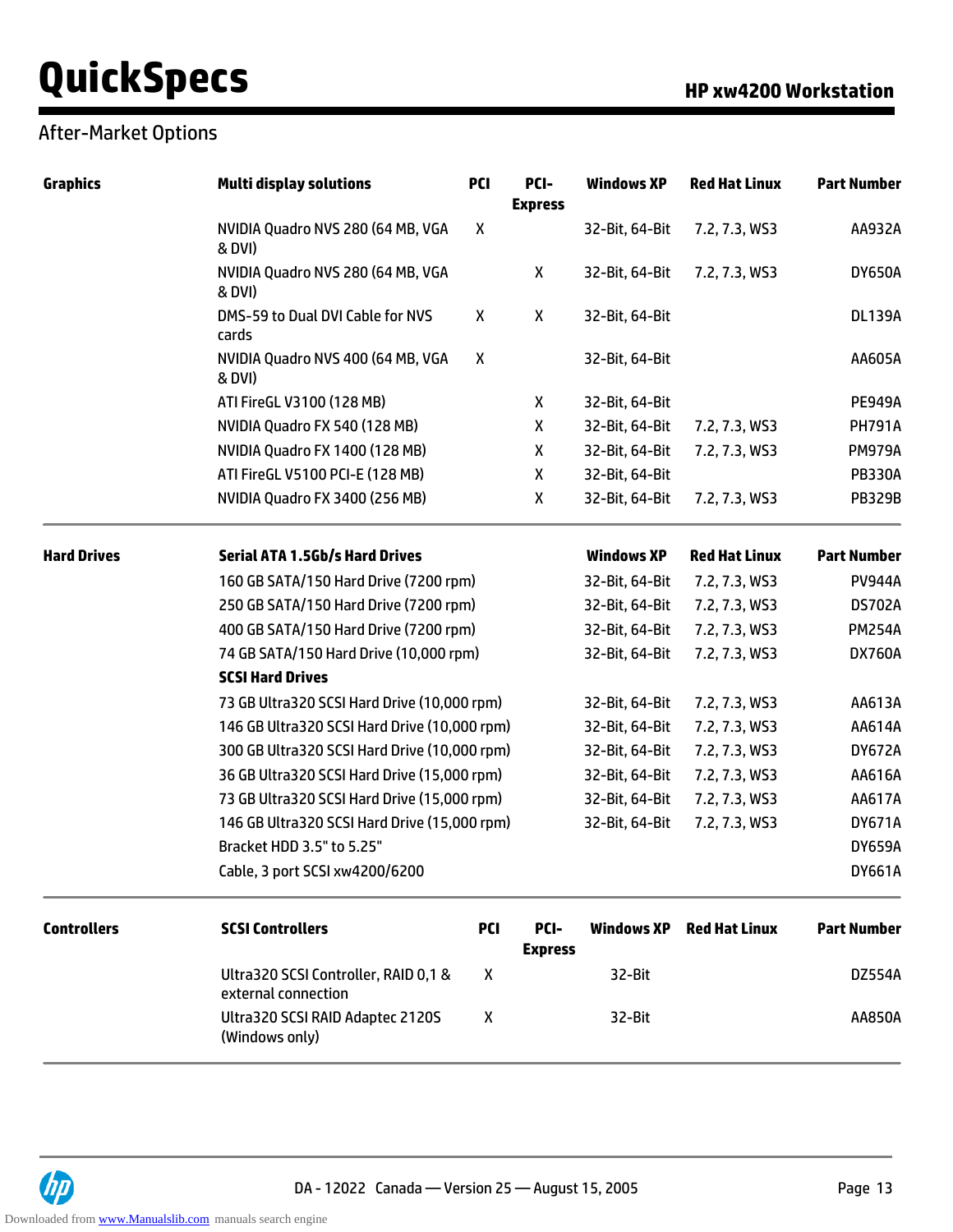### After-Market Options

| <b>Removable Storage</b> |                                                                                                                                                                                                                                                                                                                                                     | <b>Windows XP</b> | <b>Red Hat Linux</b> | <b>Part Number</b> |
|--------------------------|-----------------------------------------------------------------------------------------------------------------------------------------------------------------------------------------------------------------------------------------------------------------------------------------------------------------------------------------------------|-------------------|----------------------|--------------------|
| <b>Devices</b>           | 256 MB USB 2.0 Drive Key II                                                                                                                                                                                                                                                                                                                         | 32-Bit            | 7.2, 7.3, WS3        | <b>PH657A</b>      |
|                          | 1.44 MB Internal Floppy Drive                                                                                                                                                                                                                                                                                                                       | 32-Bit            | 7.2, 7.3, WS3        | <b>DY670A</b>      |
|                          | HP DAT24i Internal DDS3 tape drive                                                                                                                                                                                                                                                                                                                  | 32-Bit            |                      | C1555D             |
|                          | HP DAT24e External DDS3 tape drive                                                                                                                                                                                                                                                                                                                  | 32-Bit            |                      | C1556D             |
|                          | HP DAT40i Internal DDS4 tape drive                                                                                                                                                                                                                                                                                                                  | 32-Bit            |                      | C5686B             |
|                          | HP DAT40e External DDS4 tape drive                                                                                                                                                                                                                                                                                                                  | 32-Bit            |                      | C5687C             |
|                          | HP DAT72i Internal DAT72 tape drive                                                                                                                                                                                                                                                                                                                 | 32-Bit            |                      | Q1522A             |
|                          | HP DAT72e External DAT72 tape drive                                                                                                                                                                                                                                                                                                                 | 32-Bit            |                      | Q1523A             |
|                          | The following Removable Drive Enclosure products are available from and supported by 3rd party:<br>StorCase Rhino Jr. SCSI Removable Disk Enclosure<br>(For NA, use: HP P/N A466719, for WW, use: vendor P/N S21A107)<br>StorCase Rhino Jr. SATA 1.5Gb/s Removable Disk Enclosure<br>(For NA, use: HP P/N A466720, for WW, use: vendor P/N S21J111) |                   |                      |                    |

| Input/Output Devices |                                        | <b>Windows XP</b> | <b>Red Hat Linux</b> | <b>Part Number</b> |
|----------------------|----------------------------------------|-------------------|----------------------|--------------------|
|                      | <b>Keyboards</b>                       |                   |                      |                    |
|                      | HP PS/2 Standard Keyboard              | 32-Bit, 64-Bit    | 7.2, 7.3, WS3        | <b>DT527A</b>      |
|                      | <b>HP USB Standard Keyboard</b>        | 32-Bit, 64-Bit    | WS3                  | <b>DT528A</b>      |
|                      | Smartcard adapter for modular keyboard | 32-Bit            |                      | <b>DT531A</b>      |
|                      | <b>Pointing Devices</b>                |                   |                      |                    |
|                      | HP PS/2 2-Button Scroll Mouse          | 32-Bit. 64-Bit    | 7.2, 7.3, WS3        | <b>DD440B</b>      |
|                      | HP USB 2-Button Optical Scroll Mouse   | 32-Bit, 64-Bit    | 7.2, 7.3, WS3        | <b>DC172B</b>      |
|                      | HP PS/2 3-Button Mouse                 | 32-Bit, 64-Bit    | 7.2, 7.3, WS3        | <b>AA778A</b>      |
|                      | HP USB Optical 3-button mouse          | 32-Bit, 64-Bit    | WS3                  | <b>DY651A</b>      |
|                      | USB Spaceball 5000                     | 32-Bit. 64-Bit    | WS3                  | <b>DV675A</b>      |
|                      | USB SpaceMouse                         | 32-Bit, 64-Bit    | WS3                  | DZ203A             |
|                      |                                        |                   |                      |                    |

| <b>Networking</b> | <b>SCSI Controllers</b>                                                                                    | <b>PCI</b> | PCI-<br><b>Express</b> | <b>Windows XP</b> | <b>Red Hat Linux</b> | <b>Part</b><br><b>Number</b> |
|-------------------|------------------------------------------------------------------------------------------------------------|------------|------------------------|-------------------|----------------------|------------------------------|
|                   | Intel Pro/1000MT                                                                                           | Χ          |                        | 32-Bit            | 7.2, 7.3, WS3        | <b>DC193A</b>                |
|                   | HP Gigabit by Broadcom (BCM5782)                                                                           | Χ          |                        | 32-Bit            | 7.2, 7.3, WS3        | <b>DC194A</b>                |
|                   | Broadcom BCM5751 NetXtreme™<br><b>Gigabit Ethernet Controller for</b><br><b>Workstations (PCI-Express)</b> |            | х                      | 32-Bit            | 7.2, 7.3, WS3        | <b>DZ556A</b>                |
|                   | High-Speed 56k PCI Soft Modem                                                                              | χ          |                        | 32-Bit            | 7.2, 7.3, WS3        | <b>DC132D</b>                |
|                   | Modem RJ11 adapter kit                                                                                     | Χ          |                        | 32-Bit            | 7.2, 7.3, WS3        | <b>DC131C</b>                |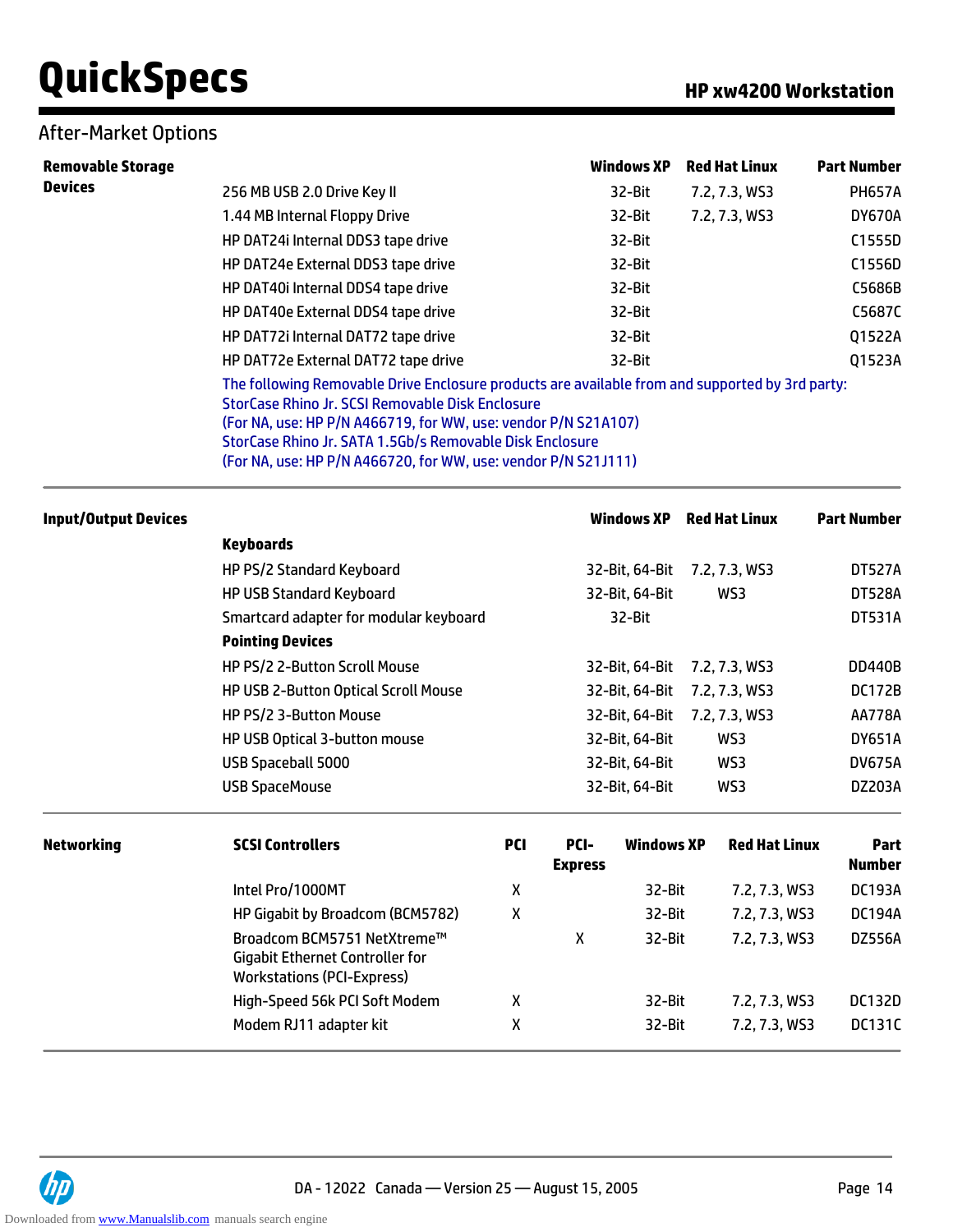#### After-Market Options

| <b>Memory (DIMMs)</b> |                                                                                                                                 | <b>Windows XP</b> | <b>Red Hat Linux</b> | <b>Part Number</b> |
|-----------------------|---------------------------------------------------------------------------------------------------------------------------------|-------------------|----------------------|--------------------|
|                       | 533 MHz DDR-2 PC2-4200 ECC Unbuffered DIMMs                                                                                     |                   |                      |                    |
|                       | 256 MB DDR-2 PC2-4200 (533 MHz) ECC unbuffered                                                                                  | 32-Bit. 64-Bit    | 7.2, 7.3, WS3        | <b>DY653A</b>      |
|                       | 512 MB DDR-2 PC2-4200 (533 MHz) ECC unbuffered                                                                                  | 32-Bit. 64-Bit    | 7.2, 7.3, WS3        | <b>DY654A</b>      |
|                       | 1 GB DDR-2 PC2-4200 (533 MHz) ECC unbuffered                                                                                    | 32-Bit. 64-Bit    | 7.2, 7.3, WS3        | <b>DY652A</b>      |
|                       | 400 MHz DDR-2 PC2-3200 Non-ECC Unbuffered DIMMs                                                                                 |                   |                      |                    |
|                       | 256 MB DDR-2 PC2-3200 (400 Mhz) Non-ECC<br>unbuffered                                                                           | 32-Bit            | 7.2, 7.3, WS3        | <b>PR661A</b>      |
|                       | NOTE, Only unbuffered DDD2 DIMMs are supported. De not mix ECC and non-ECC memory. The system will not boot if ECC and non-ECC. |                   |                      |                    |

**NOTE:** Only unbuffered DDR2 DIMMs are supported. Do not mix ECC and non-ECC memory. The system will not boot if ECC and non-ECC DIMMs are mixed.

| <b>Monitors (Compatible with TFTs</b> |             |
|---------------------------------------|-------------|
| HP TFT L2335 (23-inch)                | P9615W#ABA  |
| HP TFT L2035 (20.1-inch)              | P9614W#ABA  |
| HP TFT L1955 (19.1-inch)              | PD974A5#ABA |
| HP TFT L1755 (17-inch)                | PL777AA#ABA |
|                                       |             |

| Multimedia |                                                | PCI | PCI-<br><b>Express</b> |                | Windows XP Red Hat Linux | <b>Part Number</b> |
|------------|------------------------------------------------|-----|------------------------|----------------|--------------------------|--------------------|
|            | 1394 Firewire FH/LP PCI Card<br>(Windows only) |     |                        | 32-Bit, 64-Bit |                          | <b>PA997A</b>      |

**NOTE:** Although HP Personal Workstations can be ordered with the HP Installer Kit for Linux and an IEEE 1394 card, HP cannot provide customer support for this configuration. Please refer to the Linux Hardware Support Matrix (http://www.hp.com/support/linux\_hardware\_matrix) for details, and to the Linux User Manual (http://www.hp.com/support/linux\_user\_manual) for tips on user-enablement of the IEEE 1394 Card.

|                                                                    | Windows XP     | <b>Red Hat Linux</b> | <b>Part Number</b>                                                   |
|--------------------------------------------------------------------|----------------|----------------------|----------------------------------------------------------------------|
| <b>DVD-ROM Drive</b>                                               |                |                      |                                                                      |
| 16X/40X DVD-ROM w/ +R read                                         |                | 7.2, 7.3, WS3        | AA620B                                                               |
| <b>CD-ROM Drive</b>                                                |                |                      |                                                                      |
| 48X Max CD-ROM Drive                                               |                | 7.2, 7.3, WS3        | <b>DC143B</b>                                                        |
| <b>CD-RW Drive</b>                                                 |                |                      |                                                                      |
| 48X/32X/48X CD-RW Drive (Roxio software)                           |                | 7.2, 7.3, WS3        | DE205B                                                               |
| <b>Combo Drive</b>                                                 |                |                      |                                                                      |
| 48X/32X Combo DVD-ROM/CD-RW Drive (Roxio &<br>WinDVD)              |                | 7.2, 7.3, WS3        | DE206B                                                               |
| <b>DVD+/-RW Drive</b>                                              |                |                      |                                                                      |
| 16X DVD+/-RW, Dual-Layer                                           | 32-Bit. 64-Bit | 7.2. 7.3. WS3        | <b>PH205A</b>                                                        |
| 16X DVD+/-RW, Dual-Layer, LightScribe (Windows 2K)<br>and XP only) | 32-Bit         |                      | <b>DZ555B</b>                                                        |
|                                                                    |                |                      | 32-Bit. 64-Bit<br>32-Bit. 64-Bit<br>32-Bit. 64-Bit<br>32-Bit. 64-Bit |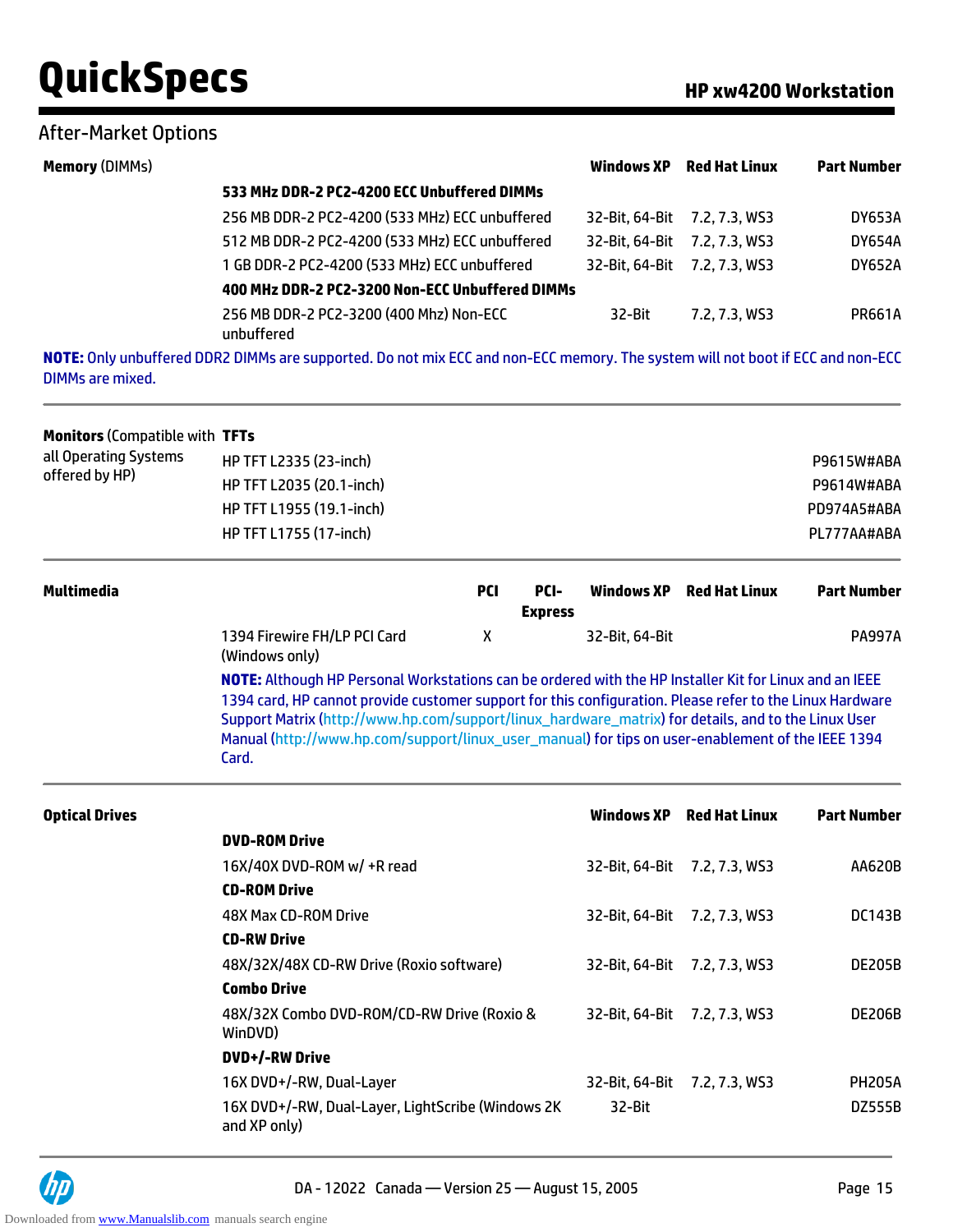## After-Market Options

| <b>Security</b>              | Chassis clamp lock, universal, no cable<br>Chassis clamp lock, universal, with cable<br>Rear Port controller cover |                   |                      | <b>DE817A</b><br><b>DE818A</b><br><b>DE896A</b> |
|------------------------------|--------------------------------------------------------------------------------------------------------------------|-------------------|----------------------|-------------------------------------------------|
|                              |                                                                                                                    |                   |                      |                                                 |
| <b>Brackets/Stands</b>       | Depth Adjustable Rails (stationary)                                                                                |                   |                      | 332558-B21                                      |
|                              | <b>Sliding Shelf kit</b>                                                                                           |                   |                      | 234672-B21                                      |
|                              | <b>Fixed shelf kit</b>                                                                                             |                   |                      | 253449-B21                                      |
| <b>Other Devices</b>         | 2nd serial port adapter                                                                                            |                   |                      | <b>PA716A</b>                                   |
|                              | Front Card Guide and Fan Kit                                                                                       |                   |                      | <b>DY648A</b>                                   |
|                              | 500 Watt Power Supply Kit                                                                                          |                   |                      | <b>PK746A</b>                                   |
| <b>Operating Systems</b>     | Red Hat Enterprise Linux Workstation 3 Update 5 (32-bit version)                                                   |                   |                      | EA698AA                                         |
|                              | Red Hat Enterprise Linux Workstation 3 Update 5 (64-bit version)                                                   |                   |                      | <b>EA699AA</b>                                  |
| <b>Software</b>              |                                                                                                                    | <b>Windows XP</b> | <b>Red Hat Linux</b> | <b>Part Number</b>                              |
|                              | HP Remote Graphics V2 LTU for HP WS                                                                                | 32-Bit            |                      | <b>PE672A</b>                                   |
|                              | HP Remote Graphics V2 LTU for non-HP                                                                               | 32-Bit            |                      | <b>PE673A</b>                                   |
|                              | HP Remote Graphics V2 Receiver LTU                                                                                 | 32-Bit            |                      | <b>PE674A</b>                                   |
|                              | HP Remote Graphics V2 software CD-ROM media                                                                        | 32-Bit            |                      | <b>PE675A</b>                                   |
|                              | HP Remote SW for HP 1 year Update Subscription                                                                     | 32-Bit            |                      | <b>PN680A</b>                                   |
|                              | HP Remote SW for non-HP 1 year Update Subscription                                                                 | 32-Bit            |                      | <b>PN681A</b>                                   |
|                              | HP Remote SW Receiver 1 year Update Subscription                                                                   | 32-Bit            |                      | <b>PN682A</b>                                   |
| <b>HP Care Pack Services</b> | Next Business Day Onsite, HW Support, CPU Only- 4 yrs                                                              |                   |                      | U7942E                                          |
|                              | Next Business Day Onsite, HW Support, CPU Only - 5 yrs                                                             |                   |                      | U7944E                                          |
|                              | Next Day Onsite Response- 4 yrs                                                                                    |                   |                      | U7941E                                          |
|                              | Next Day Onsite Response - 5 yrs                                                                                   |                   |                      | U7943E                                          |
|                              | 4-Hour, 9x5 Onsite, HW Support, CPU only - 3 yrs                                                                   |                   |                      | U4873E                                          |
|                              | 4-Hour, 9x5 Onsite, HW Support, CPU only, 4 yrs                                                                    |                   |                      | U7946E                                          |
|                              | 4-Hour, 9x5 Onsite, HW Support, CPU only, 5 yrs                                                                    |                   |                      | U7948E                                          |
|                              | Basic 8-5, 4-Hour Onsite Response - 3 yrs                                                                          |                   |                      | U4874E                                          |
|                              | Basic 8-5, 4-Hour Onsite Response - 4 yrs                                                                          |                   |                      | U7945E                                          |
|                              | Basic 8-5, 4-Hour Onsite Response - 5 yrs                                                                          |                   |                      | U7947E                                          |
|                              | 4-Hour Onsite Response, 24x7, CPU Only - 4 yrs                                                                     |                   |                      | U7950E                                          |
|                              | 4-Hour Onsite Response, 24x7, CPU Only - 5 yrs                                                                     |                   |                      | U7952E                                          |
|                              | 4-Hour Onsite Response, 24x7 - 4 yrs                                                                               |                   |                      | U7949E                                          |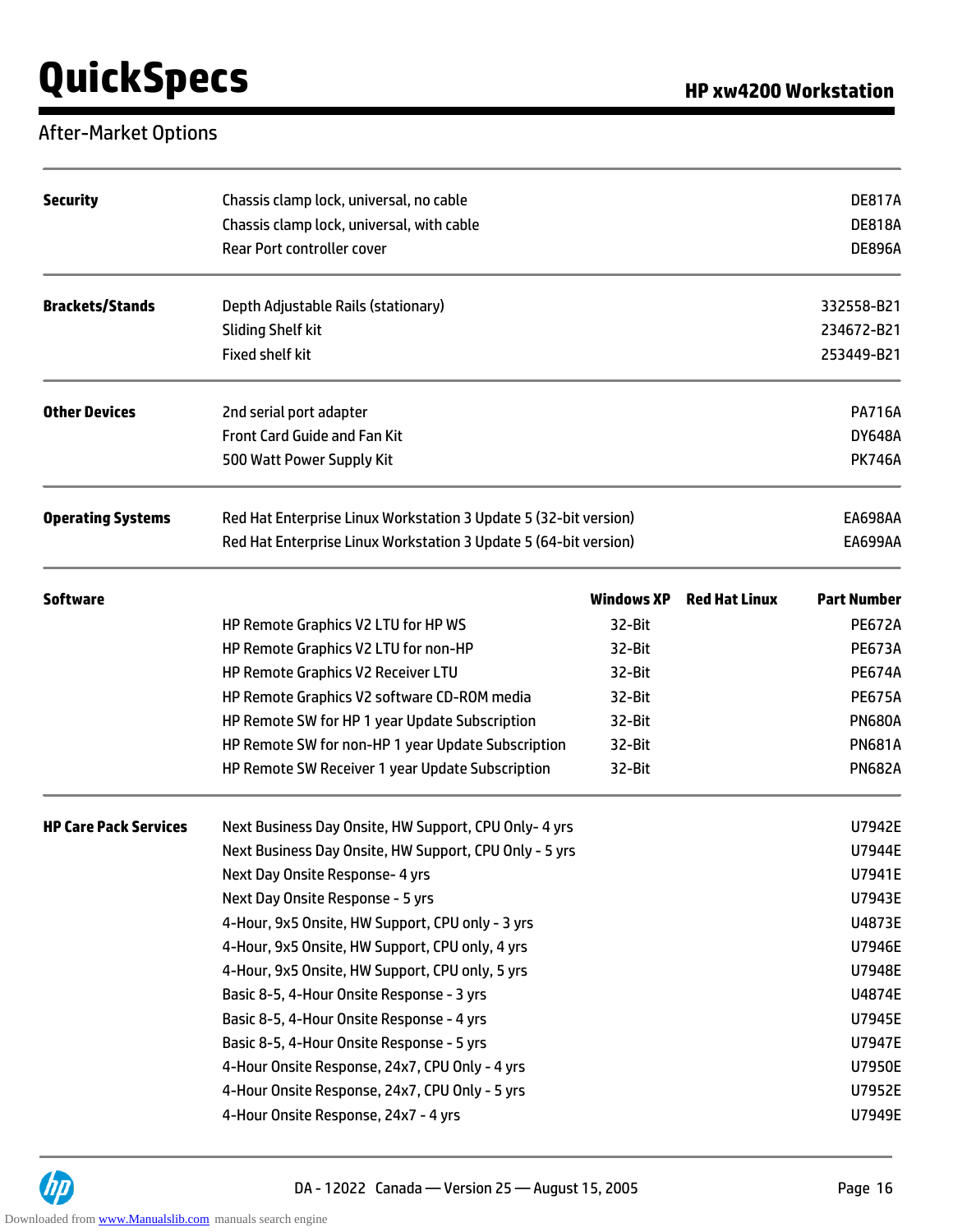## After-Market Options

| 4-Hour Onsite Response, 24x7 - 5 yrs                            | U7951E         |
|-----------------------------------------------------------------|----------------|
| Software Technical Support, Unlimited, 9x5 - 1 yr               | U4381E         |
| 4-Hour Onsite, Extended Hours Response, CPU Only - 5 yrs        | U7940E         |
| Software Technical Support, Unlimited, 24x7 - 1 yr              | U4382E         |
| 4-Hour Onsite, Extended Hours Response - 5 yrs                  | U7939E         |
| Software Technical Support, 10 incidents, 9x5 - 1yr             | <b>UA382E</b>  |
| Software Technical Support, 10 incidents, 24x7-1yr              | <b>UA383E</b>  |
| Software Technical Support, 25 incidents, 9x5-1yr               | <b>UA396E</b>  |
| Software Technical Support, 25 incidents, 24x7                  | <b>UA385E</b>  |
| Software Technical Support, 50 incidents, 9x5-1yr               | <b>UA398E</b>  |
| Software Technical Support, 50 incidents, 24x7-1yr              | <b>UA387E</b>  |
| Post Warranty Service, Next Day Onsite, CPU Only                | <b>U4867PE</b> |
| Post Warranty Service, 4-Hour, 9x5 Onsite, HW Support, CPU only | <b>U4877PE</b> |
| Post Warranty Service, Next Day Onsite                          | <b>U4868PE</b> |
| Post Warranty Service, 4-Hour, 9x5 Onsite, HW Support           | <b>U4878PE</b> |
| Installation for 2+ IA 32 Workstation; Basic - 1yr              | U4879E         |
| Installation for 1 IA 32 Workstation; Basic - 1yr               | <b>U4876E</b>  |

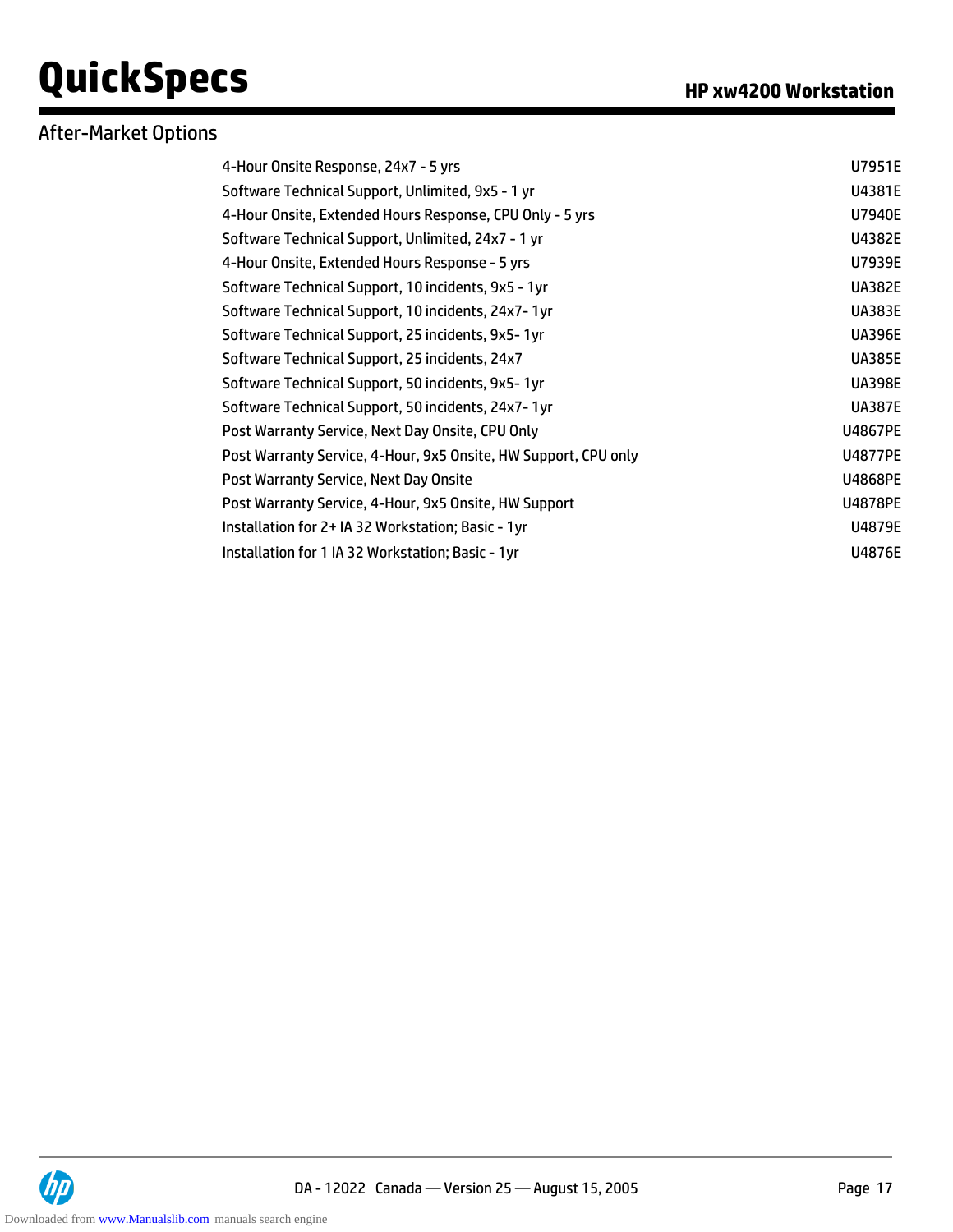#### Memory

### **Intel 925X Express chipset**

#### **DDR-2 SDRAM ECC MEMORY**

Only unbuffered DDR2 DIMMs are supported and must be either x8 or x16 width. It is not necessary to add memory in pairs. Memory upgrades are accomplished by adding single or multiple DIMMs of the same or varied sizes. This chart does not represent all possible memory configurations. The Intel 925X chipset supports ECC 533 MHz (PC2-4200) DDR-2 memory or non-ECC and ECC 400 MHz (PC2- 3200) DDR-2 memory.

For best performance the total amount and type of memory loaded into Channel A and Channel B should be the same. If it is not, your computer will see all the RAM installed but will run the memory controller at a lower performance mode. For best performance add the memory in pairs rather than as a single DIMM (two 512 MB DIMMs will have better performance than a single 1 GB DIMM). Also, add the memory into both channels (e.g. one in socket 1 and one in socket 3) to take advantage of dual channel performance. If you have unused slots within a channel, make them socket 2 and socket 4. This provides the best margin for the memory bus.

#### **CAUTION:**

Mixing speeds will mean that the memory runs at the speed of the slowest DIMM.

Do not mix ECC and non-ECC memory. The system will not boot if ECC and non-ECC DIMMs are mixed.

Do not mix single-sided and double-sided DIMMs. Both sides of a double-sided DIMM must have the same memory size. Each rank (side) of the DIMM must be the same size.

#### **MAXIMUM MEMORY**

Supports up to 4 GB of DDR-2 SDRAM.

#### **POSSIBLE MEMORY CONFIGURATIONS**

*Not all memory configurations possible are represented below.*

| <b>DIMM Size</b>                           | <b>Slot</b>     |        |        |        |
|--------------------------------------------|-----------------|--------|--------|--------|
|                                            |                 | 2      | 3      | 4      |
| 256 MB                                     | 256 MB          |        |        |        |
| 256 MB                                     | 256 MB          |        | 256 MB |        |
| (single channel performance configuration) |                 |        |        |        |
| 1 GB                                       | 256 MB          | 256 MB | 256 MB | 256 MB |
| 1 <sub>GB</sub>                            | 512 MB          |        | 512 MB |        |
| 1.5 <sub>GB</sub>                          | 256 MB          | 256 MB | 512 MB | 512 MB |
| 2 GB                                       | 1 <sub>GB</sub> |        | 1 GB   |        |
| 2 GB                                       | 512 MB          | 512 MB | 512 MB | 512 MB |
| 4 GB                                       | 1 GB            | 1 GB   | 1 GB   | 1 GB   |

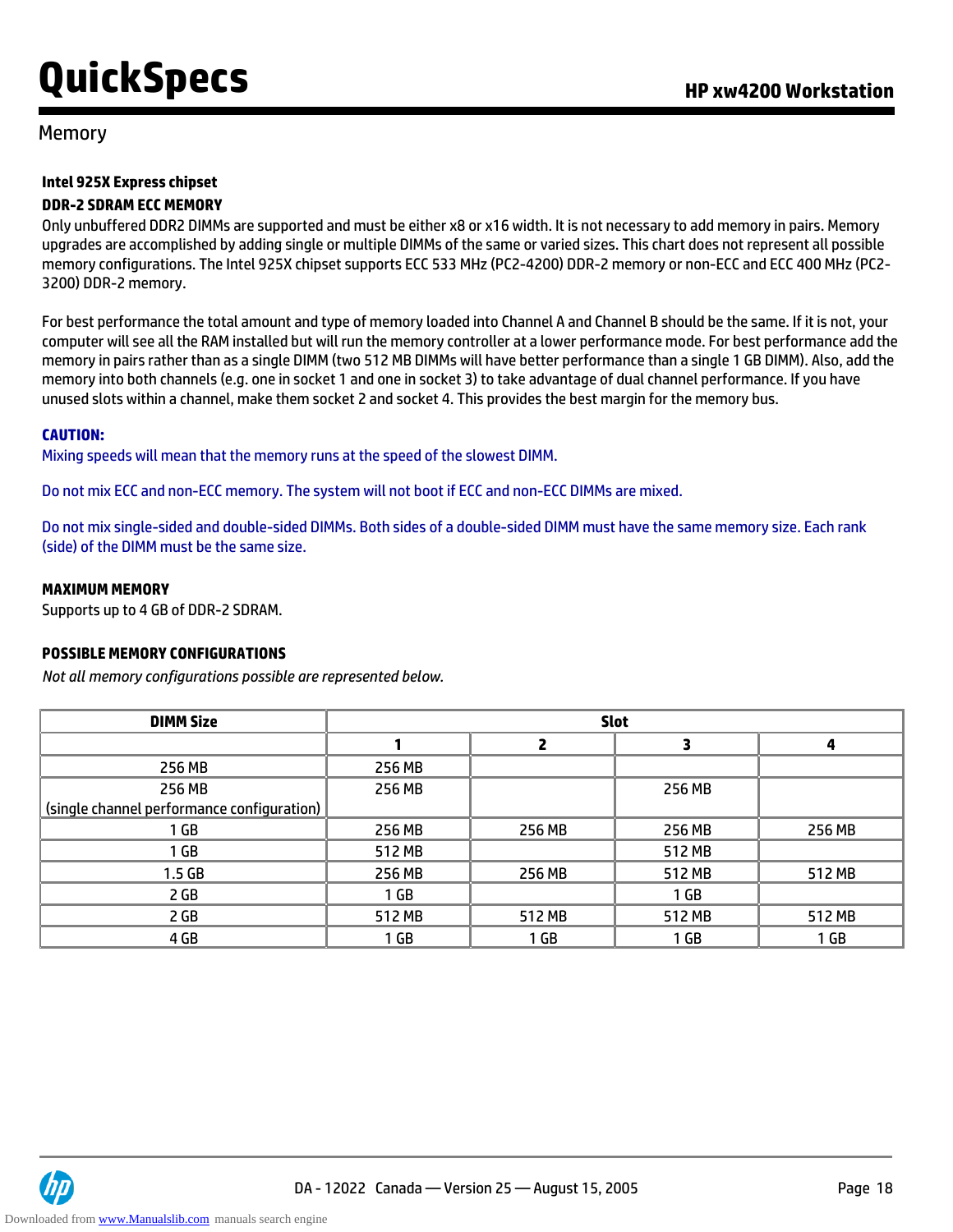### Storage

#### **Tower configuration**



| Optical DISK DHVeS I |                | $\mathsf{L}$                                                | IUE                                |
|----------------------|----------------|-------------------------------------------------------------|------------------------------------|
| Hard Disk Drives     | 2 standard     | 5.6                                                         | <b>SATA (and/or optional SCSI)</b> |
|                      | (4 SATA w/AMO) | (and 2 or 3, for 3rd or 4th drives Factory Integrated RAID* |                                    |
|                      | (3 SCSI w/AMO) | using optical bays, adapter kit(s)                          |                                    |
|                      |                | required)                                                   |                                    |

**\* NOTE**: Factory Integrated RAID 0 Configuration (Striped Array) and RAID 1 Configuration (Mirrored Array) requires 2 hard drives with identical speeds, capacity and interface.

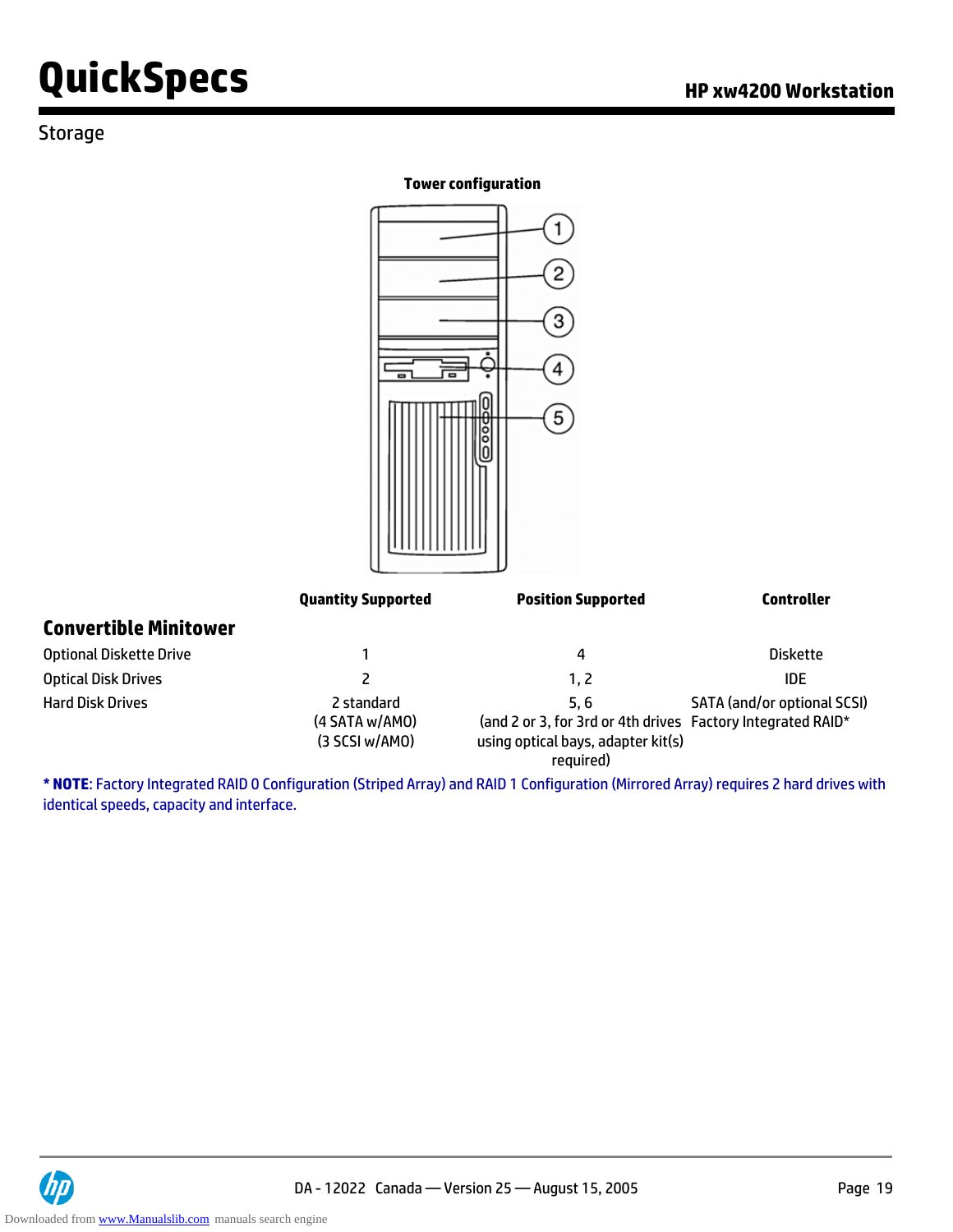# Additional Technical Specifications

| <b>System Board</b>                                                |                                                                                                                                                                                                                                                                                              |
|--------------------------------------------------------------------|----------------------------------------------------------------------------------------------------------------------------------------------------------------------------------------------------------------------------------------------------------------------------------------------|
| Architecture                                                       | Intel Pentium 4 EM64T/PCI-E                                                                                                                                                                                                                                                                  |
| Chipset                                                            | Intel 925X Express North bridge/ICH6R South bridge                                                                                                                                                                                                                                           |
| Super I/O Controller                                               | SMSC LPC47B397                                                                                                                                                                                                                                                                               |
| <b>System Board Form Factor</b>                                    | <b>ATX</b>                                                                                                                                                                                                                                                                                   |
| <b>Processor Socket</b>                                            | <b>LGA775</b>                                                                                                                                                                                                                                                                                |
| <b>DIMM Connectors (DDR2,</b><br>1.8V)                             | 4                                                                                                                                                                                                                                                                                            |
| AGP Connector (1.5V)                                               | None                                                                                                                                                                                                                                                                                         |
| <b>Integrated Graphics</b>                                         | None                                                                                                                                                                                                                                                                                         |
| PCI Connectors (5.0V)                                              | 4 full length 33 MHz 32-bit                                                                                                                                                                                                                                                                  |
| <b>PCI Express Connectors</b><br>(v1.0a)                           | $1 \times 16$<br>$2 \times 1$                                                                                                                                                                                                                                                                |
| <b>Flash ROM</b>                                                   | Yes                                                                                                                                                                                                                                                                                          |
| AC97 integrated audio                                              | Yes                                                                                                                                                                                                                                                                                          |
| <b>CD ROM IN (Audio)</b>                                           | Yes                                                                                                                                                                                                                                                                                          |
| <b>AUX IN (Audio)</b>                                              | Yes                                                                                                                                                                                                                                                                                          |
| Internal speaker                                                   | Yes                                                                                                                                                                                                                                                                                          |
| <b>Clear CMOS Button</b>                                           | Yes                                                                                                                                                                                                                                                                                          |
| <b>CPU Fan Header</b>                                              | Yes                                                                                                                                                                                                                                                                                          |
| <b>Chassis Fan Header</b>                                          | Yes                                                                                                                                                                                                                                                                                          |
| <b>Chassis Speaker Header</b>                                      | Yes                                                                                                                                                                                                                                                                                          |
| CMOS Battery Holder-<br>Lithium                                    | Yes                                                                                                                                                                                                                                                                                          |
| <b>Hood Lock Header</b>                                            | Yes                                                                                                                                                                                                                                                                                          |
| <b>Hood Sensor Header</b>                                          | Yes                                                                                                                                                                                                                                                                                          |
| <b>Multibay Header</b>                                             | Yes                                                                                                                                                                                                                                                                                          |
| <b>Integrated SATA RAID</b>                                        | Multiple Volume support to enable RAID 0 and RAID 1 on a single array<br>Support for 2 RAID arrays on 4 ports<br>Creation of 2 HDD array on two SATA ports.<br>$\bullet$<br>RAID 1 spare and auto-rebuild<br>RAID 0 Configuration - Striped Array<br>• RAID 1 Configuration - Mirrored Array |
| <b>Integrated Broadcom</b><br>NetXtreme Gigabit<br>ethernet for HP | Yes                                                                                                                                                                                                                                                                                          |
| Wake-On-Lan <sup>®</sup>                                           | Yes                                                                                                                                                                                                                                                                                          |
| ASF 1.0 and 2.0 (Alert<br><b>Standard Format)</b>                  | Yes                                                                                                                                                                                                                                                                                          |
| Power Supply Header                                                | Yes                                                                                                                                                                                                                                                                                          |
| Power Switch, Power LED<br>& Hard Drive LED Header                 | Yes                                                                                                                                                                                                                                                                                          |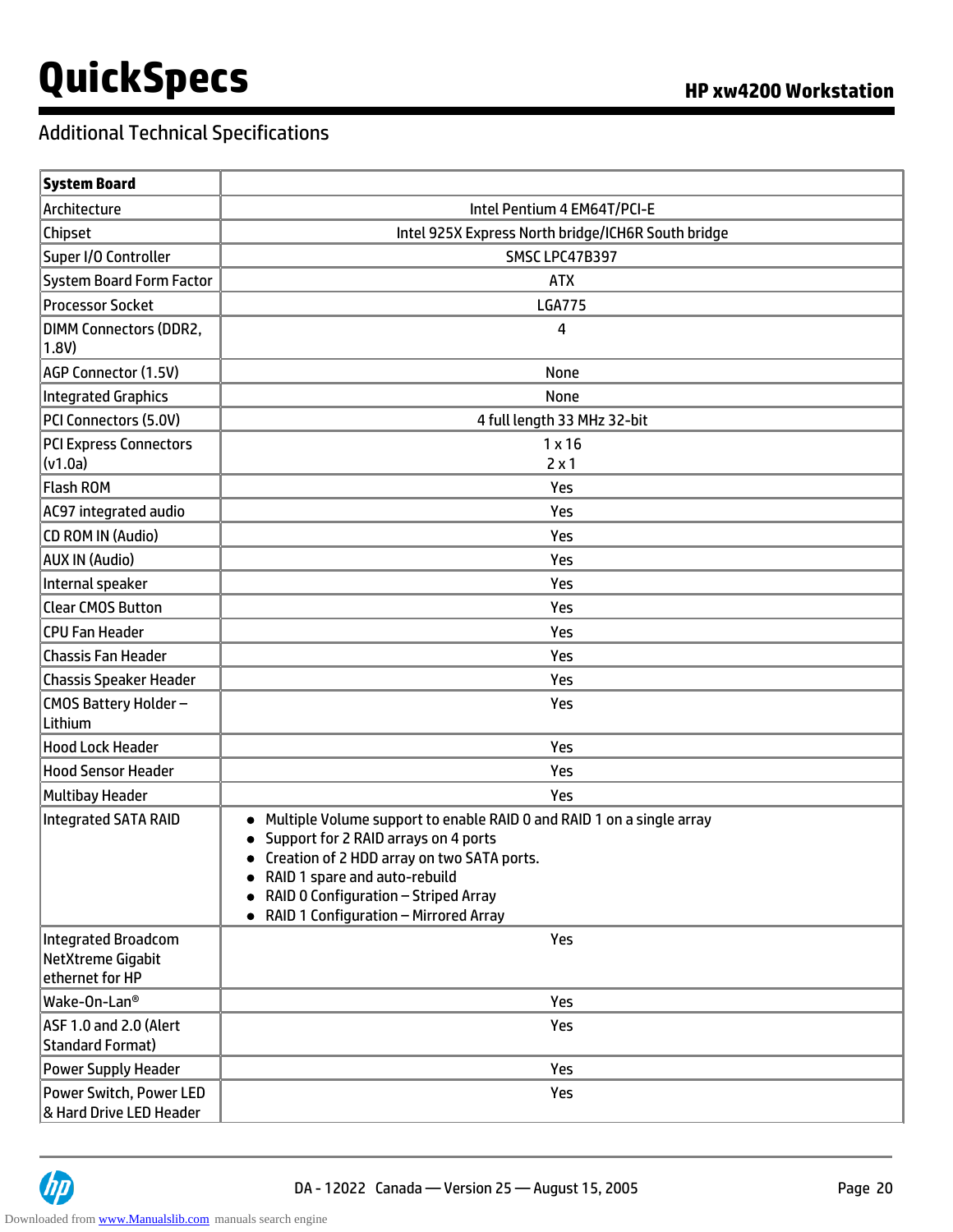# Additional Technical Specifications

| <b>Password Clear Header</b>                           | Yes  |
|--------------------------------------------------------|------|
| Riser Connector                                        | None |
| <b>HDD activity LED Header</b>                         | Yes  |
| <b>PCI</b> extender that connects  <br>to System Board | None |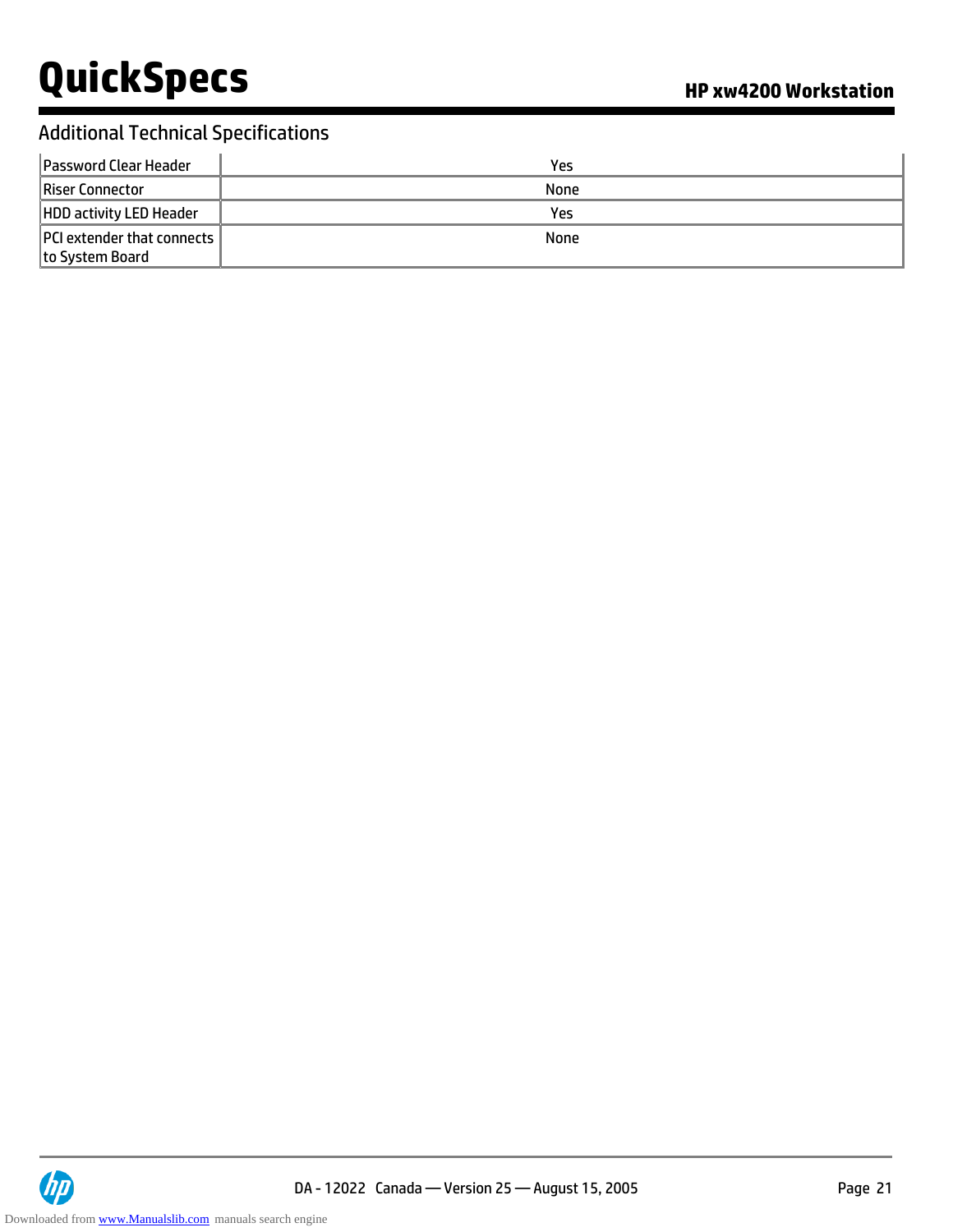| <b>Cooling</b>                |       |
|-------------------------------|-------|
| Chassis Fan                   | 92 mm |
| <b>Processor Heatsink Fan</b> | 70 mm |
| Power Supply Fan              | 92 mm |

| <b>Power Supply</b>                                                                                       | Within 230V                                                                                                                                                                                                              |                                               |                 |
|-----------------------------------------------------------------------------------------------------------|--------------------------------------------------------------------------------------------------------------------------------------------------------------------------------------------------------------------------|-----------------------------------------------|-----------------|
| <b>Full Ranging Input (Line</b><br>Select Switch)                                                         | Yes                                                                                                                                                                                                                      |                                               |                 |
| <b>Active Power Factor</b><br>Correction (APFC) (Input<br>Current is nearly 1/2 a non-<br><b>APFC PS)</b> | Yes                                                                                                                                                                                                                      |                                               |                 |
| Passive Power Factor<br>Correction (PFC)                                                                  |                                                                                                                                                                                                                          | <b>No</b>                                     |                 |
| Operating Voltage Range                                                                                   |                                                                                                                                                                                                                          | 90 - 264 VAC/118 VAC                          |                 |
| <b>Rated Voltage Range</b>                                                                                |                                                                                                                                                                                                                          | $100 - 240$ VAC                               |                 |
| Rated Line Frequency                                                                                      |                                                                                                                                                                                                                          | 50-60 Hz/400Hz                                |                 |
| <b>Operating Line Frequency</b><br>Range                                                                  |                                                                                                                                                                                                                          | $47 - 66$ Hz/393 - 407Hz                      |                 |
| <b>Rated Input Current</b>                                                                                |                                                                                                                                                                                                                          | 6.4A/6.4A                                     |                 |
| Maximum Rated Power                                                                                       |                                                                                                                                                                                                                          | <b>410 Watt Continuous</b>                    |                 |
| <b>Heat Dissipation</b>                                                                                   |                                                                                                                                                                                                                          | Typical 737.1 btu/hr<br>Maximum 1228.5 btu/hr |                 |
| Power Supply Fan                                                                                          | 92mm variable speed                                                                                                                                                                                                      |                                               |                 |
| PS Size                                                                                                   | 3.84 x 5.91 x 6.05 in (97.6 x 150 x 153.71 mm)                                                                                                                                                                           |                                               |                 |
| <b>Energy Star Compliant</b>                                                                              | Yes                                                                                                                                                                                                                      |                                               |                 |
| <b>FEMP Standby Power</b><br>Compliant (<2W in S5 -<br>Power Off)                                         | No                                                                                                                                                                                                                       |                                               |                 |
| Power Consumption in ES<br>Mode - Suspend to RAM (S3)<br>(Instantly Available PC)                         | 2.5W                                                                                                                                                                                                                     |                                               |                 |
| Surge Tolerant Full Ranging<br>Power Supply                                                               | Withstands power surges up to 2000V                                                                                                                                                                                      |                                               |                 |
| Typical configuration power<br>consumption                                                                | 1 processor (1x 3.4 GHz), 1 GB memory (2 x 512 MB)<br>Two hard drives (2xSATA 40 GB),<br><b>CD-ROM drive</b><br>PCI-Express Graphics Card (FX 1300)<br>Floppy, Monitor<br>@120Vac/60Hz<br><b>Input Power consumption</b> |                                               |                 |
|                                                                                                           |                                                                                                                                                                                                                          |                                               |                 |
|                                                                                                           | <b>Typical operating mode</b><br>(system busy)                                                                                                                                                                           | 216W                                          | = 737.1 btu/hr  |
|                                                                                                           | Windows XP Idle                                                                                                                                                                                                          | 138W                                          | = 470.9 btu/hr  |
|                                                                                                           | Standby mode (S3)                                                                                                                                                                                                        | 2.5W                                          | $= 8.53$ btu/hr |
|                                                                                                           | Hibernate mode (S4)                                                                                                                                                                                                      | 2.1W                                          | = 7.166 btu/hr  |
|                                                                                                           | Power Off (S5)                                                                                                                                                                                                           | 2.1W                                          | = 7.166 btu/hr  |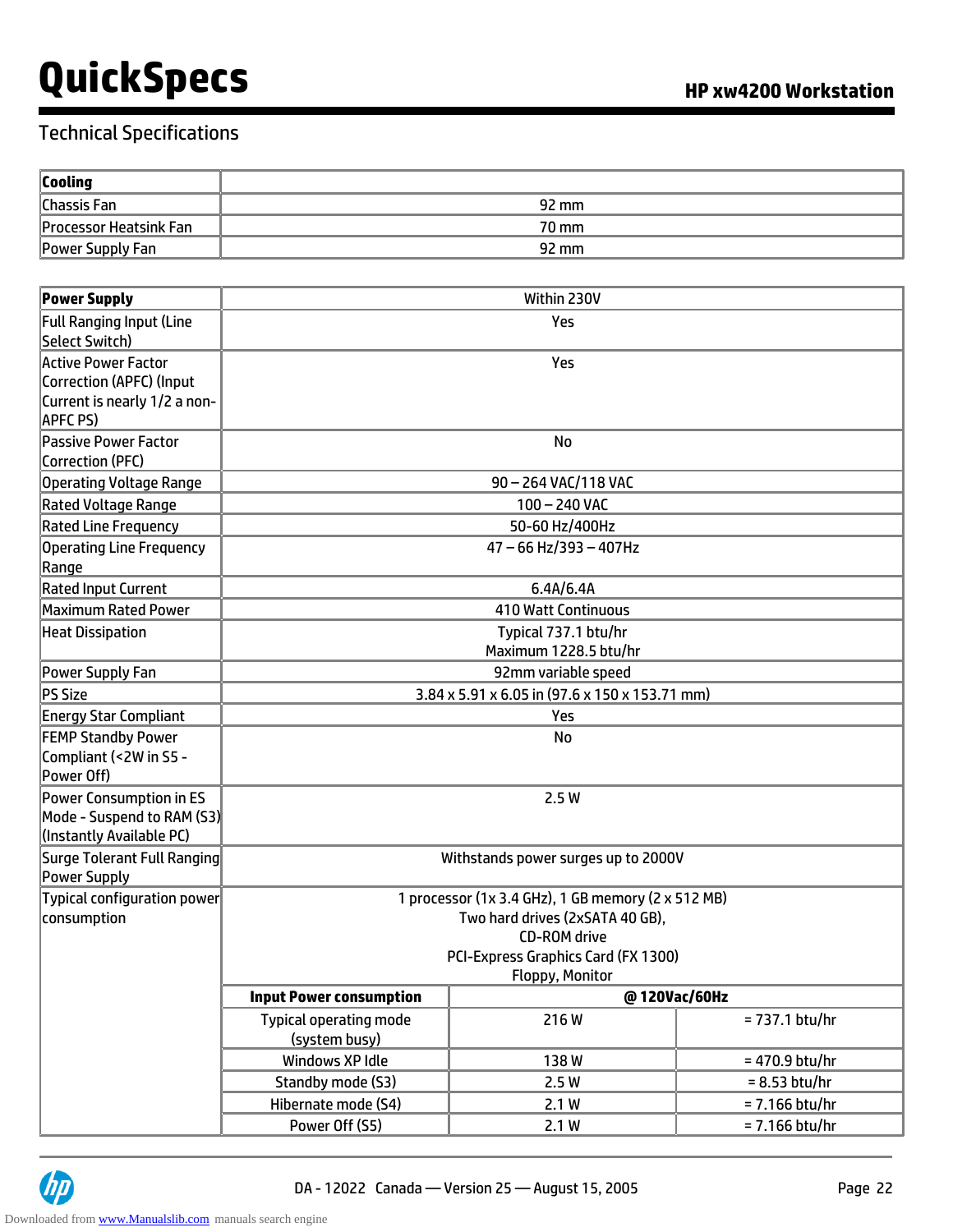## Technical Specifications

| <b>ROM Features</b>                                                             | <b>Description</b>                                                                                                                                                                                                                                                                                                   |
|---------------------------------------------------------------------------------|----------------------------------------------------------------------------------------------------------------------------------------------------------------------------------------------------------------------------------------------------------------------------------------------------------------------|
| Instantly Available PC<br>(Suspend to RAM – S3)                                 | Allows for very low power consumption with quick resume time                                                                                                                                                                                                                                                         |
| <b>ROM Based F10 Setup</b>                                                      | <b>Review and customize BIOS settings</b>                                                                                                                                                                                                                                                                            |
| via F12 (PXE) (Remote Boot system<br>from Server)                               | Remote System Installation Allows a new or existing system to boot over the network and download software, including the operating                                                                                                                                                                                   |
| System/Emergency ROM<br><b>Flash Recovery with Video</b>                        | <b>Recovers corrupted system BIOS</b>                                                                                                                                                                                                                                                                                |
| Auto Setup when New<br>Hardware Installed                                       | System automatically detects addition of new hardware                                                                                                                                                                                                                                                                |
| Serial, Parallel, USB, Audio,<br>Network, Enable/Disable<br><b>Port Control</b> | Enable or disables serial, parallel, USB, audio, and network ports                                                                                                                                                                                                                                                   |
| Removable Media Write/<br><b>Boot Control</b>                                   | Prevents ability to boot from removable media on supported devices (and can disable writes to media)                                                                                                                                                                                                                 |
| Power-On Password                                                               | Prevents an unauthorized person from booting up the computer                                                                                                                                                                                                                                                         |
| Setup Password                                                                  | Prevents an unauthorized person from changing the system configuration                                                                                                                                                                                                                                               |
| <b>Replicated Setup</b>                                                         | Saves BIOS settings to diskette or USB disk-on-key in human readable file. Repset.exe utility can then<br>replicate these settings on machines being deployed without entering ROM-based F10 setup                                                                                                                   |
| Memory Change Alert<br>(Requires HP Client<br>Manager Software)                 | Alerts management console if memory is removed or changed                                                                                                                                                                                                                                                            |
| <b>Thermal Alert (Requires HP</b><br><b>Client Manager Software)</b>            | Monitors the temperature state within the chassis. Three modes:<br>• NORMAL - normal temperature ranges                                                                                                                                                                                                              |
|                                                                                 | • ALERTED - excessive temperatures are detected. Raises a flag so action can be taken to avoid                                                                                                                                                                                                                       |
|                                                                                 | shutdown or provide for a smoother system shutdown                                                                                                                                                                                                                                                                   |
|                                                                                 | • SHUTDOWN - excessive temperatures are encountered. Automatically shuts down the computer<br>without warning before hardware component damage occurs                                                                                                                                                                |
| Master Boot Record<br>Security                                                  | Detects changes to MBR and optional restoration, useful in protecting from viruses                                                                                                                                                                                                                                   |
| <b>Remote ROM Flash</b>                                                         | Provides secure, fail-safe ROM image management from a central network console                                                                                                                                                                                                                                       |
| Remote Wakeup                                                                   | • System administrators can power on, restart, and power off a client computer from a remote<br>location.<br>• Enables cost-effective power consumption when the administrator needs to distribute software,<br>perform security management, or update the ROM                                                       |
| <b>ACPI (Advanced</b><br>Configuration and Power<br>Management Interface)       | • Allows the system to wake from a low power mode<br>Controls system power consumption, making it possible to place individual cards and peripherals in<br>a low-power or powered-off state without affecting other elements of the system<br>Supports ACPI 2.0 for full compatibility with 64-bit operating systems |
| SMBIOS                                                                          | System Management BIOS 2.3.5, previously known as DMI BIOS, for system management information                                                                                                                                                                                                                        |

| Other deployment &<br><b>management features</b> |                                                                                                                |
|--------------------------------------------------|----------------------------------------------------------------------------------------------------------------|
| <b>HP Client Management</b>                      | $\vert$ HP Client Management Solutions help simplify management of Workstations and significantly reduce total |
| Solutions                                        | ownership costs. These solutions share a common design and are highly integrated due to the extensive          |

UP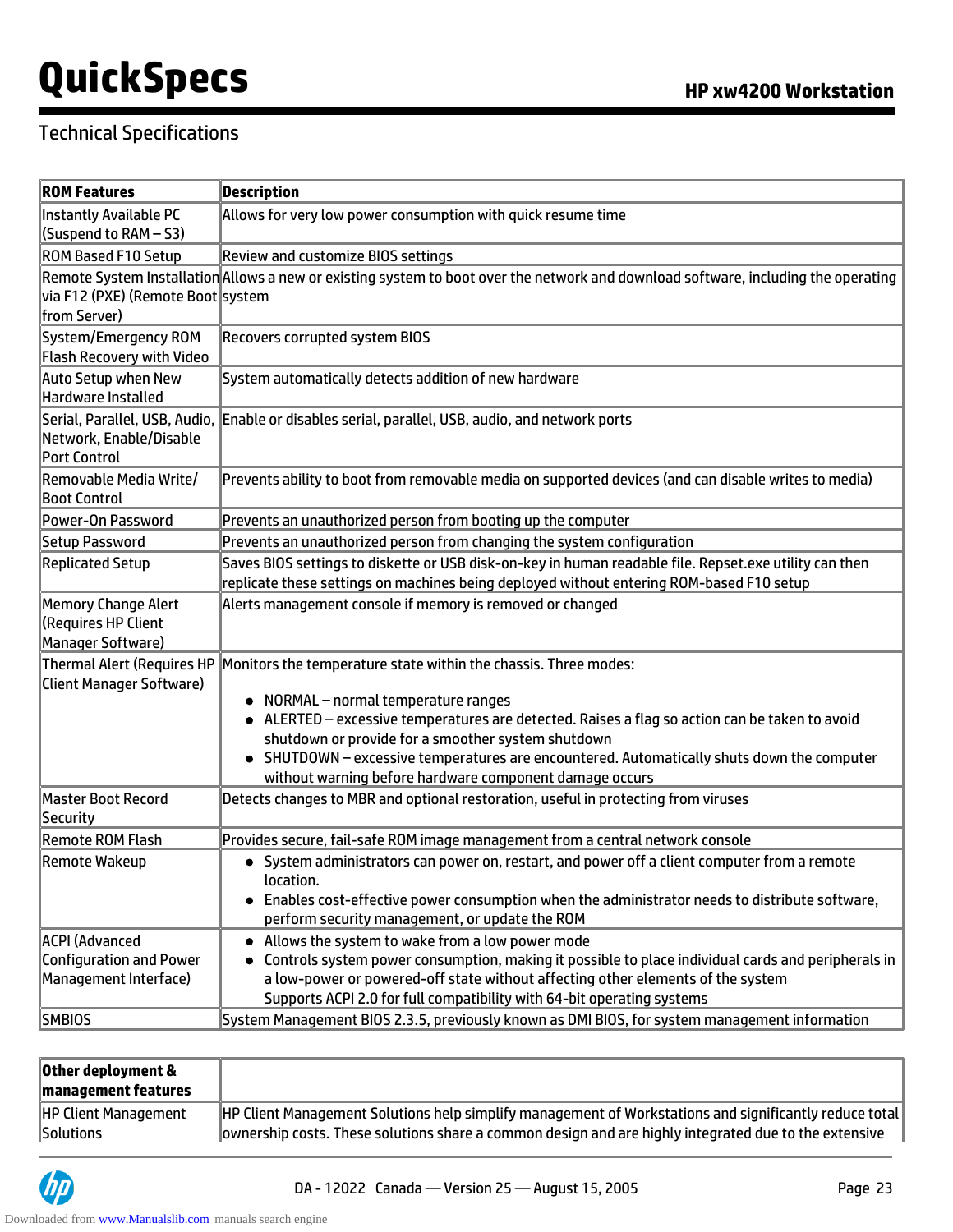|                                                                        | work between HP and its partner Altiris.                                                                                                                                                                                                                                                                                                                               |
|------------------------------------------------------------------------|------------------------------------------------------------------------------------------------------------------------------------------------------------------------------------------------------------------------------------------------------------------------------------------------------------------------------------------------------------------------|
|                                                                        | HP Client Manager Software is included free with all HP business PCs and Workstations. It enables central<br>tracking, monitoring, and management of the hardware aspects of HP client systems:                                                                                                                                                                        |
|                                                                        | Get valuable hardware information such as CPU, memory, video, and security settings<br>Monitor system health to fix problems before they occur<br>Install drivers and BIOS updates without visiting each PC<br>Remotely configure BIOS and security settings<br>• Automate processes to quickly resolve hardware problems                                              |
|                                                                        | Additional Altiris solutions (fee-based) are available to address Workstation management challenges<br>through the entire IT lifecycle including:                                                                                                                                                                                                                      |
|                                                                        | Inventory assessment<br>Software license compliance<br><b>Personality migration</b><br>Software image deployment<br>Software distribution<br>• Asset management<br>Client backup and recovery<br>• Problem resolution<br>Visit http://www.hp.com/go/easydeploy for more information, to download HP Client Manager Software,<br>and to evaluate the Altiris solutions. |
| System Software Manager                                                | A free utility that detects and updates BIOS, device drivers, and management agent versions on your                                                                                                                                                                                                                                                                    |
| (free)                                                                 | networked PCs and workstations                                                                                                                                                                                                                                                                                                                                         |
| <b>Replicated Setup</b>                                                | Saves BIOS settings to diskette or USB disk-on-key in human readable file. Repset.exe utility can then<br>replicate these settings on machines being deployed without entering ROM-based F10 setup                                                                                                                                                                     |
| Software Restore CD                                                    | Restores computer to its original factory shipping image                                                                                                                                                                                                                                                                                                               |
| Asset Tag                                                              | • Repository for storing company-specific property asset numbers for easy tracking<br>Initially set equal to the system serial number<br>• Stored in a protected section of non-volatile memory that can be accessed and modified with the<br>F10 Setup program                                                                                                        |
| <b>DIMM Serial Presence</b><br>Detect                                  | Detects whether or not memory DIMMs are present and their type                                                                                                                                                                                                                                                                                                         |
| Hard drive serial number,<br>model, and manufacturer                   | Hard drive manufacturer, model, and serial number is stored in the hard drive firmware and reported in<br>ROM-based F10 setup                                                                                                                                                                                                                                          |
| System serial number,<br>model, & manufacturer                         | System serial number, model, & manufacturer stored in a non-volatile memory and can be retrieved with<br>management SW or viewed in ROM-based F10 setup                                                                                                                                                                                                                |
| <b>ROM revision levels</b>                                             | Identifies system ROM revision levels and reports in ROM-based F10 setup<br>Version is stored in an industry standard memory location (SMBIOS) so that management SW applications<br>can use and report this information                                                                                                                                               |
| System board revision level                                            | • Allows management SW to read revision level of the system board<br>• Revision level is digitally encoded into the HW and cannot be modified                                                                                                                                                                                                                          |
| Memory Change Alert<br><b>(Requires HP Client</b><br>Manager Software) | Alerts management console if memory is removed or changed                                                                                                                                                                                                                                                                                                              |
| Ownership Tag                                                          | A user-defined string stored in non-volatile memory that is displayed in the BIOS splash screen                                                                                                                                                                                                                                                                        |
| <b>Ultra ATA Integrity</b><br>Monitoring                               | A feature of SATA and SCSI, Cyclic Redundancy Checking provides data transfer verification and proactive<br>notification of hard drive data transmission problems with recommendations for enhancing system                                                                                                                                                            |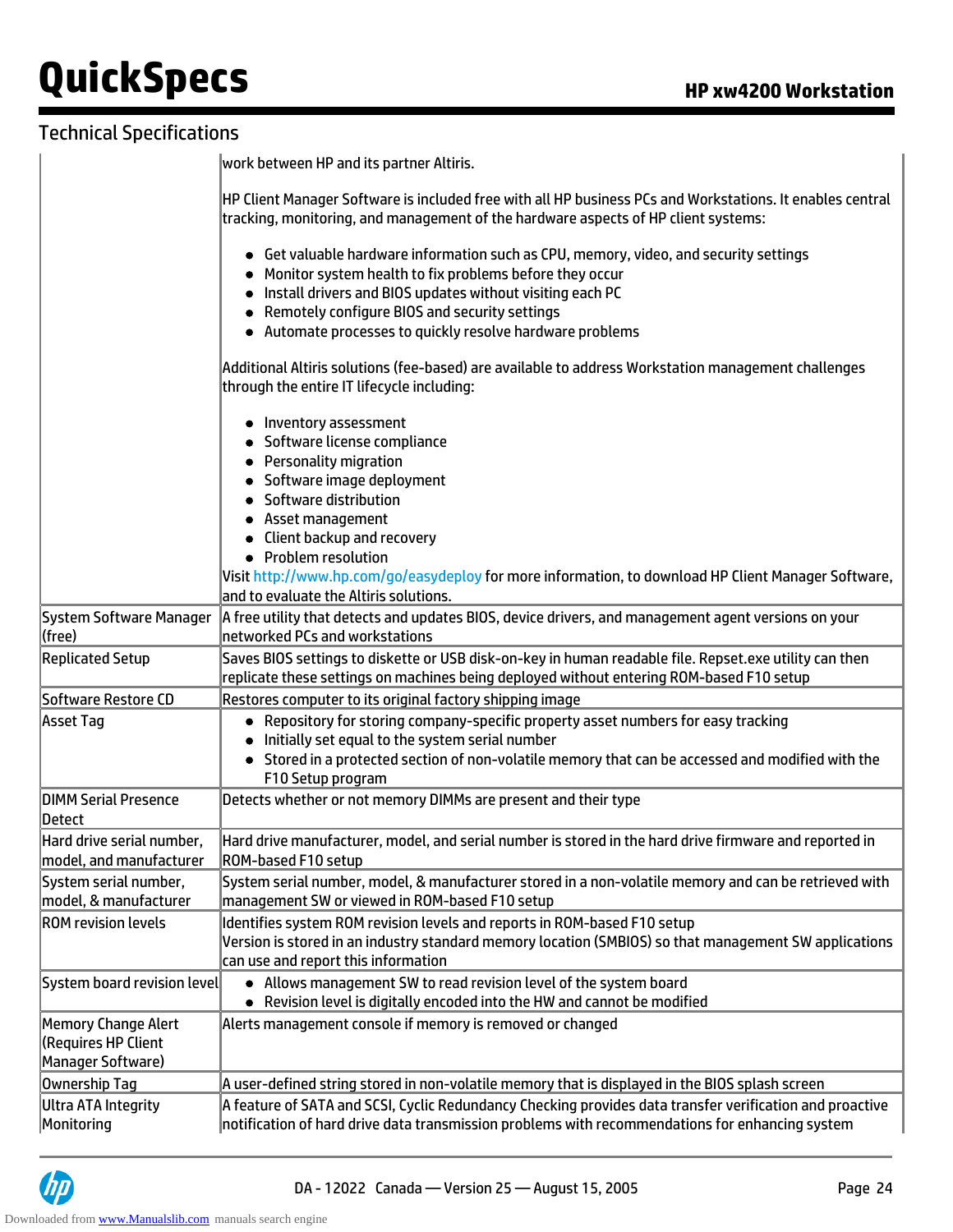| (CRC Checking)             | performance. It detects all the following errors' types:                                                                                                                    |
|----------------------------|-----------------------------------------------------------------------------------------------------------------------------------------------------------------------------|
|                            | single bit errors                                                                                                                                                           |
|                            | double bit errors                                                                                                                                                           |
|                            | an odd number of errors                                                                                                                                                     |
|                            | error bursts up to 32-bits long                                                                                                                                             |
| Drive Self Tests (DPS)     | Drive Protection System (Adaptec and LSI SCSI controllers do not offer DPS)<br>$\bullet$                                                                                    |
|                            | A diagnostic hard drive self test. It scans critical physical components and every sector of the hard<br>drive for physical faults and then reports any faults to the user. |
|                            | Running independently of the operating system, it can be accessed through the computer's setup                                                                              |
|                            | procedure. It produces an evaluation on whether the hard drive is the source of the problem and                                                                             |
|                            | needs to be replaced.                                                                                                                                                       |
|                            |                                                                                                                                                                             |
|                            | The system expands on the Self-Monitoring, Analysis, and Reporting Technology (SMART), a continuously                                                                       |
|                            | running systems diagnostic that alerts the user to certain types of failures                                                                                                |
|                            | DPS Access through F10 Setup during Boot (F10 diagnostic access not available with SCSI drives)                                                                             |
| SMART Technology           | Allows hard drives to monitor their own health and to raise flags if imminent failures were predicted                                                                       |
| (Self-Monitoring, Analysis | Predicts failures before they occur. Tracks fault prediction and failure indication parameters such as re-                                                                  |
|                            | and Reporting Technology) allocated sector count, spin retry count, calibration retry count.                                                                                |
|                            | By avoiding actual hard drive failures, SMART hard drives act as "insurance" against unplanned user                                                                         |
|                            | downtime and potential data loss from hard drive failure.                                                                                                                   |
|                            | <b>SMART I-Drive Failure Prediction</b>                                                                                                                                     |
|                            | SMART II – Off-Line Data Collection                                                                                                                                         |
|                            | SMART III - Off-Line Read Scanning with Defect Reallocation                                                                                                                 |

| <b>Security Features</b>                      |                                                                                                                                                                                                  |
|-----------------------------------------------|--------------------------------------------------------------------------------------------------------------------------------------------------------------------------------------------------|
| Padlock support                               | Padlock loop in rear of chassis. Locks side cover and secures chassis from theft. (0.22" diameter)                                                                                               |
| Cable Lock Support                            | Kensington lock slot in rear of chassis. Locks side cover and secures chassis from theft. (3mm x 7mm<br> opening)                                                                                |
| Universal chassis clamp<br>lock support       | Threaded feature in rear of chassis. Locks side cover and locks cables to chassis. Secures chassis from<br>theft and allows multiple units to be chained together when used with optional cable. |
| Solenoid lock and hood<br><b>Isensor</b>      | lYes                                                                                                                                                                                             |
| Rear port control cover<br>(optional)         | Locks rear IO cables to prevent cable theft.                                                                                                                                                     |
| Serial, Parallel, USB<br>Enable/Disable       | Enable or disable serial, parallel or USB ports and hide them form the operating system                                                                                                          |
| Removable Media Write/<br><b>Boot Control</b> | Prevents the computer from being booted from removable media on supported devices (and can disable<br> writes to media)                                                                          |
| <b>Power-On Password</b>                      | Prevents an unauthorized person from booting up the computer                                                                                                                                     |
| Setup Password                                | Prevents an unauthorized person from changing the system configuration                                                                                                                           |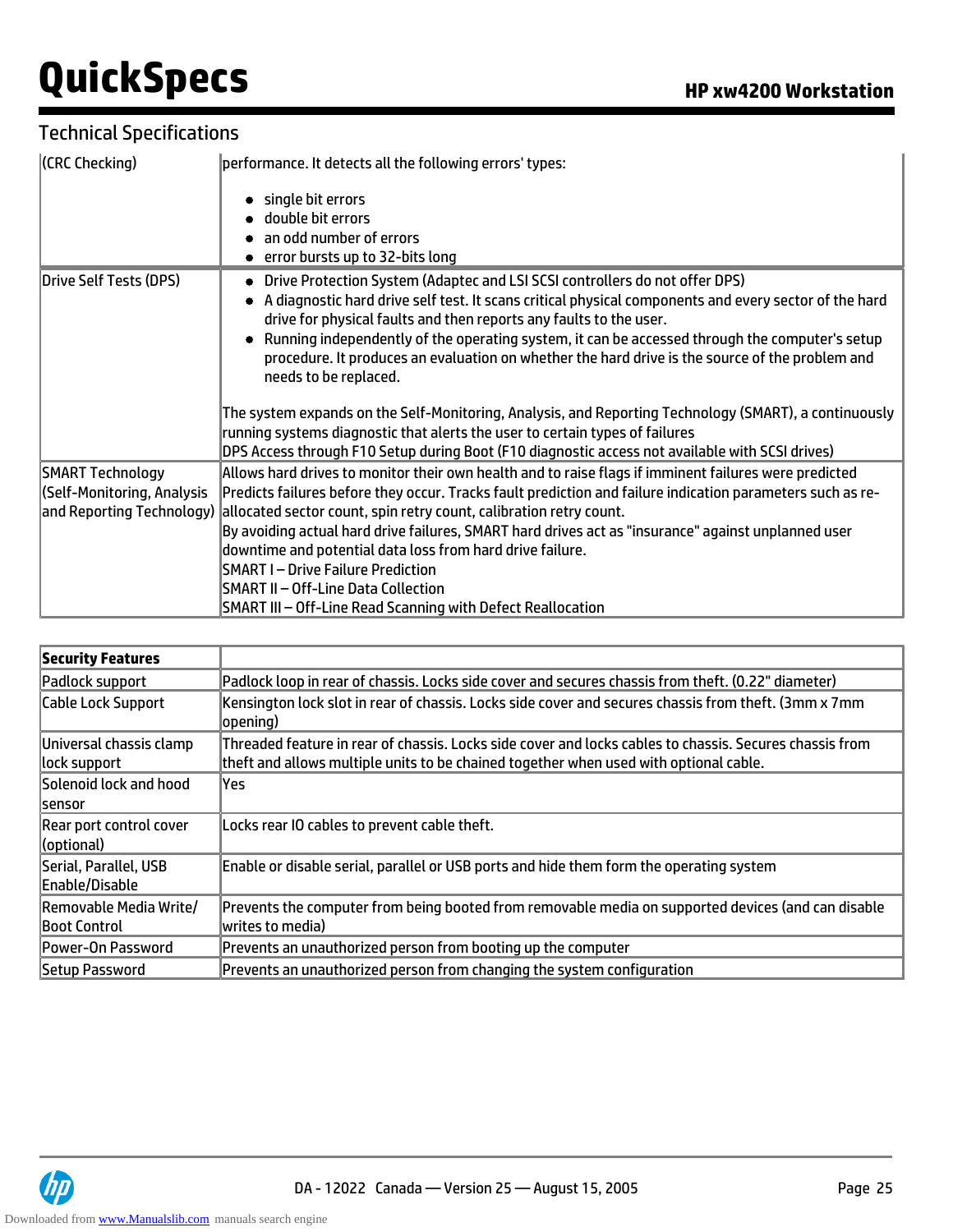| System Software Updating                              |                                                                                                                                                                                                                                                                                                                                                                                                                                                |
|-------------------------------------------------------|------------------------------------------------------------------------------------------------------------------------------------------------------------------------------------------------------------------------------------------------------------------------------------------------------------------------------------------------------------------------------------------------------------------------------------------------|
| <b>Product Change</b><br><b>Notification</b>          | • Program to proactively communicate Product Change Notifications (PCNs) and Customer Advisories<br>by email to customers, based on a user-defined profile.<br>• PCNs provide advance notification of hardware and software changes to be implemented in the<br>factory providing time to plan for transition.<br>• Customer Advisories provide concise, effective problem resolution, greatly reducing the need to call<br>technical support. |
| <b>Remote ROM Flash</b>                               | Provides secure, fail-safe ROM image management from a central network console                                                                                                                                                                                                                                                                                                                                                                 |
| Remote Wakeup/<br>Remote Shutdown                     | • System administrators can power on, restart, and power off a client computer from a remote<br>location.<br>• Enables cost-effective power consumption when the administrator needs to distribute software,<br>perform security management, or update the ROM.                                                                                                                                                                                |
| ROM Based Setup (F10) and Yes<br>Start-up Diagnostics |                                                                                                                                                                                                                                                                                                                                                                                                                                                |
| Support Software CD &<br> WWW                         | lYes                                                                                                                                                                                                                                                                                                                                                                                                                                           |

| <b>Other Features</b> |                                                                                                                                                                                                                                               |
|-----------------------|-----------------------------------------------------------------------------------------------------------------------------------------------------------------------------------------------------------------------------------------------|
| ACPI-Ready Hardware   | Advanced Configuration and Power Management Interface (ACPI).                                                                                                                                                                                 |
|                       | • Allows the system to wake from a low power mode.<br>• Controls system power consumption, making it possible to place individual cards and peripherals in<br>a low-power or powered-off state without affecting other elements of the system |

| Serviceability Features of              |                                                                     |
|-----------------------------------------|---------------------------------------------------------------------|
| System                                  |                                                                     |
| Access panel                            | Tool-less, one-handed                                               |
| Optical drives                          | Tool-less                                                           |
| Floppy drive                            | Tool-less                                                           |
| Hard drives                             | Tool-less                                                           |
| <b>Expansion cards</b>                  | Tool-less                                                           |
| Green user touch points                 | Yes, on tool-free internal chassis mechanisms                       |
| Colour-coordinated cables               | lYes                                                                |
| and connectors                          |                                                                     |
| Memory                                  | Tool-less, can be upgraded without removing any internal components |
| System board                            | <b>Tool-less removal</b>                                            |
| <b>Dual Colour Power</b>                | green – normal                                                      |
| and HD LED on Front red - fault         |                                                                     |
| of Computer                             |                                                                     |
| (Indicates Normal                       |                                                                     |
| Operations and Fault                    |                                                                     |
| Conditions)                             |                                                                     |
| System/Emergency                        | Recovers corrupted system BIOS.                                     |
| <b>ROM Flash Recovery</b><br>with Video |                                                                     |
|                                         |                                                                     |
| Configuration Record Yes<br><b>SW</b>   |                                                                     |
|                                         |                                                                     |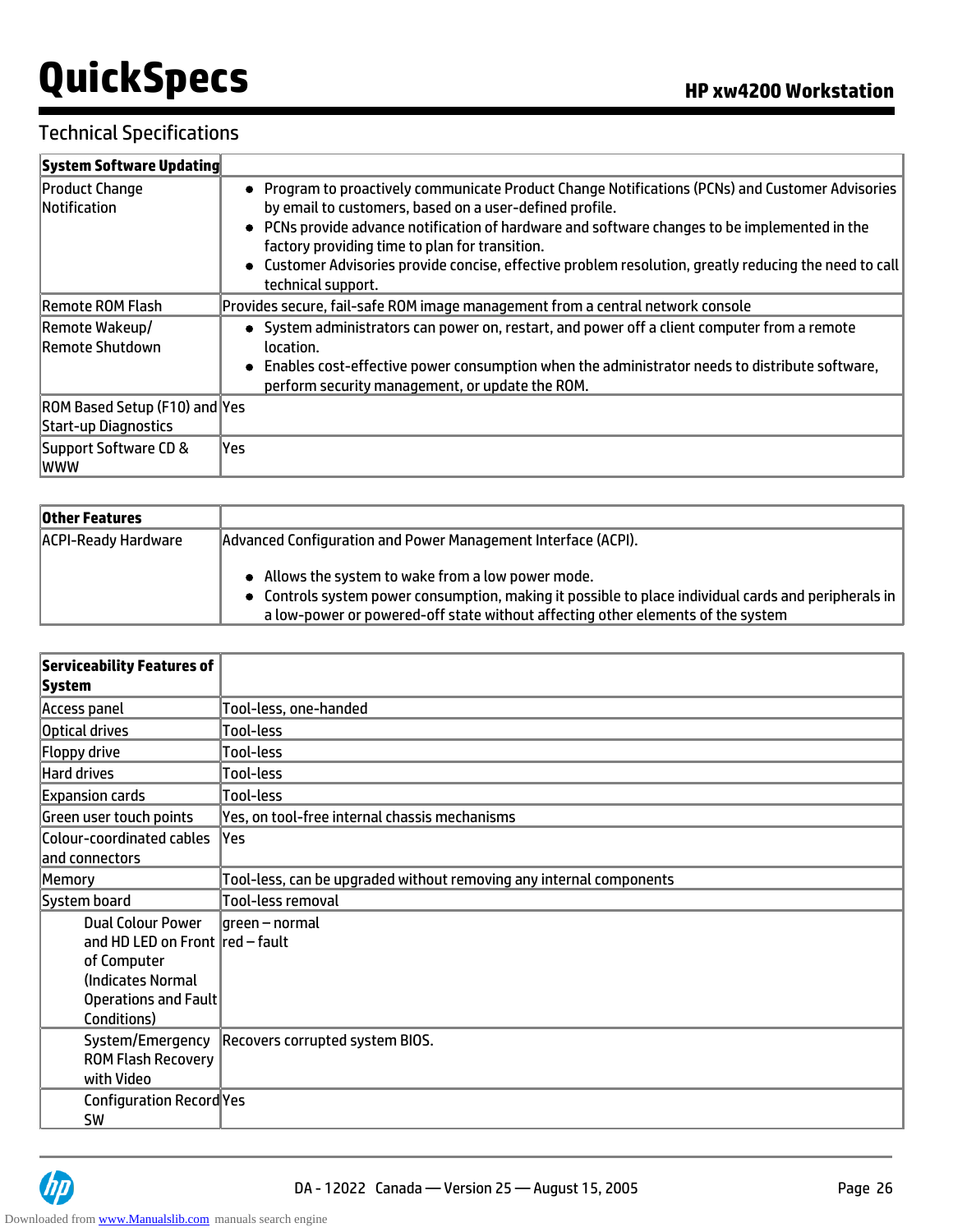| Over-Temp Warning  Yes<br>on Screen (Requires<br>IM Agents)                           |                                                                                              |
|---------------------------------------------------------------------------------------|----------------------------------------------------------------------------------------------|
| OS CD (Restore OS<br>CD)                                                              | Restores computer to its original factory shipping image                                     |
| <b>Restore CD</b>                                                                     | Restores the computer to its original factory shipping image                                 |
| <b>Flash ROM</b>                                                                      | Yes                                                                                          |
| 3.3V Aux Power LED<br>on System PCA                                                   | <b>Yes</b>                                                                                   |
| Dual Function 5V Aux Yes<br><b>Power LED</b><br>(ON)/PS_ON LED<br>(OFF) on System PCA |                                                                                              |
| <b>Diagnostic Power</b><br>Switch LED on board                                        | lYes                                                                                         |
| <b>Clear Password</b><br>Jumper                                                       | lYes                                                                                         |
| <b>Clear CMOS Button</b>                                                              | lYes                                                                                         |
| CMOS Battery Holder Yes<br>for easy<br>Replacement                                    |                                                                                              |
| Processor ZIF Socket Yes<br>for easy Upgrade                                          |                                                                                              |
| <b>DIMM Connectors for Yes</b><br>easy Upgrade                                        |                                                                                              |
| (Green & Amber)                                                                       | NIC LEDs (integrated) Used to determine NIC status                                           |
| ASF 1.0 support<br>(Alert Standard<br>Format)                                         | Industry-standard specification for network alerting in operating system-absent environments |
| <b>Dual function front</b><br>power switch                                            | Also acts as a reset switch when held for 4 seconds                                          |

| Service and Support | $ $ On-site Warranty and Service (Note 1): This three-year, limited warranty and service offering delivers three<br>years of on-site, next business-day (Note 2) service for parts and labour and includes free telephone<br>support (Note 3) 24 x 7. Global coverage (Note 2) ensures that any product purchased in one country and<br>transferred to another, non-restricted country will remain fully covered under the original warranty and<br>service offering. |
|---------------------|-----------------------------------------------------------------------------------------------------------------------------------------------------------------------------------------------------------------------------------------------------------------------------------------------------------------------------------------------------------------------------------------------------------------------------------------------------------------------|
|                     | <b>NOTE 1:</b> Terms and conditions may vary by country. Certain restrictions and exclusions apply.                                                                                                                                                                                                                                                                                                                                                                   |
|                     | <b>NOTE 2:</b> On-site service may be provided pursuant to a service contract between HP and an authorized HP<br>third-party provider, and is not available in certain countries. Global service response times are based on<br>commercially reasonable best effort and may vary by country.                                                                                                                                                                          |
|                     | <b>NOTE 3:</b> Technical telephone support applies only to HP-configured, HP and HP-qualified, third-party                                                                                                                                                                                                                                                                                                                                                            |
|                     | hardware and software. Toll-free calling and 24 x 7 support may not be available in some countries.                                                                                                                                                                                                                                                                                                                                                                   |

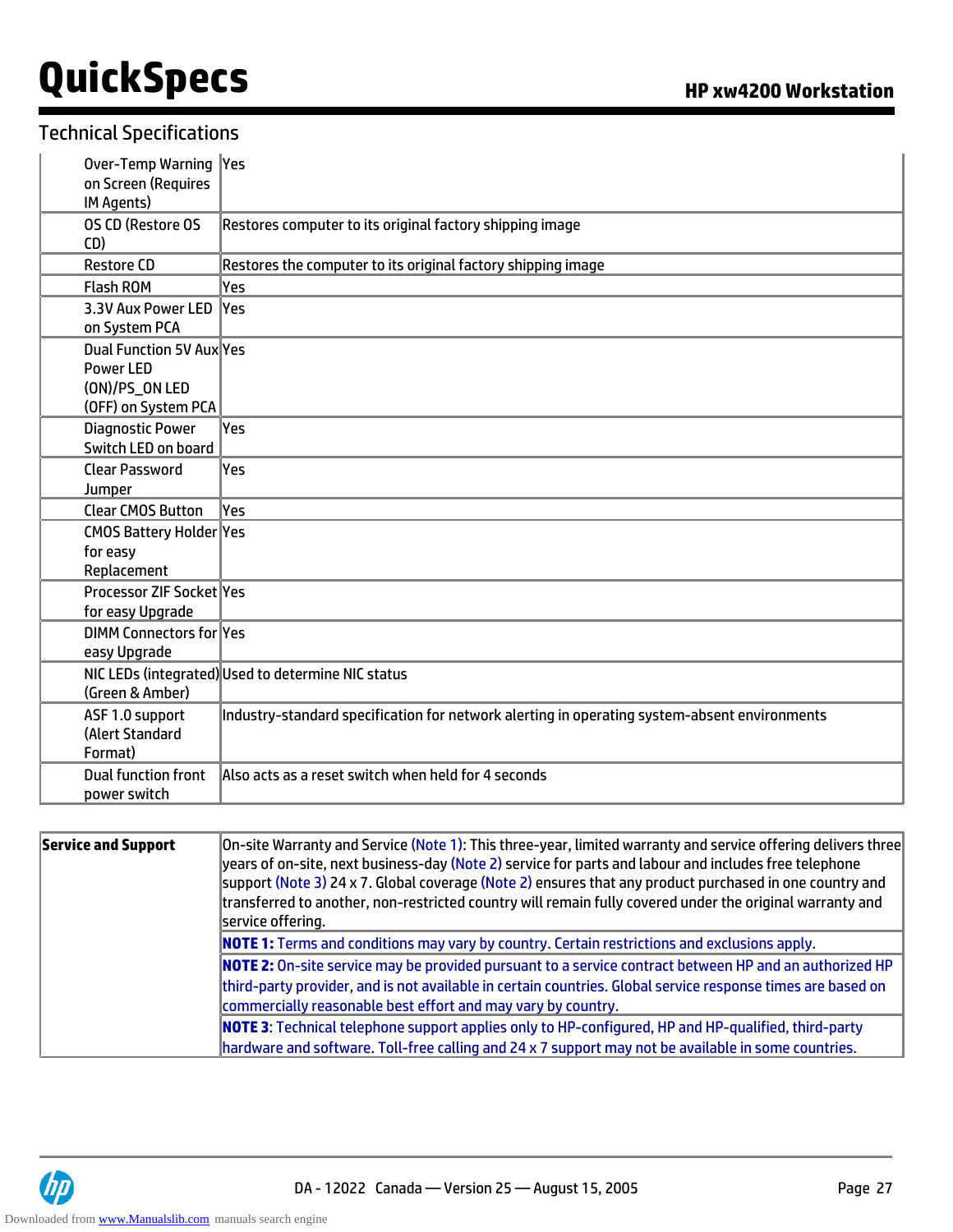# Technical Specifications - Audio

| <b>AC97 Integrated ADI</b> | <b>Type</b>                                               | Integrated                                                                                                 |
|----------------------------|-----------------------------------------------------------|------------------------------------------------------------------------------------------------------------|
| 1981B Audio                | <b>AC '97 Stereo Codec</b>                                | Yes                                                                                                        |
|                            | <b>FM Synthesis Support</b>                               | Yes - Yamaha XG Lite                                                                                       |
|                            | <b>OPL3 FM Synthesis</b><br><b>Support</b>                | Yes                                                                                                        |
|                            | <b>Sound Blaster</b><br><b>Compatibility</b>              | Yes                                                                                                        |
|                            | <b>Audio Jacks</b>                                        | Microphone-In (20-K ohm Input Impedance); rear stereo and front analog<br>microphone ports                 |
|                            |                                                           | Line-In (12-K ohm Input Impedance)                                                                         |
|                            |                                                           | Line-Out * (less than 800 ohms Output Impedance, expects at least a 10-K<br>ohm load)                      |
|                            |                                                           | Headphone-Out (2.5 Ohms Output Impedance, expects at least a 32 ohm load)                                  |
|                            | externally.                                               | NOTE: *Internal Speaker Amplifier is for Internal Speaker only. External Speakers need to be powered       |
|                            | <b>Sampling</b>                                           | 7 kHz - 48 kHz                                                                                             |
|                            | <b>Wavetable Syntheses</b><br>(software)                  | Yes - GM and FM Midi Support, Direct Music and Down Loadable Soundset (4<br>Meg DLS Level 1 and 2 Support) |
|                            | <b>3D Positional Sound</b>                                | No                                                                                                         |
|                            | <b>Digital Audio</b>                                      | Yes                                                                                                        |
|                            | <b>Analog Audio</b>                                       | Yes                                                                                                        |
|                            | <b>Number of Channels on</b><br>Line-Out<br>(mono/stereo) | Stereo (Left & Right channels)                                                                             |
|                            | <b>Internal Audio Speaker</b><br><b>Power Rating</b>      | 3W                                                                                                         |
|                            | <b>Internal Speaker</b>                                   | Yes                                                                                                        |
|                            | <b>Hardware Equalizer for</b><br><b>Internal Speaker</b>  | <b>Fixed 7 Band ParametricEQ</b>                                                                           |
|                            | <b>External Speaker Jack</b><br>(Line-Out)                | Yes                                                                                                        |

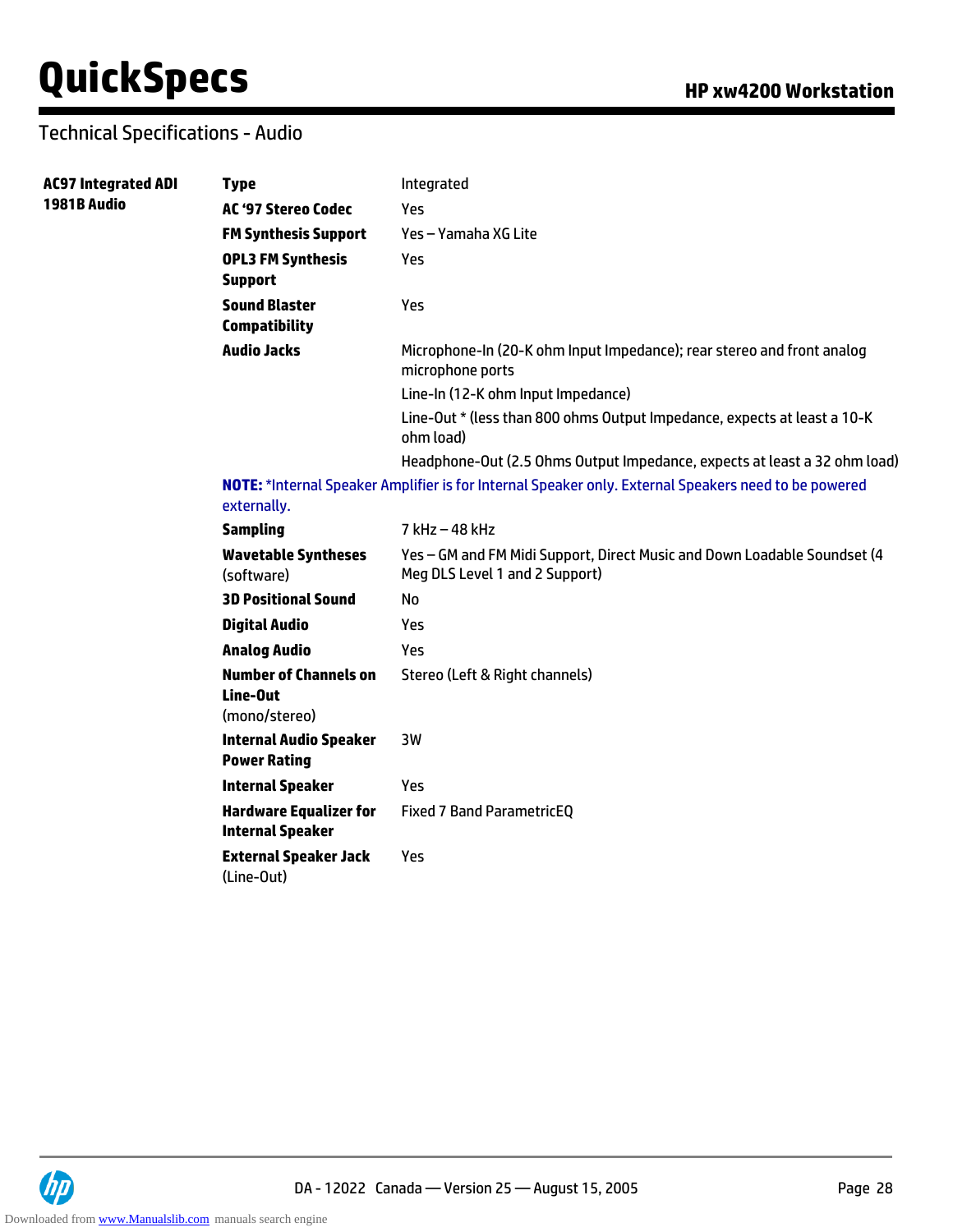## Technical Specifications - Communications

| <b>HP Gigabit by Broadcom</b> | <b>Connector</b>                          | <b>RJ-45</b>                                                                                                          |                             |  |  |
|-------------------------------|-------------------------------------------|-----------------------------------------------------------------------------------------------------------------------|-----------------------------|--|--|
| (BCM5782) NIC                 | <b>Controller</b>                         | Broadcom 5782 PCI LAN Controller                                                                                      |                             |  |  |
|                               | <b>Memory</b>                             | Integrated 96Kb frame buffer memory                                                                                   |                             |  |  |
|                               | <b>Data rates supported</b>               | 10/100/1000 Mbps                                                                                                      |                             |  |  |
|                               | <b>Compliance</b>                         | IEEE 802.1A, 802.1P, 802.1P, 802.1Q, 802.2, 802.3, 802.3AB and 802.3u<br>compliant, 802.3x flow control               |                             |  |  |
|                               | <b>Bus architecture</b>                   | <b>PCI 2.2</b>                                                                                                        |                             |  |  |
|                               | Data path width                           | 32-bit, 33/66 MHz bus interface                                                                                       |                             |  |  |
|                               | <b>Data transfer mode</b>                 | <b>Bus-master DMA</b>                                                                                                 |                             |  |  |
|                               | <b>Hardware certifications</b>            | FCC, B, CE, TUV- cTUVus Mark Canada and United States, TUV- GS Mark for<br><b>European Union</b>                      |                             |  |  |
|                               | <b>Power requirement</b>                  | 1.48 watts @ +3.3V AUX supply with 5V tolerance                                                                       |                             |  |  |
|                               | <b>Boot ROM support</b>                   | Yes                                                                                                                   |                             |  |  |
|                               | Network transfer rate                     | 10BASE-T (half-duplex) 10 Mbps                                                                                        |                             |  |  |
|                               |                                           | 10BASE-T (full-duplex) 20 Mbps                                                                                        |                             |  |  |
|                               |                                           | 100BASE-TX (half-duplex) 100 Mbps                                                                                     |                             |  |  |
|                               |                                           | 100BASE-TX (full-duplex) 200 Mbps                                                                                     |                             |  |  |
|                               |                                           | 1000BASE-T, 1000 Mbps                                                                                                 |                             |  |  |
|                               | <b>Environmental</b>                      | <b>Operating temperature</b>                                                                                          | 32° to 131° F (0° to 55° C) |  |  |
|                               |                                           | <b>Operating humidity</b>                                                                                             | 85% at 131°F (55°C)         |  |  |
|                               | <b>Dimensions</b>                         | $4.7 \times 2.0 \times 0.08$ in $(12 \times 5 \times 1.9$ cm)                                                         |                             |  |  |
|                               | <b>Operating system driver</b><br>support | Microsoft Windows NT 4.0, Microsoft Windows 98, Microsoft Windows 2000,<br>Microsoft Windows XP, Linux 2.2, Linux 2.4 |                             |  |  |
|                               |                                           | Management capabilities ACPI, WOL and DMI 2.0, PXE 2.0, WfM 2.0, Broadcom mgmt utility                                |                             |  |  |
|                               | <b>Alerting</b>                           | <b>ASF 1.0</b>                                                                                                        |                             |  |  |
|                               | <b>Kit contents</b>                       | Broadcom 5782, CD, Broadcom Gigabit Ethernet for HP, drivers, quick install<br>guide, product warranty statement      |                             |  |  |
|                               |                                           |                                                                                                                       |                             |  |  |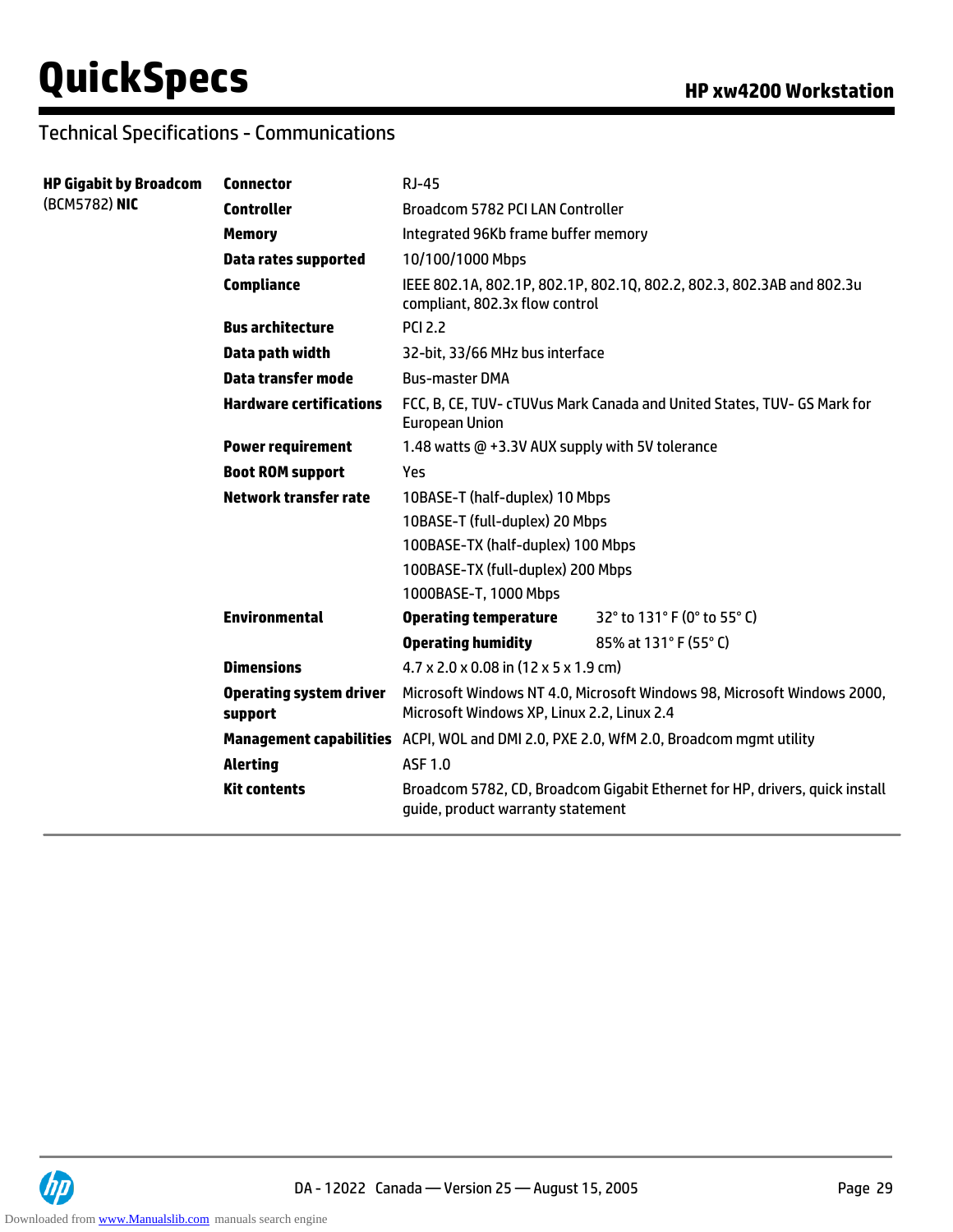## Technical Specifications - Communications

| Intel Pro 1000 MT Gigabit Connector    |                                           | $RJ-45$                                                                                                                                   |                                                                                          |  |  |
|----------------------------------------|-------------------------------------------|-------------------------------------------------------------------------------------------------------------------------------------------|------------------------------------------------------------------------------------------|--|--|
| <b>NIC</b>                             | <b>Controller</b>                         | Intel 82540EM Gigabit Controller                                                                                                          |                                                                                          |  |  |
|                                        | <b>Memory</b>                             | Integrated 96Kb frame buffer memory                                                                                                       |                                                                                          |  |  |
|                                        | <b>Data rates supported</b>               | 10/100/1000 Mbps                                                                                                                          |                                                                                          |  |  |
|                                        | <b>Compliance</b>                         | compliant, 802.3x flow control                                                                                                            | IEEE 802.1A, 802.1P, 802.1P, 802.1Q, 802.2, 802.3, 802.3AB and 802.3u                    |  |  |
|                                        | <b>Bus architecture</b>                   | <b>PCI 2.2</b>                                                                                                                            |                                                                                          |  |  |
|                                        | Data path width                           | 32-bit, 33/66 MHz bus interface                                                                                                           |                                                                                          |  |  |
|                                        | Data transfer mode                        | <b>Bus-master DMA</b>                                                                                                                     |                                                                                          |  |  |
|                                        | <b>Hardware certifications</b>            | FCC, B, CE, TUV- cTUVus Mark Canada and United States, TUV- GS Mark for<br><b>European Union</b>                                          |                                                                                          |  |  |
|                                        | <b>Power requirement</b>                  | 1.48 watts @ +3.3V AUX supply with 5V tolerance                                                                                           |                                                                                          |  |  |
|                                        | <b>Boot ROM support</b>                   | Yes                                                                                                                                       |                                                                                          |  |  |
|                                        | <b>Network transfer rate</b>              | 10BASE-T (half-duplex) 10 Mbps                                                                                                            |                                                                                          |  |  |
|                                        |                                           | 10BASE-T (full-duplex) 20 Mbps                                                                                                            |                                                                                          |  |  |
|                                        |                                           | 100BASE-TX (half-duplex) 100 Mbps                                                                                                         |                                                                                          |  |  |
|                                        |                                           | 100BASE-TX (full-duplex) 200 Mbps                                                                                                         |                                                                                          |  |  |
|                                        |                                           | 1000BASE-T, 1000 Mbps                                                                                                                     |                                                                                          |  |  |
|                                        | <b>Environmental</b>                      | <b>Operating temperature</b>                                                                                                              | 32° to 131° F (0° to 55° C)                                                              |  |  |
|                                        |                                           | <b>Operating humidity</b>                                                                                                                 | 85% at 131°F (55°C)                                                                      |  |  |
|                                        | <b>Dimensions</b>                         | $6.4 \times 4.8 \times 0.8$ in (16.3 x 12.1 x 1.9 cm)                                                                                     |                                                                                          |  |  |
|                                        | <b>Operating system driver</b><br>support | Microsoft Windows XP Professional, Microsoft Windows XP Professional x64<br><b>Edition, Red Hat Enterprise Linux</b>                      |                                                                                          |  |  |
|                                        |                                           |                                                                                                                                           | Management capabilities ACPI, WOL and DMI 2.0, PXE 2.0, WfM 2.0, Intel PROset II utility |  |  |
|                                        | <b>Kit contents</b>                       | The Intel Pro 1000 MT NIC, CD containing Intel PROset II NIC drivers, quick<br>install guide, product warranty statement                  |                                                                                          |  |  |
| <b>Broadcom BCM5751</b>                | <b>Connector</b>                          | <b>RJ-45</b>                                                                                                                              |                                                                                          |  |  |
| <b>NetXtreme Gigabit</b>               | <b>Controller</b>                         | Broadcom 5751 PCI-E 1.0a LAN Controller                                                                                                   |                                                                                          |  |  |
| <b>Ethernet Controller (PCI-</b><br>E) | <b>Memory</b>                             | Integrated 96Kb frame buffer memory                                                                                                       |                                                                                          |  |  |
|                                        | Data rates supported                      | 10/100/1000 Mbps                                                                                                                          |                                                                                          |  |  |
|                                        | <b>Compliance</b>                         |                                                                                                                                           | IEEE 802.3, 802.3AB and 802.3u compliant, 802.3x flow control                            |  |  |
|                                        | <b>Bus architecture</b>                   | <b>PCI-E 1.0a</b>                                                                                                                         |                                                                                          |  |  |
|                                        | Data path width                           | X <sub>1</sub>                                                                                                                            |                                                                                          |  |  |
|                                        | Data path speed                           | 2.5Gbit per sec per direction transfer rate                                                                                               |                                                                                          |  |  |
|                                        | <b>Data transfer mode</b>                 | <b>Bus-master DMA</b>                                                                                                                     |                                                                                          |  |  |
|                                        | <b>Hardware certifications</b>            | FCC class B, NRTL Mark Canada and United States, C-Tick for Australia, BSMI<br>for Taiwan, VCCI for Japan, MIC for Korea, GOST for Russia |                                                                                          |  |  |
|                                        | <b>Power requirement</b>                  | 3.1 watts @ +3.3V AUX supply                                                                                                              |                                                                                          |  |  |
|                                        | <b>Boot ROM support</b>                   | Yes                                                                                                                                       |                                                                                          |  |  |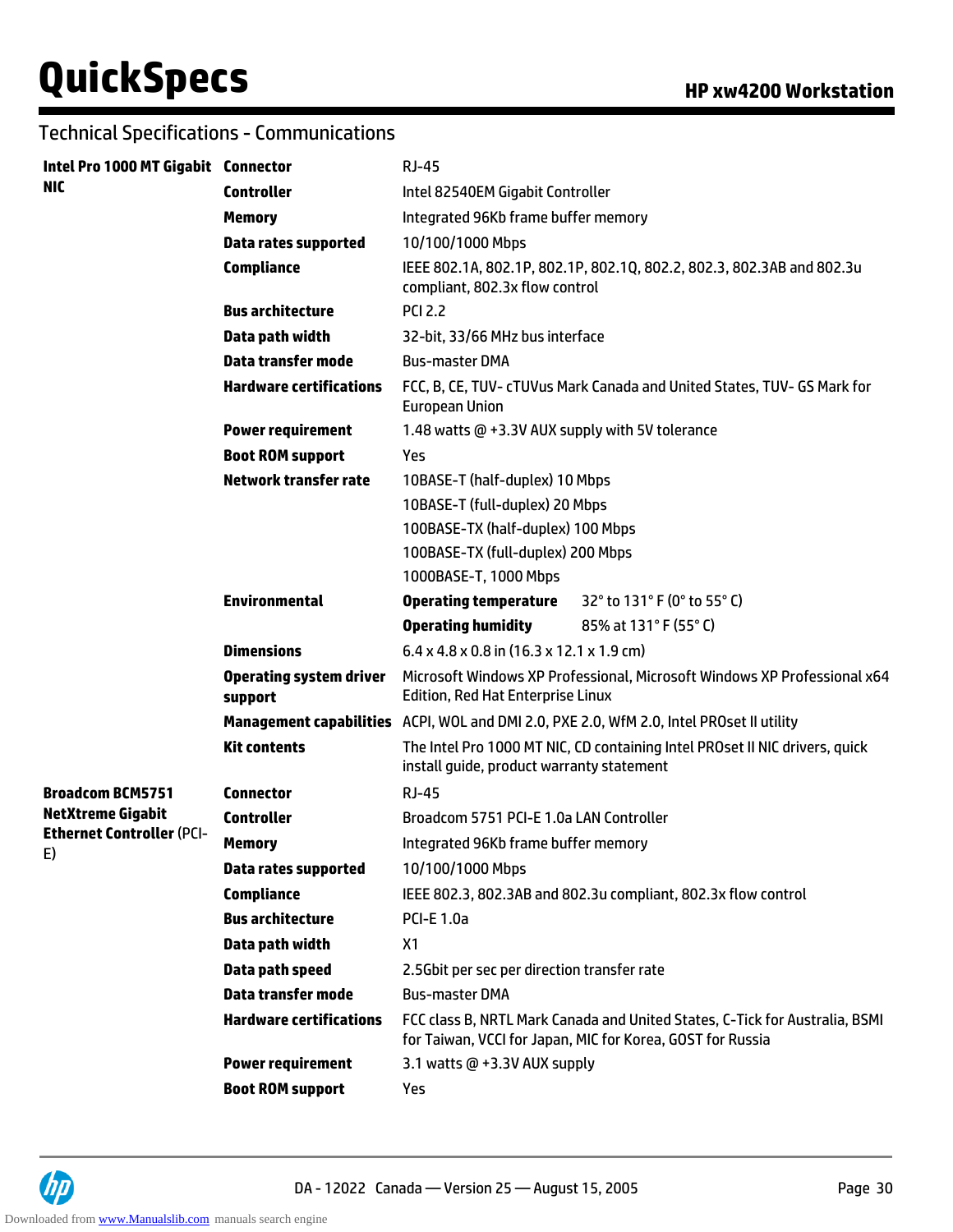## Technical Specifications - Communications

| Network transfer rate                     | 10BASE-T (half-duplex) 10 Mbps                                                                 |                                                                          |  |
|-------------------------------------------|------------------------------------------------------------------------------------------------|--------------------------------------------------------------------------|--|
|                                           | 10BASE-T (full-duplex) 20 Mbps                                                                 |                                                                          |  |
|                                           | 100BASE-TX (half-duplex) 100 Mbps                                                              |                                                                          |  |
|                                           | 100BASE-TX (full-duplex) 200 Mbps                                                              |                                                                          |  |
|                                           | 1000BASE-T, 1000 Mbps                                                                          |                                                                          |  |
| <b>Environmental</b>                      | <b>Operating temperature</b>                                                                   | 32° to 131° F (0° to 55° C)                                              |  |
|                                           | <b>Operating humidity</b>                                                                      | 85% at 131°F (55°C)                                                      |  |
| <b>Dimensions</b>                         | $4.4 \times 2.2 \times 0.08$ in (11.2 x 5.5 x .2 cm)                                           |                                                                          |  |
| <b>Operating system driver</b><br>support | Microsoft Windows 2000 and XP, Red Hat Linux 7.2, 7.3 and Red Hat<br><b>Enterprise Linux 3</b> |                                                                          |  |
|                                           | <b>Management capabilities</b> WOL, PXE, Remote cable management                               |                                                                          |  |
| <b>Alerting</b>                           | ASF 2.0                                                                                        |                                                                          |  |
| <b>Kit contents</b>                       | quick install quide, product warranty statement                                                | Broadcom 5751, CD, Broadcom NetXtreme Gigabit Ethernet PCI NIC, drivers, |  |
|                                           |                                                                                                |                                                                          |  |

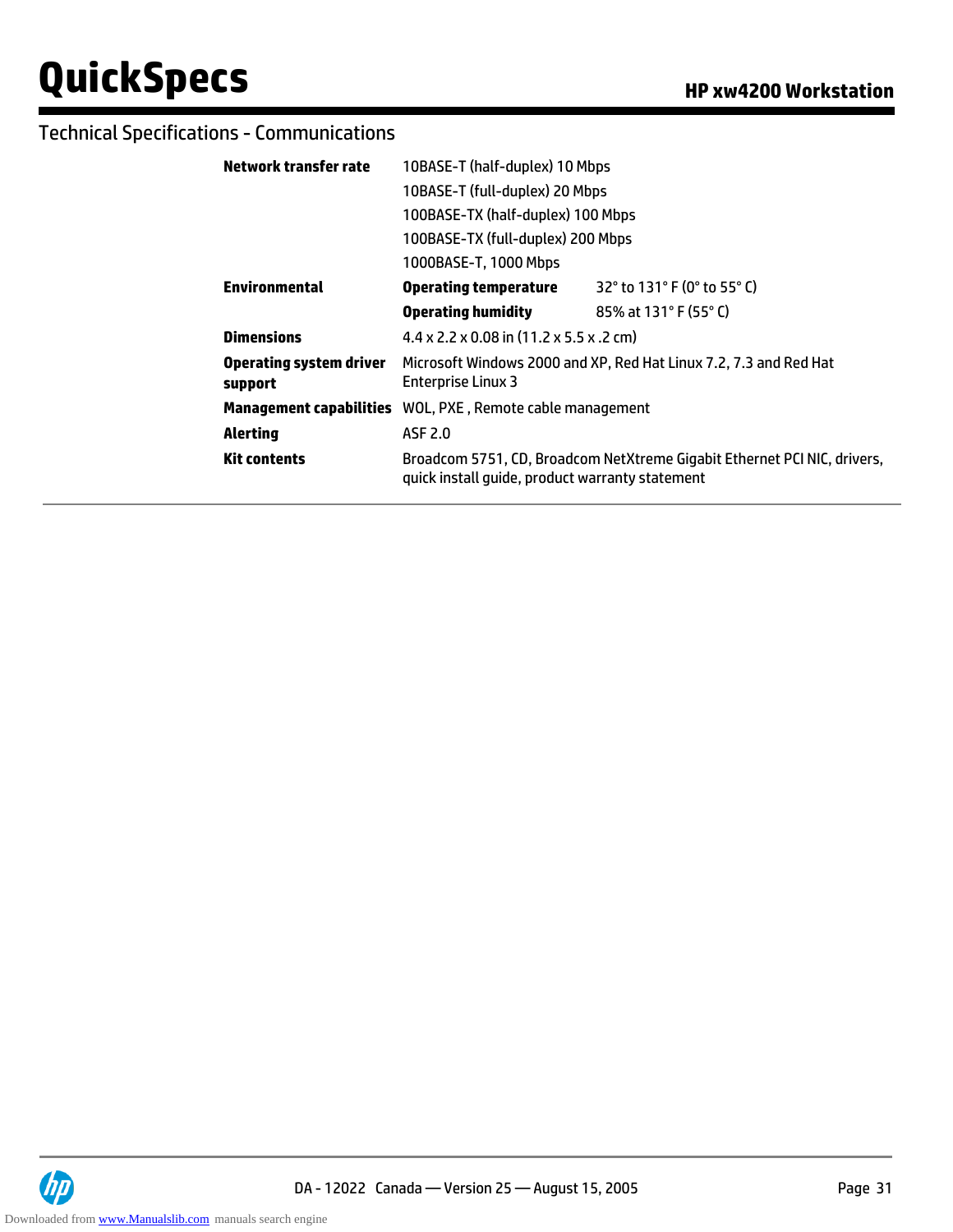# Technical Specifications - Controllers

| LSI Logic LSI20320                                  | <b>Bus architecture</b>                       | PCI-X (backward compatible with PCI)                                          |  |  |
|-----------------------------------------------------|-----------------------------------------------|-------------------------------------------------------------------------------|--|--|
| <b>Ultra320 SCSI single</b><br>channel host adapter | <b>Number of supported</b><br>devices         | Up to 15 SCSI devices                                                         |  |  |
|                                                     | Interface protocol                            | 64 bit, 133MHz PCI-X                                                          |  |  |
|                                                     | <b>Host bus transfer rate</b>                 | Up to 1 MB/s                                                                  |  |  |
|                                                     | <b>SCSI data transfer rate</b>                | Up to 320 MB/s per channel                                                    |  |  |
|                                                     | <b>SCSI Bus</b>                               | Wide Ultra320, Low Voltage Differential, and Ultra Wide Single-Ended          |  |  |
|                                                     | <b>Internal connector</b>                     | 68-pin HD                                                                     |  |  |
|                                                     | <b>External connector</b>                     | 68 pin VHDCI                                                                  |  |  |
|                                                     | <b>Total connectors</b>                       | 2                                                                             |  |  |
|                                                     | <b>Plug and Play Support</b>                  | No                                                                            |  |  |
|                                                     | <b>Dimensions</b> $(H \times L)$              | $6.6 \times 2.5$ in $(16.9 \times 6.4$ cm)                                    |  |  |
|                                                     | <b>Approvals</b>                              | CE, VCCI, Canada, C-Tick, FCC class B, UL 94VO                                |  |  |
|                                                     | Operating system support Microsoft Windows XP |                                                                               |  |  |
|                                                     | <b>Kit contents</b>                           | Controller card, driver CD, LED cables, user documentation and warranty card. |  |  |
| <b>Adaptec SCSI RAID 2120S</b>                      | <b>Dimensions</b> $(H \times D)$              | 2.5 $\times$ 6.6 in (6.4 $\times$ 16.8 cm) Low profile card                   |  |  |
| Card                                                | <b>RAID level</b>                             | 0, 1, 10, 5, 50, JBOD                                                         |  |  |
|                                                     | <b>Data Transfer Rate</b>                     | Up to 320 MB/s                                                                |  |  |
|                                                     | <b>Cache Memory</b>                           | 64 MB (onboard)                                                               |  |  |
|                                                     | <b>Device Support</b>                         | Up to 15 SCSI devices                                                         |  |  |
|                                                     | <b>Bus Type</b>                               | 64-bit/66 MHz PCI                                                             |  |  |
|                                                     |                                               | (Also support 32-bit/33 MHz PCI)                                              |  |  |
|                                                     | <b>Internal Connectors</b>                    | One 68-pin high-density                                                       |  |  |
|                                                     | <b>External Connectors</b>                    | One 68-pin VHDCI                                                              |  |  |
|                                                     | <b>System Requirements</b>                    | Intel PC or equivalent with available PCI slot                                |  |  |
|                                                     | <b>Operating Temperature</b>                  | 32° to 131° F (0° to 55° C)                                                   |  |  |
|                                                     | <b>Power Requirements</b>                     | 4 amps $@$ +5V                                                                |  |  |
|                                                     | <b>Operating System</b><br><b>Support</b>     | Windows 2000 Professional, Windows XP Professional                            |  |  |
|                                                     | <b>Other</b>                                  | Optimized disk utilization                                                    |  |  |
|                                                     |                                               | <b>Online RAID Level Migration</b>                                            |  |  |
|                                                     |                                               | Online capacity expansion                                                     |  |  |
|                                                     |                                               | Immediate RAID availability (background initialization)                       |  |  |
|                                                     |                                               | S.M.A.R.T. support                                                            |  |  |
|                                                     | <b>Kit Contents</b>                           | Controller card, driver CD, LED cables, user documentation and warranty card. |  |  |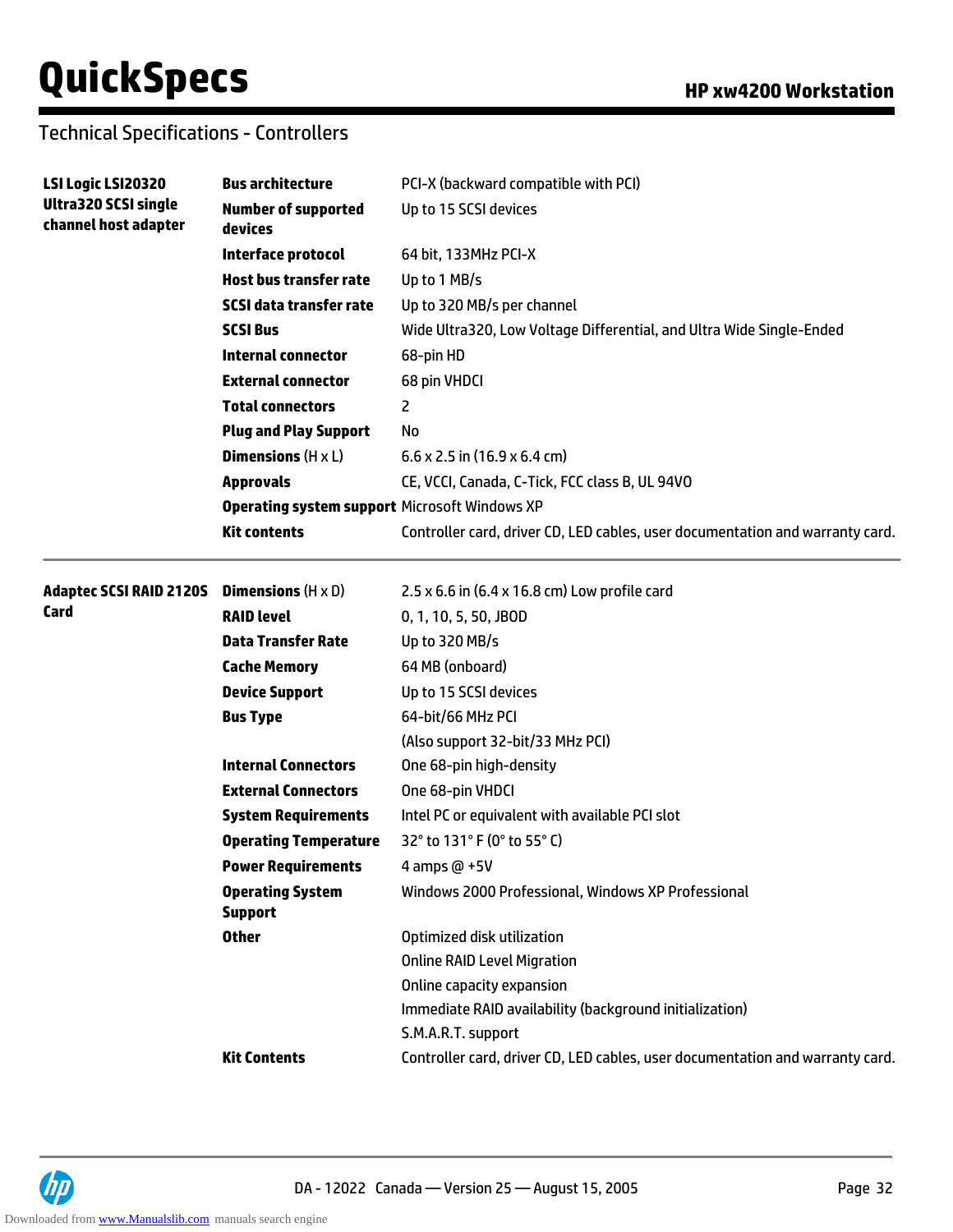| Serial ATA 1.5Gb/s Hard | <b>40 GB</b> | <b>Capacity</b>                                      | 40020664320 bytes                                                  |                   |  |
|-------------------------|--------------|------------------------------------------------------|--------------------------------------------------------------------|-------------------|--|
| Drives (7200 rpm)       |              | <b>Height</b>                                        | 1 in $(2.6 cm)$                                                    |                   |  |
|                         |              | <b>Width</b>                                         | Media diameter: 3.5 in (8.9.x cm)<br>Physical size: 4 in (10.2 cm) |                   |  |
|                         |              | <b>Interface</b>                                     | <b>Serial ATA</b>                                                  |                   |  |
|                         |              | <b>Synchronous Transfer</b><br><b>Rate (Maximum)</b> | 150 MB/s                                                           |                   |  |
|                         |              | <b>Buffer</b>                                        | 2 MB                                                               |                   |  |
|                         |              | <b>Seek Time</b> (typical reads,                     | <b>Single Track</b>                                                | 1.0 <sub>ms</sub> |  |
|                         |              | includes controller                                  | <b>Average</b>                                                     | 8.5 ms            |  |
|                         |              | overhead, including<br>settling)                     | <b>Full-Stroke</b>                                                 | 18.0 ms           |  |
|                         |              | <b>Rotational Speed</b>                              | 7,200 rpm                                                          |                   |  |
|                         |              | <b>Logical Blocks</b>                                | 78,165,360<br>32° to 140° F (0° to 60° C)                          |                   |  |
|                         |              | <b>Operating Temperature</b>                         |                                                                    |                   |  |
|                         | 80 GB        | <b>Capacity</b>                                      | 80026361856 bytes                                                  |                   |  |
|                         |              | <b>Height</b>                                        | $1$ in (2.6 cm)                                                    |                   |  |
|                         |              | Width                                                | Media diameter: 3.5 in (8.9.x cm)<br>Physical size: 4 in (10.2 cm) |                   |  |
|                         |              | <b>Interface</b>                                     | <b>Serial ATA</b>                                                  |                   |  |
|                         |              | <b>Synchronous Transfer</b><br><b>Rate (Maximum)</b> | 150 MB/s                                                           |                   |  |
|                         |              | <b>Buffer</b>                                        | 8 MB                                                               |                   |  |
|                         |              | Seek Time (typical reads,<br>includes controller     | <b>Single Track</b>                                                | 1.0 <sub>ms</sub> |  |
|                         |              |                                                      | <b>Average</b>                                                     | 8.5 ms            |  |
|                         |              | overhead, including<br>settling)                     | <b>Full-Stroke</b>                                                 | 18 <sub>ms</sub>  |  |
|                         |              | <b>Rotational Speed</b>                              | 7,200 rpm                                                          |                   |  |
|                         |              | <b>Logical Blocks</b>                                | 156,301,488                                                        |                   |  |
|                         |              | <b>Operating Temperature</b>                         | 32° to 140° F (0° to 60° C)                                        |                   |  |
|                         | 160 GB       | <b>Capacity</b>                                      | 160041885696 bytes                                                 |                   |  |
|                         |              | <b>Height</b>                                        | 1 in $(2.6 \text{ cm})$                                            |                   |  |
|                         |              | Width                                                | Media diameter: 3.5 in (8.9.x cm)<br>Physical size: 4 in (10.2 cm) |                   |  |
|                         |              | <b>Interface</b>                                     | <b>Serial ATA</b>                                                  |                   |  |
|                         |              | <b>Synchronous Transfer</b><br><b>Rate (Maximum)</b> | 150 MB/s                                                           |                   |  |
|                         |              | <b>Buffer</b>                                        | 8 MB                                                               |                   |  |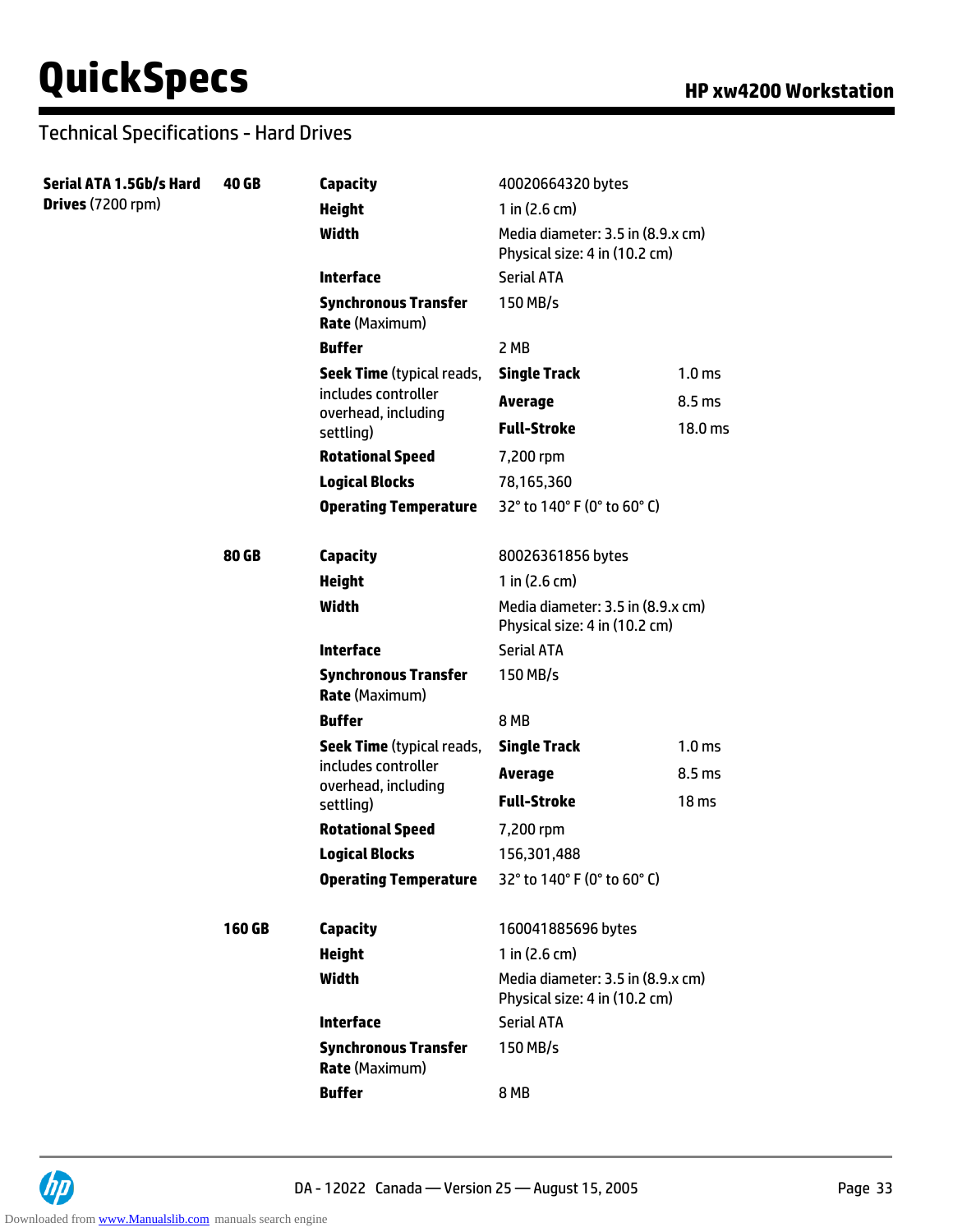|        | <b>Seek Time</b> (typical reads,                     | <b>Single Track</b>                                              | 1.0 <sub>ms</sub> |  |
|--------|------------------------------------------------------|------------------------------------------------------------------|-------------------|--|
|        | includes controller<br>overhead, including           | <b>Average</b>                                                   | 8.5 ms            |  |
|        | settling)                                            | <b>Full-Stroke</b>                                               | 18 <sub>ms</sub>  |  |
|        | <b>Rotational Speed</b>                              | 7,200 rpm                                                        |                   |  |
|        | <b>Logical Blocks</b>                                | 312,581,808                                                      |                   |  |
|        | <b>Operating Temperature</b>                         | 32° to 140° F (0° to 60° C)                                      |                   |  |
|        |                                                      |                                                                  |                   |  |
| 250 GB | <b>Capacity</b>                                      | 250059350016 bytes                                               |                   |  |
|        | <b>Height</b>                                        | 1 in $(2.6 cm)$                                                  |                   |  |
|        | Width                                                | Media diameter: 3.5 in (8.9 cm)<br>Physical size: 4 in (10.2 cm) |                   |  |
|        | <b>Interface</b>                                     | <b>Serial ATA</b>                                                |                   |  |
|        | <b>Synchronous Transfer</b><br><b>Rate (Maximum)</b> | 150 MB/s                                                         |                   |  |
|        | <b>Buffer</b>                                        | <b>8 MB</b>                                                      |                   |  |
|        | <b>Seek Time</b> (typical reads,                     | <b>Single Track</b>                                              | 0.8 <sub>ms</sub> |  |
|        | includes controller<br>overhead, including           | <b>Average</b>                                                   | $<$ 9.0 ms        |  |
|        | settling)                                            | <b>Full-Stroke</b>                                               | $<$ 17 ms         |  |
|        | <b>Rotational Speed</b>                              | 7,200 rpm                                                        |                   |  |
|        | <b>Logical Blocks</b>                                | 488,397,168                                                      |                   |  |
|        | <b>Operating Temperature</b>                         | 41° to 131°F (5° to 55°C)                                        |                   |  |
| 400 GB | <b>Capacity</b>                                      | 400,088,457,216 bytes                                            |                   |  |
|        | <b>Height</b>                                        | 1 in $(2.6 cm)$                                                  |                   |  |
|        | Width                                                | Media diameter: 3.5 in (8.9.x cm)                                |                   |  |
|        |                                                      | Physical size: 4 in (10.2 cm)                                    |                   |  |
|        | <b>Interface</b>                                     | <b>Serial ATA</b>                                                |                   |  |
|        | <b>Synchronous Transfer</b><br><b>Rate (Maximum)</b> | 150 MB/s                                                         |                   |  |
|        | <b>Buffer</b>                                        | 8 MB                                                             |                   |  |
|        | Seek Time (typical reads,                            | <b>Single Track</b>                                              | 0.8 <sub>ms</sub> |  |
|        | includes controller                                  | <b>Average</b>                                                   | $<$ 11.0 ms       |  |
|        | overhead, including<br>settling)                     | <b>Full-Stroke</b>                                               | $15$ ms           |  |
|        | <b>Rotational Speed</b>                              | 7,200 rpm                                                        |                   |  |
|        | <b>Logical Blocks</b>                                | 781,422,768                                                      |                   |  |
|        | <b>Operating Temperature</b>                         | 41° to 131°F (5° to 55°C)                                        |                   |  |
|        |                                                      |                                                                  |                   |  |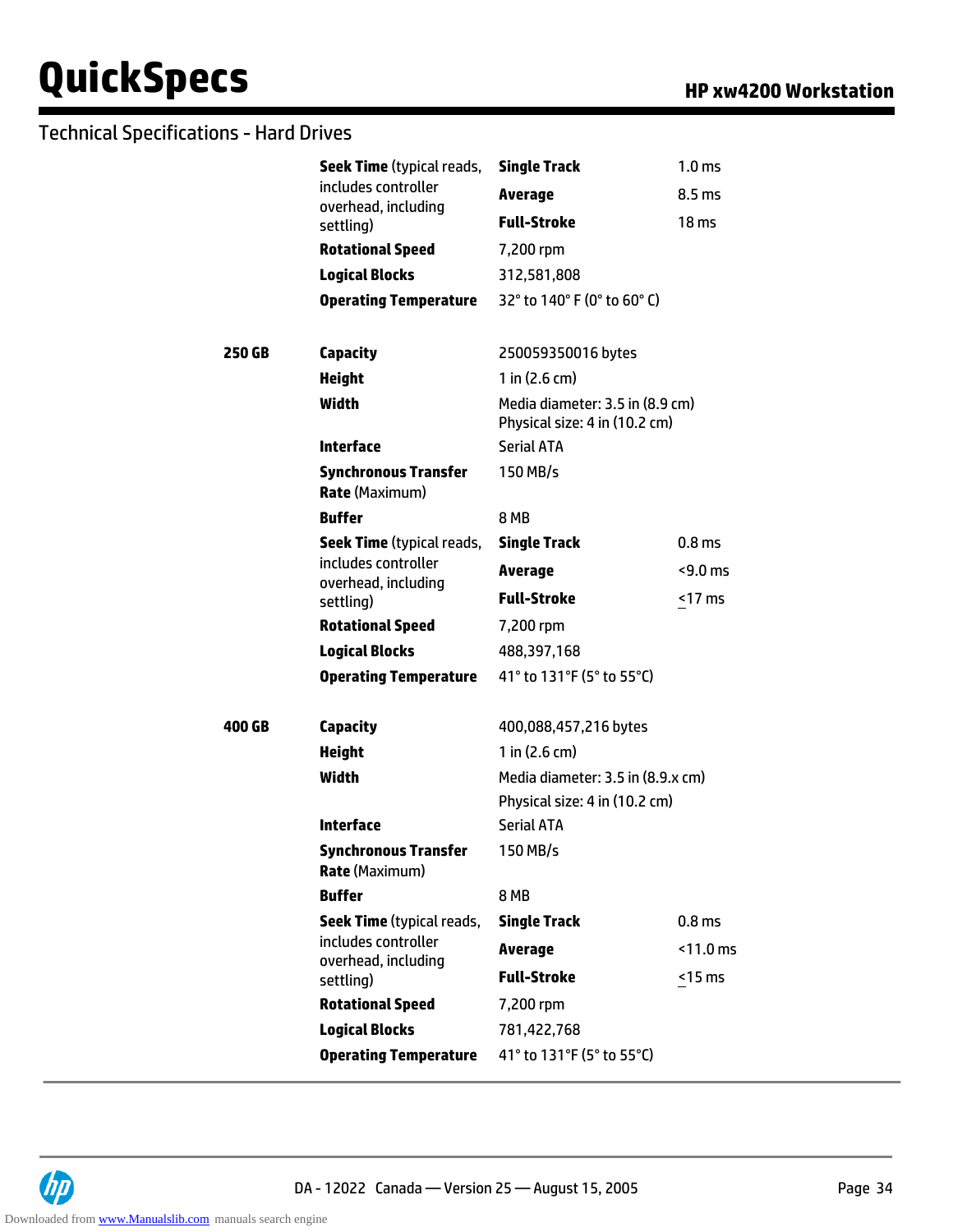| Serial ATA 1.5Gb/s Hard                | <b>74 GB</b> | <b>Capacity</b>                                      | 74,355,769,344 bytes                                                                 |                   |  |
|----------------------------------------|--------------|------------------------------------------------------|--------------------------------------------------------------------------------------|-------------------|--|
| <b>Drives (10,000 rpm)</b>             |              |                                                      | $1.0$ in (2.54 mm)<br>Media diameter: 3.3 in (84mm)<br>Physical size: 4 in (10.2 cm) |                   |  |
|                                        |              | <b>Height</b>                                        |                                                                                      |                   |  |
|                                        |              | <b>Width</b>                                         |                                                                                      |                   |  |
|                                        |              | <b>Interface</b>                                     | <b>Serial ATA</b>                                                                    |                   |  |
|                                        |              | <b>Synchronous Transfer</b><br><b>Rate (Maximum)</b> | 150 MB/s                                                                             |                   |  |
|                                        |              | <b>Buffer</b>                                        | 8 MB                                                                                 |                   |  |
|                                        |              | <b>Seek Time</b> (typical reads,                     | <b>Single Track</b>                                                                  | 0.3 <sub>ms</sub> |  |
|                                        |              | includes controller<br>overhead, including           | <b>Average</b>                                                                       | 4.5 <sub>ms</sub> |  |
|                                        |              | settling)                                            | <b>Full-Stroke</b>                                                                   | 10.2 ms           |  |
|                                        |              | <b>Rotational Speed</b>                              | 10,000 rpm                                                                           |                   |  |
|                                        |              | <b>Logical Blocks</b>                                | 145,226,112<br>41° to 140° F (5 to 60° C)                                            |                   |  |
|                                        |              | <b>Operating Temperature</b>                         |                                                                                      |                   |  |
| <b>Ultra320 SCSI Hard Drives 73 GB</b> |              | <b>Capacity</b>                                      | 73,407,865,856 bytes                                                                 |                   |  |
| $(10,000$ rpm $)$                      |              | <b>Height</b>                                        | 1.0 in (2.54 cm)                                                                     |                   |  |
|                                        |              | <b>Width</b>                                         | 3.5 in (8.9 cm)                                                                      |                   |  |
|                                        |              | <b>Interface</b>                                     | 68 pin LVD SCSI                                                                      |                   |  |
|                                        |              | <b>Synchronous Transfer</b><br><b>Rate (Maximum)</b> | 320 MB/s                                                                             |                   |  |
|                                        |              | <b>Buffer</b>                                        | 8 Mbytes                                                                             |                   |  |
|                                        |              | <b>Seek Time</b> (typical reads,                     | <b>Single Track</b>                                                                  | 0.3 msec          |  |
|                                        |              | includes controller                                  | <b>Average</b>                                                                       | <4.5 msec         |  |
|                                        |              | overhead, including<br>settling)                     | <b>Full-Stroke</b>                                                                   | <11.0 msec        |  |
|                                        |              | <b>Rotational Speed</b>                              | 10,000 rpm                                                                           |                   |  |
|                                        |              | <b>Logical Blocks</b>                                | 143,374,738                                                                          |                   |  |
|                                        |              | <b>Operating Temperature</b>                         | 40° to 130° F (5° to 55° C)                                                          |                   |  |

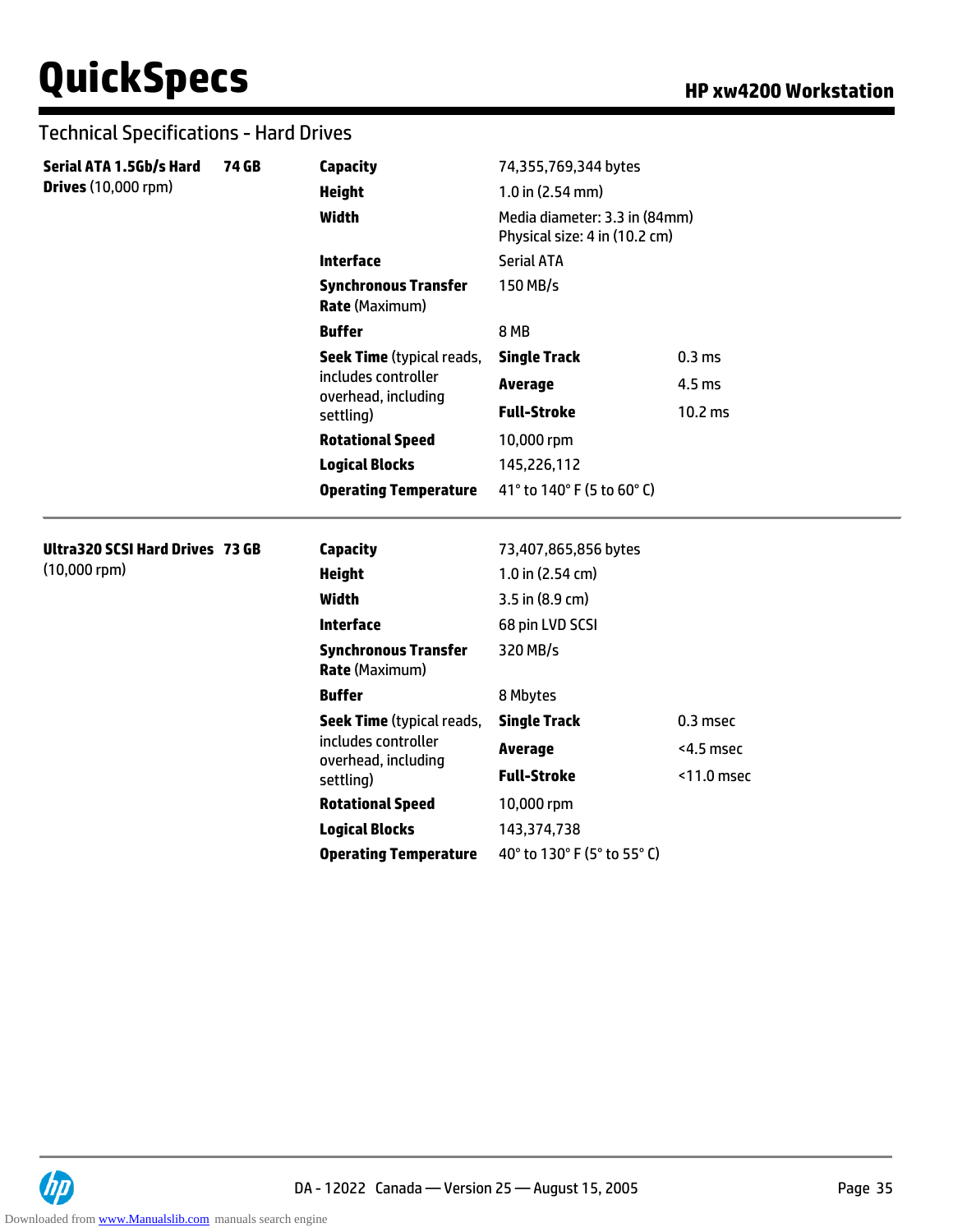|                                        | 300 GB | Capacity                                                                             | 300,000,000,000 bytes       |            |
|----------------------------------------|--------|--------------------------------------------------------------------------------------|-----------------------------|------------|
|                                        |        | <b>Height</b>                                                                        | $1.0$ in (2.54 cm)          |            |
|                                        |        | <b>Width</b>                                                                         | 3.5 in (8.9 cm)             |            |
|                                        |        | <b>Interface</b>                                                                     | 68 pin LVD SCSI             |            |
|                                        |        | <b>Synchronous Transfer</b><br><b>Rate (Maximum)</b>                                 | 320 MB/s                    |            |
|                                        |        | <b>Buffer</b>                                                                        | 8 Mbytes                    |            |
|                                        |        | <b>Seek Time</b> (typical reads,                                                     | <b>Single Track</b>         | 0.3 msec   |
|                                        |        | includes controller<br>overhead, including<br>settling)                              | <b>Average</b>              | <4.5 msec  |
|                                        |        |                                                                                      | <b>Full-Stroke</b>          | <11.0 msec |
|                                        |        | <b>Rotational Speed</b>                                                              | 10,000 rpm                  |            |
|                                        |        | <b>Logical Blocks</b>                                                                | 585,937,500                 |            |
|                                        |        | <b>Operating Temperature</b>                                                         | 40° to 130° F (5° to 55° C) |            |
| <b>Ultra320 SCSI Hard Drives 36 GB</b> |        | Capacity                                                                             | 36,420,075,520 bytes        |            |
| $(15,000$ rpm $)$                      |        | <b>Height</b>                                                                        | 1.0 in (2.54 cm)            |            |
|                                        |        | <b>Width</b>                                                                         | 3.5 in (8.9 cm)             |            |
|                                        |        | <b>Interface</b>                                                                     | 68 pin LVD SCSI             |            |
|                                        |        | <b>Synchronous Transfer</b><br><b>Rate (Maximum)</b>                                 | 320 MB/s                    |            |
|                                        |        | <b>Buffer</b>                                                                        | 8 Mbytes                    |            |
|                                        |        | <b>Seek Time</b> (typical reads,                                                     | <b>Single Track</b>         | 0.3 msec   |
|                                        |        | includes controller<br>overhead, including<br>settling)                              | <b>Average</b>              | <4.5 msec  |
|                                        |        |                                                                                      | <b>Full-Stroke</b>          | <11.0 msec |
|                                        |        | <b>Rotational Speed</b>                                                              | 15,000 rpm                  |            |
|                                        |        | <b>Logical Blocks</b>                                                                | 71,132,960                  |            |
|                                        |        | <b>Operating Temperature</b>                                                         | 40° to 130°F (5° to 55°C)   |            |
|                                        | 73 GB  | <b>Capacity</b>                                                                      | 73,407,865,856 bytes        |            |
|                                        |        | <b>Height</b>                                                                        | 1.0 in (2.54 cm)            |            |
|                                        |        | <b>Width</b>                                                                         | 3.5 in (8.9 cm)             |            |
|                                        |        | <b>Interface</b>                                                                     | 68 pin LVD SCSI             |            |
|                                        |        | <b>Synchronous Transfer</b><br><b>Rate (Maximum)</b>                                 | 320 MB/s                    |            |
|                                        |        | <b>Buffer</b>                                                                        | 8 Mbytes                    |            |
|                                        |        | Seek Time (typical reads,<br>includes controller<br>overhead, including<br>settling) | <b>Single Track</b>         | 0.3 msec   |
|                                        |        |                                                                                      | <b>Average</b>              | <4.5 msec  |
|                                        |        |                                                                                      | <b>Full-Stroke</b>          | <11.0 msec |

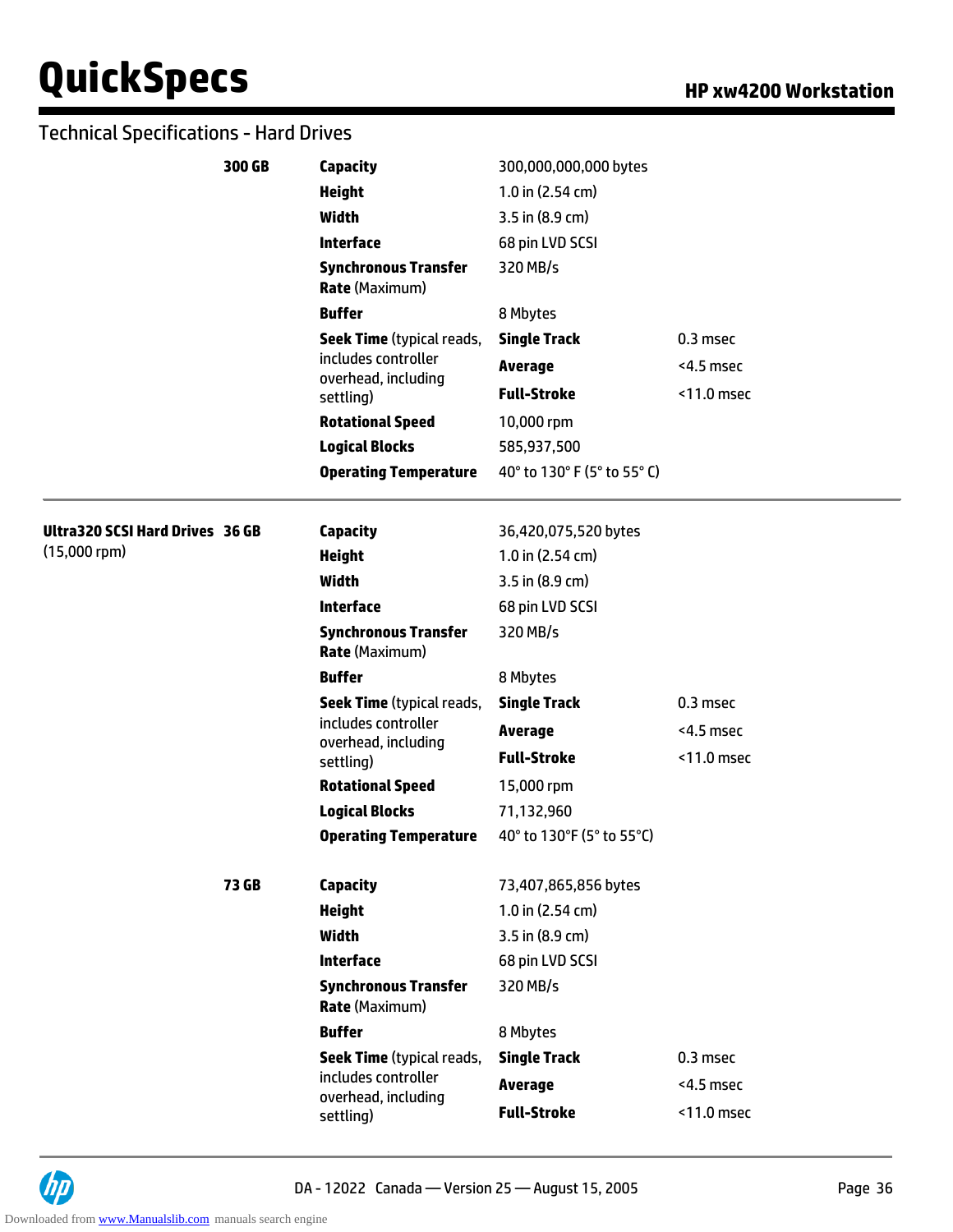### Technical Specifications - Hard Drives

|           | <b>Rotational Speed</b>                              | 15,000 rpm                                                          |               |
|-----------|------------------------------------------------------|---------------------------------------------------------------------|---------------|
|           | <b>Logical Blocks</b>                                | 143,374,738                                                         |               |
|           | <b>Operating Temperature</b>                         | 40° to 130°F (5° to 55° C)                                          |               |
| 146 GB    | Capacity                                             | 146,815,737,856 bytes                                               |               |
|           | <b>Height</b>                                        | $1.0$ in (2.5 cm)                                                   |               |
|           | Width                                                | 3.5 in (8.9 cm)                                                     |               |
|           | Interface                                            | 68 pin LVD SCSI                                                     |               |
|           | <b>Synchronous Transfer</b><br><b>Rate</b> (Maximum) | 320 MB/s                                                            |               |
|           | <b>Buffer</b>                                        | 8 Mbytes                                                            |               |
|           | <b>Seek Time</b> (typical reads,                     | <b>Single Track</b>                                                 | 0.3 msec      |
|           | includes controller<br>overhead, including           | <b>Average</b>                                                      | <4.5 msec     |
| settling) |                                                      | <b>Full-Stroke</b>                                                  | $<$ 11.0 msec |
|           | <b>Rotational Speed</b>                              | 15,000 rpm                                                          |               |
|           | <b>Logical Blocks</b>                                | 143,374,738                                                         |               |
|           | <b>Operating Temperature</b>                         | 40 $^{\circ}$ to 130 $^{\circ}$ F (5 $^{\circ}$ to 55 $^{\circ}$ C) |               |

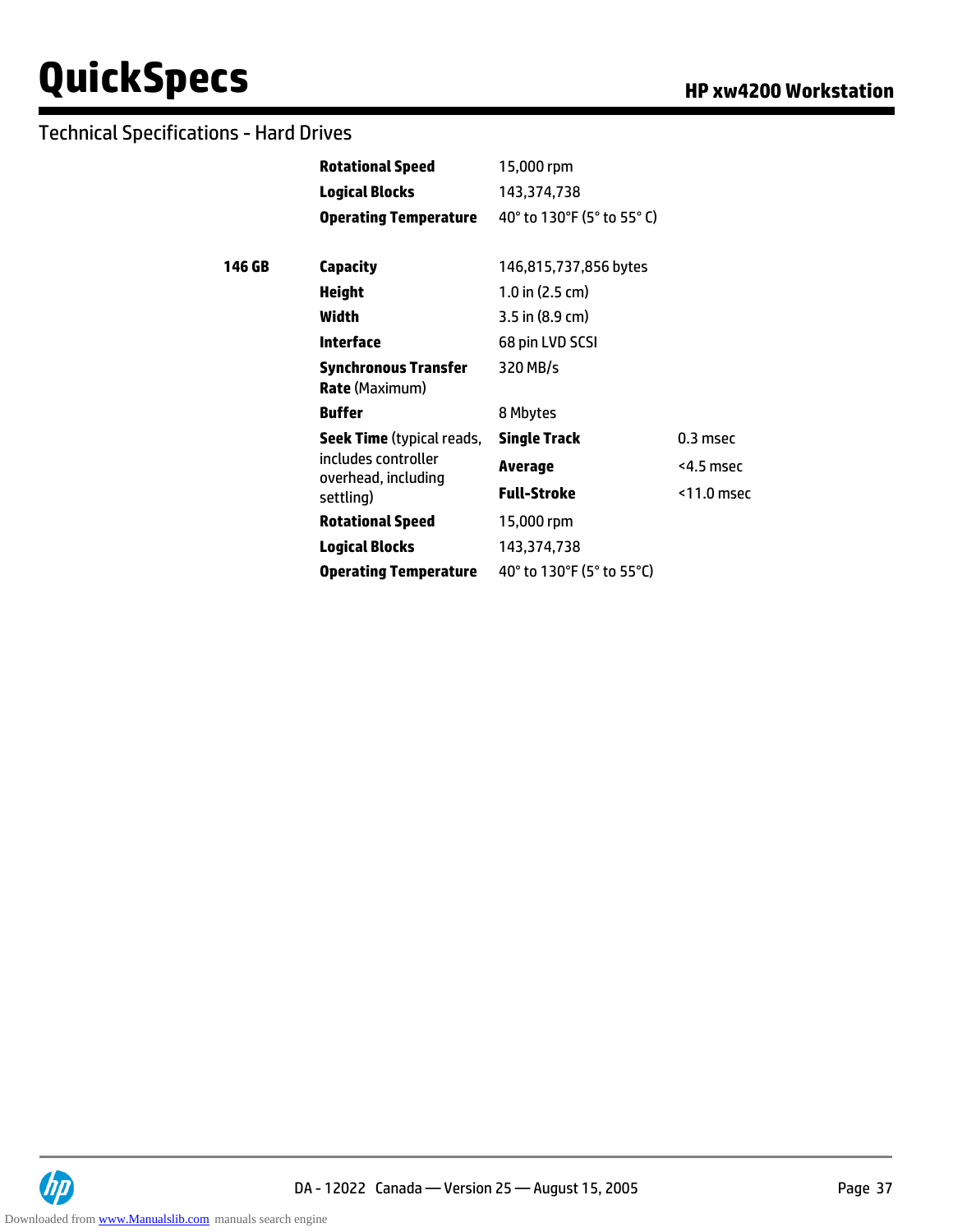### Technical Specifications - Removable Storage

#### **USB Disk on Key**

| <b>Dimensions (HxWxD)</b> | $0.9 \times 0.7 \times 3.9$ in $(2.3 \times 1.8 \times 9.8$ cm) |
|---------------------------|-----------------------------------------------------------------|
| Weight                    | $0.05$ lb $(0.02$ kg)                                           |
| <b>USB Specification</b>  | 2.0                                                             |
| <b>Transfer Rate</b>      | Read-1023 KB/Sec; Write-850 KB/Sec                              |
| <b>Storage Media</b>      | Solid state flash memory, no moving parts                       |
| <b>Power Supply</b>       | USB Bus-powered, no external power required                     |
| Capacity                  | 256 MB                                                          |

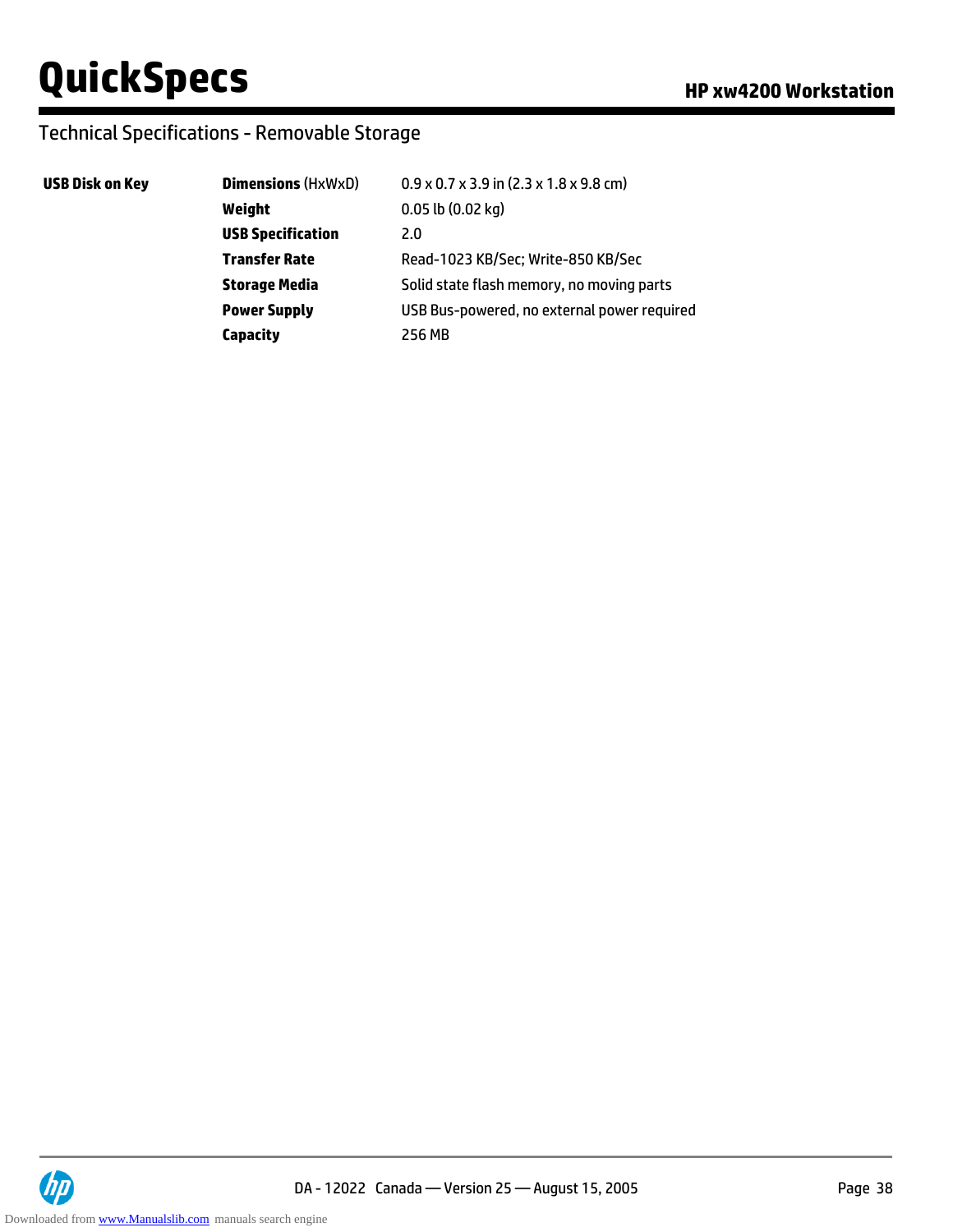| PS/2 OR USB '04 Standard Physical<br><b>Keyboard</b> | characteristics             | <b>Keys</b>                                     | 104, 105, 106, 107, 109 layout (depending upon<br>country)                                        |
|------------------------------------------------------|-----------------------------|-------------------------------------------------|---------------------------------------------------------------------------------------------------|
|                                                      |                             | <b>Dimensions</b> $(L \times W \times H)$       | 18.0 x 6.4 x 0.98 in (45.8 x 16.3 x 2.5 cm)                                                       |
|                                                      |                             | Weight                                          | 2 lb (0.9 kg) minimum                                                                             |
|                                                      | <b>Electrical</b>           | <b>Operating voltage</b>                        | $+5VDC \pm 5%$                                                                                    |
|                                                      |                             | <b>Power consumption</b>                        | 50-mA maximum (with three LEDs ON)                                                                |
|                                                      |                             | <b>ESD</b>                                      | CE level 4, 15-kV air discharge                                                                   |
|                                                      |                             | EMI-RFI                                         | Conforms to FCC rules for a Class B computing<br>device                                           |
|                                                      |                             | MicrosoftPC 99 - 2001                           | <b>Functionally compliant</b>                                                                     |
|                                                      | <b>Mechanical</b>           | <b>Languages</b>                                | 38 available                                                                                      |
|                                                      |                             | <b>Keycaps</b>                                  | Low-profile design                                                                                |
|                                                      |                             | <b>Switch actuation</b>                         | 55-g nominal peak force with tactile feedback                                                     |
|                                                      |                             | <b>Switch life</b>                              | 20 million keystrokes (using Hasco modified<br>tester)                                            |
|                                                      |                             | <b>Switch type</b>                              | Contamination-resistant switch membrane                                                           |
|                                                      |                             |                                                 | Key-leveling mechanisms For all double-wide and greater-length keys                               |
|                                                      |                             | <b>Cable length</b>                             | $6$ ft $(1.8 m)$                                                                                  |
|                                                      |                             | <b>Microsoft PC 99 - 2001</b>                   | <b>Mechanically compliant</b>                                                                     |
|                                                      |                             | <b>Acoustics</b>                                | 43-dBA maximum sound pressure level                                                               |
|                                                      | <b>Environmental</b>        | <b>Operating temperature</b>                    | 50° to 122° F (10° to 50° C)                                                                      |
|                                                      |                             | <b>Non-operating</b><br>temperature             | $-22^{\circ}$ to 140° F (-30° to 60° C)                                                           |
|                                                      |                             | <b>Operating humidity</b>                       | 10% to 90% (non-condensing at ambient)                                                            |
|                                                      |                             | <b>Non-operating humidity</b>                   | 20% to 80% (non-condensing at ambient)                                                            |
|                                                      |                             | <b>Operating shock</b>                          | 40 g, six surfaces                                                                                |
|                                                      |                             | <b>Non-operating shock</b>                      | 80 g, six surfaces                                                                                |
|                                                      |                             | <b>Operating vibration</b>                      | 2-g peak acceleration                                                                             |
|                                                      |                             | <b>Non-operating vibration</b>                  | 4-g peak acceleration                                                                             |
|                                                      |                             | <b>Drop</b> (out of box)                        | 26 in (66 cm) on carpet, six-drop sequence                                                        |
|                                                      |                             | <b>Drop</b> (in box)                            | 42 in (107 cm) on concrete, 16-drop sequence                                                      |
|                                                      |                             | Edition, Red Hat Enterprise Linux Workstation 3 | Operating system support Microsoft Windows XP Professional, Microsoft Windows XP Professional x64 |
|                                                      | <b>Approvals</b>            |                                                 | UL, CSA, FCC, CE Mark, TUV, TUV GS, VCCI, BSMI, C-Tick, MIC                                       |
|                                                      | <b>Ergonomic compliance</b> | ANSI HFS 100, ISO 9241-4, and TUVGS             |                                                                                                   |
|                                                      | <b>Kit contents</b>         | and comfort                                     | Keyboard, keyboard software media, installation guide, warranty card, safety                      |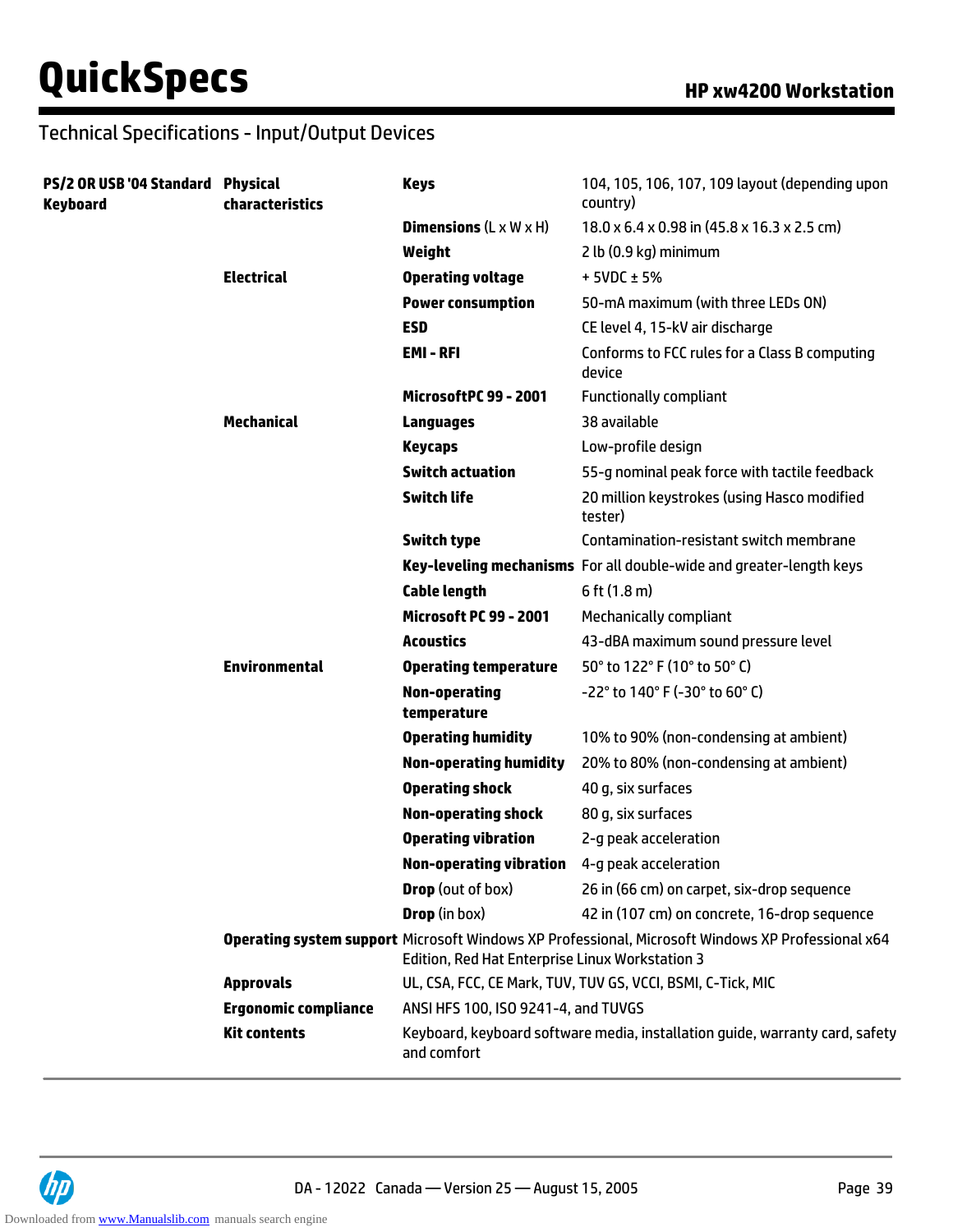| USB Modular Keyboard | <b>Physical</b><br>characteristics | <b>Keys</b>                                                 | 104, 105, 106, 107, 109 layout (depending upon<br>country)                                                                                   |
|----------------------|------------------------------------|-------------------------------------------------------------|----------------------------------------------------------------------------------------------------------------------------------------------|
|                      |                                    | <b>Dimensions</b> $(L \times W \times H)$                   | 18.59 x 6.73 x 0.90 in (472 x 170 x 23 mm) with<br>numeric pad attached                                                                      |
|                      |                                    | Weight                                                      | 2 lb (0.9 kg) minimum                                                                                                                        |
|                      | <b>Electrical</b>                  | <b>Operating voltage</b>                                    | $+5VDC \pm 5%$                                                                                                                               |
|                      |                                    | <b>Power consumption</b>                                    | 50-mA maximum (with three LEDs ON)                                                                                                           |
|                      |                                    | <b>System interface</b>                                     | USB Type A plug connector                                                                                                                    |
|                      |                                    | <b>ESD</b>                                                  | CE level 4, 15-kV air discharge                                                                                                              |
|                      |                                    | <b>EMI-RFI</b>                                              | Conforms to FCC rules for a Class B computing<br>device                                                                                      |
|                      |                                    | MicrosoftPC 99 - 2001                                       | <b>Functionally compliant</b>                                                                                                                |
|                      | <b>Mechanical</b>                  | Languages                                                   | 38 available                                                                                                                                 |
|                      |                                    | <b>Keycaps</b>                                              | Low-profile design                                                                                                                           |
|                      |                                    | <b>Switch actuation</b>                                     | 55-g nominal peak force with tactile feedback                                                                                                |
|                      |                                    | <b>Switch life</b>                                          | 20 million keystrokes (using Hasco modified<br>tester)                                                                                       |
|                      |                                    | <b>Switch type</b>                                          | Contamination-resistant switch membrane                                                                                                      |
|                      |                                    |                                                             | Key-leveling mechanisms For all double-wide and greater-length keys                                                                          |
|                      |                                    | <b>Cable length</b>                                         | $6$ ft $(1.8 \text{ m})$                                                                                                                     |
|                      |                                    | <b>Microsoft PC 99 - 2001</b>                               | <b>Mechanically compliant</b>                                                                                                                |
|                      |                                    | <b>Acoustics</b>                                            | 43-dBA maximum sound pressure level                                                                                                          |
|                      | <b>Environmental</b>               | <b>Operating temperature</b>                                | 50° to 122°F (10° to 50°C)                                                                                                                   |
|                      |                                    | <b>Non-operating</b><br>temperature                         | -22° to 140°F (-30° to 60°C)                                                                                                                 |
|                      |                                    | <b>Operating humidity</b>                                   | 10% to 90% (non-condensing at ambient)                                                                                                       |
|                      |                                    | <b>Non-operating humidity</b>                               | 20% to 80% (non-condensing at ambient)                                                                                                       |
|                      |                                    | <b>Operating shock</b>                                      | 40 g, six surfaces                                                                                                                           |
|                      |                                    | <b>Non-operating shock</b>                                  | 80 g, six surfaces                                                                                                                           |
|                      |                                    | <b>Operating vibration</b>                                  | 2-g peak acceleration                                                                                                                        |
|                      |                                    | <b>Non-operating vibration</b>                              | 4-g peak acceleration                                                                                                                        |
|                      |                                    | <b>Drop</b> (out of box)                                    | 26 in (66 cm) on carpet, six-drop sequence                                                                                                   |
|                      |                                    | <b>Drop</b> (in box)                                        | 442 in (107 cm) on concrete, 16-drop sequence                                                                                                |
|                      |                                    | <b>Operating system support Windows 2000 and Windows XP</b> |                                                                                                                                              |
|                      | <b>Approvals</b>                   |                                                             | UL, CSA, FCC, CE Mark, TUV, TUV GS, VCCI, BSMI, C-Tick, MIC, USB-IF                                                                          |
|                      | <b>Ergonomic compliance</b>        | ANSI HFS 100, ISO 9241-4, and TUVGS                         |                                                                                                                                              |
|                      | <b>Kit contents</b>                | guide, warranty card, safety and comfort guide              | Keyboard, numerical keypad, USB cable, I/O Security Software &<br>Documentation CD including Modular Access Keyboard software & installation |

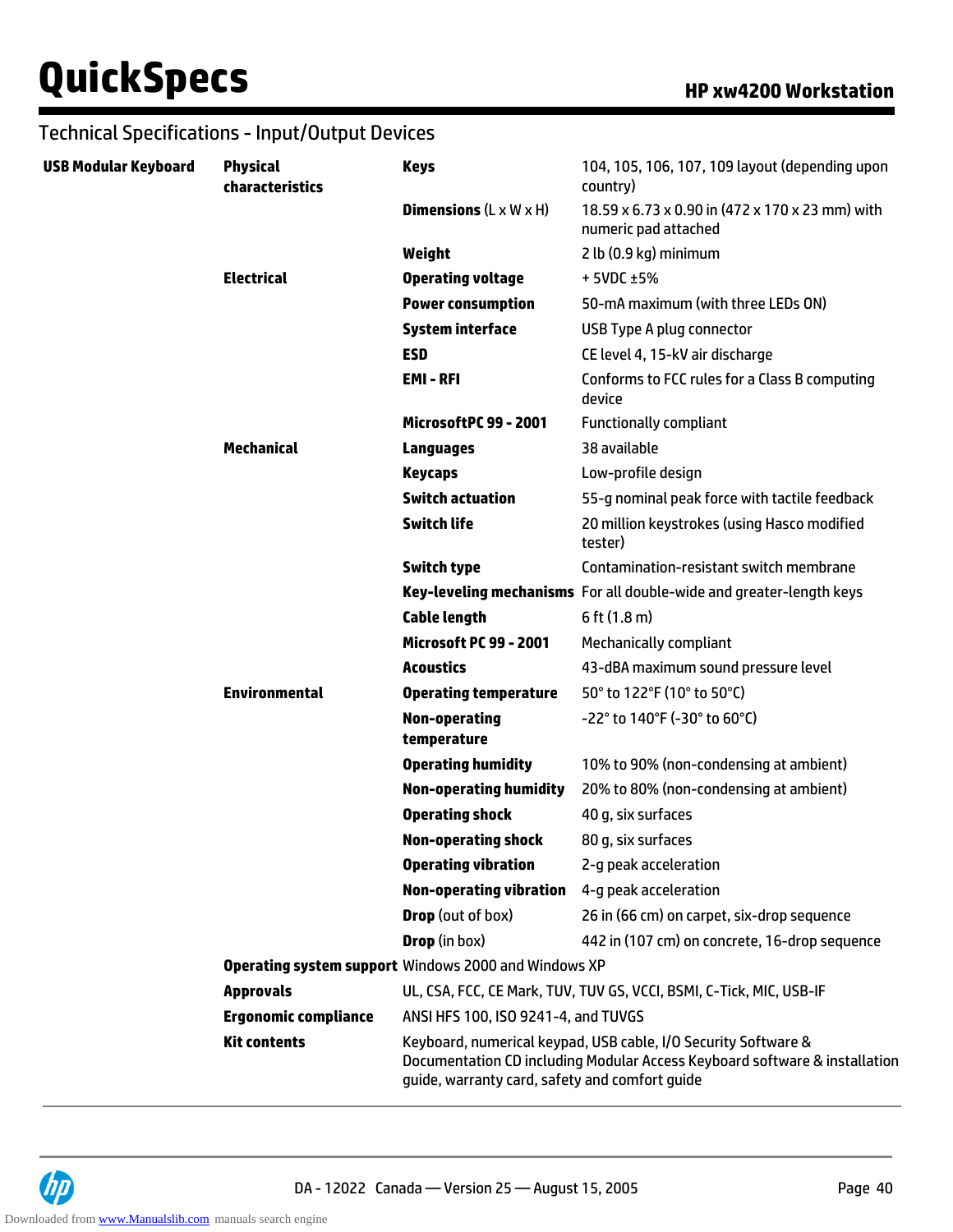| HP PS/2 Scroll Mouse | <b>Dimensions</b>           | $3.8 \times 6.3 \times 11.6$ cm $(1.5 \times 2.5 \times 4.6)$ in |                                                                     |
|----------------------|-----------------------------|------------------------------------------------------------------|---------------------------------------------------------------------|
|                      | Weight                      | 4.44 oz (126 g)                                                  |                                                                     |
|                      | <b>Environmental</b>        | <b>Operating temperature</b>                                     | 50° to 122° F (10° to 50° C)                                        |
|                      |                             | <b>Non-operating</b><br>temperature                              | -22° to 140° F (-30° to 60° C)                                      |
|                      |                             | <b>Operating humidity</b>                                        | 10% to 90% (non-condensing at ambient)                              |
|                      |                             | <b>Non-operating humidity</b>                                    | 20% to 80% (non-condensing at ambient)                              |
|                      |                             | <b>Operating shock</b>                                           | 40 g, 6 surfaces                                                    |
|                      |                             | <b>Non-operating shock</b>                                       | 80 g, 6 surfaces                                                    |
|                      |                             | <b>Operating vibration</b>                                       | 2 g peak acceleration                                               |
|                      |                             | <b>Non-operating vibration</b>                                   | 4 g peak acceleration                                               |
|                      |                             | Drop (out-of-box)                                                | 26 in (66 cm) on carpet, 6-drop sequence                            |
|                      |                             | Drop (out-of-box)                                                | 1 m on asphalt tile over concrete, 6-drop<br>sequence               |
|                      | <b>Electrical</b>           | <b>Operating voltage</b>                                         | 5 VDC $\pm$ 10%                                                     |
|                      |                             | <b>Power consumption</b>                                         | 15 mA                                                               |
|                      |                             | <b>System consumption</b>                                        | PS/2 mini-din connector                                             |
|                      |                             | <b>ESD</b>                                                       | CE level 4, 15 kV air discharge                                     |
|                      |                             | <b>EMI-RFI</b>                                                   | Conforms to FCC rules for a Class B computing<br>device             |
|                      |                             | <b>Microsoft</b><br>PC99 - 2001                                  | <b>Functionally compliant</b>                                       |
|                      | <b>Mechanical</b>           | <b>Resolution</b>                                                | 400 ± 20% DPI                                                       |
|                      |                             | <b>Tracking speed</b>                                            | 10 in/s maximum                                                     |
|                      |                             | <b>Acceleration</b>                                              | $100$ in/s                                                          |
|                      |                             | <b>Switch actuation</b>                                          | 65 g nominal peak force                                             |
|                      |                             | <b>Switch life</b>                                               | 1,000,000 operations (using Hasco modified<br>tester)               |
|                      |                             | Switch type                                                      | Low force micro-switches                                            |
|                      |                             |                                                                  | Tracking mechanism life 155 mi (250 km) at average speed of 10 in/s |
|                      |                             | <b>Cable length</b>                                              | $6$ ft $(1.8 m)$                                                    |
|                      |                             | Microsoft PC99 - 2001                                            | <b>Mechanically compliant</b>                                       |
|                      | <b>Scroll wheel</b>         | Width                                                            | 8 mm                                                                |
|                      |                             | <b>Diameter</b>                                                  | $0.99$ in (25.2 mm)                                                 |
|                      |                             | <b>Maximum rotation speed</b>                                    | $30$ mm/s                                                           |
|                      |                             | <b>Switch type</b>                                               | Light force micro-switch                                            |
|                      |                             | <b>Switch life</b>                                               | 1 million operations                                                |
|                      |                             | <b>Mechanical life</b>                                           | Minimum 200,000 revolutions                                         |
|                      | <b>Regulatory approvals</b> | <b>Compliant</b>                                                 | UL, CSA, FCC, CE Mark, TUV, TUV GS, VCCI, BSMI, C-<br>Tick, MIC     |

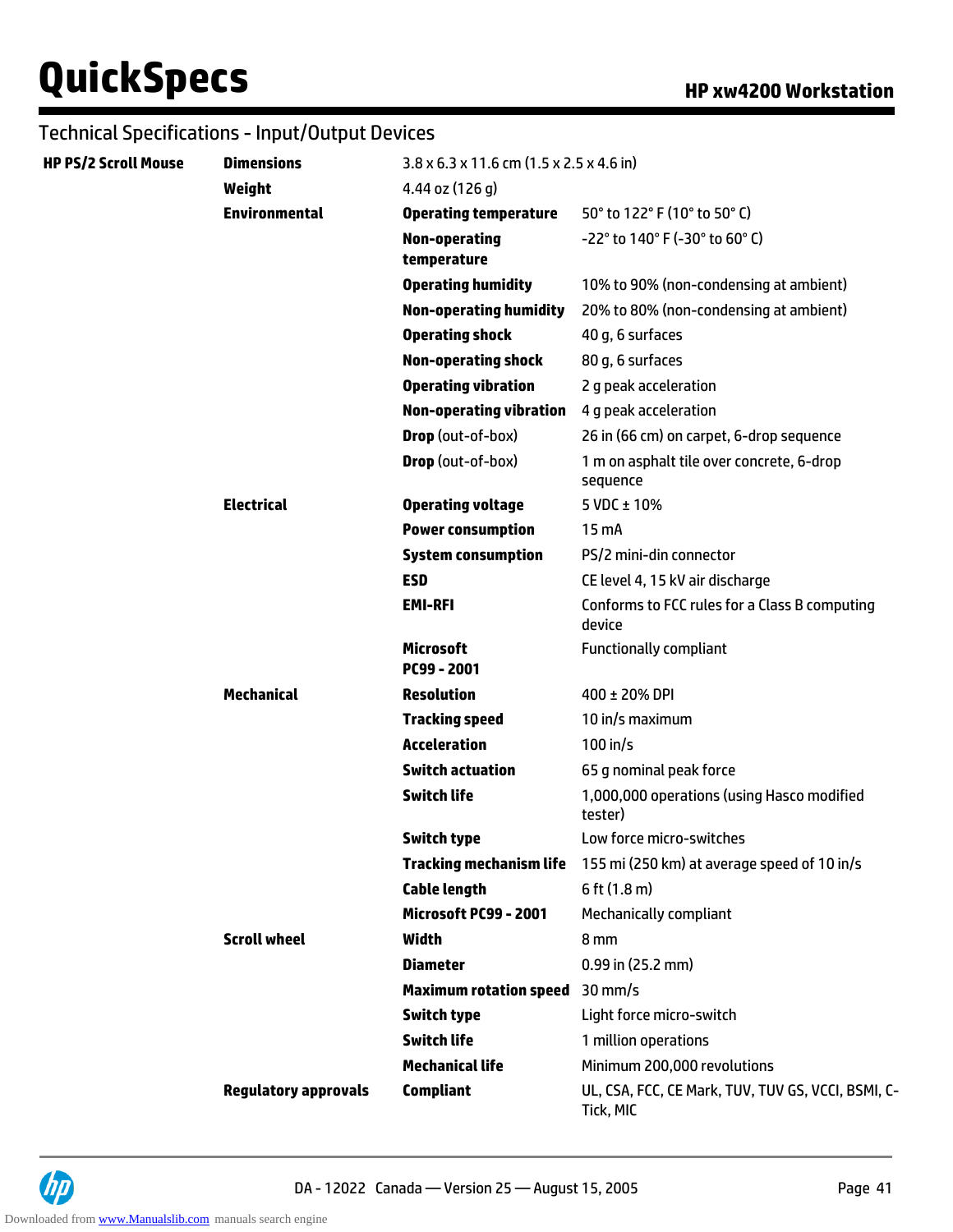|                                                               | <b>Compatibility</b>       |                                                                  | <b>Operating system support Microsoft Windows XP Professional, Microsoft</b><br>Windows XP Professional x64 Edition, Red Hat<br><b>Enterprise Linux Workstation 3</b> |
|---------------------------------------------------------------|----------------------------|------------------------------------------------------------------|-----------------------------------------------------------------------------------------------------------------------------------------------------------------------|
| HP 2-button Optical Scroll Dimensions $(H \times L \times W)$ |                            | $1.5 \times 4.5 \times 2.5$ in $(3.8 \times 11.6 \times 6.3$ cm) |                                                                                                                                                                       |
| Mouse (USB)                                                   | Weight                     | $0.27$ lb $(0.12$ kg)                                            |                                                                                                                                                                       |
|                                                               | <b>Cable length</b>        | 72.8 in (185 cm)                                                 |                                                                                                                                                                       |
|                                                               | <b>System requirements</b> | Edition, Red Hat Enterprise Linux Workstation 3                  | Microsoft Windows XP Professional, Microsoft Windows XP Professional x64                                                                                              |
| HP 3-Button Mouse (PS/2) Dimensions/Weight                    |                            | <b>Height</b>                                                    | 1.42 in $(3.6 \text{ cm})$                                                                                                                                            |
|                                                               |                            | Length                                                           | 4.17 in (10.7 cm)                                                                                                                                                     |
|                                                               |                            | <b>Width</b>                                                     | 2.87 in (7.4 cm)                                                                                                                                                      |
|                                                               |                            | Weight                                                           | 5.20 oz (150 g)                                                                                                                                                       |
|                                                               | <b>Environmental</b>       | <b>Operating temperature</b>                                     | 32° to 104° F (0° to 40° C)                                                                                                                                           |
|                                                               |                            | <b>Non-operating</b><br>temperature                              | $-4^{\circ}$ to 140° F (-20° to 60° C)                                                                                                                                |
|                                                               |                            | <b>Operating humidity</b>                                        | 10% to 90% (non-condensing at ambient)                                                                                                                                |
|                                                               | <b>Mechanical</b>          | <b>Resolution</b>                                                | 400 20% DPI                                                                                                                                                           |
|                                                               |                            | <b>Tracking speed</b>                                            | 10 in/s Maximum                                                                                                                                                       |
|                                                               |                            | <b>Switch life</b>                                               | 1,000,000 operations (using Hasco modified<br>tester)                                                                                                                 |
|                                                               |                            | <b>Switch type</b>                                               | Micro-switches                                                                                                                                                        |
|                                                               |                            | Tracking mechanism life                                          | 155 miles (250 km) at average speed of 10 in/s                                                                                                                        |
|                                                               |                            | Cable length                                                     | $6$ ft $(1.8 m)$                                                                                                                                                      |
|                                                               |                            | <b>PC98-99</b>                                                   | <b>Mechanically compliant</b>                                                                                                                                         |

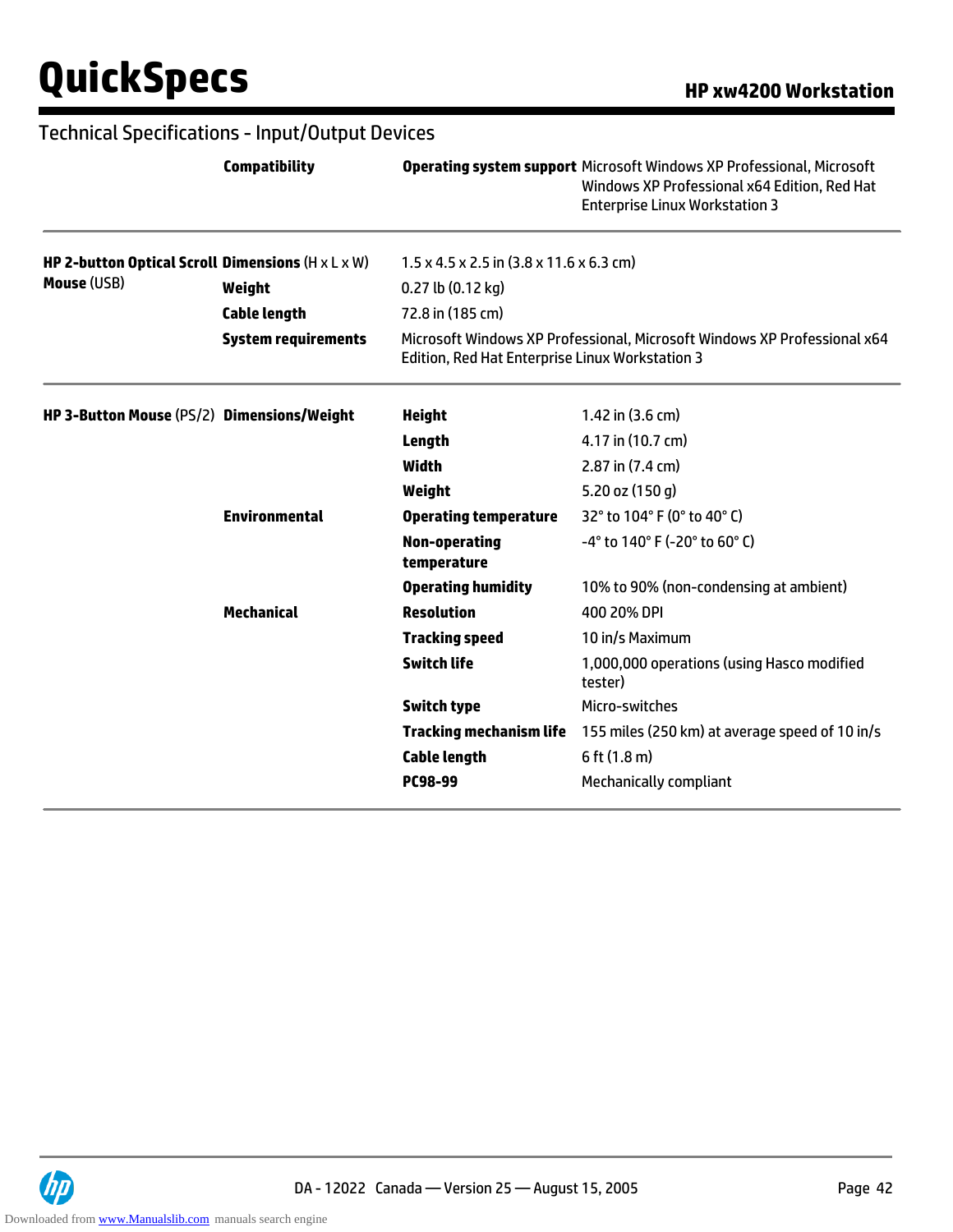|                               | Technical Specifications - Input/Output Devices |                                                                                                                                  |                                                                                                                                        |  |
|-------------------------------|-------------------------------------------------|----------------------------------------------------------------------------------------------------------------------------------|----------------------------------------------------------------------------------------------------------------------------------------|--|
| Spaceball 5000 (USB)          | <b>Physical characteristics</b>                 | <b>Dimensions</b> $(H \times W \times D)$                                                                                        | $3.0 \times 6.0 \times 8.4$ in (7.6 x 15.2 x 21.3 cm)                                                                                  |  |
|                               |                                                 | <b>Ball Diameter</b>                                                                                                             | 2.2 in $(5.6 \text{ cm})$                                                                                                              |  |
|                               |                                                 | Weight                                                                                                                           | 2.1 lb (9.94 kg)                                                                                                                       |  |
|                               |                                                 | <b>Features</b>                                                                                                                  | Six degrees of freedom motion control through<br>the X, Y, Z axis (pitch, roll, yaw)<br>Certified for leading CAD and DCC applications |  |
|                               | <b>Environmental</b>                            | <b>Operating temperature</b>                                                                                                     | 50° to 104° F (10° to 40° C)                                                                                                           |  |
|                               |                                                 | <b>Non-operating</b><br>temperature                                                                                              | 43° to 140° F (6° to 60° C)                                                                                                            |  |
|                               |                                                 | <b>Operating humidity</b>                                                                                                        | 8% to 80% (non-condensing at ambient)                                                                                                  |  |
|                               |                                                 | <b>Non-operating humidity</b>                                                                                                    | 5% to 80% (non-condensing at ambient)                                                                                                  |  |
|                               | <b>Mechanical</b>                               | <b>Buttons</b>                                                                                                                   | 12 programmable (unshifted)                                                                                                            |  |
|                               |                                                 | <b>Ball Force Range</b>                                                                                                          | $0.5 - 8.2N/1.8 - 29.5$ oz                                                                                                             |  |
|                               |                                                 | <b>Ball Torque Range</b>                                                                                                         | $0.085 - 0.33$ oz-in. (6.91 Nmm)                                                                                                       |  |
|                               |                                                 | <b>Resolution</b>                                                                                                                | 10 bits                                                                                                                                |  |
|                               | <b>Serial Specifications</b>                    | <b>Connector</b>                                                                                                                 | USB 1.1 or greater                                                                                                                     |  |
|                               |                                                 | <b>Cable Length</b>                                                                                                              | 12.8 ft. (3.9 m)                                                                                                                       |  |
|                               |                                                 | <b>Data Rate</b>                                                                                                                 | USB model - 16 msec                                                                                                                    |  |
|                               |                                                 | <b>Flow Control</b>                                                                                                              | Xon/Xoff (on PS/2 model only)                                                                                                          |  |
|                               | <b>Software Drivers</b><br><b>Available</b>     | <b>USB model</b>                                                                                                                 | Microsoft Windows XP Professional                                                                                                      |  |
|                               | <b>System Requirements</b>                      | <b>Disk Space</b>                                                                                                                | 10 MB free disk space                                                                                                                  |  |
|                               | <b>Regulatory Approvals</b>                     | UL, CUL, EN 950, EN 60950, CSA, FCC, CE Mark, TUV, CISPR 22, EN 50082, IEC<br>1000 4-2, IEC 1000-4-3, AS/NZS, VCCI, BSMI, C-Tick |                                                                                                                                        |  |
| <b>HP SpaceMouse Plus USB</b> | <b>Physical characteristics</b>                 | <b>Dimensions</b> $(H \times W \times D)$                                                                                        | $7.4 \times 4.72 \times 1.73$ in (18.8 x 12.0 x 4.4 cm)                                                                                |  |
|                               |                                                 | <b>Cap Diameter</b>                                                                                                              | $2 \times 6.5 \times 6.6$ mm                                                                                                           |  |
|                               |                                                 | Weight                                                                                                                           | 1.5 lb (0.68 kg)                                                                                                                       |  |
|                               |                                                 | <b>Features</b>                                                                                                                  | Six degrees of freedom motion control through<br>the X, Y, Z axis (pitch, roll, yaw)<br>Certified for leading CAD and DCC applications |  |
|                               | <b>Environmental</b>                            | <b>Operating temperature</b>                                                                                                     | 41° to 140° F (5° to 60° C)                                                                                                            |  |
|                               |                                                 | <b>Non-operating</b><br>temperature                                                                                              | -13° to 158° F (-25° to 70° C)                                                                                                         |  |
|                               |                                                 | <b>Operating humidity</b>                                                                                                        | 10 to 98 % RH (non-condensing)                                                                                                         |  |
|                               |                                                 | <b>Non-operating humidity</b>                                                                                                    | 10 to 98 % RH (non-condensing)                                                                                                         |  |
|                               | <b>Mechanical</b>                               | <b>Buttons</b>                                                                                                                   | 11 programmable (unshifted)                                                                                                            |  |
|                               |                                                 | <b>Cap Force Range</b>                                                                                                           | $0.2 N - 4.5 N$                                                                                                                        |  |
|                               |                                                 | <b>Cap Torque Range</b>                                                                                                          | 4 Nmm to 100 Nmm                                                                                                                       |  |
|                               |                                                 | <b>Resolution</b>                                                                                                                | 8 bit                                                                                                                                  |  |

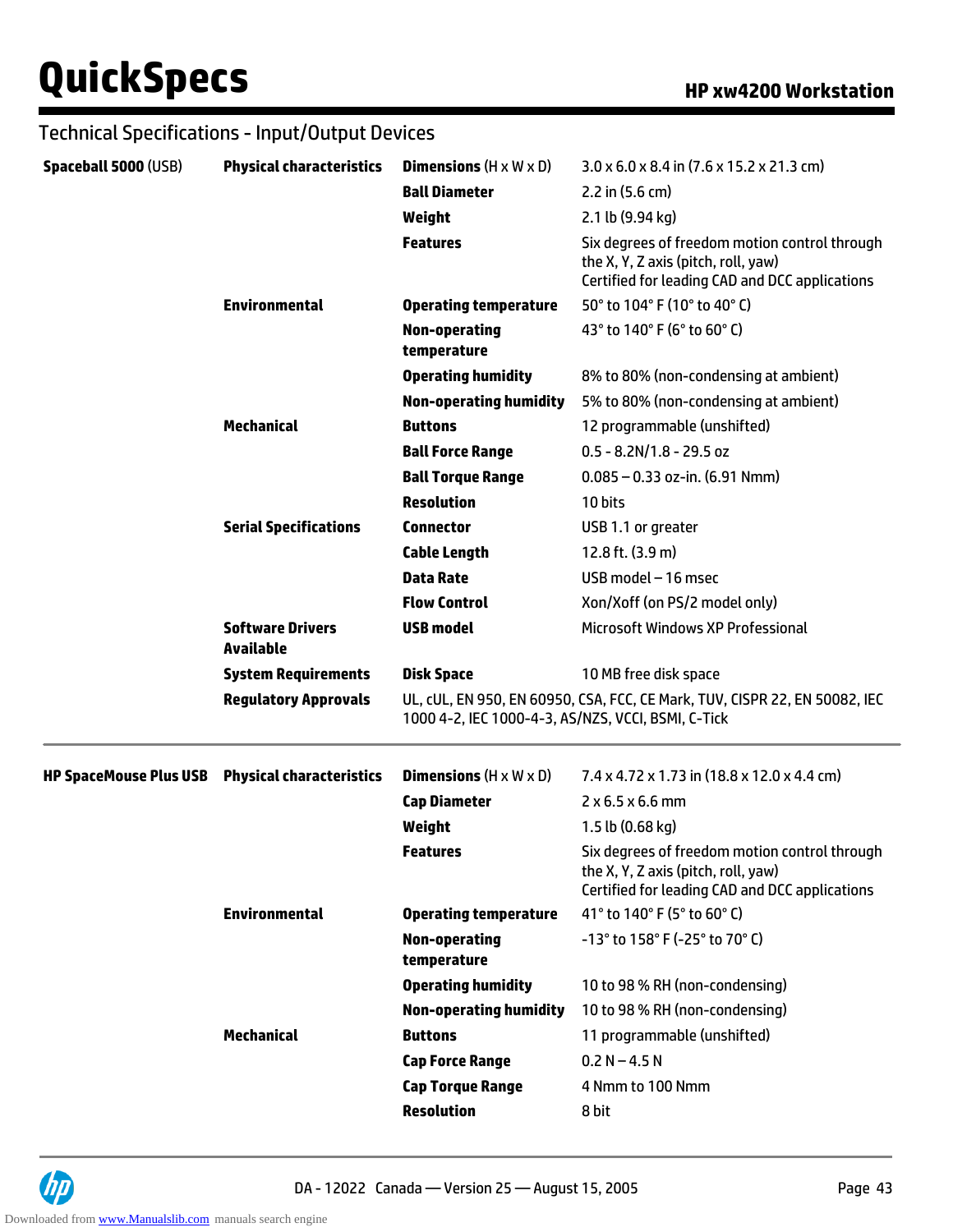|                          | <b>USB Specifications</b>                                                 | <b>Connector</b>                                                                                                   | USB 1.1 or greater                                                         |  |
|--------------------------|---------------------------------------------------------------------------|--------------------------------------------------------------------------------------------------------------------|----------------------------------------------------------------------------|--|
|                          |                                                                           | <b>Cable Length</b>                                                                                                | 6.56 ft $(2 m)$                                                            |  |
|                          |                                                                           | <b>Data Rate</b>                                                                                                   | 16 msec                                                                    |  |
|                          | <b>Software Drivers</b><br><b>Available</b><br><b>System Requirements</b> | Microsoft Windows XP Professional                                                                                  |                                                                            |  |
|                          |                                                                           | <b>Disk Space</b>                                                                                                  | 10 MB free disk space                                                      |  |
|                          | <b>Regulatory Approvals</b>                                               | 1000 4-2, IEC 1000-4-3, AS/NZS, VCCI, BSMI, C-Tick                                                                 | UL, CUL, EN 950, EN 60950, CSA, FCC, CE Mark, TUV, CISPR 22, EN 50082, IEC |  |
| <b>1394 FireWire PCI</b> | <b>Device Interface Protocol IEEE-1394a</b>                               |                                                                                                                    |                                                                            |  |
| card                     | <b>Data Rate</b>                                                          | 400 Mbps                                                                                                           |                                                                            |  |
|                          | <b>Devices Supported</b>                                                  | IEEE-1394 compliant devices                                                                                        |                                                                            |  |
|                          | <b>Bus Interface</b>                                                      | <b>PCI</b>                                                                                                         |                                                                            |  |
|                          | <b>Physical</b>                                                           | Low profile PCI card with a full height bracket                                                                    |                                                                            |  |
|                          | <b>Environmental</b>                                                      | <b>Operating temperature</b>                                                                                       | 41° to 95° F (5° to 35° C)                                                 |  |
|                          |                                                                           | <b>Non-operating</b><br>temperature                                                                                | 158°F (70°C) and above                                                     |  |
|                          |                                                                           | <b>Relative humidity</b>                                                                                           | 10% to 90%                                                                 |  |
|                          |                                                                           | <b>Ports</b>                                                                                                       | 2 rear and 2 front (depends on model of PC)                                |  |
|                          | <b>Minimum System</b><br><b>Requirements</b>                              | Windows XP Professional, Windows XP Professional x64 Edition, Linux<br>support with the HP Installer Kit for Linux |                                                                            |  |
|                          |                                                                           | Pentium II 266 or faster                                                                                           |                                                                            |  |
|                          |                                                                           | 32-MB RAM                                                                                                          |                                                                            |  |
|                          |                                                                           | 1-GB Hard Drive                                                                                                    |                                                                            |  |
|                          |                                                                           | <b>CD-ROM</b> drive                                                                                                |                                                                            |  |
|                          |                                                                           | Built in sound system                                                                                              |                                                                            |  |

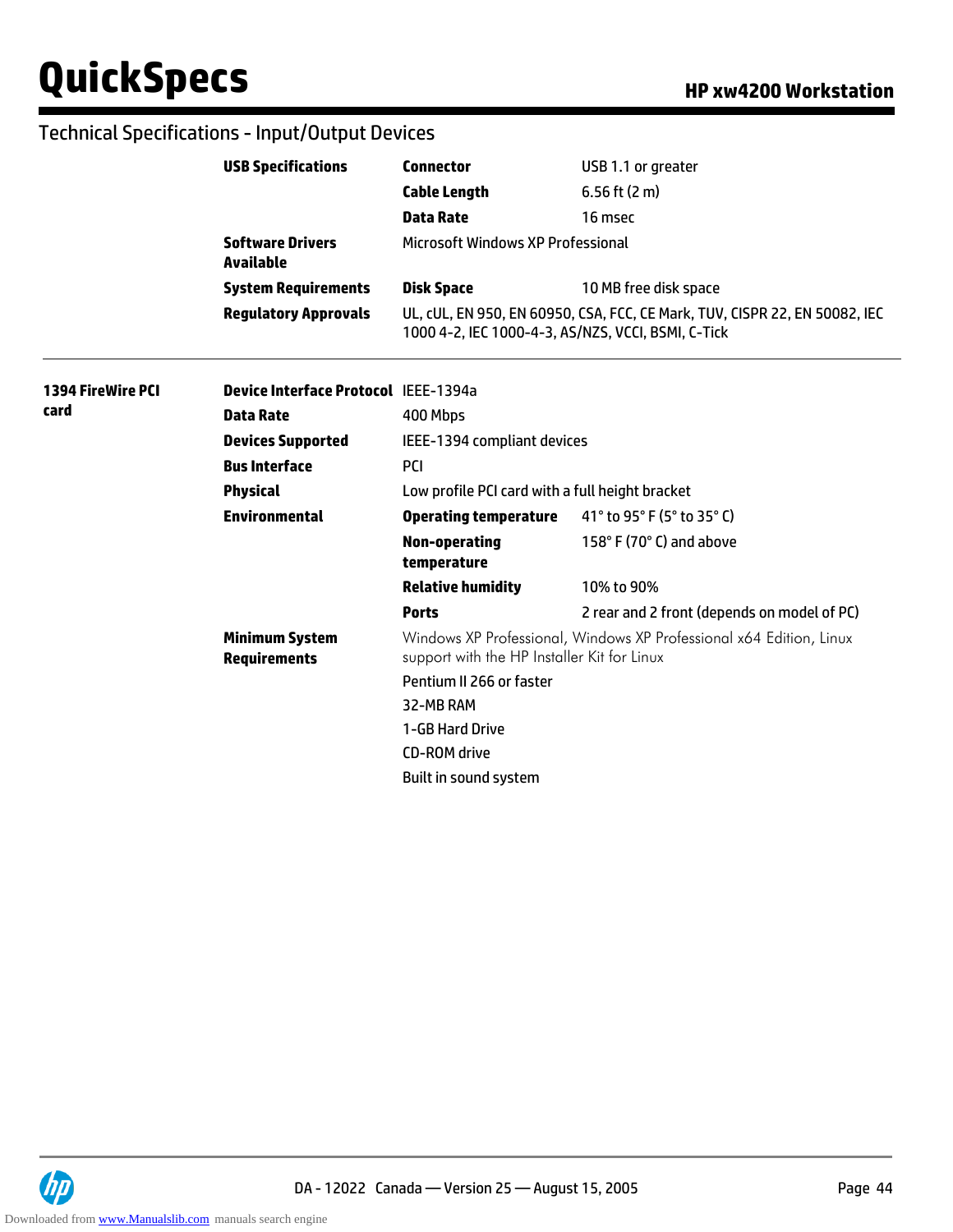| <b>48X CD-ROM Drive</b> | <b>Form Factor</b>                          | 5.25-in, half-height, tray load                                                          |                                                                                                                                                                                                                                 |  |
|-------------------------|---------------------------------------------|------------------------------------------------------------------------------------------|---------------------------------------------------------------------------------------------------------------------------------------------------------------------------------------------------------------------------------|--|
|                         | <b>Mounting Orientation</b>                 | Horizontal or vertical                                                                   |                                                                                                                                                                                                                                 |  |
|                         | <b>Interface</b>                            | ATAPI/EIDE                                                                               |                                                                                                                                                                                                                                 |  |
|                         | <b>Dimensions (HxWxD)</b>                   | $1.63 \times 5.83 \times 7.27$ in (4.13 x 14.6 x 18.5 cm)                                |                                                                                                                                                                                                                                 |  |
|                         | Weight                                      | 1.76 lb $(0.8 \text{ kg})$                                                               |                                                                                                                                                                                                                                 |  |
|                         | <b>Data Transfer Rates -</b><br>Read        | Digital audio extraction (minimum) - 1,200 KB/s (8X)<br>CD read - up to 7,200 KB/s (48X) |                                                                                                                                                                                                                                 |  |
|                         | <b>Media and Formats - Read CD Media</b>    |                                                                                          | stamped, CD-R, CD-RW (LS, HS, US)                                                                                                                                                                                               |  |
|                         |                                             | <b>CD Capacities</b>                                                                     | 180 MB (mode 2, 8 cm); 540 MB (mode 1, 12 cm);<br>650 MB (mode 2, 12 cm); 700 MB (Mode 2, 12 cm,<br>80-minute)                                                                                                                  |  |
|                         |                                             | <b>CD Formats</b>                                                                        | CD-DA, CD-ROM (Mode 1 and 2), CD-XA (Mode 2,<br>Form 1 and 2), Photo CD (Single and Multi-<br>session), Mixed Mode (Audio and Data combined),<br>CD-I (Mode 2, Form 1 and 2, and CD-I Ready), CD-<br>Extra, CD-Bridge, Video CD |  |
|                         | <b>Access Times</b>                         | <b>CD-ROM Mode 1</b>                                                                     | < 125 ms                                                                                                                                                                                                                        |  |
|                         | (typical reads, including                   | <b>Full Stroke CD</b>                                                                    | $< 210 \text{ ms}$                                                                                                                                                                                                              |  |
|                         | settling)                                   | <b>Start-up Time (typical)</b>                                                           | < 7 s (single session), < 30 s (multi-session)                                                                                                                                                                                  |  |
|                         |                                             | <b>Stop Time (typical)</b>                                                               | < 4s                                                                                                                                                                                                                            |  |
|                         |                                             | <b>Write Buffer Size</b>                                                                 | 128 KB (minimum)                                                                                                                                                                                                                |  |
|                         |                                             | <b>Data Transfer Modes</b>                                                               | PIO Mode 4 (16.6 MB/s); Multi-word DMA mode 2<br>(16.6 MB/s); UltraDMA Mode 0 (16.7 MB/s);<br>UltraDMA Mode 2 (33.3 MB/s)                                                                                                       |  |
|                         | <b>Power</b>                                | <b>Source</b>                                                                            | Four-pin, DC power receptacle                                                                                                                                                                                                   |  |
|                         |                                             | <b>DC Power Requirement</b>                                                              | 5 VDC $\pm$ 5% - 100 mV ripple p-p                                                                                                                                                                                              |  |
|                         |                                             |                                                                                          | 12 VDC ± 5% - 200 mV ripple p-p                                                                                                                                                                                                 |  |
|                         |                                             | <b>DC Current</b>                                                                        | 5 VDC - <1000 mA typical,<br>< 1600 mA maximum                                                                                                                                                                                  |  |
|                         |                                             |                                                                                          | 12 VDC - < 600 mA typical,<br><1400 mA maximum                                                                                                                                                                                  |  |
|                         |                                             | <b>Total Drive Power</b><br>(standby mode)                                               | $< 2.5$ Watt                                                                                                                                                                                                                    |  |
|                         | <b>Audio Output</b>                         | Line-Out                                                                                 | 0.7 VRMS                                                                                                                                                                                                                        |  |
|                         |                                             | <b>Signal-to-Noise Ratio</b>                                                             | 74 dB                                                                                                                                                                                                                           |  |
|                         |                                             | <b>Channel Separation</b>                                                                | 65 dB                                                                                                                                                                                                                           |  |
|                         | <b>Configuration Jumper</b><br><b>Block</b> | Master, slave, and cable select modes                                                    |                                                                                                                                                                                                                                 |  |
|                         | <b>Operating Conditions</b>                 | <b>Temperature</b>                                                                       | 41° to 122° F (5° to 50° C)                                                                                                                                                                                                     |  |
|                         | (all conditions non-<br>condensing)         | <b>Humidity</b>                                                                          | 10% to 80%                                                                                                                                                                                                                      |  |

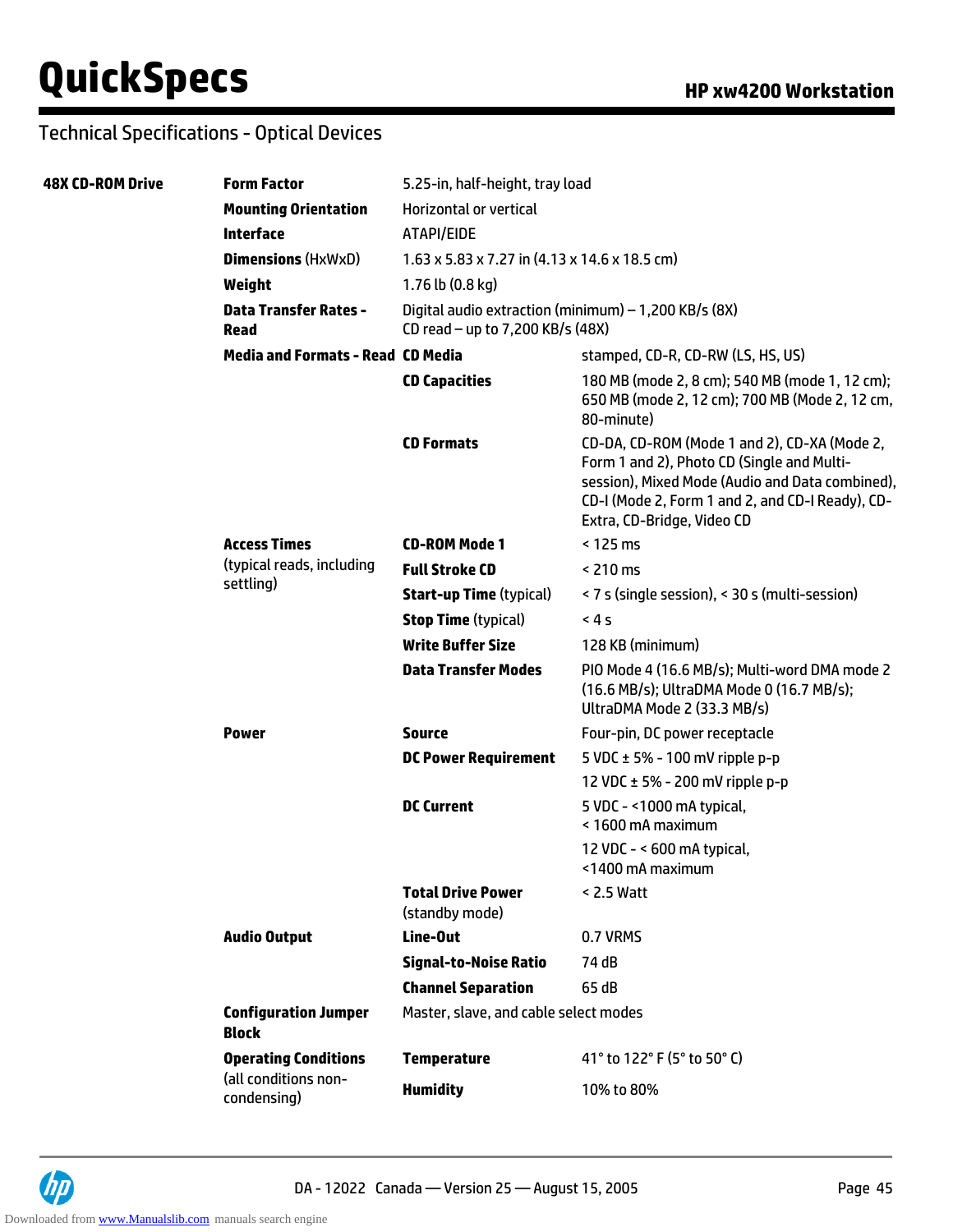|                       | <b>Technical Specifications - Optical Devices</b> |                                                                                                                                                                                                                                                                                                                                               |                                                                                                                                                                                                                                                                                                               |  |
|-----------------------|---------------------------------------------------|-----------------------------------------------------------------------------------------------------------------------------------------------------------------------------------------------------------------------------------------------------------------------------------------------------------------------------------------------|---------------------------------------------------------------------------------------------------------------------------------------------------------------------------------------------------------------------------------------------------------------------------------------------------------------|--|
|                       | <b>Certifications, Approvals</b>                  | DHHS/FDA, ANSI C63.4-1992 (FCC Class B)                                                                                                                                                                                                                                                                                                       | MMC-3 support, multi-read compliant, Microsoft WHQL certification, ACA<br>AS/NZS 3548 class B, BSMI CNS 13438, CE Mark, C.I.S.P.R. Pub 22, TUV or VDE<br>EN60950, EN 55022, EN55024, EMKO EN60950, EN 60825-1, UL 60950, CSA<br>C22.2 60950-2000, CFR 21 part 1040 class 1, CFR 47 C.I.S.P.R. Pub 22 Class B, |  |
|                       | <b>Operating Systems</b><br><b>Supported</b>      | Edition, Red Hat Enterprise Linux Workstation 3                                                                                                                                                                                                                                                                                               | Microsoft Windows XP Professional, Microsoft Windows XP Professional x64                                                                                                                                                                                                                                      |  |
|                       | <b>Supplied Software</b>                          | None                                                                                                                                                                                                                                                                                                                                          |                                                                                                                                                                                                                                                                                                               |  |
| 16X/40X DVD-ROM Drive | <b>Height</b>                                     | 5.25-in, half-height, tray load                                                                                                                                                                                                                                                                                                               |                                                                                                                                                                                                                                                                                                               |  |
| with +R Read Support  | <b>Interface Type</b>                             | ATAPI/EIDE                                                                                                                                                                                                                                                                                                                                    |                                                                                                                                                                                                                                                                                                               |  |
|                       | <b>Dimensions</b> ( $W \times H \times D$ )       | excluding bezel)                                                                                                                                                                                                                                                                                                                              | 5.88 x 1.71 x 7.87 [max] in (149.5 x 43.25 x 200.0 [max] mm) (external,                                                                                                                                                                                                                                       |  |
|                       | <b>Disc Formats</b>                               | DVD-ROM (single and dual layer); DVD-video; DVD-R version 1.0 and 2.0; DVD-<br>RW version 1.0 and 1.1; DVD-R multi-border; DVD+RW; DVD+R; CD-ROM Mode<br>1 and 2; CD-DA; CD-ROM XA Mode 2, Form 1 and 2; CD-extra; CD-text; CD-I<br>Mode 2, Form 1 and 2; CD-I ready; video CD, CD-bridge; PhotoCD (single and<br>multi-session); CD-R; CD-RW |                                                                                                                                                                                                                                                                                                               |  |
|                       | <b>Disc Capacity</b>                              | <b>DVD-ROM</b>                                                                                                                                                                                                                                                                                                                                | 4.7 GB (DVD-5), 8.54 GB (DVD-9), 9.4 GB (DVD-10),<br>3.95 GB (DVD-R version 1.0), 4.7 GB (DVD-R<br>version 2.0), 4.7 GB (DVD-RW version 1.0 and 1.1),<br>4.7 GB (DVD+RW), 4.7G (DVD+R)                                                                                                                        |  |
|                       |                                                   | <b>CD-ROM</b>                                                                                                                                                                                                                                                                                                                                 | 540 MB (Mode 1, 12 cm), 640 MB (Mode 2, 12 cm),<br>700 MB (80 minimum CD-R and CD-RW), 180 MB<br>$(8 \text{ cm})$                                                                                                                                                                                             |  |
|                       | <b>Access Times</b>                               | <b>DVD-ROM Single Layer</b>                                                                                                                                                                                                                                                                                                                   | 120 ms                                                                                                                                                                                                                                                                                                        |  |
|                       | (typical reads, including                         | <b>CD-ROM Mode 1</b>                                                                                                                                                                                                                                                                                                                          | 90 ms                                                                                                                                                                                                                                                                                                         |  |
|                       | settling)                                         | <b>Full Stroke DVD</b>                                                                                                                                                                                                                                                                                                                        | 240 ms (seek)                                                                                                                                                                                                                                                                                                 |  |
|                       |                                                   | <b>Full Stroke CD</b>                                                                                                                                                                                                                                                                                                                         | 160 ms (seek)                                                                                                                                                                                                                                                                                                 |  |
|                       |                                                   | <b>Startup Time</b>                                                                                                                                                                                                                                                                                                                           | < 10 seconds (typical)                                                                                                                                                                                                                                                                                        |  |
|                       |                                                   | <b>Stop Time</b>                                                                                                                                                                                                                                                                                                                              | < 4 seconds                                                                                                                                                                                                                                                                                                   |  |
|                       |                                                   | <b>Data Transfer Modes</b>                                                                                                                                                                                                                                                                                                                    | PIO Mode 4 (16.6 MB/s); Multi-word DMA mode 2<br>(16.6 MB/s); UltraDMA Mode 3 (44.4 MB/s)                                                                                                                                                                                                                     |  |
|                       | <b>Maximum Data Transfer</b>                      | <b>CD-ROM Read</b>                                                                                                                                                                                                                                                                                                                            | 6000 KB/s (40X) Max                                                                                                                                                                                                                                                                                           |  |
|                       | <b>Rates</b>                                      | <b>DVD-ROM Read</b>                                                                                                                                                                                                                                                                                                                           | 21,600 KB/s (16X) Max                                                                                                                                                                                                                                                                                         |  |
|                       |                                                   | <b>Digital Audio Extraction</b>                                                                                                                                                                                                                                                                                                               | 6000 KB/s (40X) Max                                                                                                                                                                                                                                                                                           |  |
|                       | <b>Power</b>                                      | <b>Source</b>                                                                                                                                                                                                                                                                                                                                 | Four-pin, DC power receptacle                                                                                                                                                                                                                                                                                 |  |
|                       |                                                   | <b>DC Power Requirement</b>                                                                                                                                                                                                                                                                                                                   | 5 VDC $\pm$ 5% – 100 mV ripple p-p                                                                                                                                                                                                                                                                            |  |
|                       |                                                   |                                                                                                                                                                                                                                                                                                                                               | 12 VDC $\pm$ 5% – 200 mV ripple p-p                                                                                                                                                                                                                                                                           |  |
|                       |                                                   | <b>DC Current</b>                                                                                                                                                                                                                                                                                                                             | 5 VDC $-$ <800 mA typical,<br>< 1000 mA maximum                                                                                                                                                                                                                                                               |  |
|                       |                                                   |                                                                                                                                                                                                                                                                                                                                               | 12 VDC $-$ < 870 mA typical,<br><1800 mA maximum                                                                                                                                                                                                                                                              |  |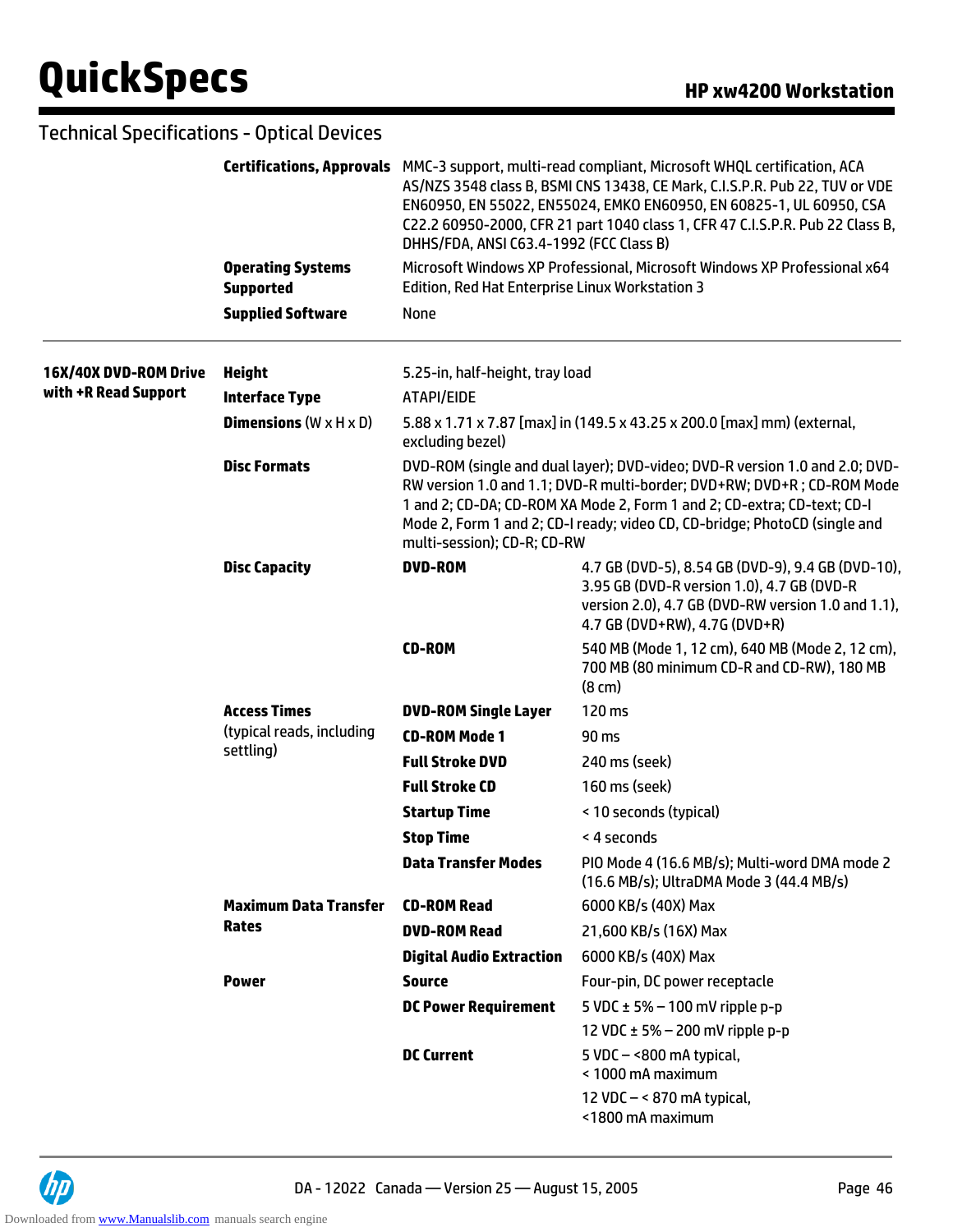|              | <b>Audio Output</b>                          | Line-Out                                                                           | 0.7 VRMS                                                                                                                                                                                                                                                                                                        |
|--------------|----------------------------------------------|------------------------------------------------------------------------------------|-----------------------------------------------------------------------------------------------------------------------------------------------------------------------------------------------------------------------------------------------------------------------------------------------------------------|
|              |                                              | <b>Signal-to-Noise Ratio</b>                                                       | 85 dB                                                                                                                                                                                                                                                                                                           |
|              |                                              | <b>Channel Separation</b>                                                          | 65 dB                                                                                                                                                                                                                                                                                                           |
|              | <b>Configuration Jumper</b><br><b>Block</b>  | Master, slave, and cable select modes                                              |                                                                                                                                                                                                                                                                                                                 |
|              |                                              | Data Interface Connector 40-pin, shrouded and keyed, flat ribbon                   |                                                                                                                                                                                                                                                                                                                 |
|              |                                              | <b>Operating Environmental Temperature</b> (operating) 41° to 122° F (5° to 50° C) |                                                                                                                                                                                                                                                                                                                 |
|              | (all conditions non-<br>condensing)          | <b>Relative Humidity</b><br>(operating)                                            | 10% to 85%                                                                                                                                                                                                                                                                                                      |
|              |                                              | <b>Maximum Wet Bulb</b><br><b>Temperature</b> (operating)                          | 86°F (30°C)                                                                                                                                                                                                                                                                                                     |
|              | <b>Certifications, Approvals</b>             | ANSI C63.4-1992                                                                    | MMC II support, multi-read certification, Microsoft WHQL certification, ACA<br>AS/NZS 3548 class B, CNS 13438, C.I.S.P.R. Pub 22, TUV or VDE EN60950, EN<br>55022, EN55024, EMKO EN60950, EN 60825-1, UL 60950, CSA C22.2 60950-<br>2000, CFR 21 part 1040 class 1, CFR 47 C.I.S.P.R. Pub 22 Class B, DHHS/FDA, |
|              | <b>Operating Systems</b><br><b>Supported</b> | Red Hat Linux 7.2, 7.3 and WS3 Versions                                            | Windows 2000, XP Professional, and XP Professional x64 Edition                                                                                                                                                                                                                                                  |
|              | <b>Kit Contents</b>                          | audio cable, and installation guide.                                               | 16X/40X DVD-ROM Drive, InterVideo WinDVD MPEG Movie Playback software,                                                                                                                                                                                                                                          |
| HP 48X CD-RW | <b>Form Factor</b>                           | 5.25-inch, half-height, tray-load                                                  |                                                                                                                                                                                                                                                                                                                 |
|              | <b>Mounting Orientation</b>                  | <b>Horizontal or vertical</b>                                                      |                                                                                                                                                                                                                                                                                                                 |
|              | <b>Interface</b>                             | ATAPI/EIDE                                                                         |                                                                                                                                                                                                                                                                                                                 |
|              | <b>Dimensions (HxWxD)</b>                    | bezel)                                                                             | 1.63 x 5.75 x 7.27 [max] in (4.13 x 14.6 x 18.5 [max] cm) (external, excluding                                                                                                                                                                                                                                  |
|              | <b>Weight (max)</b>                          | 2.0 lb (0.9 kg)                                                                    |                                                                                                                                                                                                                                                                                                                 |
|              | <b>Read Only Disc</b><br><b>Parameters</b>   | <b>Data Transfer Rates -</b><br><b>Read</b>                                        | Digital audio extraction (minimum) - 1,800 KB/s<br>(12X)                                                                                                                                                                                                                                                        |
|              |                                              |                                                                                    | <b>CD read - up to 7,200 KB/s (48X)</b>                                                                                                                                                                                                                                                                         |
|              |                                              |                                                                                    | Media and Formats - Read CD Media: stamped; CD-R; CD-RW (LS, HS, US)                                                                                                                                                                                                                                            |
|              |                                              |                                                                                    | CD Capacities: 180 MB (mode 2, 8 cm); 540 MB<br>(mode 1, 12 cm); 650 MB (mode 2, 12 cm); 700 MB<br>(Mode 2, 12 cm, 80-minute)                                                                                                                                                                                   |
|              |                                              |                                                                                    | CD Formats: CD-DA, CD-ROM (Mode 1 and 2), CD-<br>XA (Mode 2, Form 1 and 2), Photo CD (Single and<br>Multi-session), Mixed Mode (Audio and Data<br>combined), CD-I (Mode 2, Form 1 and 2, and CD-I<br>Ready), CD-Extra, CD-Bridge, Video CD                                                                      |
|              | <b>Writeable Disc</b>                        | <b>Data Transfer Rates -</b><br>Write                                              | <b>CD-R write - 2100 KB/s (14X) to 7200 KB/s (48X)</b>                                                                                                                                                                                                                                                          |
|              | <b>Parameters</b>                            |                                                                                    | <b>CD-RW write - 600 KB/s (4X)</b>                                                                                                                                                                                                                                                                              |
|              |                                              |                                                                                    | <b>CD-RW write (high speed) - 1500 KB/s (10X) to</b><br>1800 KB/s (12X)                                                                                                                                                                                                                                         |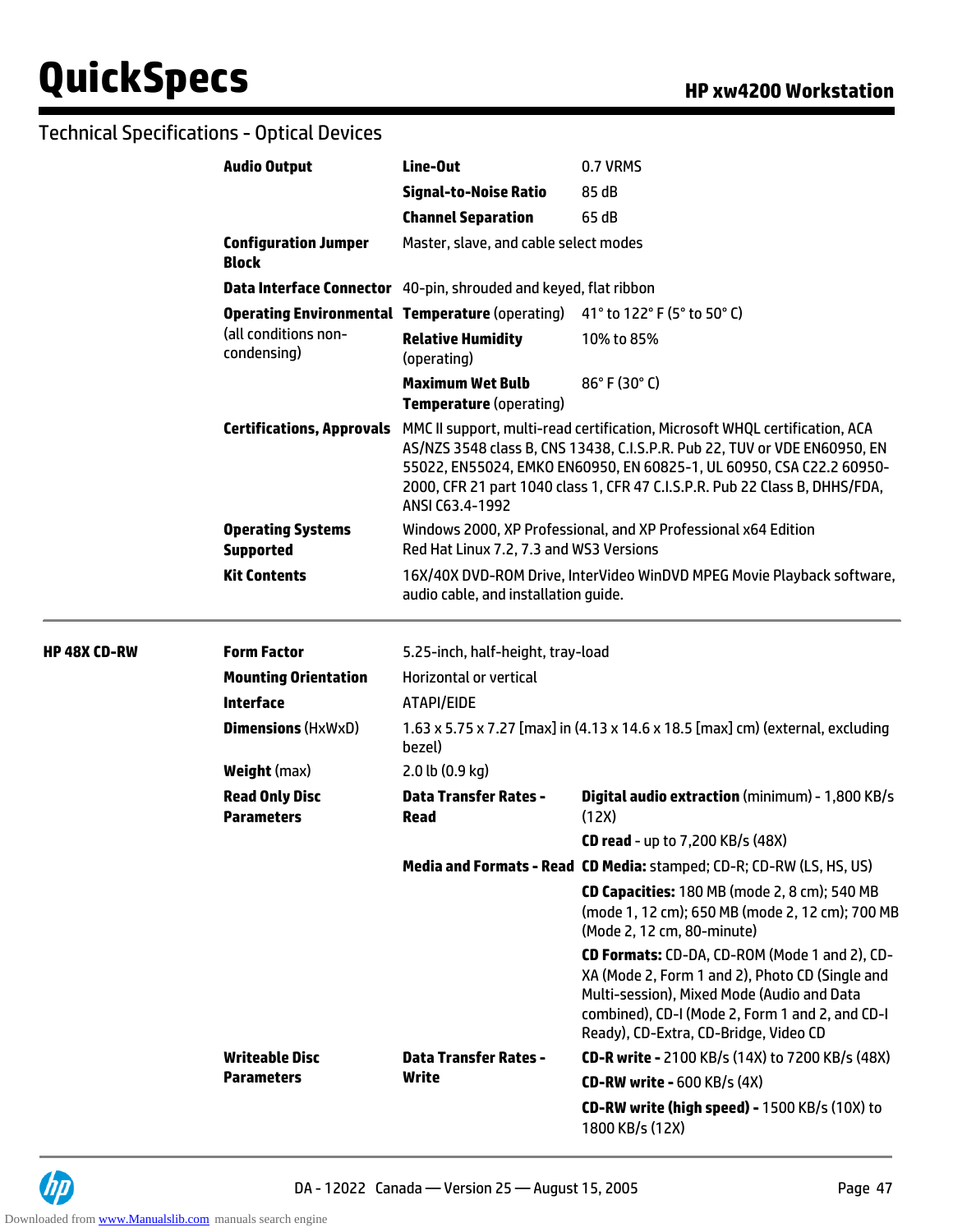|                                              |                                                                                                                             | CD-RW write (ultra high speed) - 2400 KB/s (16X)<br>to 4800 KB/s (32X)                                                                                                                                                                                                                                        |  |
|----------------------------------------------|-----------------------------------------------------------------------------------------------------------------------------|---------------------------------------------------------------------------------------------------------------------------------------------------------------------------------------------------------------------------------------------------------------------------------------------------------------|--|
|                                              | <b>Media and Formats -</b>                                                                                                  | CD Media: CD-R; CD-RW (LS, HS, US)                                                                                                                                                                                                                                                                            |  |
|                                              | Write                                                                                                                       | CD Capacities: 180 MB (mode 2, 8 cm); 540 MB<br>(mode 1, 12 cm); 650 MB (mode 2, 12 cm); 700 MB<br>(Mode 2, 12 cm, 80-minute)                                                                                                                                                                                 |  |
|                                              |                                                                                                                             | CD Formats: CD-DA, CD-ROM (Mode 1 and 2), CD-<br>XA (Mode 2, Form 1 and 2), Photo CD (Single and<br>Multi-session), Mixed Mode (Audio and Data<br>combined), CD-I (Mode 2, Form 1 and 2, and CD-I<br>Ready), CD-Extra, CD-Bridge, Video CD                                                                    |  |
|                                              | <b>Write Methods</b>                                                                                                        | Disc-at-once, session-at-once, track-at-once,<br>incremental fixed and variable packet, multi-<br>session                                                                                                                                                                                                     |  |
| <b>Access Times</b>                          | <b>CD-ROM Mode 1</b>                                                                                                        | < 125 ms                                                                                                                                                                                                                                                                                                      |  |
| (typical reads, including                    | <b>Full Stroke CD</b>                                                                                                       | $< 210$ ms                                                                                                                                                                                                                                                                                                    |  |
| settling)                                    | <b>Start-up Time (typical)</b>                                                                                              | < 7 s (single session), < 30 s (multi-session)                                                                                                                                                                                                                                                                |  |
|                                              | <b>Stop Time (typical)</b>                                                                                                  | 4s                                                                                                                                                                                                                                                                                                            |  |
|                                              | <b>Write Buffer Size</b>                                                                                                    | 2 MB                                                                                                                                                                                                                                                                                                          |  |
|                                              | <b>Data Transfer Modes</b>                                                                                                  | PIO Mode 4 (16.6 MB/s); Multi-word DMA mode 2<br>(16.6 MB/s); UltraDMA Mode 2 (33.3 MB/s)                                                                                                                                                                                                                     |  |
| <b>Power</b>                                 | <b>Source</b>                                                                                                               | Four-pin, DC power receptacle                                                                                                                                                                                                                                                                                 |  |
|                                              | <b>DC Power Requirement</b>                                                                                                 | 5 VDC $\pm$ 5%-100 mV ripple p-p                                                                                                                                                                                                                                                                              |  |
|                                              |                                                                                                                             | 12 VDC ± 5%-200 mV ripple p-p                                                                                                                                                                                                                                                                                 |  |
|                                              | <b>DC Current</b>                                                                                                           | 5 VDC (< 1000 mA typical, < 1600 mA maximum)                                                                                                                                                                                                                                                                  |  |
|                                              |                                                                                                                             | 12 VDC (< 600 mA typical, < 1400 mA maximum)                                                                                                                                                                                                                                                                  |  |
|                                              | <b>Total Drive Power</b><br>(standby mode)                                                                                  | < 2.5 Watt                                                                                                                                                                                                                                                                                                    |  |
| <b>Audio Output</b>                          | Line-Out                                                                                                                    | 0.7 VRMS                                                                                                                                                                                                                                                                                                      |  |
|                                              | <b>Signal-to-Noise Ratio</b>                                                                                                | 74 dB                                                                                                                                                                                                                                                                                                         |  |
|                                              | <b>Channel Separation</b>                                                                                                   | 65 dB                                                                                                                                                                                                                                                                                                         |  |
| <b>Configuration Jumper</b><br><b>Block</b>  | Master, slave, and cable select modes                                                                                       |                                                                                                                                                                                                                                                                                                               |  |
| <b>Operating Conditions</b>                  | <b>Temperature</b>                                                                                                          | 41° to 122° F (5° to 50° C)                                                                                                                                                                                                                                                                                   |  |
|                                              | <b>Humidity</b>                                                                                                             | 10% to 90%10% to 90%                                                                                                                                                                                                                                                                                          |  |
| <b>Certifications, Approvals</b>             | DHHS/FDA, ANSI C63.4-1992 (FCC Class B)                                                                                     | MMC-3 support, multi-read compliant, Microsoft WHQL certification, ACA<br>AS/NZS 3548 class B, BSMI CNS 13438, CE Mark, C.I.S.P.R. Pub 22, TUV or VDE<br>EN60950, EN 55022, EN55024, EMKO EN60950, EN 60825-1, UL 60950, CSA<br>C22.2 60950-2000, CFR 21 part 1040 class 1, CFR 47 C.I.S.P.R. Pub 22 Class B, |  |
| <b>Operating Systems</b><br><b>Supported</b> | Microsoft Windows XP Professional, Microsoft Windows XP Professional x64<br>Edition, Red Hat Enterprise Linux Workstation 3 |                                                                                                                                                                                                                                                                                                               |  |

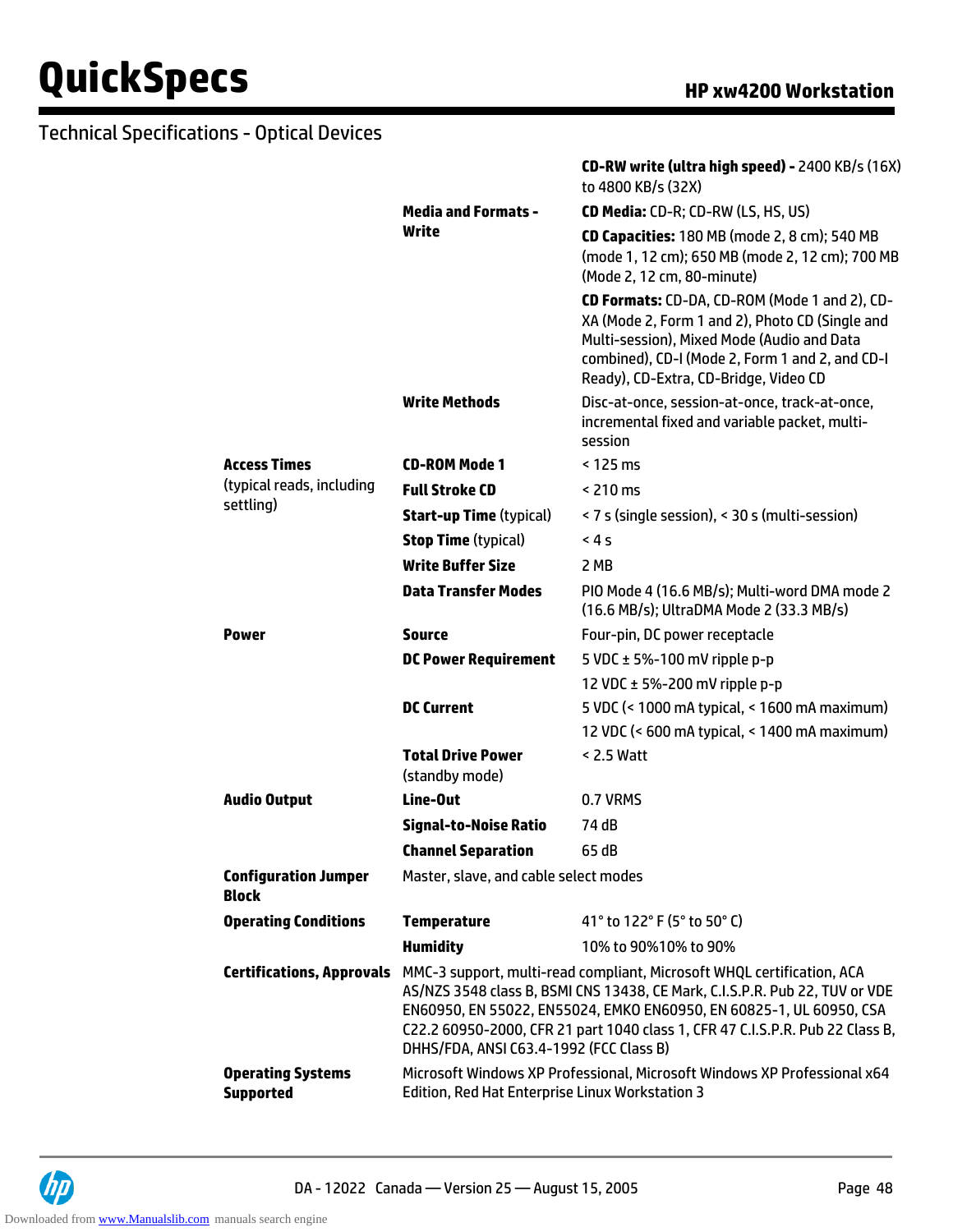### Technical Specifications - Optical Devices

|                      | <b>Supplied Software (for</b><br>Windows XP) | data CDs, and data DVDs           | Roxio Digital Media Plus: Create or copy CDs and DVDs, including music and<br>Dantz Retrospect Express: Back up systems to CD, DVD, or tape media.                                                                                           |
|----------------------|----------------------------------------------|-----------------------------------|----------------------------------------------------------------------------------------------------------------------------------------------------------------------------------------------------------------------------------------------|
| 48X Combo CD-RW/DVD- | <b>Form Factor</b>                           | 5.25-inch, half-height, tray-load |                                                                                                                                                                                                                                              |
| <b>ROM</b>           | <b>Mounting Orientation</b>                  | <b>Horizontal or vertical</b>     |                                                                                                                                                                                                                                              |
|                      | <b>Interface</b>                             | ATAPI/EIDE                        |                                                                                                                                                                                                                                              |
|                      | <b>Dimensions (HxWxD)</b>                    | bezel)                            | 5.77 x 1.71 x 7.87 [max] in (14.66 x 4.34 x 20.0 [max] cm) (external, excluding                                                                                                                                                              |
|                      | <b>Weight</b> (max)                          | 2.6 lb (1.2 kg)                   |                                                                                                                                                                                                                                              |
|                      | <b>Read Only Disc</b>                        | <b>Data Transfer Rates -</b>      | <b>CD read - 7200 KB/s (48X) Max</b>                                                                                                                                                                                                         |
|                      | <b>Parameters</b>                            | Read                              | Digital audio extraction (minimum) - 1,800 KB/s<br>(12X)                                                                                                                                                                                     |
|                      |                                              |                                   | <b>DVD ROM read - 21,632 KB/s (16X) Max</b>                                                                                                                                                                                                  |
|                      |                                              |                                   | Media and Formats - Read CD Media: stamped; CD-R; CD-RW (LS, HS, US)                                                                                                                                                                         |
|                      |                                              |                                   | CD Capacities: 180 MB (mode 2, 8 cm); 540 MB<br>(mode 1, 12 cm); 650 MB (mode 2, 12 cm); 700 MB<br>(Mode 2, 12 cm, 80-minute)                                                                                                                |
|                      |                                              |                                   | CD Formats: CD-DA, CD-ROM (Mode 1 and 2), CD-<br>XA (Mode 2, Form 1 and 2), Photo CD (Single and<br>Multi-session), Mixed Mode (Audio and Data<br>combined), CD-I (Mode 2, Form 1 and 2, and CD-I<br>Ready), CD-Extra, CD-Bridge, Video CD   |
|                      |                                              |                                   | <b>DVD Media:</b> stamped (single and double layer);<br>DVD+R; DVD+RW; DVD+R DL; DVD-R; DVD-RW                                                                                                                                               |
|                      |                                              |                                   | <b>DVD Capacities:</b> 4.7 GB (DVD-5), 8.54 GB (DVD-9),<br>9.4 GB (DVD-10), 3.95 GB (DVD-R version 1.0), 4.7<br>GB (DVD-R version 2.0), 4.7 GB (DVD-RW version<br>1.0 and 1.1), 4.7 GB (DVD+RW), 4.7G (DVD+R)                                |
|                      |                                              |                                   | <b>DVD Formats: DVD-ROM</b> (single and dual layer);<br>DVD-video; DVD-R version 1.0 and 2.0; DVD-RW<br>version 1.0 and 1.1; DVD-R multi-border; DVD+R<br>version 1.2 (including multi-session); DVD+R DL<br>version 1.0; DVD+RW version 1.2 |
|                      | <b>Writeable Disc</b>                        | <b>Data Transfer Rates -</b>      | <b>CD-R write - 2100 KB/s (14X) to 7200 KB/s (48X)</b>                                                                                                                                                                                       |
|                      | <b>Parameters</b>                            | Write                             | <b>CD-RW write - 600 KB/s (4X)</b>                                                                                                                                                                                                           |
|                      |                                              |                                   | CD-RW write (high speed) - 1500 KB/s (10X) to<br>1800 KB/s (12X)                                                                                                                                                                             |
|                      |                                              |                                   | <b>CD-RW write</b> (ultra high speed) - 2400 KB/s (16X)<br>to 4800 KB/s (32X)                                                                                                                                                                |
|                      |                                              | <b>Media and Formats -</b>        | CD Media: CD-R; CD-RW (LS, HS, US)                                                                                                                                                                                                           |
|                      |                                              | Write                             | CD Capacities: 180 MB (mode 2, 8 cm); 540 MB<br>(mode 1, 12 cm); 650 MB (mode 2, 12 cm); 700 MB<br>(Mode 2, 12 cm, 80-minute)                                                                                                                |

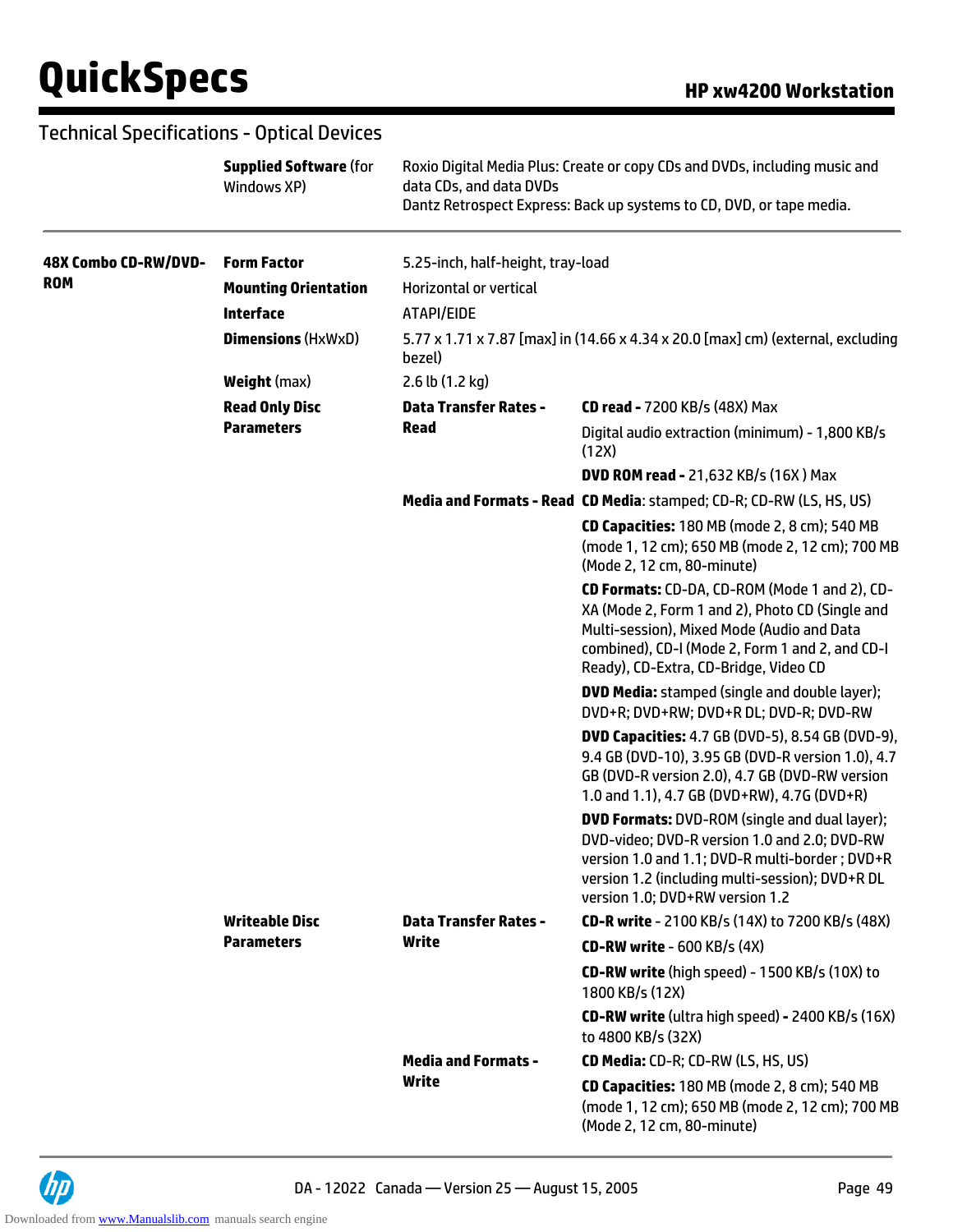|                                             |                                                                                                                                                                                                                                                                                                                                                          | <b>CD Formats:</b> CD-DA, CD-ROM (Mode 1 and 2), CD-<br>XA (Mode 2, Form 1 and 2), Photo CD (Single and<br>Multi-session), Mixed Mode (Audio and Data<br>combined), CD-I (Mode 2, Form 1 and 2, and CD-I<br>Ready), CD-Extra, CD-Bridge, Video CD |
|---------------------------------------------|----------------------------------------------------------------------------------------------------------------------------------------------------------------------------------------------------------------------------------------------------------------------------------------------------------------------------------------------------------|---------------------------------------------------------------------------------------------------------------------------------------------------------------------------------------------------------------------------------------------------|
|                                             | <b>Write Methods</b>                                                                                                                                                                                                                                                                                                                                     | Disc-at-once, session-at-once, track-at-once,<br>incremental fixed and variable packet, multi-<br>session                                                                                                                                         |
| <b>Access Times</b>                         | <b>Random DVD</b>                                                                                                                                                                                                                                                                                                                                        | $< 140 \text{ ms}$                                                                                                                                                                                                                                |
| (typical reads, including                   | <b>Random CD</b>                                                                                                                                                                                                                                                                                                                                         | < 125 ms, (typical)                                                                                                                                                                                                                               |
| settling)                                   | <b>Full Stroke DVD</b>                                                                                                                                                                                                                                                                                                                                   | $<$ 250 ms                                                                                                                                                                                                                                        |
|                                             | <b>Full Stroke CD</b>                                                                                                                                                                                                                                                                                                                                    | $< 210 \text{ ms}$                                                                                                                                                                                                                                |
|                                             | <b>Startup Time (single)</b>                                                                                                                                                                                                                                                                                                                             | < 7 seconds (typical)                                                                                                                                                                                                                             |
|                                             | <b>Startup Time (multi-</b><br>session)                                                                                                                                                                                                                                                                                                                  | < 30 seconds (typical)                                                                                                                                                                                                                            |
|                                             | <b>Stop Time (typical)</b>                                                                                                                                                                                                                                                                                                                               | 4s                                                                                                                                                                                                                                                |
|                                             | <b>Cache Buffer</b>                                                                                                                                                                                                                                                                                                                                      | 2 MB (minimum)                                                                                                                                                                                                                                    |
|                                             | <b>Data Transfer Modes</b>                                                                                                                                                                                                                                                                                                                               | ATA PIO mode 4 (16.7 MB/s); ATA Multi-word DMA<br>mode 2 (16.7 MB/s); ATA UltraDMA Mode 3 (44<br>Mbytes/s)                                                                                                                                        |
| <b>Power</b>                                | Source                                                                                                                                                                                                                                                                                                                                                   | Four-pin, DC power receptacle                                                                                                                                                                                                                     |
|                                             | <b>DC Power Requirement</b>                                                                                                                                                                                                                                                                                                                              | 5 VDC $\pm$ 5%-100 mV ripple p-p                                                                                                                                                                                                                  |
|                                             |                                                                                                                                                                                                                                                                                                                                                          | 12 VDC $\pm$ 5%-200 mV ripple p-p                                                                                                                                                                                                                 |
|                                             | <b>DC Current</b>                                                                                                                                                                                                                                                                                                                                        | 5 VDC (< 1000 mA typical, < 1600 mA maximum)                                                                                                                                                                                                      |
|                                             |                                                                                                                                                                                                                                                                                                                                                          | 12 VDC (< 600 mA typical, < 1400 mA maximum)                                                                                                                                                                                                      |
|                                             | <b>Total Drive Power</b><br>(standby mode)                                                                                                                                                                                                                                                                                                               | $< 2.5$ Watt                                                                                                                                                                                                                                      |
| <b>Audio Output</b>                         | Line-Out                                                                                                                                                                                                                                                                                                                                                 | 0.7 VRMS                                                                                                                                                                                                                                          |
|                                             | <b>Signal-to-Noise Ratio</b>                                                                                                                                                                                                                                                                                                                             | 74 dB                                                                                                                                                                                                                                             |
|                                             | <b>Channel Separation</b>                                                                                                                                                                                                                                                                                                                                | 65 dB                                                                                                                                                                                                                                             |
| <b>Configuration Jumper</b><br><b>Block</b> | Master, slave, and cable select modes                                                                                                                                                                                                                                                                                                                    |                                                                                                                                                                                                                                                   |
| <b>Data Interface Connector</b>             | 40-pin, shrouded and keyed, flat ribbon                                                                                                                                                                                                                                                                                                                  |                                                                                                                                                                                                                                                   |
| <b>Operating Conditions</b>                 | <b>Temperature</b>                                                                                                                                                                                                                                                                                                                                       | 41° to 122° F (5° to 50° C)                                                                                                                                                                                                                       |
| (all conditions non-<br>condensing)         | <b>Relative humidity</b>                                                                                                                                                                                                                                                                                                                                 | 10% to 90%                                                                                                                                                                                                                                        |
|                                             | <b>Maximum wet bulb</b><br>temperature                                                                                                                                                                                                                                                                                                                   | $86^{\circ}$ F (30 $^{\circ}$ C)                                                                                                                                                                                                                  |
| <b>Certifications, Approvals</b>            | MMC-3 support, multi-read compliant, Microsoft WHQL certification, ACA<br>AS/NZS 3548 class B, BSMI CNS 13438, CE Mark, C.I.S.P.R. Pub 22, TUV or VDE<br>EN60950, EN 55022, EN55024, EMKO EN60950, EN 60825-1, UL 60950, CSA<br>C22.2 60950-2000, CFR 21 part 1040 class 1, CFR 47 C.I.S.P.R. Pub 22 Class B,<br>DHHS/FDA, ANSI C63.4-1992 (FCC Class B) |                                                                                                                                                                                                                                                   |

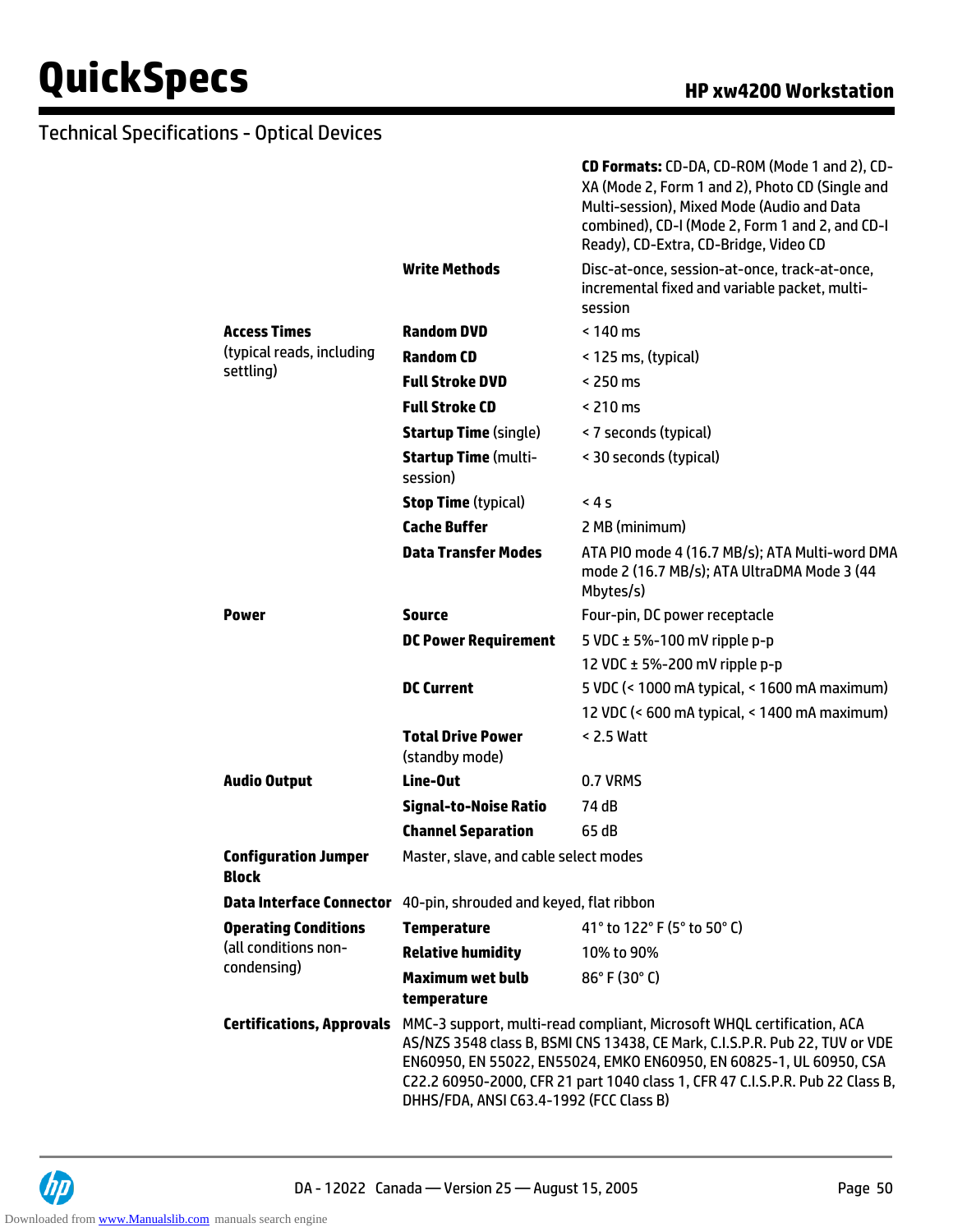|                       | <b>Technical Specifications - Optical Devices</b> |                                                                                       |                                                                                                                                                                                                                                                                                                                                           |  |
|-----------------------|---------------------------------------------------|---------------------------------------------------------------------------------------|-------------------------------------------------------------------------------------------------------------------------------------------------------------------------------------------------------------------------------------------------------------------------------------------------------------------------------------------|--|
|                       | <b>Operating Systems</b><br><b>Supported</b>      | Edition, Red Hat Enterprise Linux Workstation 3                                       | Microsoft Windows XP Professional, Microsoft Windows XP Professional x64                                                                                                                                                                                                                                                                  |  |
|                       | <b>Supplied Software (for</b><br>Windows XP)      | <b>Roxio Cineplayer Movie Playback</b><br>data CDs, and data DVDs                     | Roxio Digital Media Plus: Create or copy CDs and DVDs, including music and<br>Dantz Retrospect Express: Back up systems to CD, DVD, or tape media.                                                                                                                                                                                        |  |
| 16X DVD+/-RW, Dual-   | <b>Height</b>                                     | 5.25-inch, half-height, tray-load                                                     |                                                                                                                                                                                                                                                                                                                                           |  |
| Layer (Win and RHWS3) | <b>Orientation</b>                                | Either horizontal or vertical                                                         |                                                                                                                                                                                                                                                                                                                                           |  |
|                       | <b>Interface Type</b>                             | ATAPI/EIDE                                                                            |                                                                                                                                                                                                                                                                                                                                           |  |
|                       | <b>Disc Recording Capacity</b>                    | 4.7 GB (single-layer), 8.5 GB (double-layer)                                          |                                                                                                                                                                                                                                                                                                                                           |  |
|                       | <b>Dimensions</b> ( $W \times H \times D$ )       | $5.9 \times 1.7 \times 7.9$ in (15.0 x 4.4 x 20.0 cm)                                 |                                                                                                                                                                                                                                                                                                                                           |  |
|                       | <b>Weight (maximum)</b>                           | 2.6 lb (1.2 kg)                                                                       |                                                                                                                                                                                                                                                                                                                                           |  |
|                       | <b>Recording Method</b>                           | Disc-at-once, Track-at-once, and Session-at-once; Variable Packet and Fixed<br>Packet |                                                                                                                                                                                                                                                                                                                                           |  |
|                       | <b>Write Support</b>                              | (OBII Vol2.0 Rev 1.2), CD-RW (LS, HS, US)                                             | DVD+R (1.3), DVD+R DL (1.0), DVD+RW (1.2), DVD-R (2.0), DVD-RW (1.1), CD-R                                                                                                                                                                                                                                                                |  |
|                       | <b>Read Support</b>                               |                                                                                       | DVD-ROM (single- and dual-layer), DVD-Video, DVD+R (include multisession),<br>DVD+RW, DVD-R (incl. multiborder), DVD-RW, DVD-MRW;<br>CD-ROM Mode 1, CD-ROM XA (Mode 2, forms 1 and 2), CD-TEXT, Photo CD<br>single- and multi-session), CD-DA (Audio CD), CD-Extra, CD-R, CD-RW<br>(supports AM2), VCD, CD-I, UDF (1.02 and 1.50), CD-MRW |  |
|                       | <b>Write Speed (maximum)</b>                      | DVD+R                                                                                 | 16X CAV (21,600 KB/s), 8x ZCLV (10,800 KB/s),<br>2.4-8x CLV (3250-10,800 KB/s)                                                                                                                                                                                                                                                            |  |
|                       |                                                   | <b>DVD+RW</b><br><b>DVD-R</b><br><b>DVD-RW</b>                                        | 2.4-4X CLV (3250-5400 KB/s)<br>2-4X CLV (2700-5400 KB/s), 8X ZCLV (10,800<br>KB/s)<br>2-4X CLV (2700-5400 KB/s)                                                                                                                                                                                                                           |  |
|                       |                                                   | CD-R                                                                                  | 16-40X CAV (2400-6000 KB/s)                                                                                                                                                                                                                                                                                                               |  |
|                       |                                                   | $CD-RW$ (US)                                                                          | 4-24X CLV (600-3600 KB/s)                                                                                                                                                                                                                                                                                                                 |  |
|                       | <b>Read Speed (maximum)</b>                       | <b>DVD-ROM</b>                                                                        | 5-16X CAV (6750 - 21,600 KB/s)                                                                                                                                                                                                                                                                                                            |  |
|                       |                                                   | DVD+R, DVD+RW,<br>DVD-R, DVD-RW                                                       | 4-8X CAV (5400 - 10,800 KB/s)                                                                                                                                                                                                                                                                                                             |  |
|                       |                                                   | CD-ROM, CD-R,<br><b>CD-RW, CD-Audio</b>                                               | 16-40X CAV (2400 to 6000 KB/s)                                                                                                                                                                                                                                                                                                            |  |
|                       | Access Time (typical reads, Random DVD            |                                                                                       | < 130 ms (typical)                                                                                                                                                                                                                                                                                                                        |  |
|                       | including settling)                               | <b>Random CD</b>                                                                      | < 120 ms, (typical)                                                                                                                                                                                                                                                                                                                       |  |
|                       |                                                   | <b>Full Stroke DVD</b>                                                                | < 240 ms (seek)                                                                                                                                                                                                                                                                                                                           |  |
|                       |                                                   | <b>Full Stroke CD</b>                                                                 | < 200 ms (seek)                                                                                                                                                                                                                                                                                                                           |  |
|                       |                                                   | <b>Startup Time (single)</b>                                                          | < 7 seconds (typical)                                                                                                                                                                                                                                                                                                                     |  |
|                       |                                                   | <b>Startup Time (multi-</b><br>session)                                               | < 30 seconds (typical)                                                                                                                                                                                                                                                                                                                    |  |
|                       |                                                   | <b>Stop Timex</b>                                                                     | < 4 seconds                                                                                                                                                                                                                                                                                                                               |  |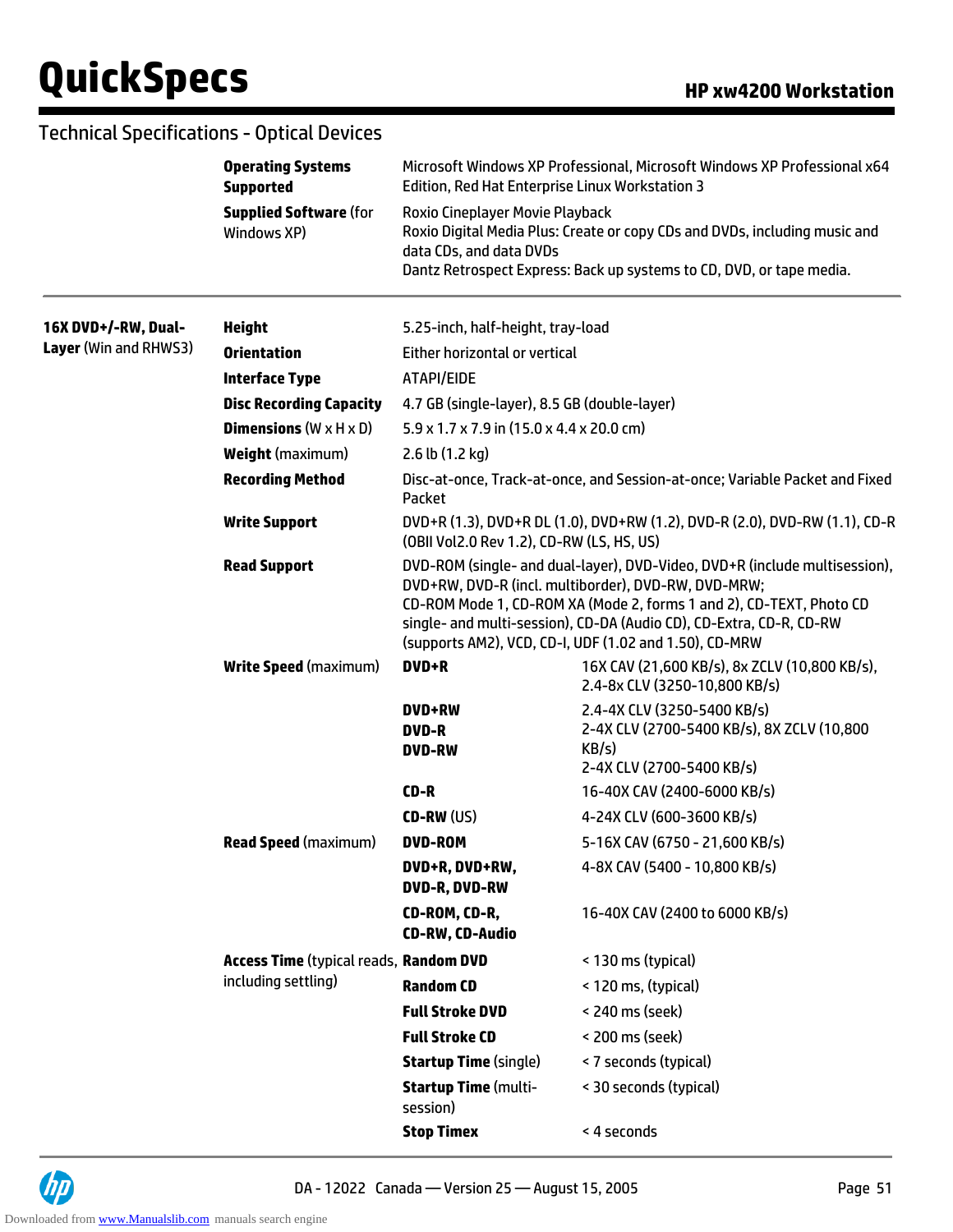|                                                |                                            | <b>Cache Buffer</b>                                   | 2 MB (minimum)                                                                                                                                                                                                                                                                                                                                                                                                                                                                                                                                                       |
|------------------------------------------------|--------------------------------------------|-------------------------------------------------------|----------------------------------------------------------------------------------------------------------------------------------------------------------------------------------------------------------------------------------------------------------------------------------------------------------------------------------------------------------------------------------------------------------------------------------------------------------------------------------------------------------------------------------------------------------------------|
|                                                |                                            | <b>Data Transfer Modes</b>                            | ATA PIO mode 4 (16.7 MB/s); ATA Multi-word DMA<br>mode 2 (16.7 MB/s); ATA UltraDMA Mode 3 (44.4<br>MB/s) (default on most HP xw workstations)                                                                                                                                                                                                                                                                                                                                                                                                                        |
|                                                | <b>Power</b>                               | <b>Source</b>                                         | Four-pin, DC power receptacle                                                                                                                                                                                                                                                                                                                                                                                                                                                                                                                                        |
|                                                |                                            | <b>DC Power Requirement</b>                           | 5 VDC $\pm$ 5%-100 mV ripple p-p                                                                                                                                                                                                                                                                                                                                                                                                                                                                                                                                     |
|                                                |                                            |                                                       | 12 VDC ± 10%-200 mV ripple p-p                                                                                                                                                                                                                                                                                                                                                                                                                                                                                                                                       |
|                                                |                                            | <b>DC Current</b>                                     | 5 VDC (< 2000 mA typical, < 2500 mA maximum)                                                                                                                                                                                                                                                                                                                                                                                                                                                                                                                         |
|                                                |                                            |                                                       | 12 VDC (< 700 mA typical, < 2000 mA maximum)                                                                                                                                                                                                                                                                                                                                                                                                                                                                                                                         |
|                                                |                                            | <b>Total Drive Power</b><br>(standby mode)            | < 2.5 Watt                                                                                                                                                                                                                                                                                                                                                                                                                                                                                                                                                           |
|                                                | <b>Audio Output</b>                        | Line-Out                                              | 0.7 VRMS                                                                                                                                                                                                                                                                                                                                                                                                                                                                                                                                                             |
|                                                |                                            | <b>Signal-to-Noise Ratio</b>                          | 74 dB                                                                                                                                                                                                                                                                                                                                                                                                                                                                                                                                                                |
|                                                |                                            | <b>Channel Separation</b>                             | 65 dB                                                                                                                                                                                                                                                                                                                                                                                                                                                                                                                                                                |
|                                                | <b>Operating Environmental Temperature</b> |                                                       | 41 $\degree$ to 122 $\degree$ F (5 $\degree$ to 50 $\degree$ C)                                                                                                                                                                                                                                                                                                                                                                                                                                                                                                      |
|                                                | (all conditions non-                       | <b>Relative humidity</b>                              | 10% to 90%                                                                                                                                                                                                                                                                                                                                                                                                                                                                                                                                                           |
|                                                | condensing)                                | <b>Maximum wet bulb</b>                               | 86°F (30°C)                                                                                                                                                                                                                                                                                                                                                                                                                                                                                                                                                          |
|                                                |                                            | temperature                                           |                                                                                                                                                                                                                                                                                                                                                                                                                                                                                                                                                                      |
|                                                | <b>System Configuration</b>                |                                                       | Intel Pentium IV Processor or later with 128 MB of memory (required); 256 MB<br>recommended 2-D or 3-D graphics cards on primary disk drive for operating<br>system and application software; second disk drive for audio and video data                                                                                                                                                                                                                                                                                                                             |
|                                                | <b>Operating Systems</b><br><b>Support</b> |                                                       | Windows XP Professional and Linux. (Red Hat Linux 7.2, 7.3, 8, 9.0 may require<br>additional third party software to make full use of this device)                                                                                                                                                                                                                                                                                                                                                                                                                   |
|                                                | <b>Regulatory Approvals</b>                | relevant parts of IEC 61000-4.                        | MPC-3 and MMC-4 compliant, multi-read certified, ATA Spec X3T9.2, ATAPI<br>Spec T13.1153D, ANSI C63.4-1992, UL 60950, ACA AS/NZS 3548, CB Bulletin<br>No. 96A, CSA C22.2 No. 60950, CFR 47 C.I.S.P.R. Pub 22 Class B, DHHS/FDA,<br>EMKO-TSE 07/94, TUV EN60950, EN60825-1, MIC Class B, BSMI-CNS 13438,<br>CE EN60950, EN55022:1998 and EN55024, Microsoft Logo for Windows XP,                                                                                                                                                                                      |
|                                                | <b>Option Kit contents</b>                 | guide, and DVD+R media.<br>supported on WS 3.         | 16X DVD±R/±RW Drive, InterVideo WinDVD, InterVideo WinDVD Creator, Roxio<br>Easy Media Creator, Dantz Retrospect Express Backup Software, installation<br><b>NOTE:</b> This DVD writer kit does not include any software for burning DVDs on<br>Linux. DVD burning is supported with the 'growisofs' command. CD burning is<br>supported with the 'cdrecord' command. Red Hat Enterprise Linux WS 3<br>distribution includes both 'cdrecord' and 'growisofs'. Red Hat Linux 7.2, 7.3, 8,<br>9.0 distributions only include 'cdrecord'. Therefore DVD burning is only |
| 16X DVD+/-RW, Dual-<br>Layer, with LightScribe | <b>Form Factor</b>                         | 5.25-inch, half-height, tray-load                     |                                                                                                                                                                                                                                                                                                                                                                                                                                                                                                                                                                      |
|                                                | <b>Orientation</b>                         | <b>Horizontal or vertical</b>                         |                                                                                                                                                                                                                                                                                                                                                                                                                                                                                                                                                                      |
| <b>Direct Disc Labeling</b>                    | <b>Interface</b>                           | ATAPI/EIDE                                            |                                                                                                                                                                                                                                                                                                                                                                                                                                                                                                                                                                      |
|                                                | <b>Dimensions (HxWxD)</b>                  | $5.9 \times 1.7 \times 7.9$ in (15.0 x 4.4 x 20.0 cm) |                                                                                                                                                                                                                                                                                                                                                                                                                                                                                                                                                                      |
|                                                | <b>Weight</b> (maximum)                    | 2.6 lb (1.2 kg)                                       |                                                                                                                                                                                                                                                                                                                                                                                                                                                                                                                                                                      |
|                                                | <b>Read Only Disc</b>                      | <b>Data Transfer Rates -</b>                          | <b>DVD-ROM, DVD-video read - 5-16X (6750 -</b>                                                                                                                                                                                                                                                                                                                                                                                                                                                                                                                       |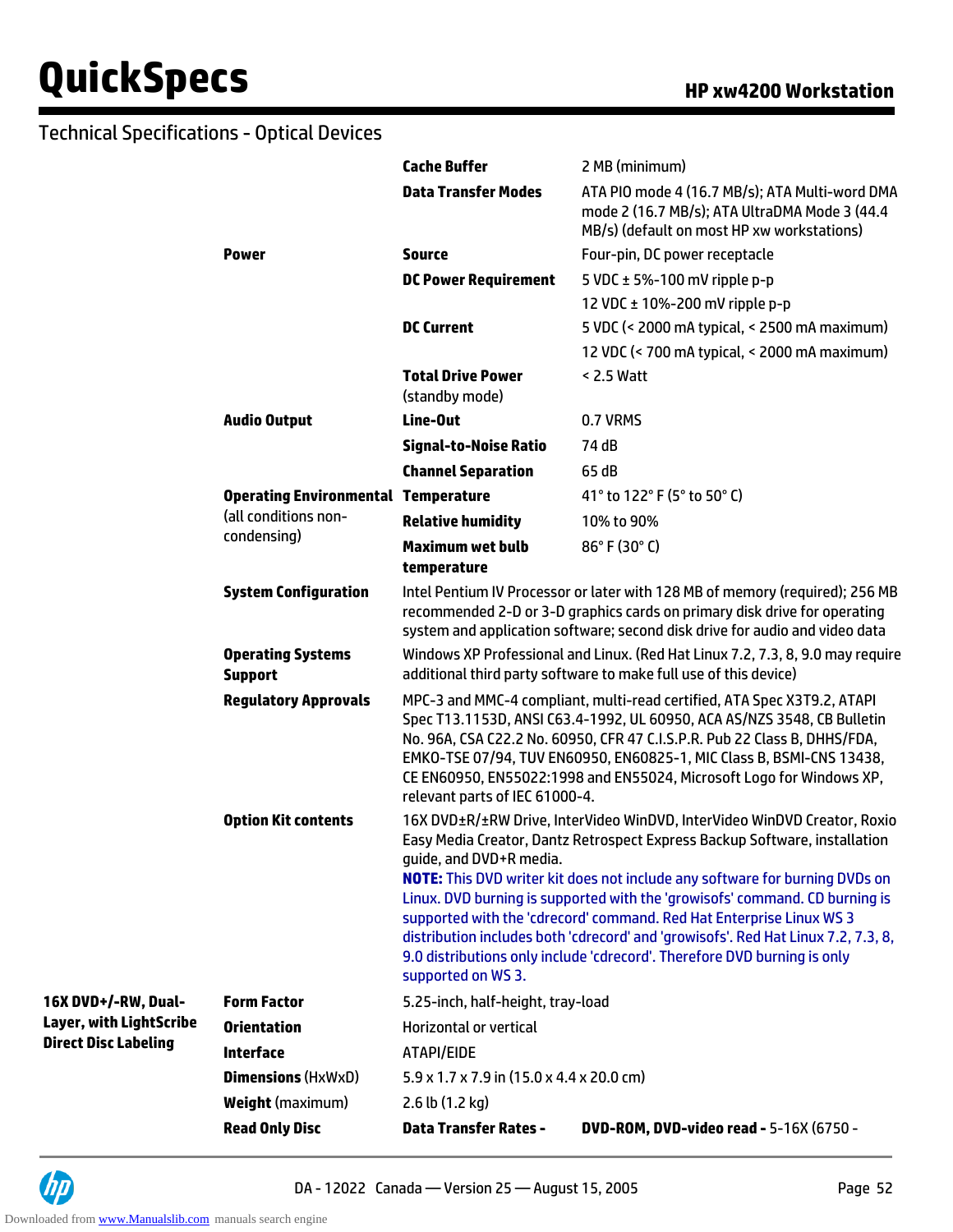| <b>Technical Specifications - Optical Devices</b> |                              |                                                                                                                                                                                                                                                                                                       |
|---------------------------------------------------|------------------------------|-------------------------------------------------------------------------------------------------------------------------------------------------------------------------------------------------------------------------------------------------------------------------------------------------------|
| <b>Parameters</b>                                 | <b>Read</b>                  | 21,600 KB/s CAV)                                                                                                                                                                                                                                                                                      |
|                                                   |                              | DVD-video playback, DVD+R, DVD+RW, DVD-R,<br>DVD-RW - 4-8X (5400 - 10,800 KB/s CAV)                                                                                                                                                                                                                   |
|                                                   |                              | CD-audio playback - 8x (1200 KB/s CLV)                                                                                                                                                                                                                                                                |
|                                                   |                              | Digital audio extraction (minimum) - 12X (1,800<br>KB/s CAV)                                                                                                                                                                                                                                          |
|                                                   |                              | CD-ROM, CD-R, CD-RW, CD-Audio read - 16-40X<br>(2400 to 6000 KB/s CAV)                                                                                                                                                                                                                                |
|                                                   |                              | Media and Formats - Read CD Media: stamped; CD-R; CD-RW (supports AM2)<br>(LS, HS, US)                                                                                                                                                                                                                |
|                                                   |                              | CD Capacities: 180 MB (mode 2, 8 cm); 540 MB<br>(mode 1, 12 cm); 650 MB (mode 2, 12 cm); 700 MB<br>(Mode 2, 12 cm, 80-minute)                                                                                                                                                                         |
|                                                   |                              | CD Formats: CD-DA, CD-ROM (Mode 1 and 2), CD-<br>XA (Mode 2, Form 1 and 2), Photo CD (Single and<br>Multi-session), Mixed Mode (Audio and Data<br>combined), CD-I (Mode 2, Form 1 and 2, and CD-I<br>Ready), CD-Extra, CD-Bridge, Video CD, UDF (1.02<br>and 1.50)                                    |
|                                                   |                              | <b>DVD Media:</b> stamped (single and double layer);<br>DVD+R; DVD+RW; DVD+R DL; DVD-R; DVD-RW                                                                                                                                                                                                        |
|                                                   |                              | <b>DVD Capacities:</b> 4.7 GB (DVD-5), 8.54 GB (DVD-9),<br>9.4 GB (DVD-10), 14.1 GB (DVD-14), 17.0 GB (DVD-<br>18), 3.95 GB (DVD-R version 1.0), 4.7 GB (DVD-R<br>version 2.0), 4.7 GB (DVD-RW version 1.0 and 1.1),<br>4.7 GB (DVD+RW), 4.7G (DVD+R), 1.46 GB (DVD+R,<br>8cm), 1.46 GB (DVD+RW, 8cm) |
|                                                   |                              | <b>DVD Formats: DVD-ROM (single and dual layer);</b><br>DVD-video; DVD-R version 1.0 and 2.0 (including<br>multi-border); DVD-RW version 1.0 and 1.1;<br>DVD+R version 1.3 (including multi-session);<br>DVD+R DL version 1.0; DVD+RW version 1.2                                                     |
| <b>Writeable Disc</b>                             | <b>Data Transfer Rates -</b> | CD-R write - 16-40X (2400-6000 KB/s CAV)                                                                                                                                                                                                                                                              |
| <b>Parameters</b>                                 | Write                        | CD-RW write - 4X (600 KB/s CLV)                                                                                                                                                                                                                                                                       |
|                                                   |                              | CD-RW write (high speed) - 10X (1500 KB/s CLV)                                                                                                                                                                                                                                                        |
|                                                   |                              | <b>CD-RW write</b> (ultra high speed) - 16-24X (2400-<br>3600 KB/s ZCLV)                                                                                                                                                                                                                              |
|                                                   |                              | $DVD+R - 6-16X (8100-21,600 KB/s CAV), 8x$<br>(10,800 KB/s ZCLV), 2.4-4x (3250-5400 KB/s CLV)                                                                                                                                                                                                         |
|                                                   |                              | <b>DVD+R DL - 2.4 (3250 KB/s CLV)</b>                                                                                                                                                                                                                                                                 |
|                                                   |                              | <b>DVD+RW</b> - 2.4-4X (3250-5400 KB/s CLV)                                                                                                                                                                                                                                                           |
|                                                   |                              | <b>DVD-R - 2-4X (2700-5400 KB/s CLV), 8X (10,800</b><br>KB/s ZCLV)                                                                                                                                                                                                                                    |
|                                                   |                              | <b>DVD-RW - 2-4X (2700-5400 KB/s CLV)</b>                                                                                                                                                                                                                                                             |
|                                                   | <b>Media and Formats -</b>   | CD Media: CD-R (OBII Vol2.0 Rev 1.2), CD-RW (LS,                                                                                                                                                                                                                                                      |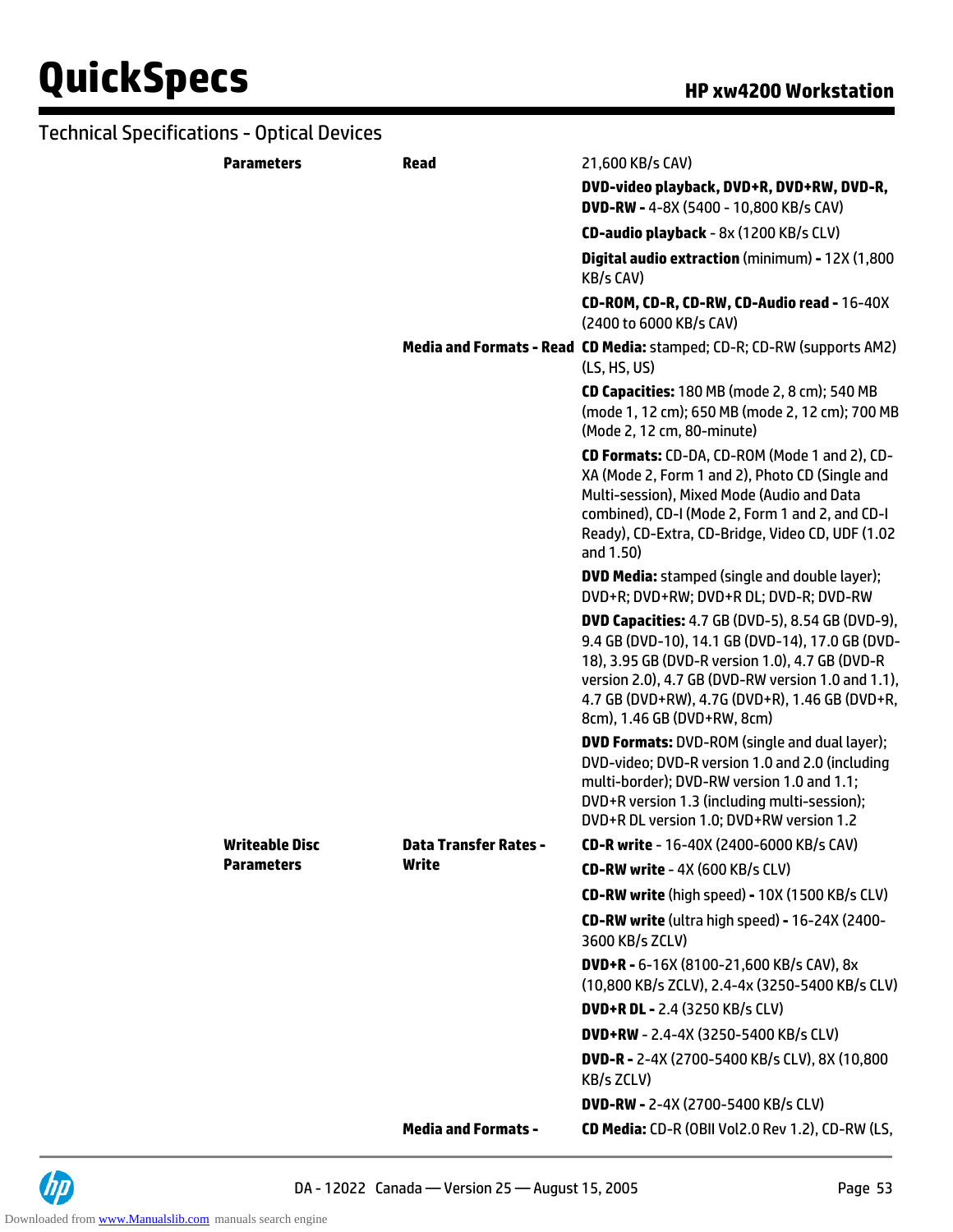| <b>Technical Specifications - Optical Devices</b> |                                         |                                                                                                                                                                                                                                                                    |
|---------------------------------------------------|-----------------------------------------|--------------------------------------------------------------------------------------------------------------------------------------------------------------------------------------------------------------------------------------------------------------------|
|                                                   | Write                                   | HS, US)                                                                                                                                                                                                                                                            |
|                                                   |                                         | CD Capacities: 180 MB (mode 1, 8 cm); 540 MB<br>(mode 1, 12 cm); 650 MB (mode 2, 12 cm); 700 MB<br>(Mode 2, 12 cm, 80-minute)                                                                                                                                      |
|                                                   |                                         | CD Formats: CD-DA, CD-ROM (Mode 1 and 2), CD-<br>XA (Mode 2, Form 1 and 2), Photo CD (Single and<br>Multi-session), Mixed Mode (Audio and Data<br>combined), CD-I (Mode 2, Form 1 and 2, and CD-I<br>Ready), CD-Extra, CD-Bridge, Video CD, UDF (1.02<br>and 1.50) |
|                                                   |                                         | DVD Media: DVD+R, DVD+R DL, DVD+RW, DVD-R,<br>DVD-RW                                                                                                                                                                                                               |
|                                                   |                                         | <b>DVD Capacities:</b> 4.7 GB (DVD-5), 8.54 GB (DVD-9),<br>4.7 GB (DVD-R version 2.0), 4.7 GB (DVD-RW<br>version 1.1), 4.7 GB (DVD+RW version 1.3), 4.7G<br>(DVD+R version 1.2)), 1.46 GB (DVD+R, 8cm), 1.46<br>GB (DVD+RW, 8cm)                                   |
|                                                   |                                         | <b>DVD Formats: DVD-R version 1.0 and 2.0</b><br>(including multi-border); DVD-RW version 1.0 and<br>1.1; DVD+R version 1.3 (including multi-session);<br>DVD+R DL version 1.0; DVD+RW version 1.2                                                                 |
|                                                   | <b>Write Methods</b>                    | Disc-at-once, session-at-once, track-at-once,<br>incremental fixed and variable packet, multi-<br>session                                                                                                                                                          |
| <b>LightScribe Direct Disc</b>                    | <b>Media Supported</b>                  | <b>CD-R:</b> LightScribe Version 1.0                                                                                                                                                                                                                               |
| <b>Labeling Parameters</b>                        |                                         | <b>DVD+R:</b> LightScribe Version 1.0                                                                                                                                                                                                                              |
|                                                   | <b>Resolution</b>                       | Dots per inch: 600                                                                                                                                                                                                                                                 |
|                                                   |                                         | Tracks per inch: 500-1600 (mode dependent)                                                                                                                                                                                                                         |
|                                                   | <b>Labeling Times</b>                   | <b>Draft quality: &lt; 20 min</b>                                                                                                                                                                                                                                  |
|                                                   |                                         | <b>Normal quality: &lt; 28 min</b>                                                                                                                                                                                                                                 |
|                                                   |                                         | <b>Best quality: &lt; 36 min</b>                                                                                                                                                                                                                                   |
| <b>Access Times</b>                               | <b>Random DVD</b>                       | < 130 ms (typical)                                                                                                                                                                                                                                                 |
| (typical reads, including                         | <b>Random CD</b>                        | < 120 ms (typical)                                                                                                                                                                                                                                                 |
| settling)                                         | <b>Full Stroke DVD</b>                  | $<$ 240 ms                                                                                                                                                                                                                                                         |
|                                                   | <b>Full Stroke CD</b>                   | < 200 ms                                                                                                                                                                                                                                                           |
|                                                   | <b>Startup Time (single)</b>            | < 7 seconds (typical)                                                                                                                                                                                                                                              |
|                                                   | <b>Startup Time (multi-</b><br>session) | < 30 seconds (typical)                                                                                                                                                                                                                                             |
|                                                   | <b>Stop Time (typical)</b>              | < 4s                                                                                                                                                                                                                                                               |
|                                                   | <b>Cache Buffer</b>                     | 2 MB                                                                                                                                                                                                                                                               |
|                                                   | <b>Data Transfer Modes</b>              | ATA PIO mode 4 (16.7 MB/s); ATA Multi-word DMA<br>mode 2 (16.7 MB/s); ATA UltraDMA Mode 3 (44.4<br>MB/s) (default on most HP xw series                                                                                                                             |

workstations)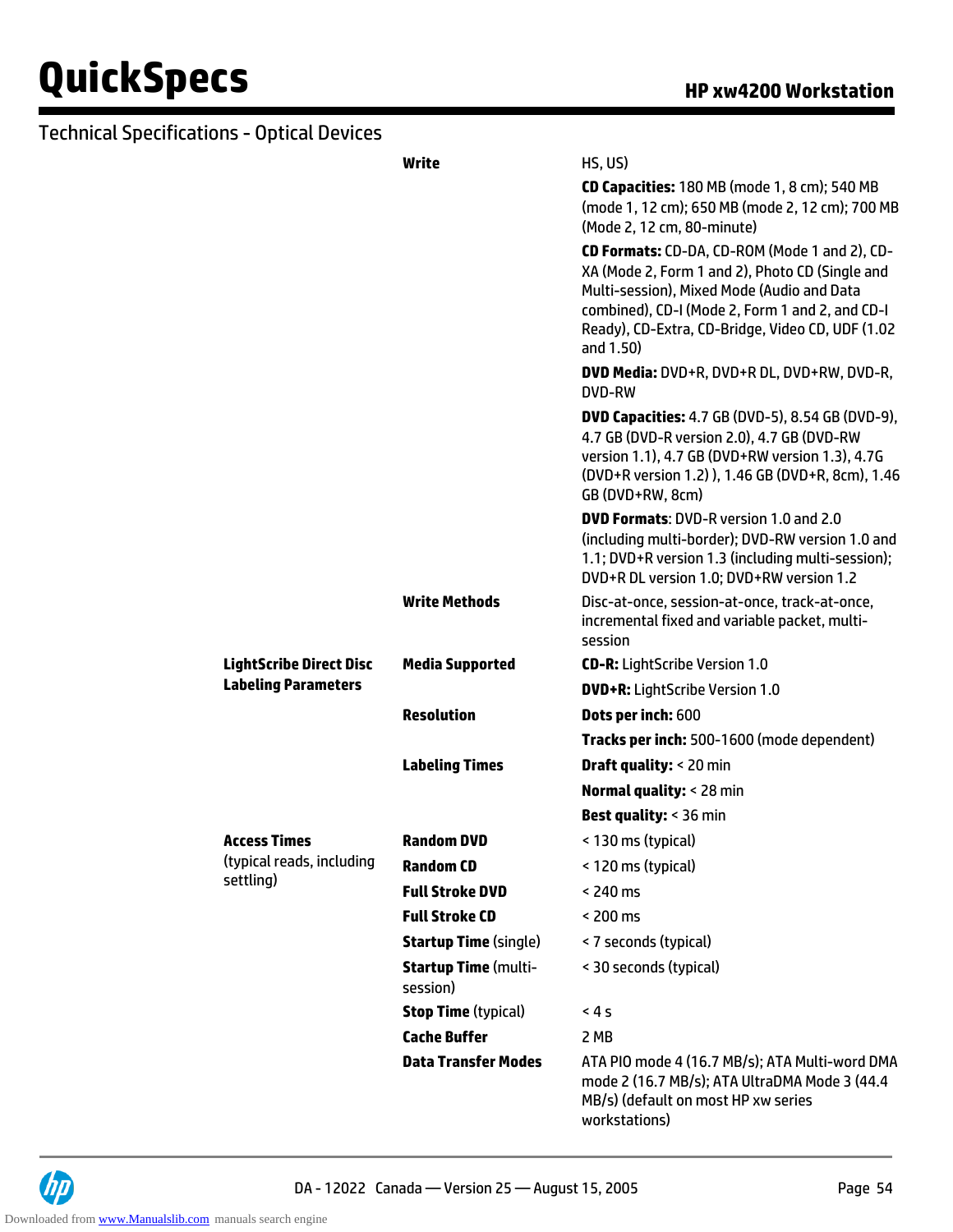| <b>Power</b>                                 | <b>Source</b>                                                                                                                                                                                                                                                                                                                                                                                                                                                                                                                                                                                                                                                                                                                                                         | Four-pin, DC power receptacle                                                                                                                                                                                                                                                                                                                                                                                        |
|----------------------------------------------|-----------------------------------------------------------------------------------------------------------------------------------------------------------------------------------------------------------------------------------------------------------------------------------------------------------------------------------------------------------------------------------------------------------------------------------------------------------------------------------------------------------------------------------------------------------------------------------------------------------------------------------------------------------------------------------------------------------------------------------------------------------------------|----------------------------------------------------------------------------------------------------------------------------------------------------------------------------------------------------------------------------------------------------------------------------------------------------------------------------------------------------------------------------------------------------------------------|
|                                              | <b>DC Power Requirement</b>                                                                                                                                                                                                                                                                                                                                                                                                                                                                                                                                                                                                                                                                                                                                           | 5 VDC $\pm$ 5%-100 mV ripple p-p                                                                                                                                                                                                                                                                                                                                                                                     |
|                                              |                                                                                                                                                                                                                                                                                                                                                                                                                                                                                                                                                                                                                                                                                                                                                                       | 12 VDC ± 5%-200 mV ripple p-p                                                                                                                                                                                                                                                                                                                                                                                        |
|                                              | <b>DC Current</b>                                                                                                                                                                                                                                                                                                                                                                                                                                                                                                                                                                                                                                                                                                                                                     | 5 VDC (< 1000 mA typical, < 1600 mA maximum)                                                                                                                                                                                                                                                                                                                                                                         |
|                                              |                                                                                                                                                                                                                                                                                                                                                                                                                                                                                                                                                                                                                                                                                                                                                                       | 12 VDC (< 600 mA typical, < 1400 mA maximum)                                                                                                                                                                                                                                                                                                                                                                         |
|                                              | <b>Total Drive Power</b><br>(standby mode)                                                                                                                                                                                                                                                                                                                                                                                                                                                                                                                                                                                                                                                                                                                            | < 2.5 Watt                                                                                                                                                                                                                                                                                                                                                                                                           |
| <b>Audio Output</b>                          | Line-Out                                                                                                                                                                                                                                                                                                                                                                                                                                                                                                                                                                                                                                                                                                                                                              | 0.7 VRMS                                                                                                                                                                                                                                                                                                                                                                                                             |
|                                              | <b>Signal-to-Noise Ratio</b>                                                                                                                                                                                                                                                                                                                                                                                                                                                                                                                                                                                                                                                                                                                                          | 74 dB                                                                                                                                                                                                                                                                                                                                                                                                                |
|                                              | <b>Channel Separation</b>                                                                                                                                                                                                                                                                                                                                                                                                                                                                                                                                                                                                                                                                                                                                             | 65 dB                                                                                                                                                                                                                                                                                                                                                                                                                |
| <b>Operating Conditions</b>                  | <b>Temperature</b>                                                                                                                                                                                                                                                                                                                                                                                                                                                                                                                                                                                                                                                                                                                                                    | 41° to 122° F (5° to 50° C)                                                                                                                                                                                                                                                                                                                                                                                          |
| (all conditions non-                         | <b>Relative humidity</b>                                                                                                                                                                                                                                                                                                                                                                                                                                                                                                                                                                                                                                                                                                                                              | 10% to 90%                                                                                                                                                                                                                                                                                                                                                                                                           |
| condensing)                                  | <b>Maximum wet bulb</b>                                                                                                                                                                                                                                                                                                                                                                                                                                                                                                                                                                                                                                                                                                                                               | 86°F (30°C)                                                                                                                                                                                                                                                                                                                                                                                                          |
|                                              | temperature                                                                                                                                                                                                                                                                                                                                                                                                                                                                                                                                                                                                                                                                                                                                                           |                                                                                                                                                                                                                                                                                                                                                                                                                      |
|                                              |                                                                                                                                                                                                                                                                                                                                                                                                                                                                                                                                                                                                                                                                                                                                                                       | Certifications, Approvals MMC-4 compliant, multi-read compliant, Microsoft WHQL certification, ACA<br>AS/NZS 3548 class B, BSMI CNS 13438, CE Mark, C.I.S.P.R. Pub 22, TUV or VDE<br>EN60950, EN 55022, EN55024, EMKO EN60950, EN 60825-1, UL 60950, CSA<br>C22.2 60950-2000, CFR 21 part 1040 class 1, CFR 47 C.I.S.P.R. Pub 22 Class B,<br>DHHS/FDA, ANSI C63.4-1992 (FCC Class B), relevant parts of IEC 61000-4. |
| <b>Operating Systems</b><br><b>Supported</b> | Microsoft Windows XP Professional,<br>Microsoft Windows XP Professional x64 Edition                                                                                                                                                                                                                                                                                                                                                                                                                                                                                                                                                                                                                                                                                   |                                                                                                                                                                                                                                                                                                                                                                                                                      |
| <b>Supplied Software (for</b><br>Windows XP) | Roxio Cineplayer Movie Playback<br>Roxio Digital Media Plus: Create or copy CDs and DVDs, including music and<br>data CDs, and data DVDs<br>Roxio MyDVD for DVD authoring<br>Dantz Retrospect Express: Back up systems to CD, DVD, or tape media<br><b>NOTE:</b> LightScribe Direct Disc Labeling is supported only on 32-bit Windows<br>XP in the launch timeframe for the xw4300. Support for Windows XP<br>Professional x64 Edition is anticipated to be available some time after the<br>launch, and will require software updates. There is no support for LightScribe<br>labeling under Linux. The drive will operate as a DVD writer under these other<br>operating systems, but will not be available in software applications as a<br>LightScribe "printer". |                                                                                                                                                                                                                                                                                                                                                                                                                      |
|                                              |                                                                                                                                                                                                                                                                                                                                                                                                                                                                                                                                                                                                                                                                                                                                                                       | IATE: This BUD white this deep not include any ceftware for hypning BUDs on Linux. BUD hypning is                                                                                                                                                                                                                                                                                                                    |

**NOTE:** This DVD writer kit does not include any software for burning DVDs on Linux. DVD burning is supported with the 'growisofs' command. CD burning is supported with the 'cdrecord' command. Red Hat Enterprise Linux WS 3 distribution includes both 'cdrecord' and 'growisofs'. Red Hat Linux 8, 9.0 distributions only include 'cdrecord'. Therefore DVD burning is only supported on WS 3.

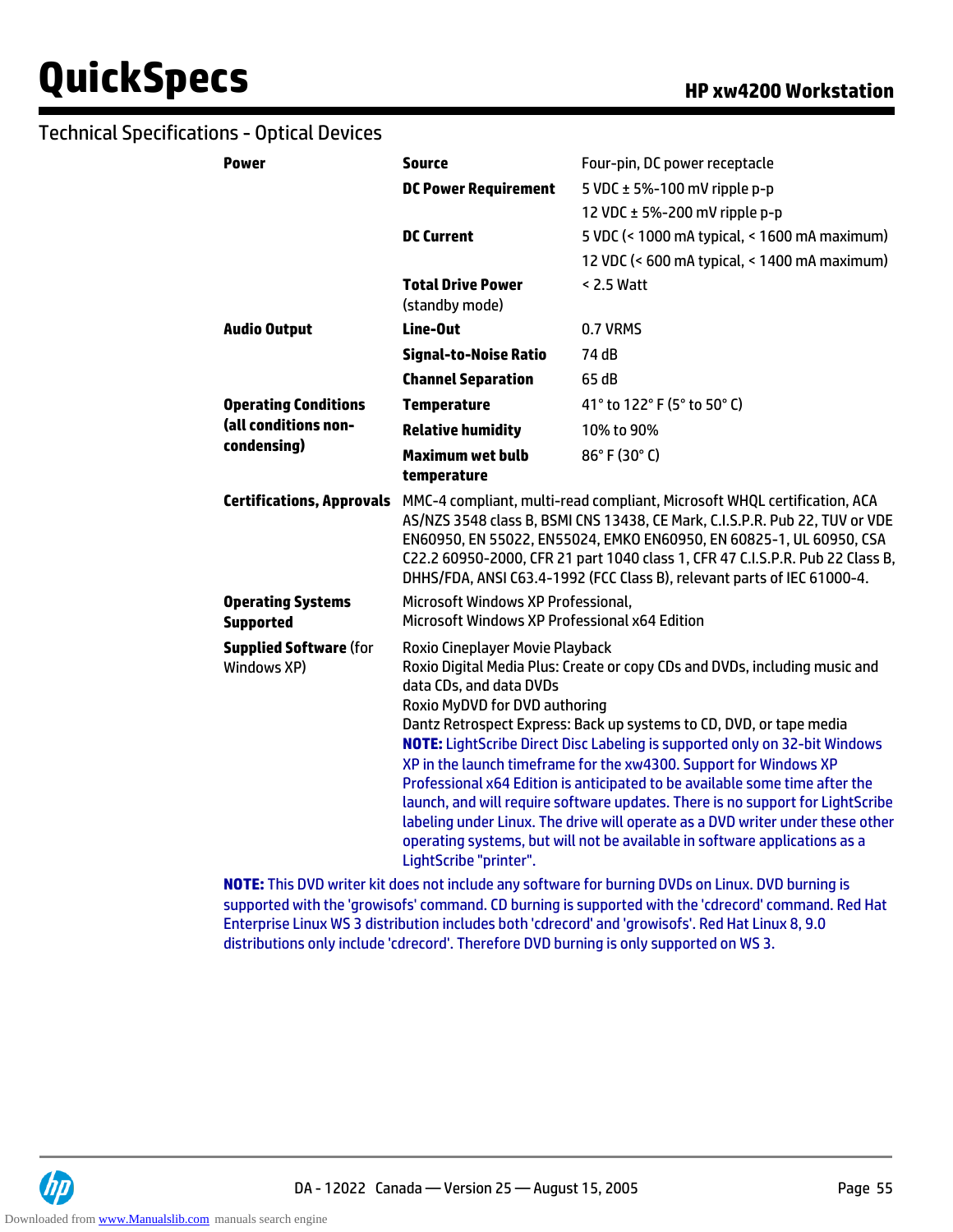| <b>NVIDIA Quadro NVS 280</b> | <b>Form Factor</b>                             | <b>ATX</b>                                                                                                                                                    |
|------------------------------|------------------------------------------------|---------------------------------------------------------------------------------------------------------------------------------------------------------------|
| (PCI)                        | <b>Graphic Controller</b>                      | Integrated Quadro 280 2-D graphics processor unit (GPU)                                                                                                       |
|                              | VGA controller                                 | Integrated into the Quadro GPU                                                                                                                                |
|                              | <b>Bus type</b>                                | PCI                                                                                                                                                           |
|                              | <b>RAMDAC</b>                                  | Dual 350 MHz                                                                                                                                                  |
|                              | <b>Memory</b>                                  | 64 MB DDR with frame buffer and Texture storage                                                                                                               |
|                              | <b>Connector</b>                               | Single High-density Flex Connector                                                                                                                            |
|                              | <b>Dimensions</b>                              | Low-profile, 2.586 x 6.6 in (6.57 x 16.76 cm)                                                                                                                 |
|                              | <b>Controller clock speed</b>                  | <b>275 MHz</b>                                                                                                                                                |
|                              | <b>Colour planes</b>                           | 32-bit colour buffer                                                                                                                                          |
|                              | <b>Overlay planes</b>                          | 116-bit Video overlay plane                                                                                                                                   |
|                              | <b>Maximum vertical refresh 120 Hz</b><br>rate |                                                                                                                                                               |
|                              | <b>Maximum pixel clock</b>                     | 350 MHz                                                                                                                                                       |
|                              | <b>Multi-monitor support</b>                   | Dual analog or digital monitors                                                                                                                               |
|                              | <b>Single DVI Support</b>                      | Yes                                                                                                                                                           |
|                              | <b>Dual DVI Support</b>                        | Yes                                                                                                                                                           |
|                              | <b>High-definition Video</b>                   | Full-screen, full-frame video playback of HDTV and DVD content                                                                                                |
|                              | Processor (HDVP)                               | DVD-ready motion compensation for MPEG-2                                                                                                                      |
|                              |                                                | Independent hardware colour controls for video overlay                                                                                                        |
|                              |                                                | Hardware colour-space conversion (YUV 4:2:2 and 4:2:0)                                                                                                        |
|                              |                                                | <b>IDCT</b> motion compensation                                                                                                                               |
|                              |                                                | 5-tap horizontal by 3-tap vertical filtering                                                                                                                  |
|                              |                                                | 8:1 up/down scaling                                                                                                                                           |
|                              |                                                | Available graphics drivers Microsoft Windows 2000 and Microsoft Windows XP (Provides full native Dual<br>View mode, Span or Big Desktop mode, and Clone mode) |
|                              |                                                | <b>Red Hat Linux</b>                                                                                                                                          |
|                              |                                                | HP qualified drivers may be preloaded or available from the HP support web<br>site: http://welcome.hp.com/country/us/eng/software_drivers.html.               |
|                              | <b>Maximum resolution</b>                      | 2048 x 1536 analog                                                                                                                                            |
|                              |                                                | 1600 x 1200 digital                                                                                                                                           |

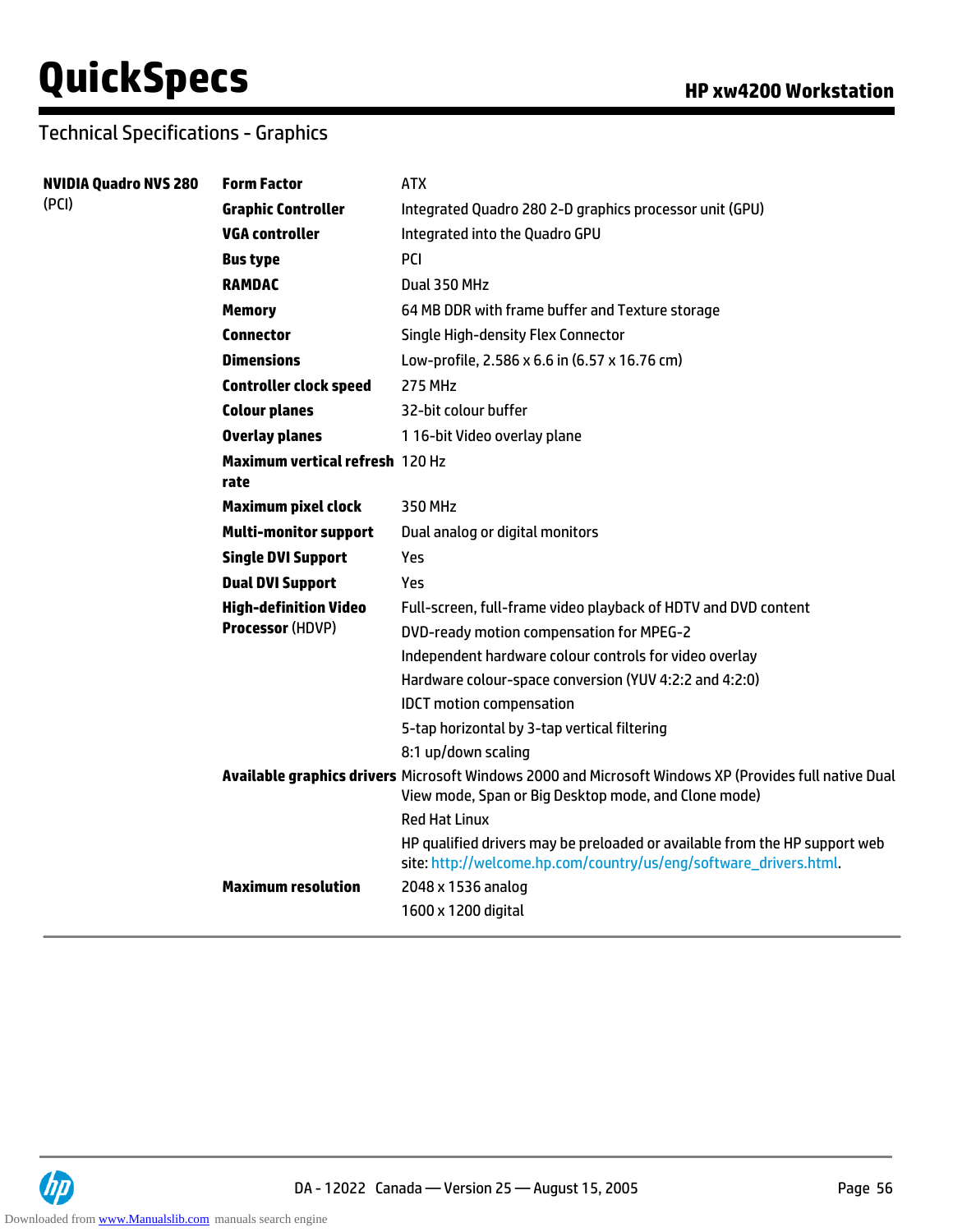| <b>NVIDIA Quadro NVS 280</b>           | <b>Form Factor</b>           | <b>ATX</b>                                                                                                                                          |                                                                                                                                                 |  |
|----------------------------------------|------------------------------|-----------------------------------------------------------------------------------------------------------------------------------------------------|-------------------------------------------------------------------------------------------------------------------------------------------------|--|
| <b>Graphics Card (PCI-</b><br>Express) | <b>Graphics Controller</b>   |                                                                                                                                                     | Integrated Quadro 280 2-D graphics processor unit (GPU)                                                                                         |  |
|                                        | <b>VGA controller</b>        | Integrated into the Quadro GPU                                                                                                                      |                                                                                                                                                 |  |
|                                        | <b>Bus Type</b>              | PCI-Express x16 or PCI                                                                                                                              |                                                                                                                                                 |  |
|                                        | <b>RAMDAC</b>                | Dual 350 MHz integrated                                                                                                                             |                                                                                                                                                 |  |
|                                        | <b>Memory</b>                | storage                                                                                                                                             | 64 MB 000 MHz DDR SDRAM unified frame buffer, Z-buffer and Texture                                                                              |  |
|                                        | <b>Connectors</b>            | Single High-density Flex Connector                                                                                                                  |                                                                                                                                                 |  |
|                                        | <b>Multi-monitor support</b> | Dual integrated analog display controllers supporting up to two analog<br>displays at 1920 x1200 @ 85Hz or two digital displays at 1600x1200 @ 60Hz |                                                                                                                                                 |  |
|                                        | <b>Additional product</b>    | <b>Controller clock speed</b>                                                                                                                       | <b>250 MHz</b>                                                                                                                                  |  |
|                                        | features                     | <b>Colour planes</b>                                                                                                                                | 32-bit colour buffer                                                                                                                            |  |
|                                        |                              | <b>Overlay planes</b>                                                                                                                               | 116-bit Video overlay plane                                                                                                                     |  |
|                                        |                              | <b>Maximum vertical refresh 120 Hz</b><br>rate                                                                                                      |                                                                                                                                                 |  |
|                                        |                              | <b>Maximum pixel clock</b>                                                                                                                          | 350 MHz                                                                                                                                         |  |
|                                        |                              | <b>Single DVI Support</b>                                                                                                                           | Yes                                                                                                                                             |  |
|                                        |                              | <b>Dual DVI Support</b>                                                                                                                             | Yes                                                                                                                                             |  |
|                                        |                              | <b>High-definition Video</b><br><b>Processor (HDVP)</b>                                                                                             | Full-screen, full-frame video playback of HDTV<br>and DVD content                                                                               |  |
|                                        |                              |                                                                                                                                                     | DVD-ready motion compensation for MPEG-2                                                                                                        |  |
|                                        |                              |                                                                                                                                                     | Independent hardware colour controls for video<br>overlay                                                                                       |  |
|                                        |                              |                                                                                                                                                     | Hardware colour-space conversion (YUV 4:2:2 and<br>4:2:0)                                                                                       |  |
|                                        |                              |                                                                                                                                                     | <b>IDCT</b> motion compensation                                                                                                                 |  |
|                                        |                              |                                                                                                                                                     | 5-tap horizontal by 3-tap vertical filtering                                                                                                    |  |
|                                        |                              |                                                                                                                                                     | 8:1 up/down scaling                                                                                                                             |  |
|                                        | <b>PCI-Express</b>           | Supports X16 PCI-E                                                                                                                                  |                                                                                                                                                 |  |
|                                        |                              | Span or Big Desktop mode, and Clone mode)                                                                                                           | Available graphics drivers Microsoft Windows XP or Windows 2000 (Provides full native Dual View mode,                                           |  |
|                                        |                              |                                                                                                                                                     | HP qualified drivers may be preloaded or available from the HP support Web<br>site: http://welcome.hp.com/country/us/eng/software_drivers.html. |  |
|                                        | <b>Maximum resolution</b>    | 2048 x 1536 analog<br>1600 x 1200 digital                                                                                                           |                                                                                                                                                 |  |
|                                        |                              |                                                                                                                                                     |                                                                                                                                                 |  |

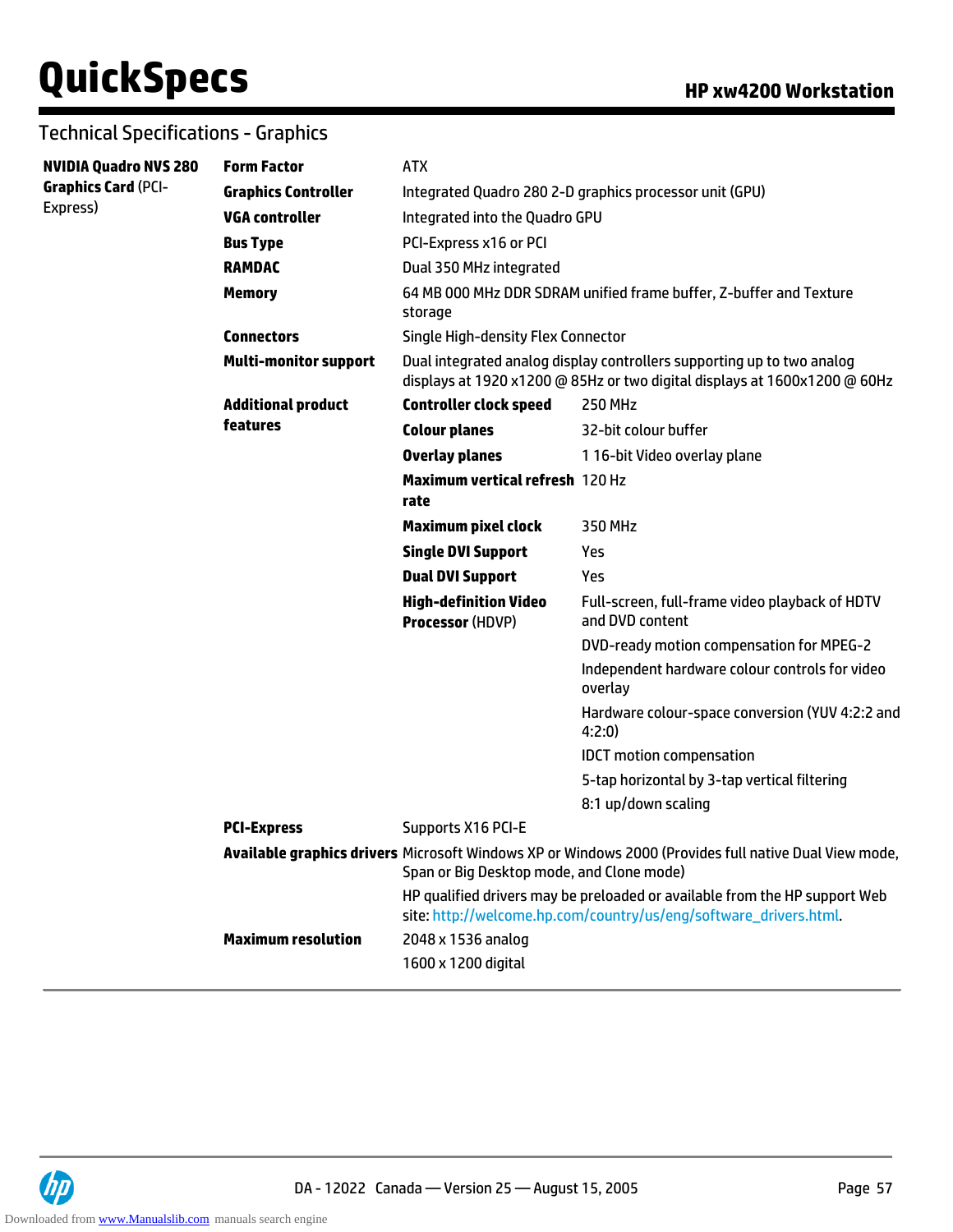| <b>NVIDIA Quadro FX 330</b> | <b>Form Factor</b>             | <b>ATX</b>                                                                                                                                                                                                                                                                                                                                                                                                               |
|-----------------------------|--------------------------------|--------------------------------------------------------------------------------------------------------------------------------------------------------------------------------------------------------------------------------------------------------------------------------------------------------------------------------------------------------------------------------------------------------------------------|
| <b>Graphics Card</b>        | <b>Graphics Controller</b>     | <b>NVIDIA Nv37GL</b>                                                                                                                                                                                                                                                                                                                                                                                                     |
|                             | <b>Bus Type</b>                | PCI-Express x16                                                                                                                                                                                                                                                                                                                                                                                                          |
|                             | <b>Memory</b>                  | 64 MB 000 MHz DDR SDRAM unified frame buffer, Z-buffer and Texture<br>storage                                                                                                                                                                                                                                                                                                                                            |
|                             | <b>Connectors</b>              | DMS-59 output supporting up to two analog or digital (with optional cable)<br>displays                                                                                                                                                                                                                                                                                                                                   |
|                             | <b>Multi-monitor support</b>   | Dual integrated analog display controllers supporting up to two analog<br>displays at 2048 x1536 @ 60Hz or two digital displays at 1600x1200 @ 60Hz                                                                                                                                                                                                                                                                      |
|                             | <b>RAMDAC</b>                  | Dual 350 MHz integrated                                                                                                                                                                                                                                                                                                                                                                                                  |
|                             | <b>Architecture features</b>   | 64-bit memory interface<br>128-bit IEEE floating-point precision graphics pipeline<br>128-bit colour precision<br>12-bit sub-pixel precision<br>4x FSAA at 1024x768<br>Hardware accelerated antialiased points and lines<br>Hardware OpenGL overlay planes<br>Hardware accelerated two-sided lighting<br>Hardware accelerated clipping planes<br>Hardware accelerated occlusion culling<br>3D volumetric texture support |
|                             | <b>Shading architecture</b>    | Fully programmable GPU<br>Optimized compilers for Cg, OpenGL shading language, and Microsoft HLSL                                                                                                                                                                                                                                                                                                                        |
|                             | <b>Supported graphics APIs</b> | OpenGL 1.5<br>DirectX 9.0                                                                                                                                                                                                                                                                                                                                                                                                |
|                             |                                | Available graphics drivers HP-tested: Microsoft Windows XP, Windows 2000, and Linux<br>HP qualified drivers may be preloaded or available from the HP support Web<br>site: http://welcome.hp.com/country/us/eng/software_drivers.html.                                                                                                                                                                                   |
|                             | <b>Maximum Resolution</b>      | Dual DVI-I output with optional cable - drives dual digital displays at<br>resolutions up to 1600x1200 @ 60Hz                                                                                                                                                                                                                                                                                                            |
|                             |                                | Internal 350MHz RAMDACs - drives dual analog displays up to 2048x1536 @<br>60Hz each                                                                                                                                                                                                                                                                                                                                     |

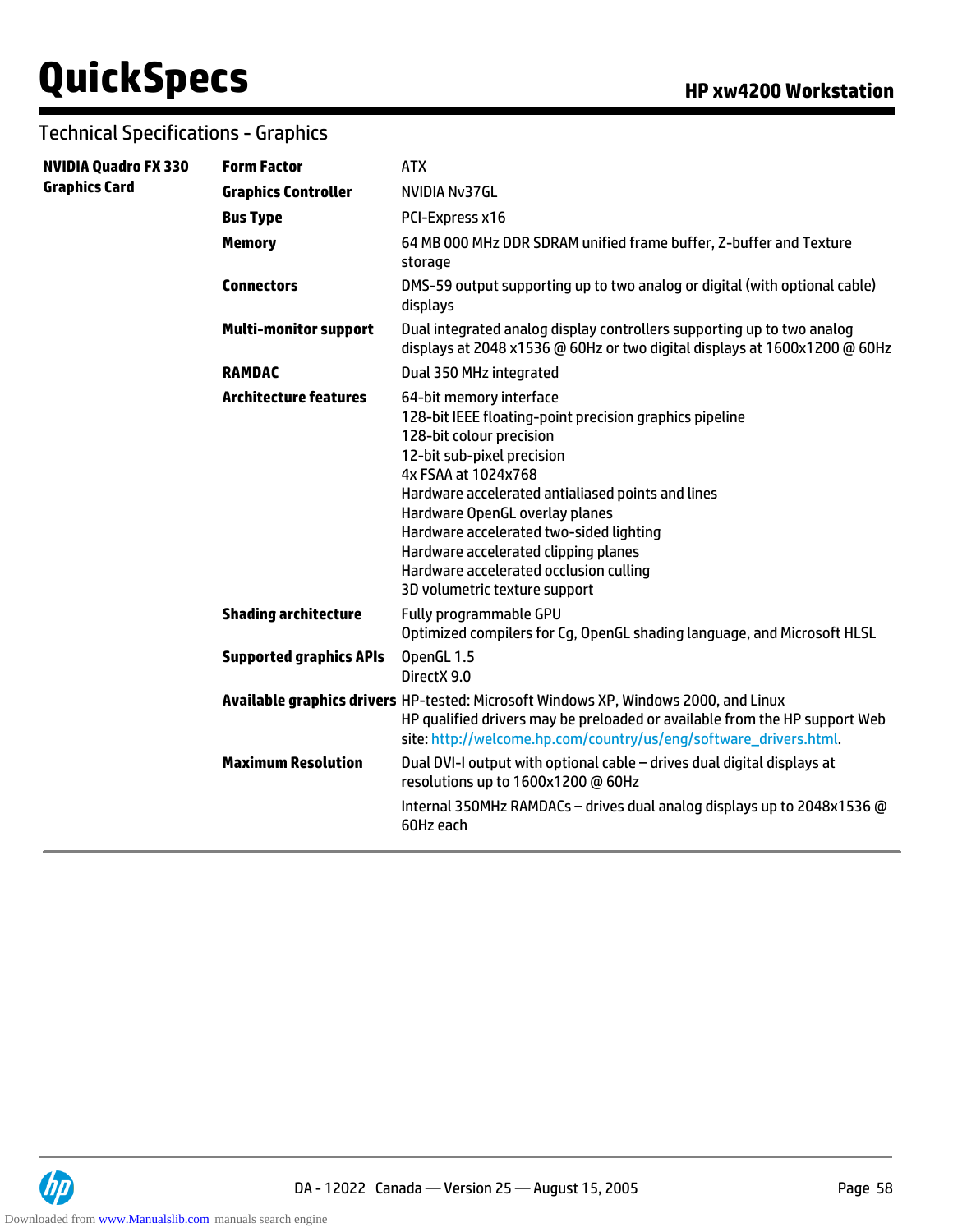| <b>NVIDIA Quadro NVS 400</b> | <b>Form Factor</b>                                                         | <b>ATX</b>                                                                          |  |  |
|------------------------------|----------------------------------------------------------------------------|-------------------------------------------------------------------------------------|--|--|
| <b>Graphics Card</b>         | <b>Graphics Controller</b>                                                 | Integrated Quadro2 EX 2-D/3-D 128-bit graphics processor unit (GPU)                 |  |  |
|                              | <b>VGA controller</b>                                                      | Integrated into the Quadro GPU                                                      |  |  |
|                              | <b>Bus Type</b>                                                            | <b>PCI</b>                                                                          |  |  |
|                              | <b>RAMDAC</b>                                                              | Dual 350 MHz                                                                        |  |  |
|                              | <b>Memory</b>                                                              | 64 MB DDR unified frame buffer, Z-buffer and Texture storage                        |  |  |
|                              | <b>Connectors</b>                                                          | 2 High-density Flex Connector                                                       |  |  |
|                              | <b>Controller clock speed</b>                                              | <b>220 MHz</b>                                                                      |  |  |
|                              | <b>Colour planes</b>                                                       | 32-bit colour buffer                                                                |  |  |
|                              | <b>Overlay planes</b>                                                      | 116-bit Video overlay plane, software emulation for OpenGL overlay planes           |  |  |
|                              | <b>Stencil planes</b>                                                      | 8-bit stencil buffer                                                                |  |  |
|                              | <b>Alpha planes</b>                                                        | 8-bit alpha buffer                                                                  |  |  |
|                              | <b>Total bits/pixel</b>                                                    | 64                                                                                  |  |  |
|                              | <b>Maximum vertical refresh 120 Hz</b><br>rate                             |                                                                                     |  |  |
|                              | <b>Maximum pixel clock</b>                                                 | 343 MHz based on resolutions shown below                                            |  |  |
|                              | <b>Multi-monitor support</b>                                               | Up to 4 analog or digital monitors                                                  |  |  |
|                              | <b>Single DVI Support</b>                                                  | Yes                                                                                 |  |  |
|                              | <b>Dual DVI Support</b>                                                    | Yes                                                                                 |  |  |
|                              | nView Hardware                                                             | 32-bit colour                                                                       |  |  |
|                              | <b>Architecture</b>                                                        | 2048 x 1536 @ 60 Hz maximum resolution                                              |  |  |
|                              |                                                                            | 2D rendering engine optimized for 32-, 24-, 16-, 15-, and 8-bpp modes               |  |  |
|                              | <b>High-definition Video</b>                                               | Full-screen, full-frame video playback of HDTV and DVD content                      |  |  |
|                              | <b>Processor (HDVP)</b>                                                    | DVD-ready motion compensation for MPEG-2                                            |  |  |
|                              |                                                                            | Independent hardware colour controls for video overlay                              |  |  |
|                              |                                                                            | Hardware colour-space conversion (YUV 4:2:2 and 4:2:0)                              |  |  |
|                              |                                                                            | <b>IDCT</b> motion compensation                                                     |  |  |
|                              |                                                                            | 5-tap horizontal by 3-tap vertical filtering                                        |  |  |
|                              |                                                                            | 8:1 up/down scaling                                                                 |  |  |
|                              | Available graphics drivers Microsoft Windows 2000 and Microsoft Windows XP |                                                                                     |  |  |
|                              |                                                                            | HP qualified drivers may be preloaded or available from the HP support Web<br>site: |  |  |
|                              |                                                                            | http://welcome.hp.com/country/us/eng/software_drivers.html                          |  |  |

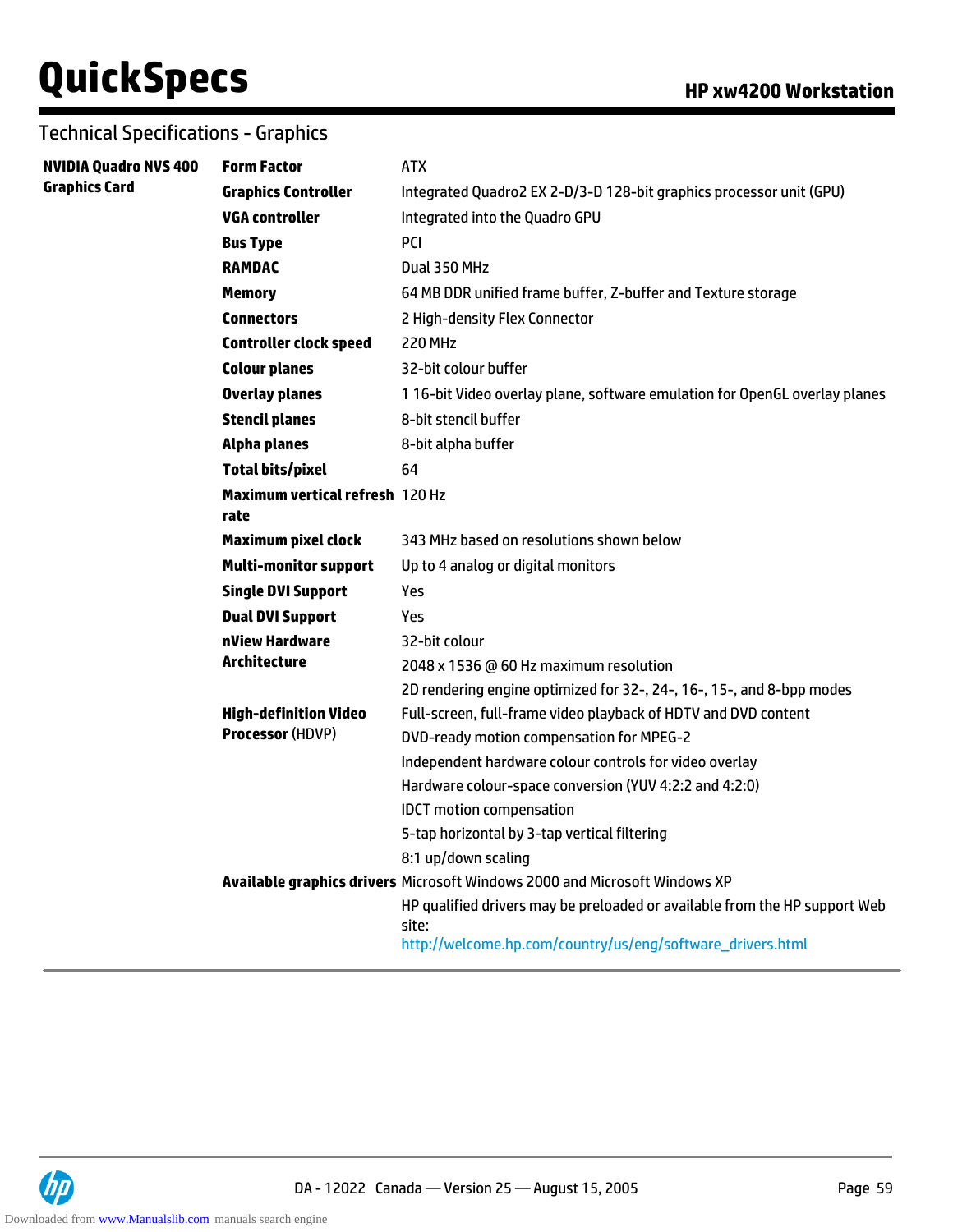| ATI FireGL V3100 Graphics Form factor |                                | <b>ATX</b>                                                                                                                                                                                                                                                                                                                                                                                                                                                                |
|---------------------------------------|--------------------------------|---------------------------------------------------------------------------------------------------------------------------------------------------------------------------------------------------------------------------------------------------------------------------------------------------------------------------------------------------------------------------------------------------------------------------------------------------------------------------|
| Card (PCI Express)                    | <b>Graphics controller</b>     | <b>RV370</b>                                                                                                                                                                                                                                                                                                                                                                                                                                                              |
|                                       | <b>Bus type</b>                | PCI-Express x16                                                                                                                                                                                                                                                                                                                                                                                                                                                           |
|                                       | <b>Memory</b>                  | 128MB 200MHz DDR unified frame buffer, Z-buffer and Texture storage                                                                                                                                                                                                                                                                                                                                                                                                       |
|                                       | <b>Connectors</b>              | 1 DVI-I analog/digital and 1 VGA analog monitor output                                                                                                                                                                                                                                                                                                                                                                                                                    |
|                                       | <b>Multi-monitor support</b>   | Dual integrated display controllers supporting up to 2048x1536 @ 85Hz on<br>both displays                                                                                                                                                                                                                                                                                                                                                                                 |
|                                       | <b>RAMDAC</b>                  | Dual 400 MHz integrated                                                                                                                                                                                                                                                                                                                                                                                                                                                   |
|                                       | <b>Architecture features</b>   | 128-bit memory interface<br>128-bit IEEE floating-point precision<br>24-bits per RGBA colour precision<br>4-bit sub-pixel precision<br>2 parallel geometry engines<br>4 parallel pixel pipelines<br>2x/4x/6x FSAA<br>Hardware accelerated antialiased points and lines<br>Hardware OpenGL overlay planes<br>Hardware accelerated two-sided lighting<br>Hardware accelerated clipping planes<br>Hardware accelerated occlusion culling<br>Hardware accelerated clip planes |
|                                       | <b>Shading architecture</b>    | Smartshader™ technology<br>Programmable pixel and vertex shaders<br>16 textures per pass<br>Pixel shaders up to 160 instructinos with 32-bit floating point precision for<br>each RGBA component<br>Multiple render target support<br>Shadow volume rendering acceleration<br>High precision 10-bit per channel frame buffer support                                                                                                                                      |
|                                       | <b>Supported graphics APIs</b> | OpenGL 1.5<br>DirectX 9.0                                                                                                                                                                                                                                                                                                                                                                                                                                                 |
|                                       |                                | Available graphics drivers Windows XP Professional, Windows XP Professional x64 Edition, Linux<br>Xfree86HP qualified drivers may be preloaded or available from the HP<br>support Web site:<br>http://welcome.hp.com/country/us/eng/software_drivers.html.                                                                                                                                                                                                               |
|                                       | <b>Maximum resolution</b>      | DVI-I output - drives digital display at resolutions up to 1600x1200                                                                                                                                                                                                                                                                                                                                                                                                      |
|                                       |                                | Internal 400MHz RAMDACs - drives dual analog displays up to 2048x1536 @<br>85Hz each                                                                                                                                                                                                                                                                                                                                                                                      |

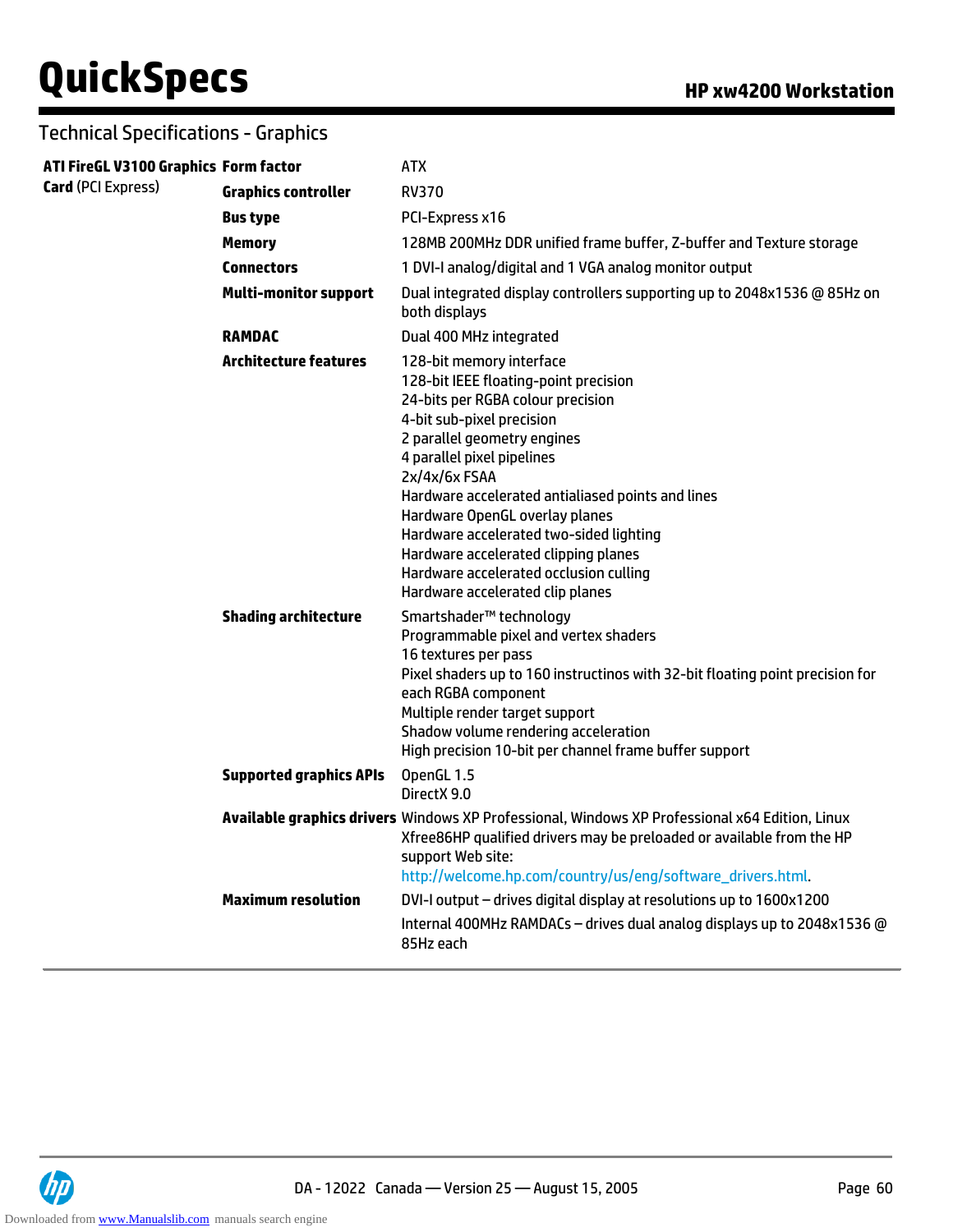| <b>NVIDIA Quadro FX 540</b><br><b>PCI-Express Graphics Card</b> | <b>Form Factor</b>                    | ATX, 4.376" x 7.0"<br>Single slot                                                                                                                                                                                                                                                                                                                                                                                                                                                                                        |
|-----------------------------------------------------------------|---------------------------------------|--------------------------------------------------------------------------------------------------------------------------------------------------------------------------------------------------------------------------------------------------------------------------------------------------------------------------------------------------------------------------------------------------------------------------------------------------------------------------------------------------------------------------|
|                                                                 | <b>Graphics Controller</b>            | <b>NVIDIA NV43GL</b>                                                                                                                                                                                                                                                                                                                                                                                                                                                                                                     |
|                                                                 | <b>Bus Type</b>                       | PCI-Express x16, <75W power consumption                                                                                                                                                                                                                                                                                                                                                                                                                                                                                  |
|                                                                 | <b>RAMDAC</b>                         | Dual 400 MHz integrated                                                                                                                                                                                                                                                                                                                                                                                                                                                                                                  |
|                                                                 | <b>Memory</b>                         | 128 MB 275 MHz DDR SDRAM unified frame buffer, Z-buffer and Texture<br>storage<br>8.8 GB/sec graphics memory bandwidth                                                                                                                                                                                                                                                                                                                                                                                                   |
|                                                                 | <b>Connectors</b>                     | DVI-I + VGA + 10-pin HDTV Out (HD cable purchased separately)                                                                                                                                                                                                                                                                                                                                                                                                                                                            |
|                                                                 | <b>Multi-monitor support</b>          | Dual integrated analog display controllers supporting up to two analog<br>displays at 2048x1536 @ 75Hz, one digital display at 1600x1200 @ 60Hz.                                                                                                                                                                                                                                                                                                                                                                         |
|                                                                 | <b>Additional product</b><br>features | 128 KB BIOS 3.3V Flash ROM reprogrammable by SW<br>Hardware accelerated Overlay Planes<br>Hardware accelerated two-sided lighting<br>Hardware accelerated antialiased points and lines<br>3D Volumetric Texture support<br>Hardware accelerated Occlusion Culling<br>Compliant with Microsoft/Intel PC2001 Workstation requirements<br>Video Timings compliant with VESA DMT 1.0 and VESA GTF 1.0 specifications<br>DDC2B+ Monitor support on all OS platforms<br>ACPI Version 1.0b Power Management support (all modes) |
|                                                                 | <b>Shading architecture</b>           | Fully programmable GPU (OpenGL1.5/DirectX 9.0c class)<br>Long fragment programs (up to 65,536 instructions)<br>Long vertex programs (up to 65,536 instructions)<br>Looping and subroutines (up to 256 loops per vertex program)<br><b>Dynamic flow control</b><br><b>Conditional execution</b><br>Optimized compilers for Cg, OpenGL shading language, and Microsoft HLSL                                                                                                                                                |
|                                                                 | <b>Supported graphics APIs</b>        | OpenGL 1.5 ICD with immediate mode support for all OGL primitive types<br>DirectX 9.0c                                                                                                                                                                                                                                                                                                                                                                                                                                   |
|                                                                 |                                       | Available graphics drivers HP-tested: Microsoft Windows XP, Windows 2000, and Linux<br>HP qualified drivers may be preloaded or available from the HP support Web<br>site:<br>http://welcome.hp.com/country/us/eng/software_drivers.html.                                                                                                                                                                                                                                                                                |
|                                                                 | <b>Maximum Resolution</b>             | DVI-I output - drives digital display at resolutions up to 1600x1200 @ 60Hz                                                                                                                                                                                                                                                                                                                                                                                                                                              |
|                                                                 |                                       | Internal 400MHz RAMDACs - drives dual analog displays up to 2048x1536 @<br>75Hz each                                                                                                                                                                                                                                                                                                                                                                                                                                     |

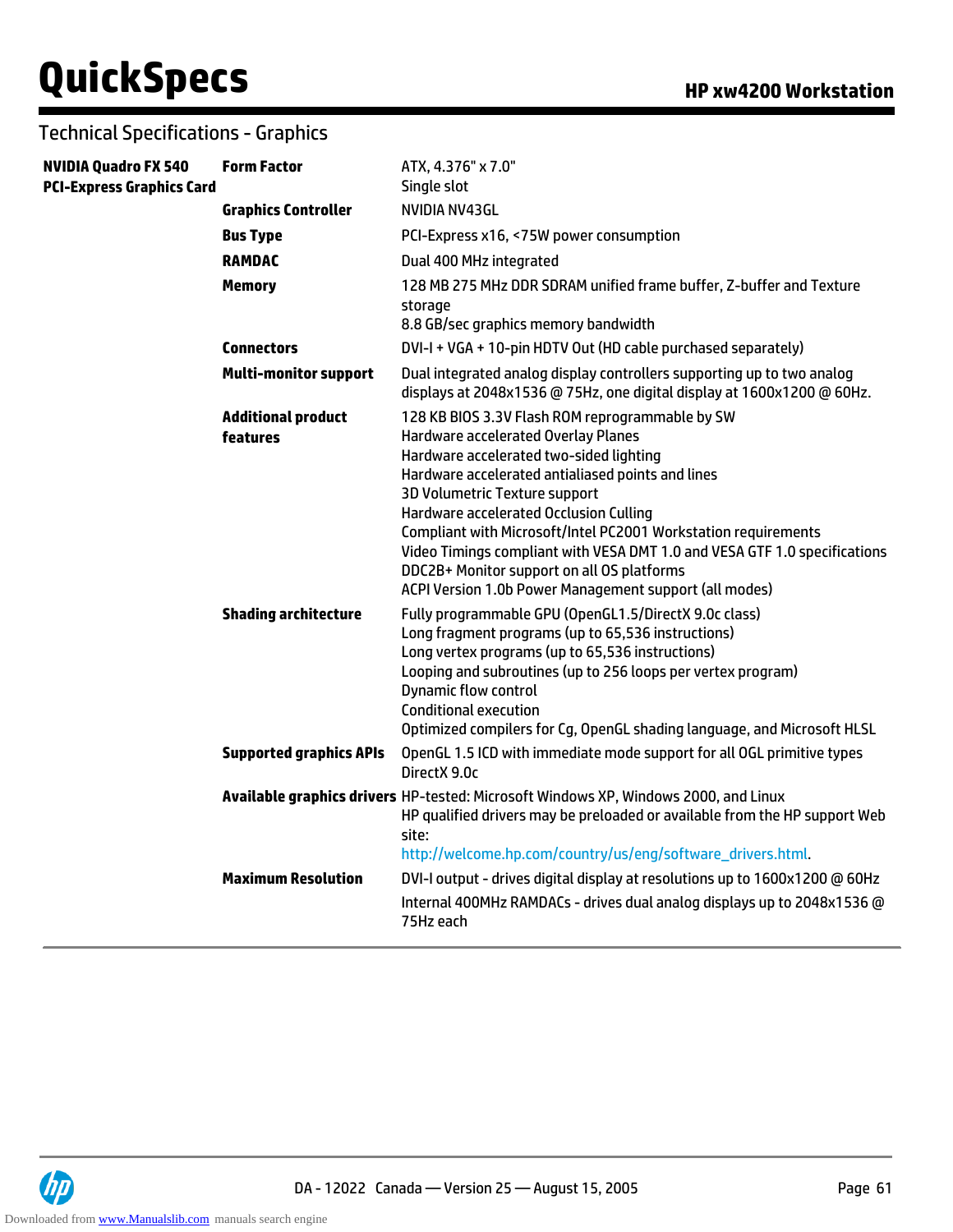| <b>NVIDIA Quadro FX 1400</b><br><b>PCI-Express Graphics</b> | <b>Form Factor</b>                    | ATX, 4.376 x 8.5 in (11.12 x 21.59 cm)<br>Single slot                                                                                                                                                                                                                                                                                                                                                                                                                                                                                                                                               |
|-------------------------------------------------------------|---------------------------------------|-----------------------------------------------------------------------------------------------------------------------------------------------------------------------------------------------------------------------------------------------------------------------------------------------------------------------------------------------------------------------------------------------------------------------------------------------------------------------------------------------------------------------------------------------------------------------------------------------------|
| <b>Controller</b>                                           | <b>Graphics Controller</b>            | NVIDIA NV41GL                                                                                                                                                                                                                                                                                                                                                                                                                                                                                                                                                                                       |
|                                                             | <b>Bus Type</b>                       | PCI-Express x16, <75W power consumption                                                                                                                                                                                                                                                                                                                                                                                                                                                                                                                                                             |
|                                                             | <b>RAMDAC</b>                         | Dual 400 MHz integrated                                                                                                                                                                                                                                                                                                                                                                                                                                                                                                                                                                             |
|                                                             | <b>Memory</b>                         | 128 MB 300 MHz DDR SDRAM unified frame buffer, Z-buffer and Texture<br>storage<br>19.2 GB/s graphics memory bandwidth                                                                                                                                                                                                                                                                                                                                                                                                                                                                               |
|                                                             | <b>Connectors</b>                     | 2 DVI-I analog/digital monitor outputs, 1 3-pin Mini DIN stereo output                                                                                                                                                                                                                                                                                                                                                                                                                                                                                                                              |
|                                                             | <b>Multi-monitor support</b>          | Dual integrated analog display controllers supporting up to two analog<br>displays at 2048x1536 @ 85Hz on both displays.                                                                                                                                                                                                                                                                                                                                                                                                                                                                            |
|                                                             | <b>Additional product</b><br>features | 128 KB BIOS 3.3V Flash ROM reprogrammable by SW<br>Hardware accelerated Overlay Planes<br>Hardware accelerated two-sided lighting<br>Hardware accelerated antialiased points and lines<br><b>Quad-buffered Stereo</b><br>3D Volumetric Texture support<br>Hardware accelerated Occlusion Culling<br>Scalable Link Interface (SLI) technology<br>Compliant with Microsoft/Intel PC2001 Workstation requirements<br>Video Timings compliant with VESA DMT 1.0 and VESA GTF 1.0 specifications<br>DDC2B+ Monitor support on all OS platforms<br>ACPI Version 1.0b Power Management support (all modes) |
|                                                             | <b>Shading architecture</b>           | Fully programmable GPU (OpenGL1.5/DirectX 9.0c class)<br>Long fragment programs (up to 65,536 instructions)<br>Long vertex programs (up to 65,536 instructions)<br>Looping and subroutines (up to 256 loops per vertex program)<br><b>Dynamic flow control</b><br><b>Conditional execution</b><br>Optimized compilers for Cg, OpenGL shading language, and Microsoft HLSL                                                                                                                                                                                                                           |
|                                                             | <b>Supported graphics APIs</b>        | OpenGL 1.5 ICD with immediate mode support for all OGL primitive types<br>DirectX 9.0c                                                                                                                                                                                                                                                                                                                                                                                                                                                                                                              |
|                                                             |                                       | Available graphics drivers HP-tested: Microsoft Windows XP, Windows 2000 and Linux<br>HP qualified drivers may be preloaded or available from the HP support Web<br>site:<br>http://welcome.hp.com/country/us/eng/software_drivers.html.                                                                                                                                                                                                                                                                                                                                                            |
|                                                             | <b>Maximum Resolution</b>             | Dual DVI-I output - drives dual digital displays at resolutions up to 1900x1200<br>@60Hz                                                                                                                                                                                                                                                                                                                                                                                                                                                                                                            |
|                                                             |                                       | Internal 400MHz RAMDACs - drives dual analog displays up to 2048x1536 @<br>85Hz each                                                                                                                                                                                                                                                                                                                                                                                                                                                                                                                |

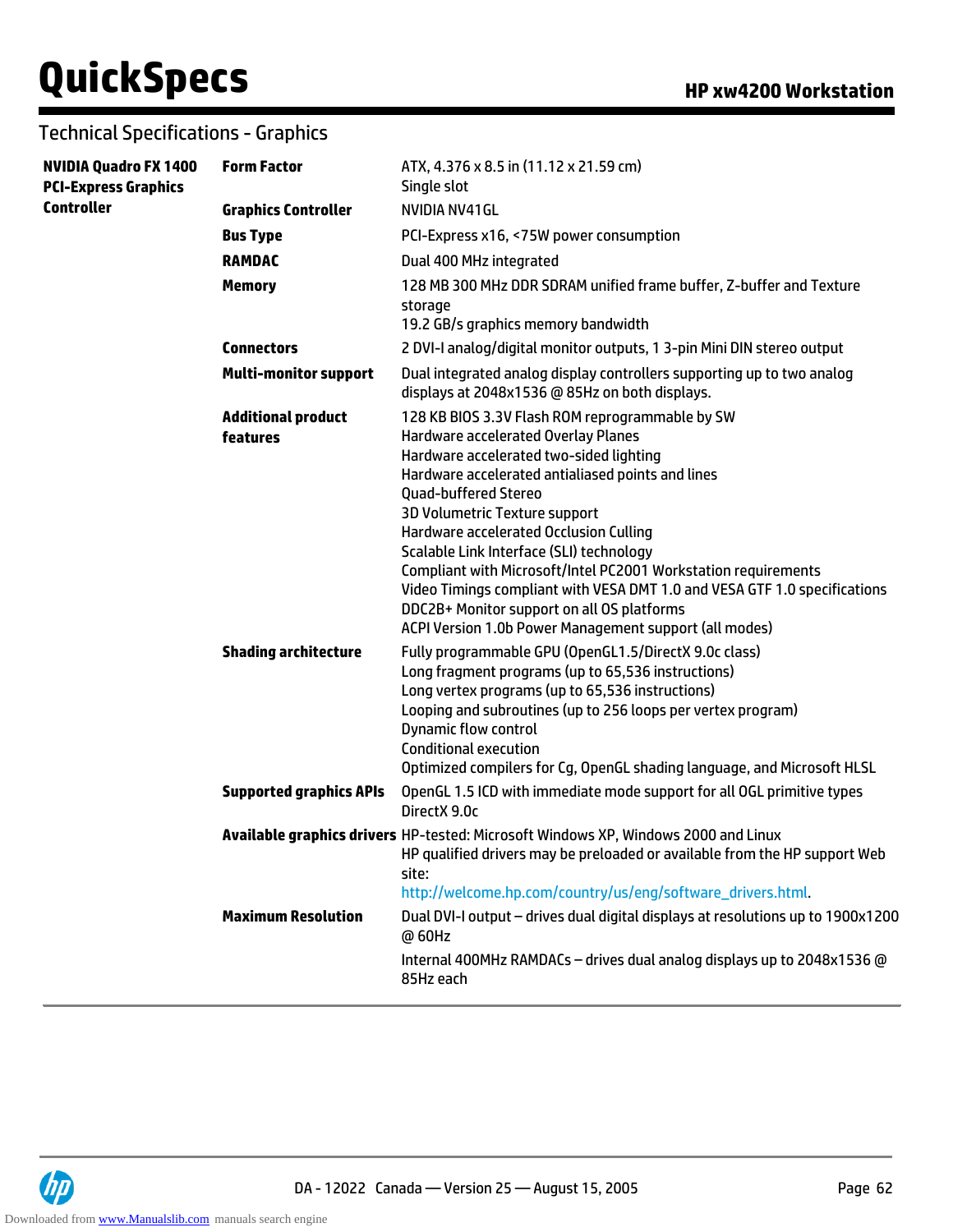| <b>ATI FireGL V5100</b>                          | <b>Form factor</b>             | <b>ATX</b>                                                                                                                                                                                                                                                                                                                                                                                                                                                                                           |
|--------------------------------------------------|--------------------------------|------------------------------------------------------------------------------------------------------------------------------------------------------------------------------------------------------------------------------------------------------------------------------------------------------------------------------------------------------------------------------------------------------------------------------------------------------------------------------------------------------|
| <b>PCI-Express Graphics</b><br><b>Controller</b> | <b>Graphics controller</b>     | <b>RV423</b>                                                                                                                                                                                                                                                                                                                                                                                                                                                                                         |
|                                                  | <b>Bus type</b>                | PCI-Express x16                                                                                                                                                                                                                                                                                                                                                                                                                                                                                      |
|                                                  | <b>Memory</b>                  | 128 MB 350MHz DDR unified frame buffer, Z-buffer and Texture storage                                                                                                                                                                                                                                                                                                                                                                                                                                 |
|                                                  | <b>Connectors</b>              | 2 DVI-I analog/digital monitor outputs, 1 3-pin Mini DIN stereo output                                                                                                                                                                                                                                                                                                                                                                                                                               |
|                                                  | <b>Multi-monitor support</b>   | Dual integrated display controllers supporting up to two analog displays at<br>2048x1536 @ 85Hz on both displays.                                                                                                                                                                                                                                                                                                                                                                                    |
|                                                  | <b>RAMDAC</b>                  | Dual 400 MHz integrated                                                                                                                                                                                                                                                                                                                                                                                                                                                                              |
|                                                  | <b>Architecture features</b>   | 256-bit memory interface<br>128-bit IEEE floating-point precision<br>24-bits per RGBA colour precision<br>8-bit sub-pixel precision<br>6 parallel geometry engines<br>12 parallel pixel pipelines<br>$2x/4x/6x$ FSAA<br>Hardware accelerated antialiased points and lines<br>Hardware OpenGL overlay planes<br>Hardware accelerated two-sided lighting<br>Hardware accelerated clipping planes<br>Hardware accelerated occlusion culling<br>Hardware accelerated clip planes<br>Quad-buffered stereo |
|                                                  | <b>Shading architecture</b>    | Smartshader <sup>™</sup> technology<br>Programmable pixel and vertex shaders<br>16 textures per pass<br>Pixel shaders up to 160 instructions with 32-bit floating point precision for<br>each RGBA component<br>Multiple render target support<br>Shadow volume rendering acceleration<br>High precision 10-bit per channel frame buffer support                                                                                                                                                     |
|                                                  | <b>Supported graphics APIs</b> | OpenGL 1.5<br>DirectX 9.0                                                                                                                                                                                                                                                                                                                                                                                                                                                                            |
|                                                  |                                | Available graphics drivers HP-tested: Windows XP Professional, Windows XP Professional x64 Edition,<br>Linux Xfree86 HP qualified drivers may be preloaded or available from the HP<br>support Web site:<br>http://welcome.hp.com/country/us/eng/software_drivers.html.                                                                                                                                                                                                                              |
|                                                  | <b>Maximum resolution</b>      | DVI-I output - drives digital displays at resolutions up to 1600x1200                                                                                                                                                                                                                                                                                                                                                                                                                                |
|                                                  |                                | Internal 400MHz RAMDAC - drives dual analog displays up to 2048x1536 @<br>85Hz each                                                                                                                                                                                                                                                                                                                                                                                                                  |

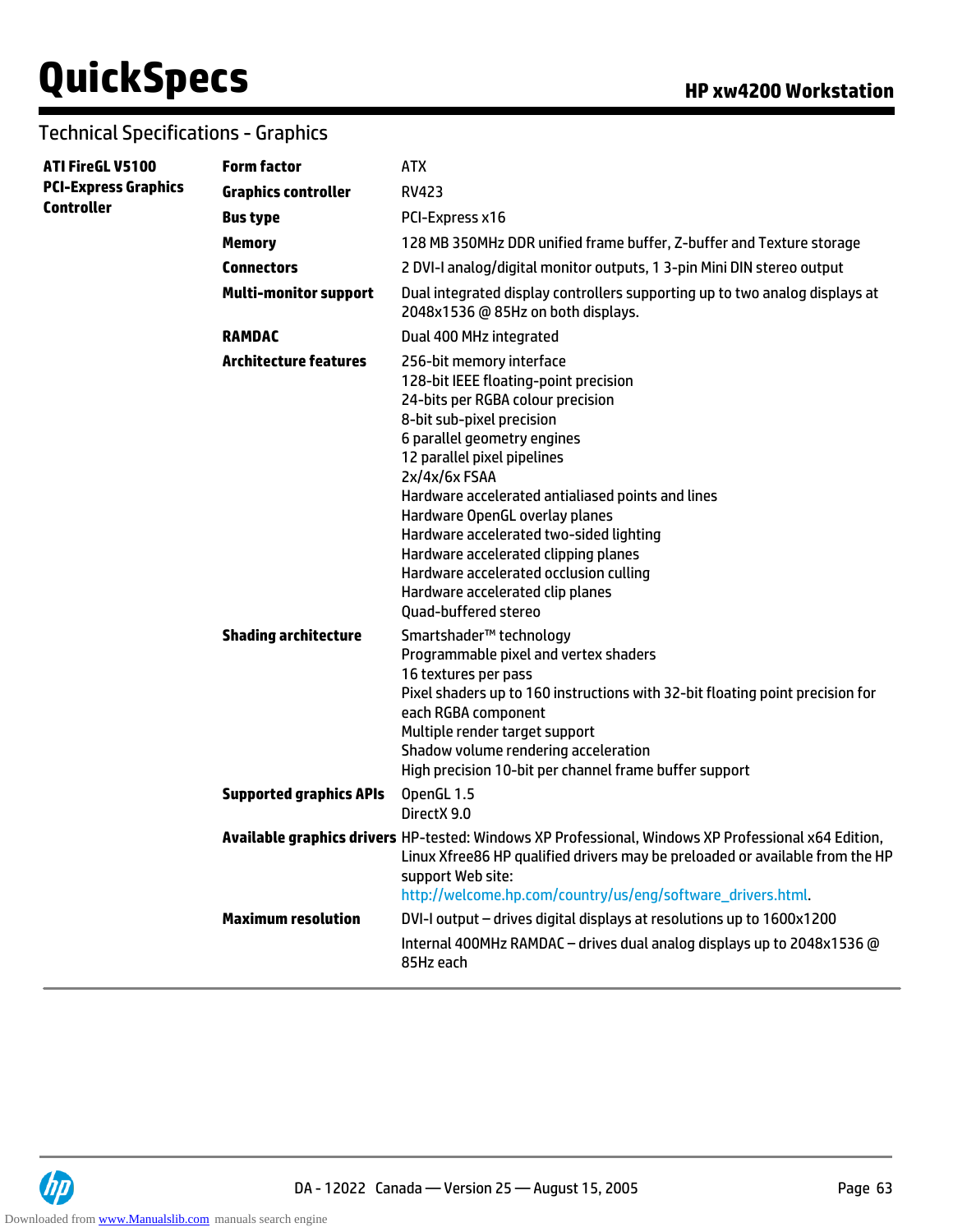| <b>NVIDIA Quadro FX 3400</b> | <b>Form Factor</b>                    | <b>ATX</b>                                                                                                                                                                                                                                                                                                                                                                                                                                                                                                                                                                                                                                                                                            |
|------------------------------|---------------------------------------|-------------------------------------------------------------------------------------------------------------------------------------------------------------------------------------------------------------------------------------------------------------------------------------------------------------------------------------------------------------------------------------------------------------------------------------------------------------------------------------------------------------------------------------------------------------------------------------------------------------------------------------------------------------------------------------------------------|
| <b>PCI-Express Graphics</b>  | <b>Graphics Controller</b>            | NVIDIA NV45GL-V                                                                                                                                                                                                                                                                                                                                                                                                                                                                                                                                                                                                                                                                                       |
| <b>Controller</b>            | <b>Bus Type</b>                       | PCI-Express x16                                                                                                                                                                                                                                                                                                                                                                                                                                                                                                                                                                                                                                                                                       |
|                              | <b>RAMDAC</b>                         | Dual 400 MHz integrated                                                                                                                                                                                                                                                                                                                                                                                                                                                                                                                                                                                                                                                                               |
|                              | <b>Memory</b>                         | 256 MB 450 MHz GDDR3 SDRAM unified frame buffer, Z-buffer and Texture<br>storage                                                                                                                                                                                                                                                                                                                                                                                                                                                                                                                                                                                                                      |
|                              | <b>Connectors</b>                     | 2 DVI-I (dual-link) analog/digital monitor outputs, 1 3-pin Mini DIN stereo<br>output                                                                                                                                                                                                                                                                                                                                                                                                                                                                                                                                                                                                                 |
|                              | <b>Multi-monitor support</b>          | Dual integrated analog display controllers supporting up to two analog<br>displays at 2048x1536 @ 85Hz on both displays.                                                                                                                                                                                                                                                                                                                                                                                                                                                                                                                                                                              |
|                              | <b>Additional product</b><br>features | 128 KB BIOS 3.3V Flash ROM reprogrammable by SW<br><b>Hardware Overlay Planes</b><br>Hardware two-sided lighting<br>Hardware accelerated antialiased points and lines<br><b>Quad-buffered Stereo</b><br>Diamond exit rule line rasterization for improved line quality<br><b>3D Texture support</b><br><b>Occlusion Culling</b><br>Dual Link DVI enabling driving digital displays up to 2048x1536<br>Compliant with Microsoft/Intel PC2001 Workstation requirements<br>Video Timings compliant with VESA DMT 1.0 and VESA GTF 1.0 specifications<br>DDC2B+ Monitor support on all OS platforms<br>ACPI Version 1.0b Power Management support (all modes)<br>Programmable Vertex and Pixel Shader 3.0 |
|                              | <b>PCI-Express</b>                    | Supports X16 PCI-E or 16 lane PCI-Express connector 350 MHz engine clock<br>rate                                                                                                                                                                                                                                                                                                                                                                                                                                                                                                                                                                                                                      |
|                              | <b>NV45GL-V GPU featuring</b>         | 350 MHz memory clock rate<br>256-bit memory interface<br><b>VGA</b> controller<br>nfiniteFX II programmable vertex and pixel shader technology                                                                                                                                                                                                                                                                                                                                                                                                                                                                                                                                                        |
|                              | <b>Supported graphics APIs</b>        | OpenGL 1.5 ICD with immediate mode support for all OGL primitive types<br>DirectX 8, 9                                                                                                                                                                                                                                                                                                                                                                                                                                                                                                                                                                                                                |
|                              |                                       | Available graphics drivers HP-tested: Microsoft Windows XP, Windows 2000, and Linux<br>HP qualified drivers may be preloaded or available from the HP support Web<br>site:<br>http://welcome.hp.com/country/us/eng/software_drivers.html.                                                                                                                                                                                                                                                                                                                                                                                                                                                             |

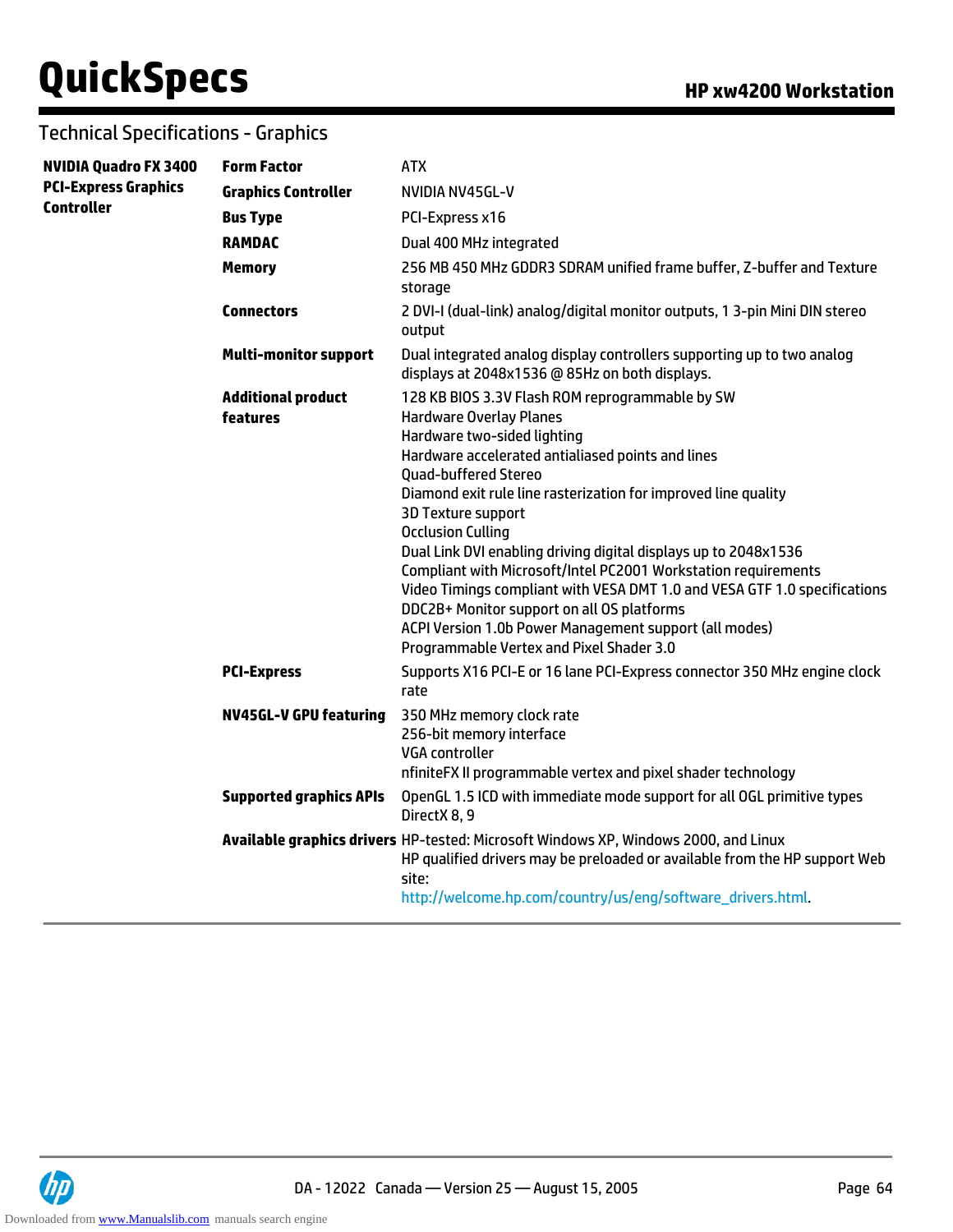| <b>HP L1755 Flat Panel</b> | Panel                     | <b>Type</b>                                                 | Active matrix, thin film transistor (TFT)                                                              |
|----------------------------|---------------------------|-------------------------------------------------------------|--------------------------------------------------------------------------------------------------------|
| <b>Monitor</b>             |                           | <b>Viewable Image Area</b><br>(diagonal)                    | 17 in (43.2 cm) maximum viewable                                                                       |
|                            |                           | <b>Screen Opening (WxH)</b>                                 | 13.4 x 10.7 in (33.9 x 27.2 cm)                                                                        |
|                            |                           | <b>Viewing Angle (typical)</b>                              | 176 degrees horizontal/176 degrees vertical<br>(10:1 minimum contrast ratio)                           |
|                            |                           | <b>Brightness (typical)</b>                                 | Up to 250 nits ( $cd/m2$ )                                                                             |
|                            |                           | <b>Contrast Ratio (typical)</b>                             | Up to 1000:1 (typical)                                                                                 |
|                            |                           | <b>Response Rate (typical)</b>                              | 25 ms (typical rise + fall)                                                                            |
|                            |                           | <b>Pixel Pitch</b>                                          | $0.264$ mm                                                                                             |
|                            |                           | <b>Colour Depth Support</b>                                 | 16.7 million colours                                                                                   |
|                            | <b>Video/Other Inputs</b> | <b>Plug and Play</b>                                        | Yes (supports VESA DDC2B; PC2001 compliant)                                                            |
|                            |                           | <b>Self Powered USB 2.0 Hub</b>                             | One upstream, four downstream ports (cable<br>included)                                                |
|                            |                           | <b>Input Signal</b>                                         | Two connectors: one 15-pin mini D-sub analog<br>VGA; and one DVI-I (VGA analog or digital)             |
|                            |                           | <b>Input Impedance</b>                                      | 75 ohms ± 2%                                                                                           |
|                            |                           | <b>Sync Input</b>                                           | Separate sync (HSYNC/VSYNC); composite sync,<br>Sync on Green (activated through on-screen<br>display) |
|                            |                           | <b>Video Cable</b>                                          | VGA to VGA, DVI-D to DVI-D, and DVI-I to VGA                                                           |
|                            |                           | <b>Video Cable Length</b>                                   | 78 in (2.0 m)                                                                                          |
|                            | Signal Interface/         | <b>Horizontal Frequency</b>                                 | 30 to 82 kHz                                                                                           |
|                            | Performance               | <b>Vertical Frequency</b>                                   | 56 to 75 Hz                                                                                            |
|                            |                           | <b>Native Resolution</b>                                    | 1280 x 1024 @ 60 Hz analog                                                                             |
|                            |                           |                                                             | 1280 x 1024 @ 60 Hz digital                                                                            |
|                            |                           | <b>Maximum Resolution</b><br>(Analog)                       | 1280 x 1024 @ 75 Hz analog                                                                             |
|                            |                           | <b>Maximum Resolution</b><br>(Digital)                      | 1280 x 1024 @ 75 Hz digital                                                                            |
|                            |                           | <b>Preset VESA Graphic</b><br><b>Modes</b> (non-interlaced) | 640 x 480 @ 60 Hz, 72 Hz, 75 Hz<br>720 x 400 @ 70 Hz                                                   |
|                            |                           |                                                             | 800 x 600 @ 60 Hz, 72 Hz, 75 Hz                                                                        |
|                            |                           |                                                             | 1024 x 768 @ 60 Hz, 70 Hz, 75 Hz                                                                       |
|                            |                           |                                                             | 1280 x 1024 @ 60 Hz, 75 Hz                                                                             |
|                            |                           | <b>Preset MAC Mode</b>                                      | 832 x 624 @ 75 Hz                                                                                      |
|                            |                           |                                                             | 1152 x 870 @75 Hz                                                                                      |
|                            |                           | <b>Preset VGA Mode</b>                                      | 640 x 480 @ 60 Hz, 72 Hz                                                                               |
|                            |                           | <b>Preset SUN Mode</b>                                      | 1152 x 900 @ 76 Hz                                                                                     |
|                            |                           | <b>Fail Safe Mode</b>                                       | Yes (limits out of range signal messages)                                                              |

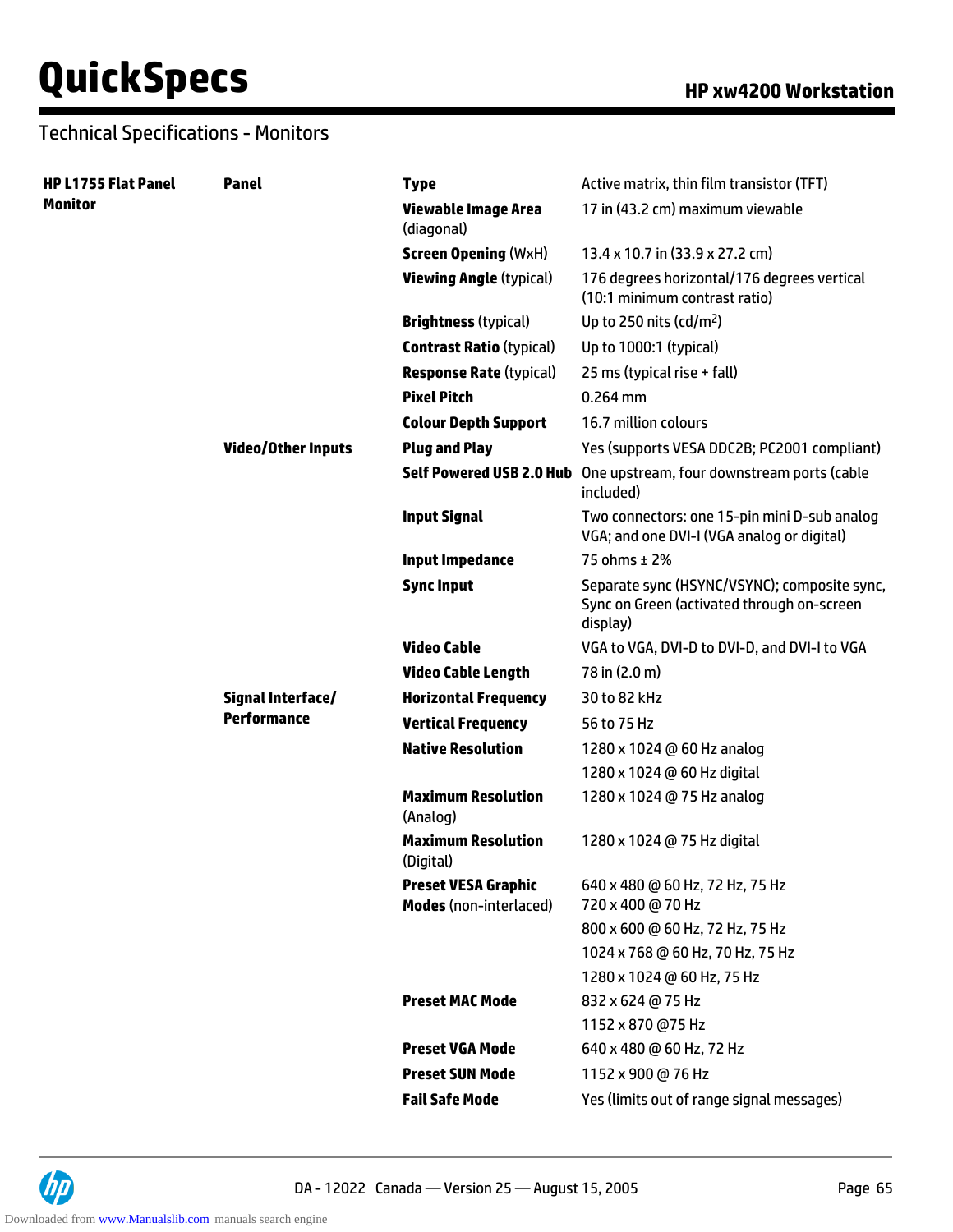|                                                   | <b>Maximum Pixel Clock</b><br><b>Speed</b>   | <b>140 MHz</b>                                                                                                                |                                                                                                                    |  |
|---------------------------------------------------|----------------------------------------------|-------------------------------------------------------------------------------------------------------------------------------|--------------------------------------------------------------------------------------------------------------------|--|
|                                                   | <b>User Programmable</b><br><b>Modes</b>     | <b>Yes, 15</b>                                                                                                                |                                                                                                                    |  |
|                                                   | <b>Anti-Glare</b>                            | Yes                                                                                                                           |                                                                                                                    |  |
|                                                   | <b>Anti-Static</b>                           | Yes                                                                                                                           |                                                                                                                    |  |
|                                                   | <b>AssetControl</b>                          | featuring Intelligent Manageability)                                                                                          | Yes (accessible on HP Compag Business Desktops                                                                     |  |
|                                                   | <b>Default Colour</b><br><b>Temperature</b>  | Yes (6500k, 9300k, SRGB, Custom User)                                                                                         |                                                                                                                    |  |
| <b>On Screen Display (OSD)</b><br><b>Controls</b> | <b>Buttons or Switches</b>                   | Power on/off; 3-button OSD; second level OSD<br>buttons include dual-input switch, dedicated auto<br>adjust switch            |                                                                                                                    |  |
|                                                   | <b>Languages</b>                             | English, Spanish, French, German, Italian,<br>Japanese, Simplified Chinese                                                    |                                                                                                                    |  |
|                                                   | <b>User Controls</b>                         | number, mode displayed, sleep timer, input<br>selection, factory reset, individual colour<br>contrast, full-screen resolution | Size and positioning, contrast, brightness, clock,<br>clock phase, selectable colour temperature, serial           |  |
| <b>Power</b>                                      | <b>Power Supply</b>                          | Auto-ranging, 90 to 265 VAC; internal power<br>supply                                                                         |                                                                                                                    |  |
|                                                   | <b>Input Power</b>                           | $100 - 240$ VAC                                                                                                               |                                                                                                                    |  |
|                                                   | <b>Nominal Current</b>                       | 1.5 A maximum                                                                                                                 |                                                                                                                    |  |
|                                                   | <b>Frequency</b>                             | $50 \sim 60$ Hz                                                                                                               |                                                                                                                    |  |
|                                                   | <b>Average</b>                               | 33 watts when displaying standard office<br>software                                                                          |                                                                                                                    |  |
|                                                   | <b>Typical Power</b><br><b>Consumption</b>   | < 40 watts                                                                                                                    |                                                                                                                    |  |
|                                                   | <b>Maximum</b>                               | < 60 watts                                                                                                                    |                                                                                                                    |  |
|                                                   | <b>Power Saving</b>                          | < 2 W                                                                                                                         |                                                                                                                    |  |
|                                                   | <b>Off Mode</b>                              | O watts (when master power switch is in the off<br>position)                                                                  |                                                                                                                    |  |
|                                                   | <b>Power Cable Length</b>                    | 70 in (1.8 m); non-captive                                                                                                    |                                                                                                                    |  |
| <b>Mechanical</b>                                 | <b>Dimensions</b><br>$(H \times W \times D)$ | <b>Unpacked with stand</b>                                                                                                    | 16.1 (minimum) to 21.2<br>(maximum) x 14.4 x 8.3<br>in (40.9 (minimum) to<br>42.2 (maximum) x 36.5<br>$x 21.1$ cm) |  |
|                                                   |                                              | <b>Base Area</b>                                                                                                              | 8.3 x 12.2 in                                                                                                      |  |
|                                                   |                                              | (Footprint D x W)                                                                                                             | $(21.1 \times 30.9 \text{ cm})$                                                                                    |  |
|                                                   |                                              | <b>Panel only (without</b><br>stand) $(H \times W \times D)$                                                                  | $11.8 \times 14.4 \times 2.9$ in<br>$(30.1 \times 40.9 \times 7.3 \text{ cm})$                                     |  |

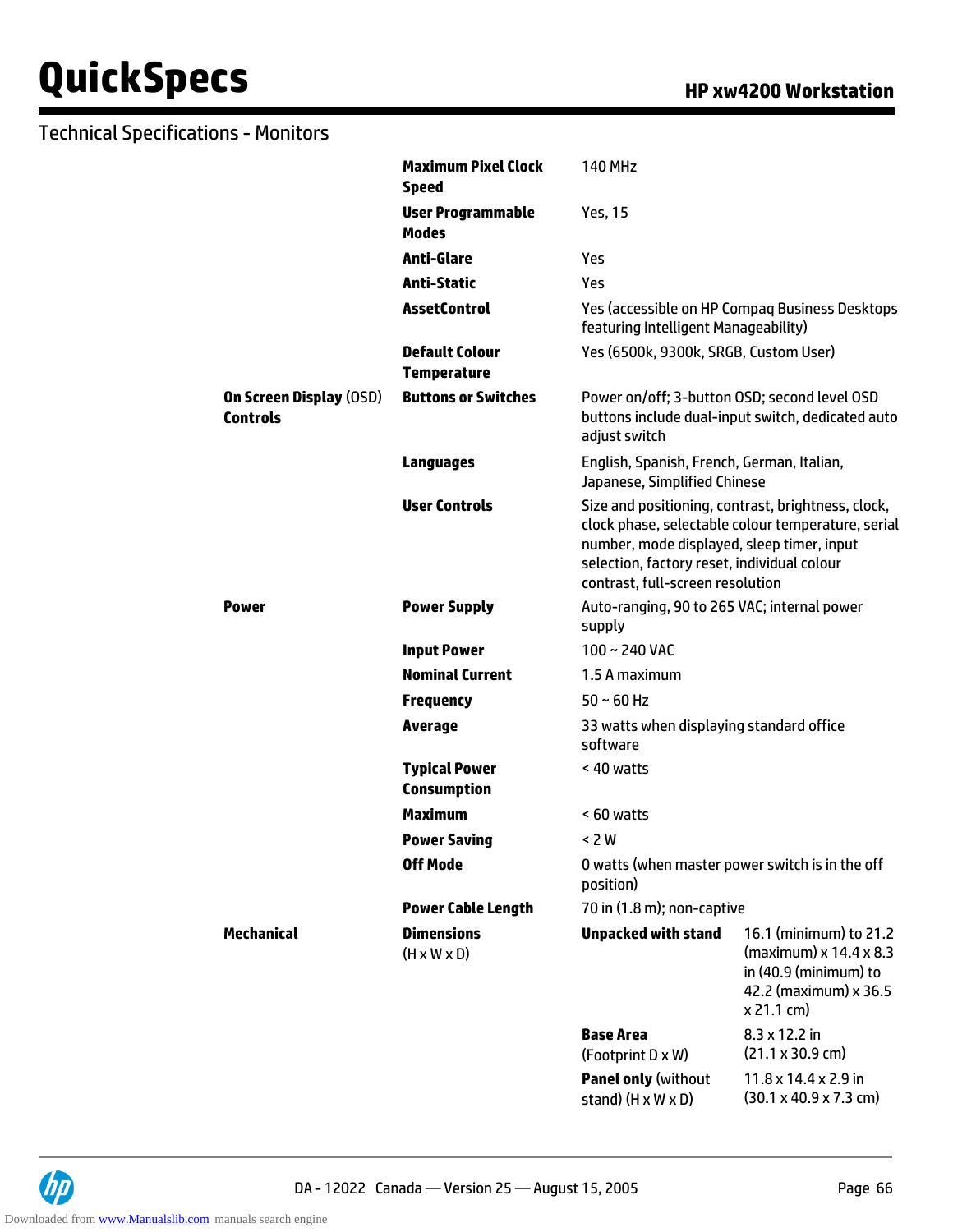|                      | Weight                                                                                                                                     | <b>Unpacked with stand</b>                                                                                                                                                                                                                                                                                                                                                     | 14.7 lb (6.7 kg)                                   |  |
|----------------------|--------------------------------------------------------------------------------------------------------------------------------------------|--------------------------------------------------------------------------------------------------------------------------------------------------------------------------------------------------------------------------------------------------------------------------------------------------------------------------------------------------------------------------------|----------------------------------------------------|--|
|                      |                                                                                                                                            | <b>Unpacked without</b><br>stand                                                                                                                                                                                                                                                                                                                                               | 8.1 lb (3.7 kg)                                    |  |
|                      |                                                                                                                                            | Packaged                                                                                                                                                                                                                                                                                                                                                                       | 20.2 lb (9.2 kg)                                   |  |
|                      | <b>Bezel Width</b>                                                                                                                         | 13 mm left and right, 14 mm top, and 15 mm<br>bottom                                                                                                                                                                                                                                                                                                                           |                                                    |  |
|                      | <b>Tilt Range</b>                                                                                                                          | $-5^\circ$ to $+35^\circ$                                                                                                                                                                                                                                                                                                                                                      |                                                    |  |
|                      | <b>Swivel Range</b>                                                                                                                        | ± 50° horizontal swivel                                                                                                                                                                                                                                                                                                                                                        |                                                    |  |
|                      | <b>Height Adjustable</b>                                                                                                                   | Yes (5.1 in/13 cm adjustment range)                                                                                                                                                                                                                                                                                                                                            |                                                    |  |
|                      | <b>Pivot Rotation</b>                                                                                                                      | Yes, 90°                                                                                                                                                                                                                                                                                                                                                                       |                                                    |  |
|                      | Base                                                                                                                                       |                                                                                                                                                                                                                                                                                                                                                                                | Ships detached and is removable after installation |  |
| <b>Environmental</b> | Temperature - Operating 41° to 95° F (5° to 35° C)                                                                                         |                                                                                                                                                                                                                                                                                                                                                                                |                                                    |  |
|                      | <b>Temperature - Non-</b><br>operating                                                                                                     | -4° to 140° F (-20° to 60° C)                                                                                                                                                                                                                                                                                                                                                  |                                                    |  |
|                      | <b>Humidity - Operating</b>                                                                                                                | 20% to 80%                                                                                                                                                                                                                                                                                                                                                                     |                                                    |  |
|                      | Humidity - Non-operating 5% to 95%                                                                                                         |                                                                                                                                                                                                                                                                                                                                                                                |                                                    |  |
|                      | <b>Altitude - Operating</b>                                                                                                                | 0 to 13,000 ft (0 to 4,000 m)                                                                                                                                                                                                                                                                                                                                                  |                                                    |  |
|                      | Altitude - Non-operating                                                                                                                   | 0 to 40,000 ft (0 to 12,192 m)                                                                                                                                                                                                                                                                                                                                                 |                                                    |  |
| <b>Options</b>       | - Part number: DK985A                                                                                                                      | HP Desktop Access Centre Features integrated microphone/headset jacks,<br>dual function headset for phone/PC support, a<br>MultiBay slot for adding an optical drive (sold<br>separately), and four USB ports for easy<br>integration of third-party digital solutions. Sold<br>separately. For more information, refer to the HP<br>Desktop Access Centre QuickSpec document. |                                                    |  |
|                      | HP Flat Panel Speaker Bar Powered directly by the monitor, seamlessly<br>- Part number: PF804AA                                            | attaches to the monitor's bezel to bring full<br>multimedia support to select HP flat panel<br>monitors. Features dual speakers with full sound<br>range and external jack for headphones. Sold<br>separately. For more information, refer to the HP<br>Flat Panel Speaker Bar QuickSpec document.                                                                             |                                                    |  |
|                      | <b>HP Compaq 7000 Series</b><br><b>Ultra-slim Desktop</b><br><b>Integrated Work Centre</b><br><b>Stand - Part number:</b><br><b>DL641B</b> | Allows mounting of a 15-, 17- or 19-inch HP flat<br>panel monitor and an HP Compag dc7100 Ultra-<br>slim Desktop PC on a single stand for the<br>convenience of an "all-in-one" form factor. Sold<br>separately. For more information, refer to this<br>product's QuickSpec document                                                                                           |                                                    |  |
| <b>Other</b>         | <b>Accessories Included</b>                                                                                                                | VGA to VGA cable, DVI-D to DVI-D cable, DVI-I to<br>VGA cable, USB cable, user CD-ROM with Pivot Pro<br>software                                                                                                                                                                                                                                                               |                                                    |  |
|                      | <b>Software</b>                                                                                                                            | Pivot Pro software from Portrait Displays, Inc.<br>interacts with your PC's native graphics driver to<br>enable seamless portrait screen redraws with a<br>simple mouse-click or keyboard command. Pivot                                                                                                                                                                       |                                                    |  |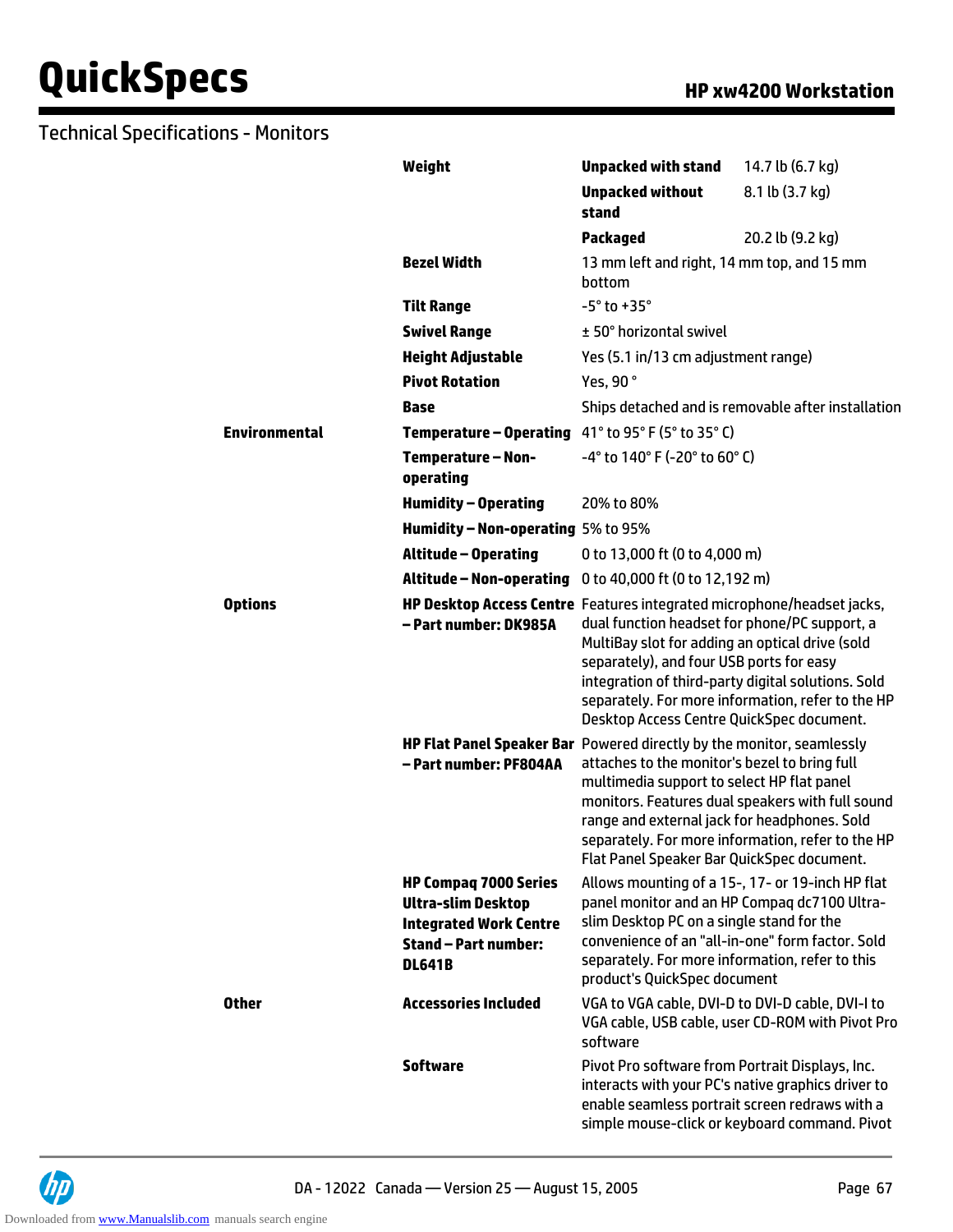#### Technical Specifications - Monitors

|                                               |                                                                                                                                                                                                                                                                                                                                                                                                                                                                                                                                       | display against image retention, drastically lower<br>power consumption and energy costs, and extend                                                                                                                                                |
|-----------------------------------------------|---------------------------------------------------------------------------------------------------------------------------------------------------------------------------------------------------------------------------------------------------------------------------------------------------------------------------------------------------------------------------------------------------------------------------------------------------------------------------------------------------------------------------------------|-----------------------------------------------------------------------------------------------------------------------------------------------------------------------------------------------------------------------------------------------------|
|                                               |                                                                                                                                                                                                                                                                                                                                                                                                                                                                                                                                       | the lifespan of the monitor.                                                                                                                                                                                                                        |
|                                               | <b>User Guide Languages</b>                                                                                                                                                                                                                                                                                                                                                                                                                                                                                                           | English, Latin America Spanish, Brazilian<br>Portuguese, Danish, Dutch, Finnish, French,<br>German, Italian, Norwegian, Swedish, Greek,<br>Polish, Russian, Slovenian, Turkish, Simplified<br>Chinese, Traditional Chinese, Korean, and<br>Japanese |
|                                               | <b>Warranty Languages</b>                                                                                                                                                                                                                                                                                                                                                                                                                                                                                                             | English, Canadian French, Latin America Spanish,<br>Brazilian Portuguese, Danish, Dutch, Finnish,<br>French, German, Italian, Norwegian, Spanish,<br>Swedish, Bahasa Indonesian, Simplified Chinese,<br><b>Traditional Chinese, and Korean</b>      |
|                                               | <b>Colour</b>                                                                                                                                                                                                                                                                                                                                                                                                                                                                                                                         | Carbonite, two-tone carbonite and silver (EMEA<br>only)                                                                                                                                                                                             |
|                                               | <b>VESA Mounting</b>                                                                                                                                                                                                                                                                                                                                                                                                                                                                                                                  | Yes (swing arm/wall mount not included); base<br>must be removed for mounting options)                                                                                                                                                              |
|                                               | <b>VESA External Mounting</b>                                                                                                                                                                                                                                                                                                                                                                                                                                                                                                         | Yes (standard 4 hole pattern, 100 mm)                                                                                                                                                                                                               |
|                                               | <b>Kensington Lock-ready</b>                                                                                                                                                                                                                                                                                                                                                                                                                                                                                                          | Yes                                                                                                                                                                                                                                                 |
| <b>Certification and</b><br><b>Compliance</b> | Australian ACA Approval, Canadian Requirements/CSA, CE Marking, China CCC<br>Approval, CISPR Requirements, Eastern European Approvals, Energy Star<br>Compliant, FCC Approval, German Ergonomic (TUV and GS Mark), ISO 13406-2<br>Compliant (Pixel Defect Guidelines), Mexican NOM Approval, MPR-II Compliant,<br>PC2001 Compliant, PC99 Certified, S. Korean MIC Approval, Taiwan BSMI<br>Approval, TCO 99 or 03 depending on region (emissions, ergonomics,<br>environment), TUV-Ergo, UL Listed, VCCI Approvals, Microsoft Windows |                                                                                                                                                                                                                                                     |
|                                               | Certification                                                                                                                                                                                                                                                                                                                                                                                                                                                                                                                         |                                                                                                                                                                                                                                                     |
| <b>Compatibility</b>                          | Recommended for use with HP products.                                                                                                                                                                                                                                                                                                                                                                                                                                                                                                 | VESA Video Signal Standard (VSIS) Compliant video cards have been tested<br>and proven compatible for use with the HP L1755 Flat Panel Monitor.                                                                                                     |
| <b>Service and Warranty</b>                   | For details, contact HP Customer Support.                                                                                                                                                                                                                                                                                                                                                                                                                                                                                             | Limited three-year parts and repair labour, service provider labour, and on-<br>site service. Next business day advanced exchange direct replacement service<br>available during warranty period. Certain restrictions and exclusions apply.        |
| <b>Panel</b>                                  | <b>Type</b>                                                                                                                                                                                                                                                                                                                                                                                                                                                                                                                           | Active matrix, thin film transistor (TFT)                                                                                                                                                                                                           |
|                                               | <b>Viewable Image Area</b><br>(diagonal)                                                                                                                                                                                                                                                                                                                                                                                                                                                                                              | 19 in (48.25 cm) maximum viewable                                                                                                                                                                                                                   |

**HP L1955 Flat Panel**

**Monitor**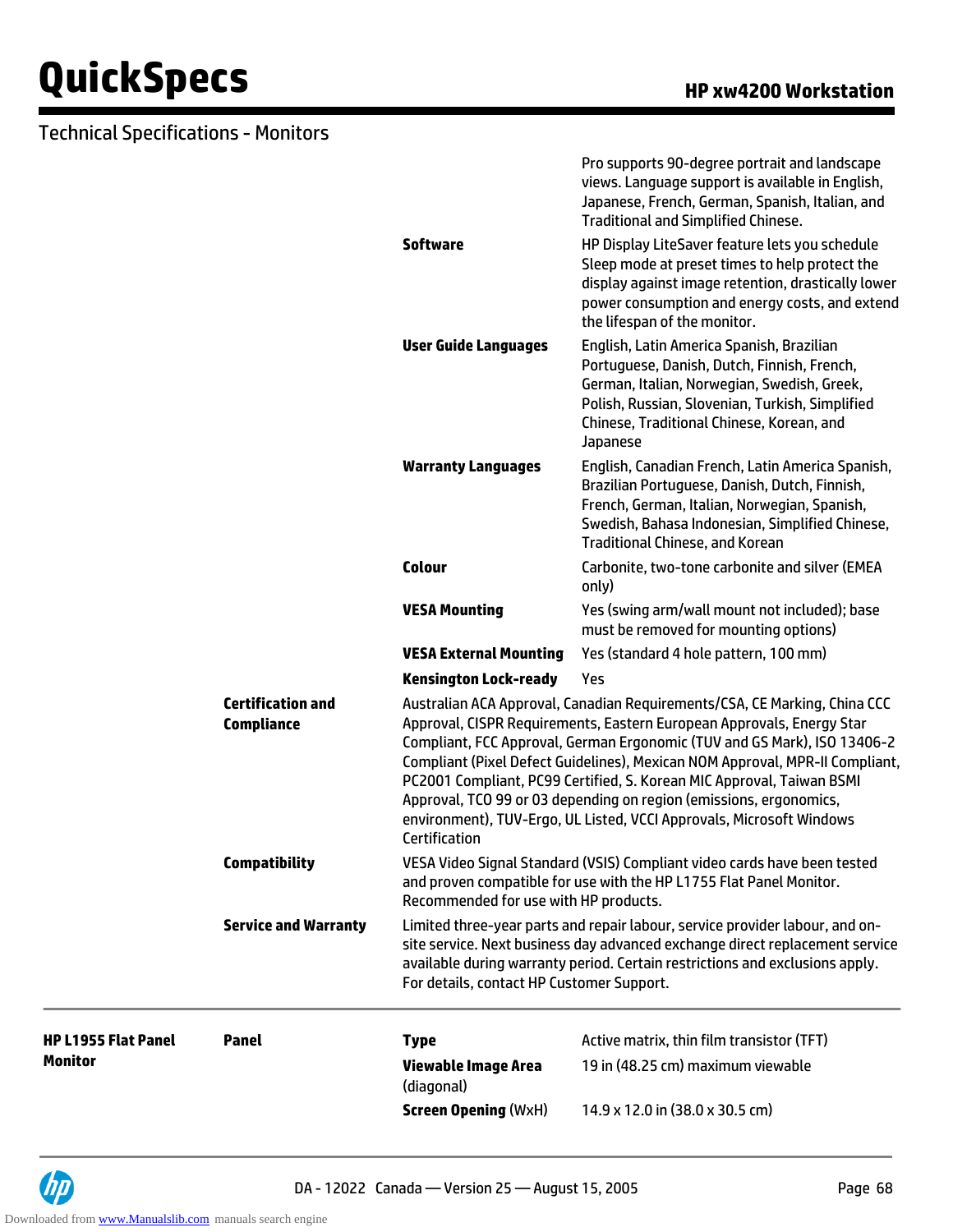| <b>Technical Specifications - Monitors</b> |                                                             |                                                                                                        |
|--------------------------------------------|-------------------------------------------------------------|--------------------------------------------------------------------------------------------------------|
|                                            | <b>Viewing Angle (typical)</b>                              | 176 degrees horizontal/176 degrees vertical<br>(10:1 minimum contrast ratio)                           |
|                                            | <b>Brightness (typical)</b>                                 | Up to 250 nits (cd/m <sup>2</sup> )                                                                    |
|                                            | <b>Contrast Ratio (typical)</b>                             | Up to 1000:1 (typical)                                                                                 |
|                                            | <b>Response Rate (typical)</b>                              | <16 ms (typical rise + fall)                                                                           |
|                                            | <b>Pixel Pitch</b>                                          | $0.294$ mm                                                                                             |
|                                            | <b>Colour Depth Support</b>                                 | 16.7 million colours                                                                                   |
| <b>Video/Other Inputs</b>                  | <b>Plug and Play</b>                                        | Yes (supports VESA DDC2B; PC2001 compliant)                                                            |
|                                            |                                                             | Self Powered USB 2.0 Hub One upstream, four downstream ports (cable<br>included)                       |
|                                            | <b>Input Signal</b>                                         | Two connectors: one 15-pin mini D-sub analog<br>VGA; and one DVI-I (VGA analog or digital)             |
|                                            | <b>Input Impedance</b>                                      | 75 ohms ± 2%                                                                                           |
|                                            | <b>Sync Input</b>                                           | Separate sync (HSYNC/VSYNC); composite sync,<br>Sync on Green (activated through on-screen<br>display) |
|                                            | <b>Video Cable</b>                                          | VGA to VGA, DVI-D to DVI-D, and DVI-I to VGA                                                           |
|                                            | <b>Video Cable Length</b>                                   | 78 in (2.0 m)                                                                                          |
| Signal Interface/                          | <b>Horizontal Frequency</b>                                 | 30 to 82 kHz                                                                                           |
| <b>Performance</b>                         | <b>Vertical Frequency</b>                                   | 56 to 75 Hz                                                                                            |
|                                            | <b>Native Resolution</b>                                    | 1280 x 1024 @ 75 Hz analog                                                                             |
|                                            |                                                             | 1280 x 1024 @ 60 Hz digital                                                                            |
|                                            | <b>Maximum Resolution</b><br>(Analog)                       | 1280 x 1024 @ 75 Hz analog                                                                             |
|                                            | <b>Maximum Resolution</b><br>(Digital)                      | 1280 x 1024 @ 75 Hz digital                                                                            |
|                                            | <b>Preset VESA Graphic</b><br><b>Modes</b> (non-interlaced) | 640 x 480 @ 60 Hz, 72 Hz, 75 Hz<br>720 x 400 @ 70 Hz                                                   |
|                                            |                                                             | 800 x 600 @ 60 Hz, 72 Hz, 75 Hz                                                                        |
|                                            |                                                             | 1024 x 768 @ 60 Hz, 70 Hz, 75 Hz                                                                       |
|                                            |                                                             | 1280 x 1024 @ 60 Hz, 75 Hz                                                                             |
|                                            | <b>Preset MAC Mode</b>                                      | 832 x 624 @ 75 Hz                                                                                      |
|                                            |                                                             | 1152 x 870 @75 Hz                                                                                      |
|                                            | <b>Preset VGA Mode</b>                                      | 640 x 480 @ 60 Hz, 72 Hz                                                                               |
|                                            | <b>Preset SUN Mode</b>                                      | 1152 x 900 @ 76 Hz                                                                                     |
|                                            | <b>Fail Safe Mode</b>                                       | Yes (limits out of range signal messages)                                                              |
|                                            | <b>Maximum Pixel Clock</b><br><b>Speed</b>                  | <b>140 MHz</b>                                                                                         |
|                                            | <b>User Programmable</b><br><b>Modes</b>                    | Yes, 15                                                                                                |
|                                            | <b>Anti-Glare</b>                                           | Yes                                                                                                    |
|                                            | <b>Anti-Static</b>                                          | Yes                                                                                                    |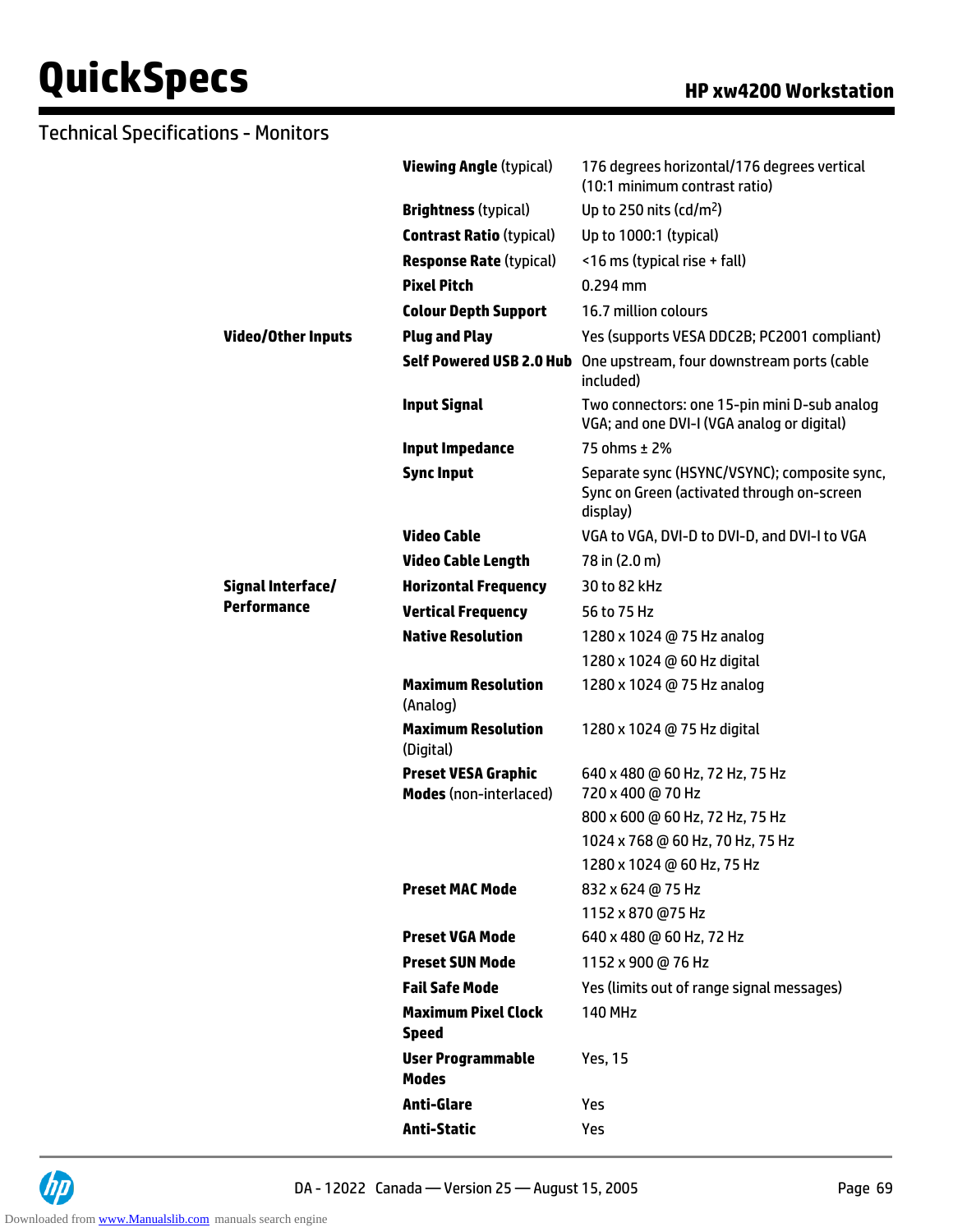| <b>Technical Specifications - Monitors</b>        |                                              |                                                                            |                                                                                                                  |
|---------------------------------------------------|----------------------------------------------|----------------------------------------------------------------------------|------------------------------------------------------------------------------------------------------------------|
|                                                   | <b>AssetControl</b>                          | featuring Intelligent Manageability)                                       | Yes (accessible on HP Compaq Business Desktops                                                                   |
|                                                   | <b>Default Colour</b><br><b>Temperature</b>  | Yes (6500k, 9300k, SRGB, Custom User)                                      |                                                                                                                  |
| <b>On Screen Display (OSD)</b><br><b>Controls</b> | <b>Buttons or Switches</b>                   | adjust switch                                                              | Power on/off; 3-button OSD; second level OSD<br>buttons include dual-input switch, dedicated auto                |
|                                                   | <b>Languages</b>                             | English, Spanish, French, German, Italian,<br>Japanese, Simplified Chinese |                                                                                                                  |
|                                                   | <b>User Controls</b>                         | <b>Size and Positioning</b>                                                |                                                                                                                  |
|                                                   |                                              | Contrast                                                                   |                                                                                                                  |
|                                                   |                                              | <b>Brightness</b>                                                          |                                                                                                                  |
|                                                   |                                              | Clock, Clock Phase                                                         |                                                                                                                  |
|                                                   |                                              | Selectable Colour Temperature                                              |                                                                                                                  |
|                                                   |                                              | <b>Serial Number</b>                                                       |                                                                                                                  |
|                                                   |                                              | Mode Displayed                                                             |                                                                                                                  |
|                                                   |                                              | <b>Sleep Timer</b>                                                         |                                                                                                                  |
|                                                   |                                              | <b>Input Selection</b>                                                     |                                                                                                                  |
|                                                   |                                              | <b>Factory Reset</b>                                                       |                                                                                                                  |
|                                                   |                                              | <b>Individual Colour Contrast</b>                                          |                                                                                                                  |
|                                                   |                                              | <b>Full-screen Resolution</b>                                              |                                                                                                                  |
| <b>Power</b>                                      | <b>Power Supply</b>                          | Auto-ranging, 90 to 265 VAC; internal power<br>supply                      |                                                                                                                  |
|                                                   | <b>Input Power</b>                           | 100~240 VAC                                                                |                                                                                                                  |
|                                                   | <b>Nominal Current</b>                       | 1.5 A maximum                                                              |                                                                                                                  |
|                                                   | <b>Frequency</b>                             | $50 \sim 60$ Hz                                                            |                                                                                                                  |
|                                                   | <b>Average</b>                               | 33 watts when displaying standard office<br>software                       |                                                                                                                  |
|                                                   | <b>Typical Power</b><br><b>Consumption</b>   | < 40 watts                                                                 |                                                                                                                  |
|                                                   | <b>Maximum</b>                               | < 60 watts                                                                 |                                                                                                                  |
|                                                   | <b>Power Saving</b>                          | < 2 watts                                                                  |                                                                                                                  |
|                                                   | <b>Off Mode</b>                              | position)                                                                  | 0 watts (when master power switch is in the off                                                                  |
|                                                   | <b>Power Cable Length</b>                    | 70 in (1.8 m); non-captive                                                 |                                                                                                                  |
| <b>Mechanical</b>                                 | <b>Dimensions</b><br>$(H \times W \times D)$ | <b>Unpacked with stand</b>                                                 | 16.8 (minimum) to 22.3<br>(maximum) x 15.9 x 8.3<br>in (42.7 (minimum) to<br>56.6 (maximum) x 40.4<br>x 21.1 cm) |
|                                                   |                                              | <b>Base Area</b><br>(Footprint D x W)                                      | 8.3 x 12.2 in<br>$(21.1 \times 30.9 \text{ cm})$                                                                 |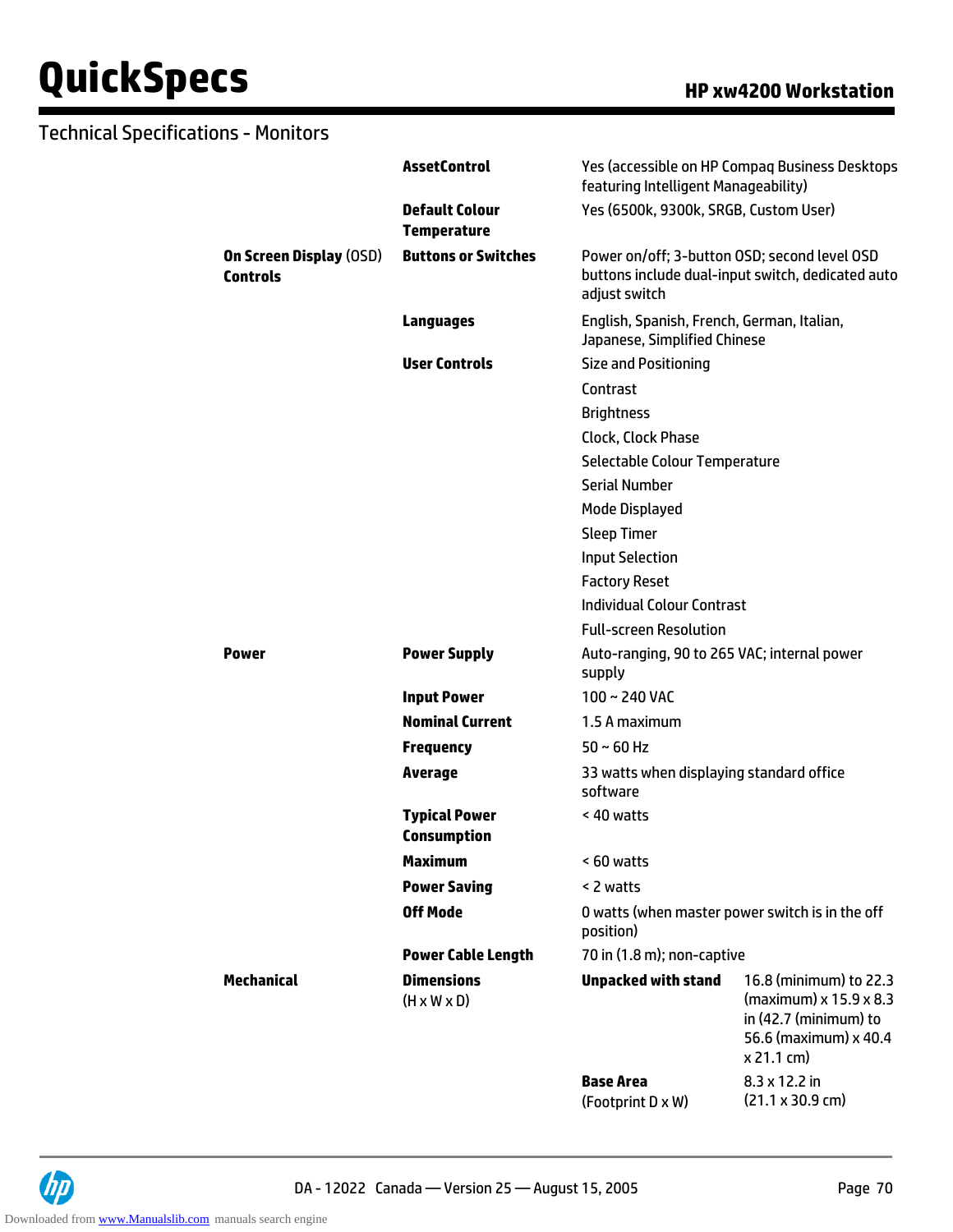|                      |                                                                              | <b>Panel only (without</b><br>stand) $(H \times W \times D)$                                                                                                                                                                                                                                                                                                                | $13.2 \times 15.9 \times 3.1$ in<br>$(33.5 \times 40.4 \times 7.9 \text{ cm})$                      |
|----------------------|------------------------------------------------------------------------------|-----------------------------------------------------------------------------------------------------------------------------------------------------------------------------------------------------------------------------------------------------------------------------------------------------------------------------------------------------------------------------|-----------------------------------------------------------------------------------------------------|
|                      | Weight                                                                       | <b>Unpacked with stand</b>                                                                                                                                                                                                                                                                                                                                                  | 16.5 lb (7.5 kg)                                                                                    |
|                      |                                                                              | <b>Unpacked without</b><br>stand                                                                                                                                                                                                                                                                                                                                            | 10.5 lb (4.75 kg)                                                                                   |
|                      |                                                                              | <b>Packaged</b>                                                                                                                                                                                                                                                                                                                                                             | 23.5 lb (10.7 kg)                                                                                   |
|                      | <b>Bezel Width</b>                                                           | 13 mm left and right, 14 mm top, and 15 mm<br>bottom                                                                                                                                                                                                                                                                                                                        |                                                                                                     |
|                      | <b>Tilt Range</b>                                                            | $-5^\circ$ to $+35^\circ$                                                                                                                                                                                                                                                                                                                                                   |                                                                                                     |
|                      | <b>Swivel Range</b>                                                          | ± 50° horizontal swivel                                                                                                                                                                                                                                                                                                                                                     |                                                                                                     |
|                      | <b>Height Adjustable</b>                                                     | Yes (5.1 in/13 cm adjustment range)                                                                                                                                                                                                                                                                                                                                         |                                                                                                     |
|                      | <b>Pivot Rotation</b>                                                        | Yes, 90°                                                                                                                                                                                                                                                                                                                                                                    |                                                                                                     |
|                      | Base                                                                         |                                                                                                                                                                                                                                                                                                                                                                             | Ships detached and is removable after installation                                                  |
| <b>Environmental</b> | Temperature – Operating                                                      | 41° to 95° F (5° to 35° C)                                                                                                                                                                                                                                                                                                                                                  |                                                                                                     |
|                      | <b>Temperature - Non-</b><br>operating                                       | $-4^{\circ}$ to 140° F (-20° to 60° C)                                                                                                                                                                                                                                                                                                                                      |                                                                                                     |
|                      | <b>Humidity - Operating</b>                                                  | 20% to 80%                                                                                                                                                                                                                                                                                                                                                                  |                                                                                                     |
|                      | Humidity - Non-operating 5% to 95%                                           |                                                                                                                                                                                                                                                                                                                                                                             |                                                                                                     |
|                      | <b>Altitude - Operating</b>                                                  | 0 to 13,000 ft (0 to 4,000 m)                                                                                                                                                                                                                                                                                                                                               |                                                                                                     |
|                      | Altitude – Non-operating                                                     | 0 to 40,000 ft (0 to 12,192 m)                                                                                                                                                                                                                                                                                                                                              |                                                                                                     |
| <b>Options</b>       | <b>Desktop Access Centre</b>                                                 | Features integrated microphone/headset jacks,<br>dual function headset for phone/PC support, a<br>MultiBay slot for adding an optical drive (sold<br>separately), and four USB ports for easy<br>integration of third-party digital solutions. Sold<br>separately; part number DK985A. For more<br>information, refer to the HP Desktop<br><b>Access Centre QuickSpecs.</b> |                                                                                                     |
|                      | <b>HP Flat Panel Speaker Bar</b> Powered directly by the monitor, seamlessly | attaches to the monitor's bezel to bring full<br>multimedia support to select HP flat panel<br>range and external jack for headphones. Sold<br>separately, part number PF804AA. For more<br>information, refer to the HP Flat Panel Speaker<br>Bar QuickSpecs.                                                                                                              | monitors. Features dual speakers with full sound                                                    |
| <b>Other</b>         | <b>Accessories Included</b>                                                  | VGA to VGA cable, DVI-D to DVI-D cable, DVI-I to<br>software                                                                                                                                                                                                                                                                                                                | VGA cable, USB cable, user CD-ROM with Pivot Pro                                                    |
|                      | <b>Software</b>                                                              | Pivot Pro software from Portrait Displays, Inc.<br>enable seamless portrait screen redraws with a<br>Pro supports 90-degree portrait and landscape<br>views. Language support is available in English,                                                                                                                                                                      | interacts with your PC's native graphics driver to<br>simple mouse-click or keyboard command. Pivot |

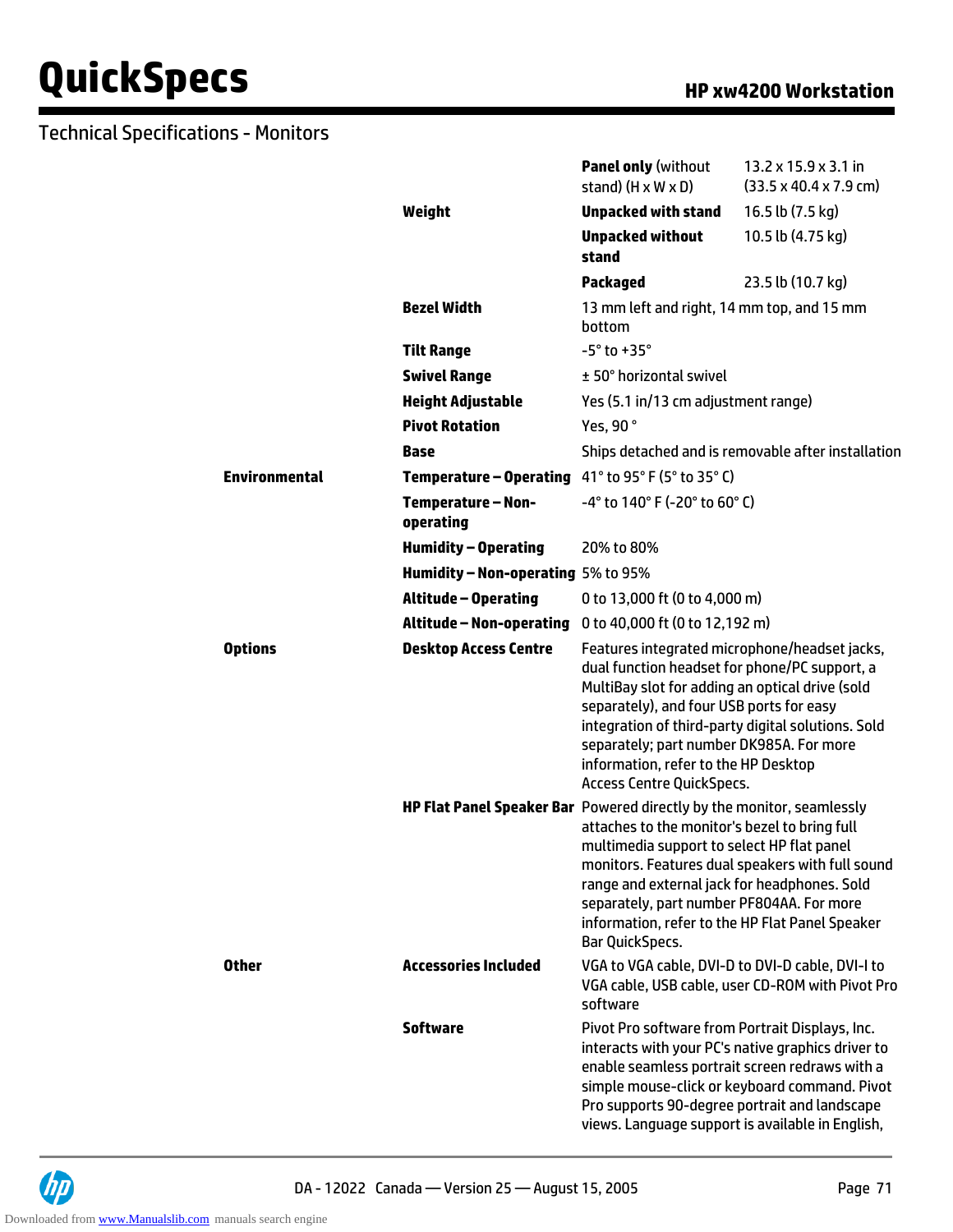|                              |                                               |                                                                                                                                                                                                                                                                                                                                                                                                                                                                                                                                                                                        | Japanese, French, German, Spanish, Italian, and<br><b>Traditional and Simplified Chinese.</b>                                                                                                                                            |  |
|------------------------------|-----------------------------------------------|----------------------------------------------------------------------------------------------------------------------------------------------------------------------------------------------------------------------------------------------------------------------------------------------------------------------------------------------------------------------------------------------------------------------------------------------------------------------------------------------------------------------------------------------------------------------------------------|------------------------------------------------------------------------------------------------------------------------------------------------------------------------------------------------------------------------------------------|--|
|                              |                                               | <b>Software</b>                                                                                                                                                                                                                                                                                                                                                                                                                                                                                                                                                                        | HP Display LiteSaver feature lets you schedule<br>Sleep mode at preset times to help protect the<br>display against image retention, drastically lower<br>power consumption and energy costs, and extend<br>the lifespan of the monitor. |  |
|                              |                                               | <b>User Guide Languages</b>                                                                                                                                                                                                                                                                                                                                                                                                                                                                                                                                                            | English                                                                                                                                                                                                                                  |  |
|                              |                                               | <b>Warranty Languages</b>                                                                                                                                                                                                                                                                                                                                                                                                                                                                                                                                                              | English                                                                                                                                                                                                                                  |  |
|                              |                                               | <b>Colour</b>                                                                                                                                                                                                                                                                                                                                                                                                                                                                                                                                                                          | Carbonite, two-tone carbonite and silver (EMEA<br>only)                                                                                                                                                                                  |  |
|                              |                                               | <b>VESA Mounting</b>                                                                                                                                                                                                                                                                                                                                                                                                                                                                                                                                                                   | Yes (swing arm/wall mount not included); base<br>must be removed for mounting options)                                                                                                                                                   |  |
|                              |                                               | <b>VESA External Mounting</b>                                                                                                                                                                                                                                                                                                                                                                                                                                                                                                                                                          | Yes (standard 4 hole pattern, 100 mm)                                                                                                                                                                                                    |  |
|                              |                                               | <b>Kensington Lock-ready</b>                                                                                                                                                                                                                                                                                                                                                                                                                                                                                                                                                           | Yes                                                                                                                                                                                                                                      |  |
|                              | <b>Certification and</b><br><b>Compliance</b> | Australian ACA Approval, Canadian Requirements/CSA, CE Marking, China<br>CCIB/CCEE Approval, CISPR Requirements, Eastern European Approvals,<br>Energy Star Compliant, FCC Approval, German Ergonomic (TUV and GS Mark),<br>ISO 13406-2 Compliant (Pixel Defect Guidelines), Mexican NOM Approval,<br>MPR-II Compliant, PC2001 Compliant, PC99 Certified, S. Korean MIC Approval,<br>Taiwan BSMI Approval, TCO 99 or 03 depending on region (emissions,<br>ergonomics, environment), TUV-Ergo, UL Listed, VCCI Approvals, Microsoft <sup>®</sup><br>Windows <sup>®</sup> Certification |                                                                                                                                                                                                                                          |  |
|                              | <b>Compatibility</b>                          | VESA Video Signal Standard (VSIS) Compliant video cards have been tested<br>and proven compatible for use with the HP L1955 Flat Panel Monitor.<br>Recommended for use with HP products.                                                                                                                                                                                                                                                                                                                                                                                               |                                                                                                                                                                                                                                          |  |
|                              | <b>Service and Warranty</b>                   | Limited three-year parts and repair labour, service provider labour, and on-<br>site service. Next Business Day advanced exchange direct replacement service<br>available during warranty period. Certain restrictions and exclusions apply.<br>For details, contact HP Customer Support.                                                                                                                                                                                                                                                                                              |                                                                                                                                                                                                                                          |  |
| <b>HP Flat Panel Monitor</b> | Panel                                         | <b>Type</b>                                                                                                                                                                                                                                                                                                                                                                                                                                                                                                                                                                            | 20-inch Active Matrix TFT (thin film transistor)                                                                                                                                                                                         |  |
| L2035                        |                                               | <b>Viewable Image Area</b><br>(diagonal)                                                                                                                                                                                                                                                                                                                                                                                                                                                                                                                                               | 20.1 in (51 cm)                                                                                                                                                                                                                          |  |
|                              |                                               | <b>Screen Opening</b><br>$(W \times H)$                                                                                                                                                                                                                                                                                                                                                                                                                                                                                                                                                | 16.2 x 12.17 in (41.1 x 30.9 cm)                                                                                                                                                                                                         |  |
|                              |                                               | <b>Viewing Angle (typical)*</b>                                                                                                                                                                                                                                                                                                                                                                                                                                                                                                                                                        | Up to 170° H/170° V (10:1 minimum contrast<br>ratio)                                                                                                                                                                                     |  |
|                              |                                               | <b>Brightness (typical*</b>                                                                                                                                                                                                                                                                                                                                                                                                                                                                                                                                                            | Up to 250 nits (cd/m <sup>2</sup> )                                                                                                                                                                                                      |  |
|                              |                                               | <b>Contrast Ratio (typical)*</b>                                                                                                                                                                                                                                                                                                                                                                                                                                                                                                                                                       | Up to 400:1                                                                                                                                                                                                                              |  |
|                              |                                               | <b>Response Rate (typical)*</b>                                                                                                                                                                                                                                                                                                                                                                                                                                                                                                                                                        | 16 ms (typical, rise + fall)                                                                                                                                                                                                             |  |
|                              |                                               | <b>Pixel Pitch</b>                                                                                                                                                                                                                                                                                                                                                                                                                                                                                                                                                                     | 0.255 mm                                                                                                                                                                                                                                 |  |
|                              |                                               | <b>Colour Depth Support</b>                                                                                                                                                                                                                                                                                                                                                                                                                                                                                                                                                            | 16.7 million colours                                                                                                                                                                                                                     |  |

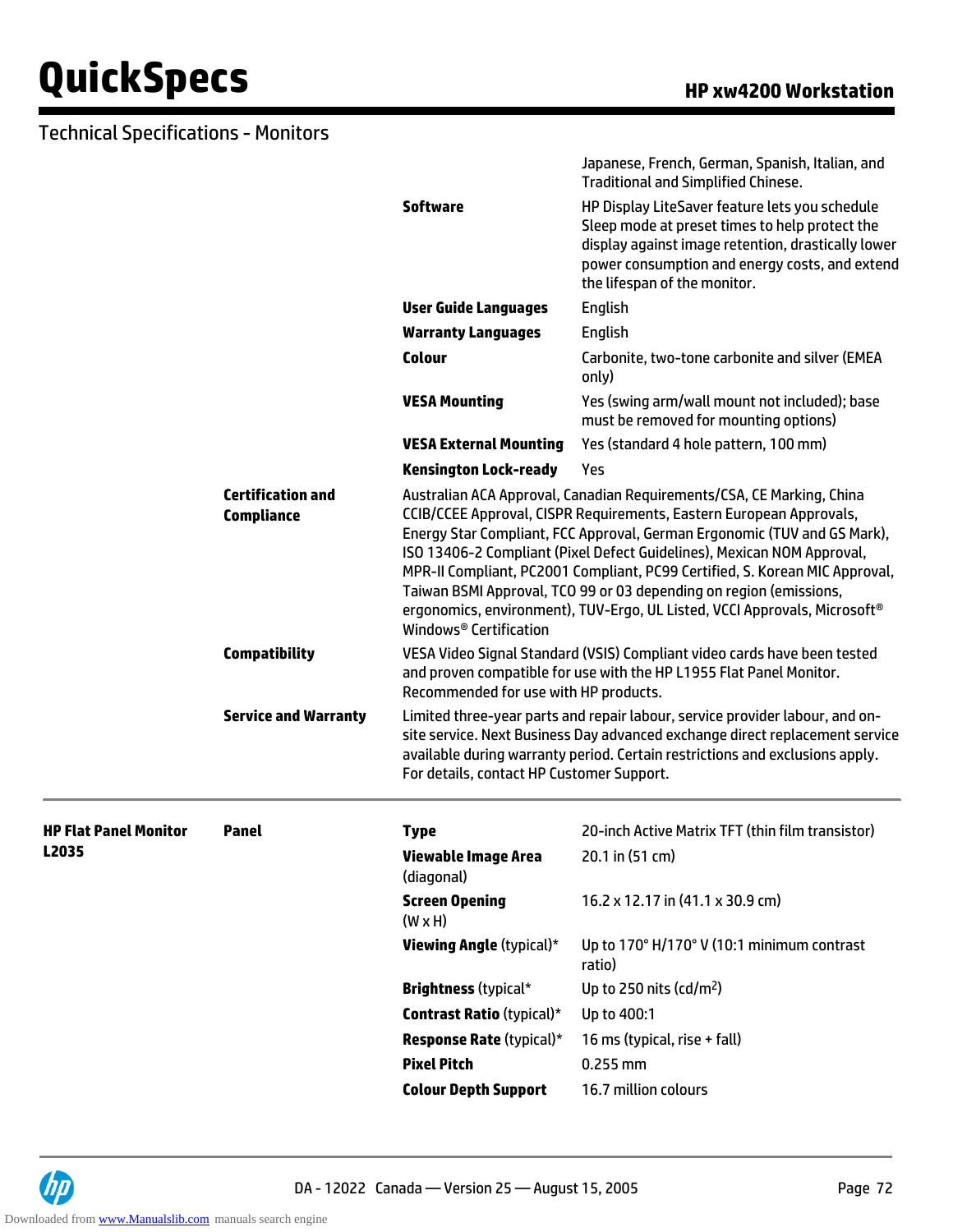#### Technical Specifications - Monitors

\*All specifications are provided by the component manufacturers. Performance specifications represent the highest specification of all HP's component manufacturers' typical level specifications for performance. Actual performance may vary either higher or lower.

| On Screen Display<br>(OSD) Controls | <b>Buttons or Switches</b>                  | PiP (Picture in Picture), Input select, auto adjust,<br>OSD up, OSD down, OSD menu select, power                                                                                                                                                                                                                                     |
|-------------------------------------|---------------------------------------------|--------------------------------------------------------------------------------------------------------------------------------------------------------------------------------------------------------------------------------------------------------------------------------------------------------------------------------------|
|                                     | <b>Languages</b>                            | English, French, German, Spanish, Italian                                                                                                                                                                                                                                                                                            |
|                                     | <b>User Controls</b>                        | Brightness, contrast, positioning, colour<br>temperature, individual colour control, serial<br>number display, full screen resolutions, clock,<br>clock phase, video picture-in-picture (size and<br>position), input selection (includes separate direct<br>access key for dedicated swap between inputs 1<br>and 2), factory reset |
| Signal Interface/<br>Performance    | <b>Horizontal Frequency</b>                 | 30 to 94 kHz (VGA input); 30 to 92 KHz (DVI input)<br>(for modes with pixel clock less than 157 MHz)                                                                                                                                                                                                                                 |
|                                     | <b>Vertical Frequency</b>                   | 48 to 85 Hz (VGA input); 30 to 92 KHz (DVI input)<br>(for modes with pixel clock less than 157 MHz)                                                                                                                                                                                                                                  |
|                                     | <b>Graphics Controller</b>                  | Pixelworks PW171                                                                                                                                                                                                                                                                                                                     |
|                                     | <b>Native Resolution</b>                    | 1600 x 1200 @ 60 Hz (recommended)                                                                                                                                                                                                                                                                                                    |
|                                     | <b>Preset VESA Graphic</b>                  | 1600 x 1200 @ 60 Hz, 75 Hz (VGA input)                                                                                                                                                                                                                                                                                               |
|                                     | <b>Modes</b> (non-interlaced)               | 1280 x 1024 @ 60 Hz, 75 Hz, 85 Hz                                                                                                                                                                                                                                                                                                    |
|                                     |                                             | 1280 x 960 @ 60 Hz                                                                                                                                                                                                                                                                                                                   |
|                                     |                                             | 1152 x 900 @ 66 Hz                                                                                                                                                                                                                                                                                                                   |
|                                     |                                             | 1024 x 768 @ 60 Hz, 75 Hz, 85 Hz                                                                                                                                                                                                                                                                                                     |
|                                     |                                             | 800 x 600 @ 60 Hz, 85 Hz                                                                                                                                                                                                                                                                                                             |
|                                     |                                             | 640 x 480 @ 60 Hz, 75 Hz, 85 Hz                                                                                                                                                                                                                                                                                                      |
|                                     | <b>Text Mode</b>                            | 720 x 400 @ 70 Hz                                                                                                                                                                                                                                                                                                                    |
|                                     | <b>Mac Mode</b>                             | 1152 x 870 @ 75 Hz and 832 x 624 @ 75 Hz                                                                                                                                                                                                                                                                                             |
|                                     | <b>Sun Mode</b>                             | 1152 x 900 @ 66 Hz                                                                                                                                                                                                                                                                                                                   |
|                                     | <b>Maximum Pixel Clock</b><br><b>Speed</b>  | 202 MHz (VGA input); 162 MHz (DVI input)                                                                                                                                                                                                                                                                                             |
|                                     | <b>User Programmable</b><br><b>Modes</b>    | <b>Yes, 10</b>                                                                                                                                                                                                                                                                                                                       |
|                                     | <b>Anti-Glare</b>                           | Yes                                                                                                                                                                                                                                                                                                                                  |
|                                     | <b>Anti-Static</b>                          | Yes                                                                                                                                                                                                                                                                                                                                  |
|                                     | <b>Default Colour</b><br><b>Temperature</b> | 6500K                                                                                                                                                                                                                                                                                                                                |
| <b>Video Input</b>                  | <b>Plug and Play</b>                        | Yes                                                                                                                                                                                                                                                                                                                                  |
|                                     | <b>Input Signal</b>                         | Four connectors, including one 15-pin mini D-sub<br>VGA, one DVI-I (VGA analog and digital input), one<br>composite video, and one s-video                                                                                                                                                                                           |
|                                     | <b>Input Impedance</b>                      | 75 ohms ± 10%                                                                                                                                                                                                                                                                                                                        |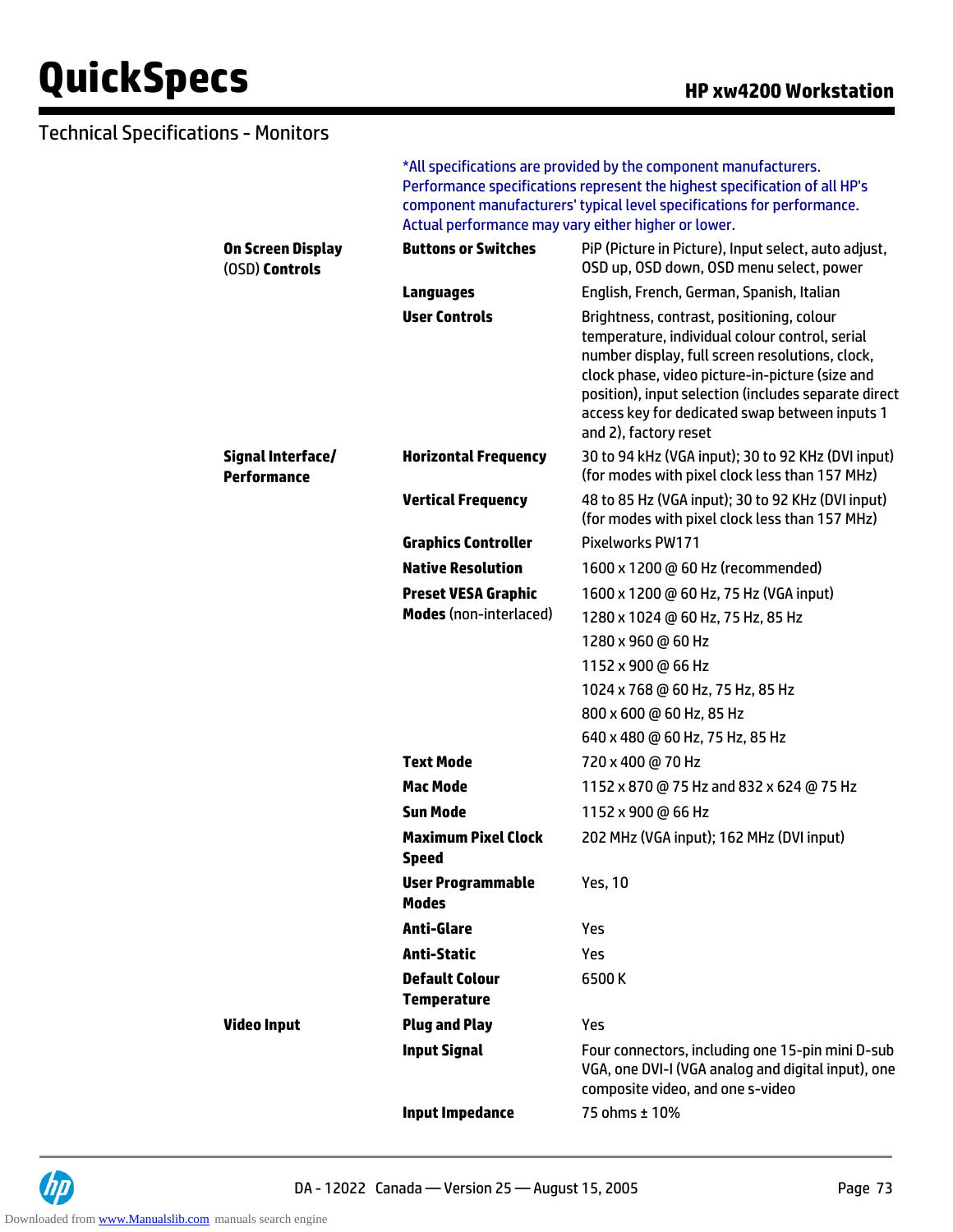# **QuickSpecs HP xw4200 Workstation**

| <b>Technical Specifications - Monitors</b> |                                                                     |                                              |                                                                                    |
|--------------------------------------------|---------------------------------------------------------------------|----------------------------------------------|------------------------------------------------------------------------------------|
|                                            | <b>Sync Input</b>                                                   | Sync on Green                                | Separate sync (HSYNC/VSYNC); composite sync,                                       |
|                                            | <b>Video Cable</b>                                                  | VGA to VGA; VGA to DVI-I; DVI-D to DVI-I     |                                                                                    |
|                                            | <b>Video Cable Length</b>                                           | 5.9 ft $(1.8 \text{ m})$                     |                                                                                    |
| <b>Power</b>                               | <b>Input Power</b>                                                  | internal power supply, 50 Hz/60 Hz           | Auto-Ranging, 90 to 132 VAC and 195 to 265 VAC;                                    |
|                                            | <b>Frequency</b>                                                    | 47.5 to 63 Hz                                |                                                                                    |
|                                            | <b>Maximum</b>                                                      | < 75 W                                       |                                                                                    |
|                                            | <b>Power Saving</b>                                                 | < 5 W                                        |                                                                                    |
|                                            | <b>Power Cable Length</b>                                           | 5.9 ft $(1.8 \text{ m})$                     |                                                                                    |
| <b>Mechanical</b>                          | <b>Dimensions</b> $(H \times W \times D)$                           | <b>Unpacked with stand</b>                   | 17.36 to 20.9 x 17.8 x<br>8.27 in<br>$(44.1$ to 53.1 x 45.2 x<br>$21.0 \text{ cm}$ |
|                                            |                                                                     | <b>Unpacked without</b><br>stand (head only) | 14.29 x 17.8 x 3.19 in<br>$(36.3 \times 45.2 \times 8.1 \text{ cm})$               |
|                                            |                                                                     | <b>Packaged</b>                              | 11.5 x 21.9 x 23.9 in<br>$(29.2 \times 55.6 \times 60.6$ cm)                       |
|                                            | Weight                                                              | <b>Unpacked</b>                              | With stand: 20.28 lb (9.2<br>kg);<br>Without stand: 12.35 lb<br>$(5.6 \text{ kg})$ |
|                                            |                                                                     | <b>Packaged</b>                              | 26.9 lb (12.2 kg)                                                                  |
|                                            | <b>Tilt Range</b>                                                   | -5° to +25° vertical                         |                                                                                    |
|                                            | <b>Swivel Range</b>                                                 | $-35^\circ$ to + 35 $^\circ$                 |                                                                                    |
|                                            | <b>Height Adjustable</b>                                            | Yes, range 3.54 in (9.0 cm)                  |                                                                                    |
|                                            | <b>Pivot Rotation</b>                                               | Yes                                          |                                                                                    |
|                                            | <b>Base</b>                                                         | Attached                                     |                                                                                    |
| <b>Environmental</b>                       | <b>Temperature - Operating</b> $46^{\circ}$ to 95° F (10° to 35° C) |                                              |                                                                                    |
|                                            | Temperature - Non-<br>operating                                     | 6° to 140° F (-10° to 60° C)                 |                                                                                    |
|                                            | <b>Humidity - Operating</b>                                         | 20% to 80% non-condensing                    |                                                                                    |
|                                            | Humidity - Non-operating 5% to 85%                                  |                                              |                                                                                    |
|                                            | <b>Altitude - Operating</b>                                         | +12,000 ft (+3,657.6 m)                      |                                                                                    |



**Altitude – Non-operating** +40,000 ft (+12,192 m)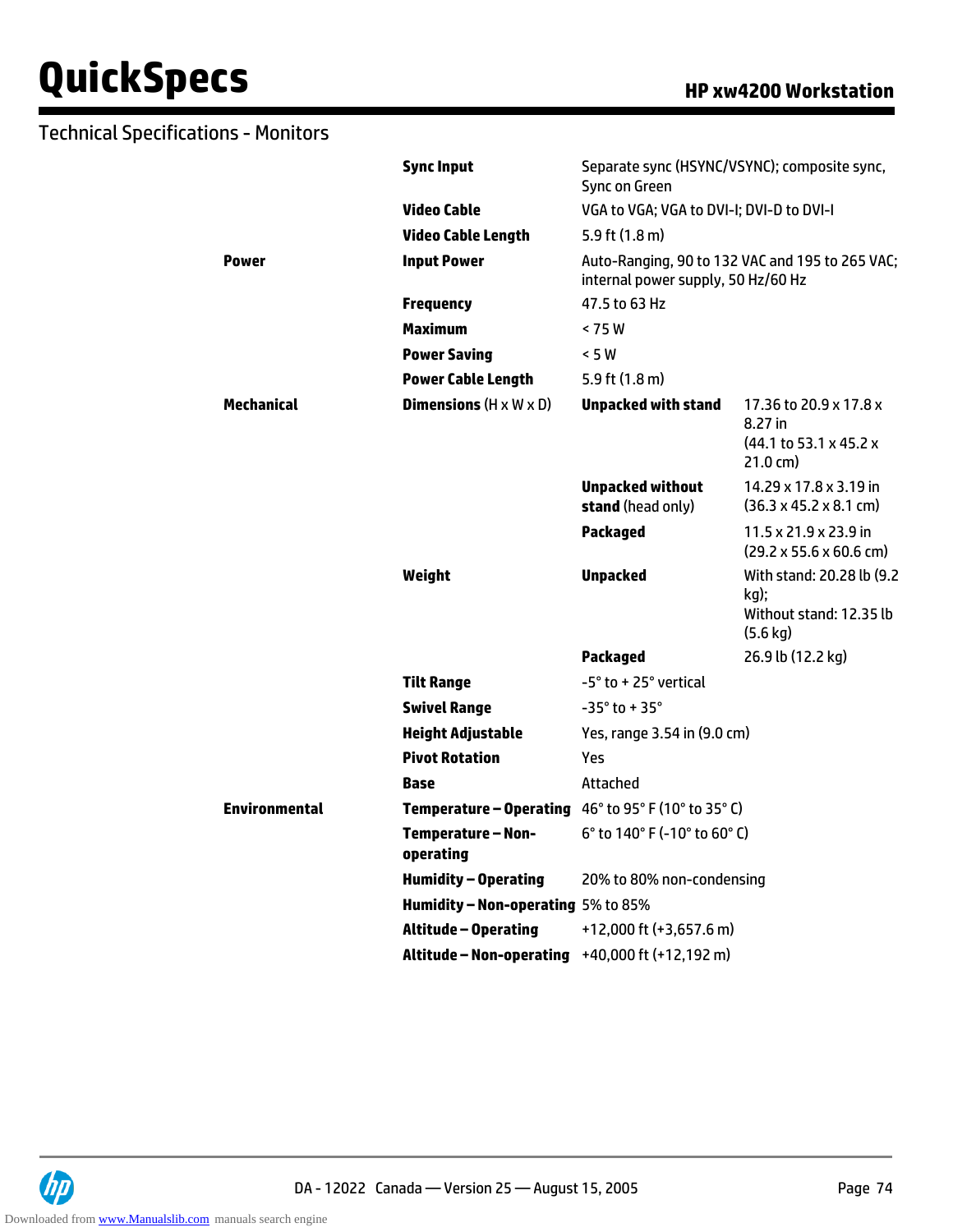# **QuickSpecs HP xw4200 Workstation**

| Technical Specifications - Monitors |                                               |                                                                                                                                                                                                                                                                                                                                                                                                                                                                                                                                                                                                                                                                                                                                                                            |                                                                                                                                                                                                                                                                                                                                                                                                                            |
|-------------------------------------|-----------------------------------------------|----------------------------------------------------------------------------------------------------------------------------------------------------------------------------------------------------------------------------------------------------------------------------------------------------------------------------------------------------------------------------------------------------------------------------------------------------------------------------------------------------------------------------------------------------------------------------------------------------------------------------------------------------------------------------------------------------------------------------------------------------------------------------|----------------------------------------------------------------------------------------------------------------------------------------------------------------------------------------------------------------------------------------------------------------------------------------------------------------------------------------------------------------------------------------------------------------------------|
|                                     | <b>Options</b>                                |                                                                                                                                                                                                                                                                                                                                                                                                                                                                                                                                                                                                                                                                                                                                                                            | HP Desktop Access Centre Sold separately, the HP Desktop Access Centre<br>features integrated microphone/headset jacks,<br>dual function headset for phone/PC support, a<br>MultiBay slot for adding an optical drive (sold<br>separately), and four USB ports for easy<br>integration of third-party digital solutions; part<br>number DK985A. For more information, refer to<br>the HP Desktop Access Centre QuickSpecs. |
|                                     | <b>Other</b>                                  | <b>Accessories Included</b>                                                                                                                                                                                                                                                                                                                                                                                                                                                                                                                                                                                                                                                                                                                                                | VGA to VGA cable - connects the graphic card's<br>VGA analog connector to the monitor's input #1<br>(VGA analog) connector                                                                                                                                                                                                                                                                                                 |
|                                     |                                               |                                                                                                                                                                                                                                                                                                                                                                                                                                                                                                                                                                                                                                                                                                                                                                            | VGA to DVI-I cable - connects the graphic card's<br>VGA connector to the monitor's input #2 (DVI-I<br>analog) connector                                                                                                                                                                                                                                                                                                    |
|                                     |                                               |                                                                                                                                                                                                                                                                                                                                                                                                                                                                                                                                                                                                                                                                                                                                                                            | DVI-D to DVI-I cable - connects the graphic card's<br>DVI-D digital connector to the monitor's input #2<br>(DVI-I digital) connector                                                                                                                                                                                                                                                                                       |
|                                     |                                               | <b>User Guide Languages</b>                                                                                                                                                                                                                                                                                                                                                                                                                                                                                                                                                                                                                                                                                                                                                | English, B. Portuguese, French, LA Spanish,<br>Korean, S. Chinese, T. Chinese, Bahasa, Japanese,<br>Danish, Finnish, German, Norwegian, Spanish,<br>Swedish, Greek, Polish, Russian, Slovenian,<br><b>Turkish</b>                                                                                                                                                                                                          |
|                                     |                                               | <b>Warranty Languages</b>                                                                                                                                                                                                                                                                                                                                                                                                                                                                                                                                                                                                                                                                                                                                                  | English, Canadian French, LA Spanish, Brazilian<br>Portuguese, Danish, German, Castilian Spanish,<br>French, Italian, Dutch, Norwegian, Finnish,<br>Swedish, Bahasa Indonesian, Korean, T. Chinese,<br>S. Chinese                                                                                                                                                                                                          |
|                                     |                                               | <b>Colour</b>                                                                                                                                                                                                                                                                                                                                                                                                                                                                                                                                                                                                                                                                                                                                                              | Carbonite/Silver                                                                                                                                                                                                                                                                                                                                                                                                           |
|                                     |                                               | <b>VESA External Mounting</b>                                                                                                                                                                                                                                                                                                                                                                                                                                                                                                                                                                                                                                                                                                                                              | Yes (Standard 4 hole pattern, 100 mm)                                                                                                                                                                                                                                                                                                                                                                                      |
|                                     |                                               | <b>Kensington Lock-Ready</b>                                                                                                                                                                                                                                                                                                                                                                                                                                                                                                                                                                                                                                                                                                                                               | Yes                                                                                                                                                                                                                                                                                                                                                                                                                        |
|                                     | <b>Certification and</b><br><b>Compliance</b> | Australian ACA Approval, Canadian Requirements/CSA, CE Marking, China<br>CCIB/CCEE Approval, CISPR Requirements, Eastern European Approvals,<br>*Energy Star Compliant, FCC Approval, German Ergonomic (TUV and GS Mark),<br>ISO 9241-3.7.8 VDT Guidelines, ISO 13406-2 Pixel Defect Guidelines, Mexican<br>NOM Approval, MIC Requirements (New Zealand), MPR-II Compliant, Nordic<br>Approvals (Nemko, Fimko, Demko, Semko), PC2001 Compliant, PC99 Certified,<br>S. Korean MIC Approval, Taiwan BSMI Approval, TCO 03 (emissions,<br>ergonomics, environment), TUV-Ergo, UL Listed, VCCI Approvals, Windows<br>Certification (Microsoft <sup>®</sup> Windows® 98, Microsoft Windows 2000, and<br>Microsoft Windows XP)<br>* Energy Star Compliant available summer 2004. |                                                                                                                                                                                                                                                                                                                                                                                                                            |
|                                     | <b>Service and Warranty</b>                   | HP Customer Service for details.                                                                                                                                                                                                                                                                                                                                                                                                                                                                                                                                                                                                                                                                                                                                           | Limited three years parts, labour, and on-site service, including backlight.<br>Availability varies by region. Certain restrictions and exclusions apply. Consult                                                                                                                                                                                                                                                          |
| <b>HP Flat Panel Monitor</b>        | <b>Panel</b>                                  | <b>Type</b>                                                                                                                                                                                                                                                                                                                                                                                                                                                                                                                                                                                                                                                                                                                                                                | 23-inch Active Matrix TFT (thin film transistor)                                                                                                                                                                                                                                                                                                                                                                           |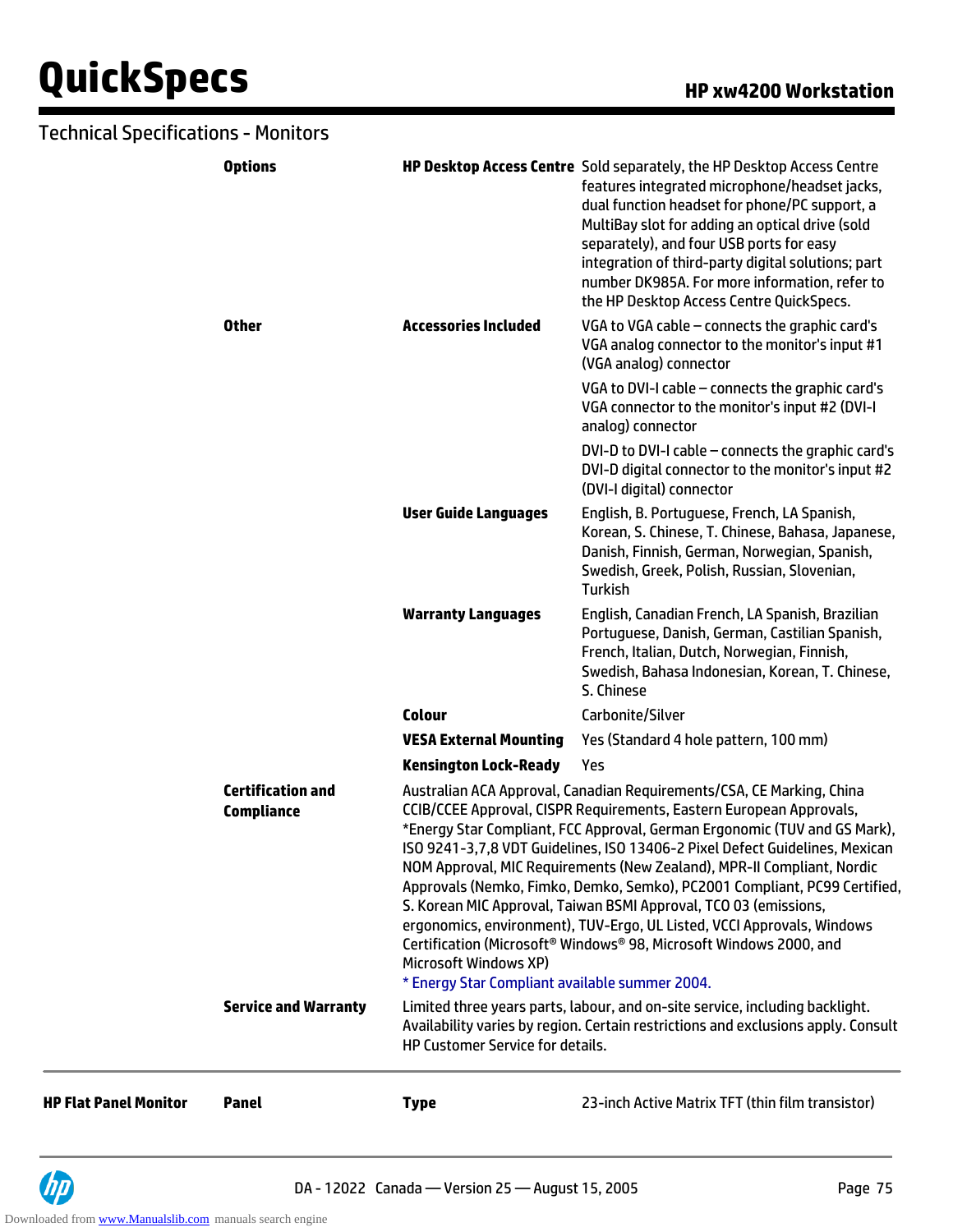| <b>Technical Specifications - Monitors</b> |                                                   |                                                                                                                                                                                                                                                                                  |                                                                                                                                                                                                                                                                                                                                      |
|--------------------------------------------|---------------------------------------------------|----------------------------------------------------------------------------------------------------------------------------------------------------------------------------------------------------------------------------------------------------------------------------------|--------------------------------------------------------------------------------------------------------------------------------------------------------------------------------------------------------------------------------------------------------------------------------------------------------------------------------------|
| L2335                                      |                                                   | <b>Viewable Image Area</b><br>(diagonal)                                                                                                                                                                                                                                         | 23 in (58.4 cm)                                                                                                                                                                                                                                                                                                                      |
|                                            |                                                   | <b>Screen Opening</b><br>$(W \times H)$                                                                                                                                                                                                                                          | 19.53 x 12.24 in (49.6 x 31.1 cm)                                                                                                                                                                                                                                                                                                    |
|                                            |                                                   | <b>Viewing Angle (typical)*</b>                                                                                                                                                                                                                                                  | Up to 170° H/170° V (10:1 minimum contrast<br>ratio)                                                                                                                                                                                                                                                                                 |
|                                            |                                                   | <b>Brightness</b> (typical)*                                                                                                                                                                                                                                                     | Up to 250 nits (cd/m <sup>2</sup> )                                                                                                                                                                                                                                                                                                  |
|                                            |                                                   | <b>Contrast Ratio (typical)*</b>                                                                                                                                                                                                                                                 | Up to 500:1                                                                                                                                                                                                                                                                                                                          |
|                                            |                                                   | <b>Response Rate (typical)*</b>                                                                                                                                                                                                                                                  | 16 ms (typical, rise + fall)                                                                                                                                                                                                                                                                                                         |
|                                            |                                                   | <b>Pixel Pitch</b>                                                                                                                                                                                                                                                               | $0.258$ mm                                                                                                                                                                                                                                                                                                                           |
|                                            |                                                   | <b>Colour Depth Support</b>                                                                                                                                                                                                                                                      | 16.7 million colours                                                                                                                                                                                                                                                                                                                 |
|                                            |                                                   | * All specifications are provided by the component manufacturers.<br>Performance specifications represent the highest specification of all HP's<br>component manufacturers' typical level specifications for performance.<br>Actual performance may vary either higher or lower. |                                                                                                                                                                                                                                                                                                                                      |
|                                            | <b>On Screen Display (OSD)</b><br><b>Controls</b> | <b>Buttons or Switches</b>                                                                                                                                                                                                                                                       | PiP (Picture in Picture), Input Select, Auto Adjust,<br>OSD Up, OSD Down, OSD Menu Select, Power                                                                                                                                                                                                                                     |
|                                            |                                                   | <b>Languages</b>                                                                                                                                                                                                                                                                 | English, French, German, Spanish, Italian                                                                                                                                                                                                                                                                                            |
|                                            |                                                   | <b>User Controls</b>                                                                                                                                                                                                                                                             | Brightness, contrast, positioning, colour<br>temperature, individual colour control, serial<br>number display, full screen resolutions, clock,<br>clock phase, video picture-in-picture (size and<br>position), input selection (includes separate direct<br>access key for dedicated swap between inputs 1<br>and 2), factory reset |
|                                            | <b>Signal Interface/</b><br><b>Performance</b>    | <b>Horizontal Frequency</b>                                                                                                                                                                                                                                                      | 30 to 94 kHz (VGA input); 30 to 92 KHz (DVI input)<br>(for modes with pixel clock less than 157 MHz)                                                                                                                                                                                                                                 |
|                                            |                                                   | <b>Vertical Frequency</b>                                                                                                                                                                                                                                                        | 48 to 85 Hz (VGA and DVI input)                                                                                                                                                                                                                                                                                                      |
|                                            |                                                   | <b>Graphics Controller</b>                                                                                                                                                                                                                                                       | Pixelworks PW172                                                                                                                                                                                                                                                                                                                     |
|                                            |                                                   | <b>Native Resolution</b>                                                                                                                                                                                                                                                         | 1920 x 1200 @ 60 Hz (recommended)                                                                                                                                                                                                                                                                                                    |
|                                            |                                                   | <b>Preset VESA Graphic</b><br><b>Modes</b> (non-interlaced)                                                                                                                                                                                                                      | 1920 x 1200 @ 60Hz                                                                                                                                                                                                                                                                                                                   |
|                                            |                                                   |                                                                                                                                                                                                                                                                                  | 1600 x 1200 @ 60 Hz, 75 Hz                                                                                                                                                                                                                                                                                                           |
|                                            |                                                   |                                                                                                                                                                                                                                                                                  | 1280 x 1024 @ 60 Hz, 75Hz, 85 Hz                                                                                                                                                                                                                                                                                                     |
|                                            |                                                   |                                                                                                                                                                                                                                                                                  | 1280 x 960 @ 60 Hz                                                                                                                                                                                                                                                                                                                   |
|                                            |                                                   |                                                                                                                                                                                                                                                                                  | 1152 x 900 @ 66 Hz                                                                                                                                                                                                                                                                                                                   |
|                                            |                                                   |                                                                                                                                                                                                                                                                                  | 1024 x 768 @ 60 Hz, 75 Hz, 85 Hz                                                                                                                                                                                                                                                                                                     |
|                                            |                                                   |                                                                                                                                                                                                                                                                                  | 800 x 600 @ 60 Hz, 75Hz                                                                                                                                                                                                                                                                                                              |
|                                            |                                                   |                                                                                                                                                                                                                                                                                  | 640 x 480 @ 60 Hz, 75 Hz                                                                                                                                                                                                                                                                                                             |
|                                            |                                                   | <b>Text Mode</b>                                                                                                                                                                                                                                                                 | 720 x 400 @ 70 Hz                                                                                                                                                                                                                                                                                                                    |
|                                            |                                                   | <b>Mac Mode</b>                                                                                                                                                                                                                                                                  | 1152 x 870 @ 75 Hz and 832 x 624 @ 75 Hz                                                                                                                                                                                                                                                                                             |
|                                            |                                                   | <b>Sun Mode</b>                                                                                                                                                                                                                                                                  | 1152 x 900 @ 66 Hz                                                                                                                                                                                                                                                                                                                   |
|                                            |                                                   | <b>Maximum Pixel Clock</b><br><b>Speed</b>                                                                                                                                                                                                                                       | 202 MHz (VGA input); 162 MHz (DVI input)                                                                                                                                                                                                                                                                                             |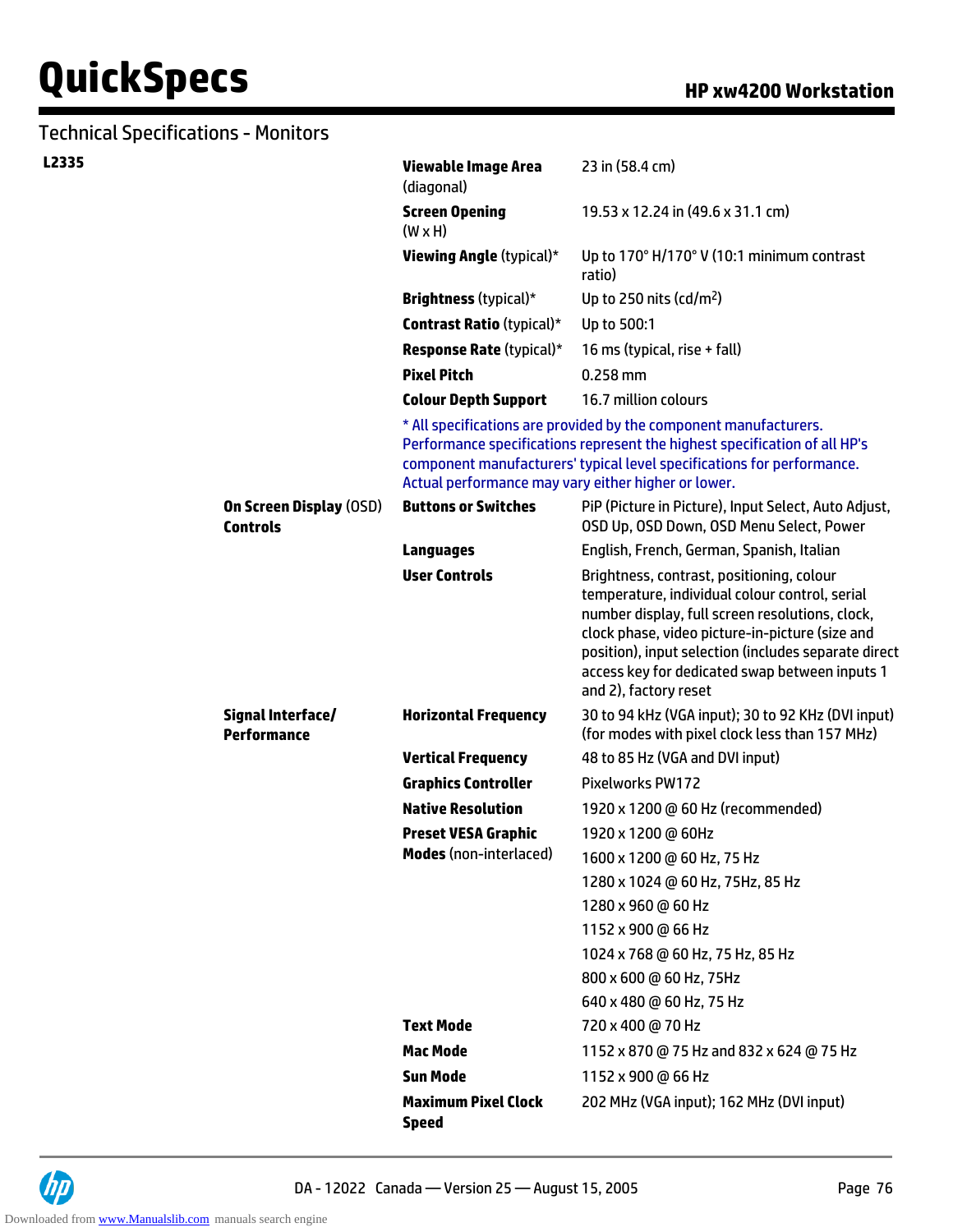### Technical Specifications - Monitors

|                      | <b>User Programmable</b><br><b>Modes</b>    | <b>Yes, 10</b>                                                      |                                                                                                        |
|----------------------|---------------------------------------------|---------------------------------------------------------------------|--------------------------------------------------------------------------------------------------------|
|                      | <b>Anti-Glare</b>                           | Yes                                                                 |                                                                                                        |
|                      | <b>Anti-Static</b>                          | Yes                                                                 |                                                                                                        |
|                      | <b>Default Colour</b><br><b>Temperature</b> | 6500K                                                               |                                                                                                        |
| <b>Video Input</b>   | <b>Plug and Play</b>                        | Yes                                                                 |                                                                                                        |
|                      | <b>Input Signal</b>                         | composite video, one s-video, component video                       | Five connectors, including one 15-pin mini D-sub<br>VGA, one DVI-I (VGA analog and digital input), one |
|                      | <b>Input Impedance</b>                      | 75 ohms ± 10%                                                       |                                                                                                        |
|                      | <b>Sync Input</b>                           | Separate sync (HSYNC/VSYNC); composite sync,<br>Sync on Green       |                                                                                                        |
|                      | <b>Video Cable</b>                          | VGA to VGA; VGA to DVI-I; DVI-D to DVI-I                            |                                                                                                        |
|                      | <b>Video Cable Length</b>                   | 5.9 ft $(1.8 \text{ m})$                                            |                                                                                                        |
| Power                | <b>Input Power</b>                          | internal power supply, 50 Hz/60 Hz                                  | Auto-Ranging, 90 to 132 VAC and 195 to 265 VAC;                                                        |
|                      | <b>Frequency</b>                            | 47.5 to 63 Hz                                                       |                                                                                                        |
|                      | <b>Maximum</b>                              | < 100W                                                              |                                                                                                        |
|                      | <b>Power Saving</b>                         | < 5 W                                                               |                                                                                                        |
|                      | <b>Power Cable Length</b>                   | 5.9 ft $(1.8 \text{ m})$                                            |                                                                                                        |
| <b>Mechanical</b>    | <b>Dimensions</b> $(H \times W \times D)$   | <b>Unpacked</b>                                                     | 17.36 (min) to 20.9<br>(max) x 21.46 x 8.27 in<br>(44.1 (min) to 53.1<br>$(max)$ x 54.5 x 21.0 cm)     |
|                      |                                             | <b>Unpacked withou stand 14.57 x 21.46 x 3.35 in</b><br>(head only) | $(37.0 \times 54.5 \times 8.5 \text{ cm})$                                                             |
|                      |                                             | <b>Packaged</b>                                                     | 11.5 x 25.75 x 23.86 in<br>$(29.2 \times 65.4 \times 60.6$ cm)                                         |
|                      | Weight                                      | <b>Unpacked</b>                                                     | 22.27 lb (10.1 kg)                                                                                     |
|                      |                                             | <b>Packaged</b>                                                     | 30.87 lb (14.0 kg)                                                                                     |
|                      | <b>Tilt Range</b>                           | -5° to +25° vertical                                                |                                                                                                        |
|                      | <b>Swivel Range</b>                         | $-35^\circ$ to + 35 $^\circ$                                        |                                                                                                        |
|                      | <b>Height Adjustable</b>                    | Yes, range 3.54 in (9.0 cm)                                         |                                                                                                        |
|                      | <b>Pivot Rotation</b>                       | Yes                                                                 |                                                                                                        |
|                      | <b>Base</b>                                 | Attached                                                            |                                                                                                        |
| <b>Environmental</b> | Temperature-<br><b>Operating</b>            | 46° to 95° F (10° to 35° C)                                         |                                                                                                        |
|                      | Temperature-<br><b>Non-operating</b>        | 6° to 140° F (-10° to 60° C)                                        |                                                                                                        |
|                      | <b>Humidity - Operating</b>                 | 20% to 80% non-condensing                                           |                                                                                                        |

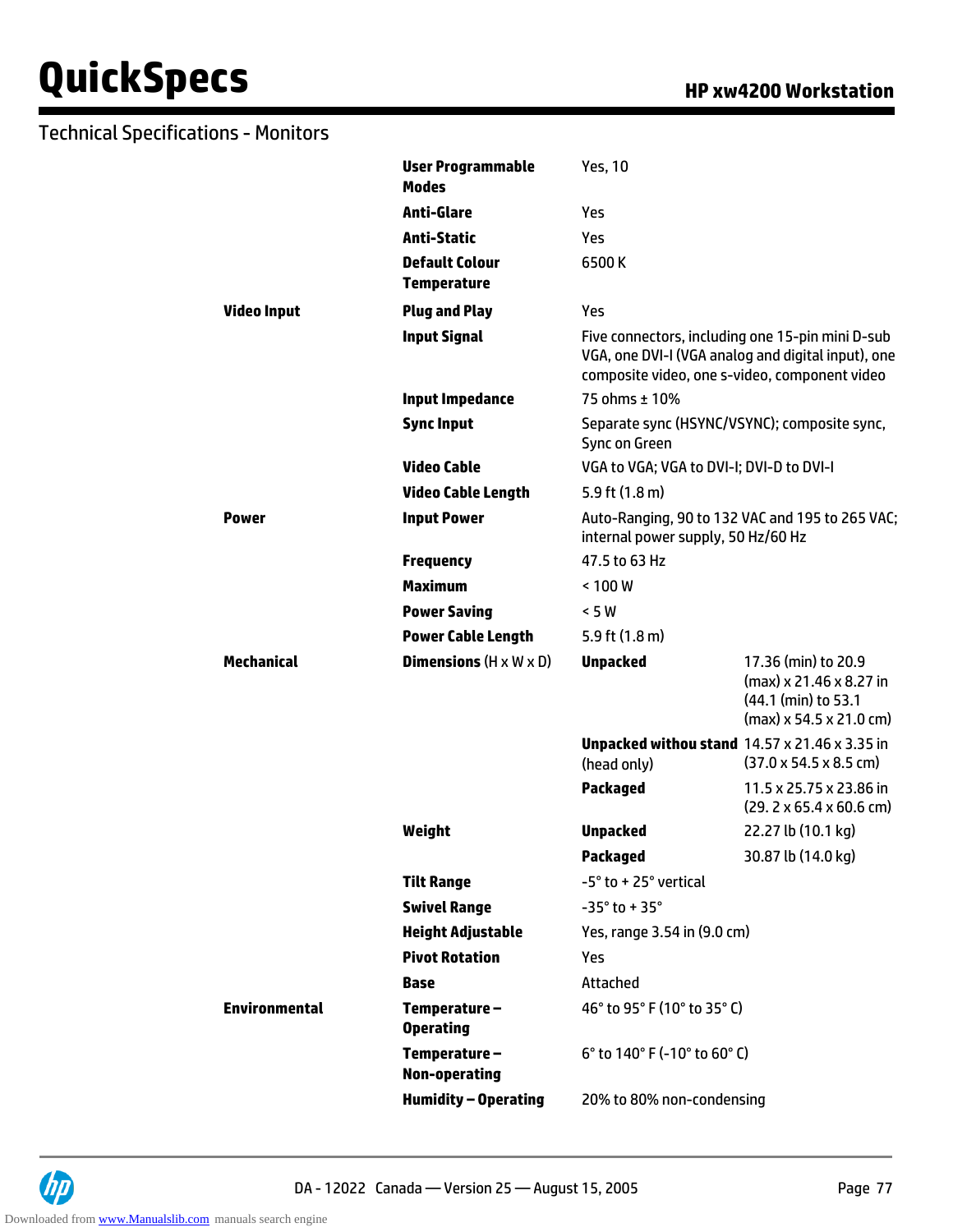### Technical Specifications - Monitors

|                                        | Humidity-<br><b>Non-operating</b>                                                                                                                                                                                                                                                                                                                                                                                                                                                                                                                                                                                                                                                                                                                                           | 5% to 85%                                                                                                                                                                                                                                                                                                                                                                                                                  |
|----------------------------------------|-----------------------------------------------------------------------------------------------------------------------------------------------------------------------------------------------------------------------------------------------------------------------------------------------------------------------------------------------------------------------------------------------------------------------------------------------------------------------------------------------------------------------------------------------------------------------------------------------------------------------------------------------------------------------------------------------------------------------------------------------------------------------------|----------------------------------------------------------------------------------------------------------------------------------------------------------------------------------------------------------------------------------------------------------------------------------------------------------------------------------------------------------------------------------------------------------------------------|
|                                        | <b>Altitude - Operating</b>                                                                                                                                                                                                                                                                                                                                                                                                                                                                                                                                                                                                                                                                                                                                                 | +12,000 ft (+3,657.6 m)                                                                                                                                                                                                                                                                                                                                                                                                    |
|                                        | Altitude-                                                                                                                                                                                                                                                                                                                                                                                                                                                                                                                                                                                                                                                                                                                                                                   | +40,000 ft (+12,192 m)                                                                                                                                                                                                                                                                                                                                                                                                     |
|                                        | <b>Non-operating</b>                                                                                                                                                                                                                                                                                                                                                                                                                                                                                                                                                                                                                                                                                                                                                        |                                                                                                                                                                                                                                                                                                                                                                                                                            |
| <b>Options</b>                         |                                                                                                                                                                                                                                                                                                                                                                                                                                                                                                                                                                                                                                                                                                                                                                             | HP Desktop Access Centre Sold separately, the HP Desktop Access Centre<br>Features integrated microphone/headset jacks,<br>dual function headset for phone/PC support, a<br>MultiBay slot for adding an optical drive (sold<br>separately), and four USB ports for easy<br>integration of third-party digital solutions; part<br>number DK985A. For more information, refer to<br>the HP Desktop Access Centre QuickSpecs. |
| Other                                  | <b>Accessories Included</b>                                                                                                                                                                                                                                                                                                                                                                                                                                                                                                                                                                                                                                                                                                                                                 | VGA to VGA cable - connects the graphic card's<br>VGA analog connector to the monitor's input #1<br>(VGA analog) connector                                                                                                                                                                                                                                                                                                 |
|                                        |                                                                                                                                                                                                                                                                                                                                                                                                                                                                                                                                                                                                                                                                                                                                                                             | VGA to DVI-I cable - connects the graphic card's<br>VGA connector to the monitor's input #2 (DVI-I<br>analog) connector                                                                                                                                                                                                                                                                                                    |
|                                        |                                                                                                                                                                                                                                                                                                                                                                                                                                                                                                                                                                                                                                                                                                                                                                             | DVI-D to DVI-I cable - connects the graphic card's<br>DVI-D digital connector to the monitor's input #2<br>(DVI-I digital) connector                                                                                                                                                                                                                                                                                       |
|                                        | <b>User Guide Languages</b>                                                                                                                                                                                                                                                                                                                                                                                                                                                                                                                                                                                                                                                                                                                                                 | English, B. Portuguese, French, LA Spanish,<br>Korean, S. Chinese, T. Chinese, Bahasa, Japanese,<br>Danish, Finnish, German, Norwegian, Spanish,<br>Swedish, Greek, Polish, Russian, Slovenian,<br><b>Turkish</b>                                                                                                                                                                                                          |
|                                        | <b>Warranty Languages</b>                                                                                                                                                                                                                                                                                                                                                                                                                                                                                                                                                                                                                                                                                                                                                   | English, Canadian French, LA Spanish, Brazilian<br>Portuguese, Danish, German, Castilian Spanish,<br>French, Italian, Dutch, Norwegian, Finnish,<br>Swedish, Bahasa Indonesian, Korean, T. Chinese,<br>S. Chinese                                                                                                                                                                                                          |
|                                        | <b>Colour</b>                                                                                                                                                                                                                                                                                                                                                                                                                                                                                                                                                                                                                                                                                                                                                               | Carbonite/silver                                                                                                                                                                                                                                                                                                                                                                                                           |
|                                        | <b>VESA External Mounting</b>                                                                                                                                                                                                                                                                                                                                                                                                                                                                                                                                                                                                                                                                                                                                               | Yes (Standard 4 hole pattern, 100 mm)                                                                                                                                                                                                                                                                                                                                                                                      |
|                                        | <b>Kensington Lock-Ready</b>                                                                                                                                                                                                                                                                                                                                                                                                                                                                                                                                                                                                                                                                                                                                                | Yes                                                                                                                                                                                                                                                                                                                                                                                                                        |
| <b>Certification and</b><br>Compliance | Australian ACA Approval, Canadian Requirements/CSA, CE Marking, China<br>CCIB/CCEE Approval, CISPR Requirements, Eastern European Approvals,<br>*Energy Star Compliant, FCC Approval, German Ergonomic (TUV and GS Mark),<br>ISO 9241-3,7,8 VDT Guidelines, ISO 13406-2 Pixel Defect Guidelines, Mexican<br>NOM Approval, MIC Requirements (New Zealand), MPR-II Compliant, Nordic<br>Approvals (Nemko, Fimko, Demko, Semko), PC2001 Compliant, PC99 Certified,<br>S. Korean MIC Approval, Taiwan BSMI Approval, TCO 03 (emissions,<br>ergonomics, environment), TUV-Ergo, UL Listed, VCCI Approvals, Windows<br>Certification (Microsoft <sup>®</sup> Windows® 98, Microsoft Windows 2000, and<br>Microsoft Windows XP).<br>* Energy Star Compliant available summer 2004. |                                                                                                                                                                                                                                                                                                                                                                                                                            |
|                                        |                                                                                                                                                                                                                                                                                                                                                                                                                                                                                                                                                                                                                                                                                                                                                                             |                                                                                                                                                                                                                                                                                                                                                                                                                            |